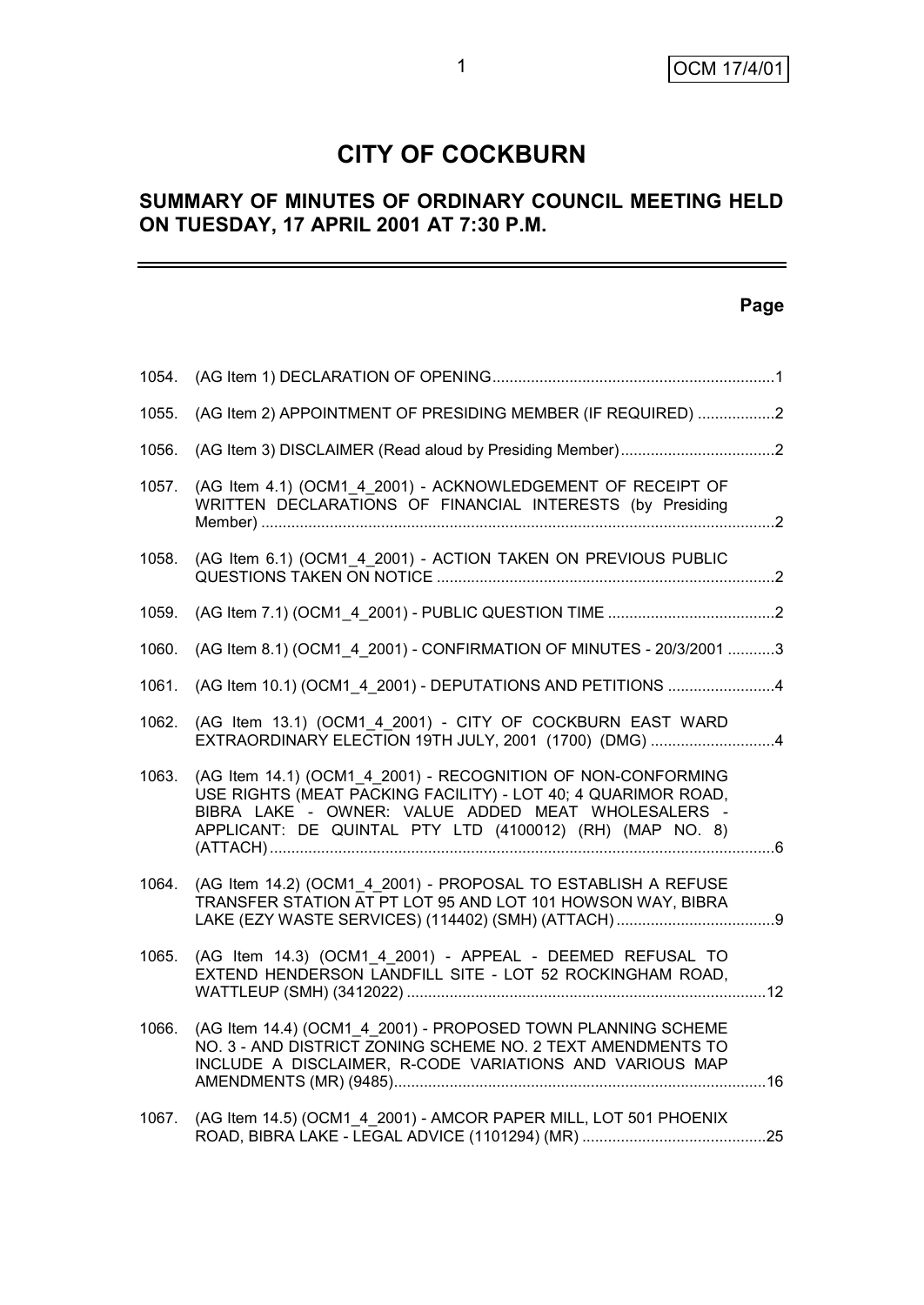| 1068. | (AG Item 14.6) (OCM1_4_2001) - LICENCE FOR A JETTY - CATHERINE<br>POINT, HAMILTON HILL, PARKS AND RECREATION RESERVE 1957                                                                                                                     |  |
|-------|-----------------------------------------------------------------------------------------------------------------------------------------------------------------------------------------------------------------------------------------------|--|
| 1069. | (AG Item 14.7) (OCM1_4_2001) - STATE OF THE ENVIRONMENT                                                                                                                                                                                       |  |
| 1070. | (AG Item 14.8) (OCM1_4_2001) - 7 AGED OR DEPENDENT PERSONS<br>UNITS AND 6 SINGLE BEDROOM UNITS - LOT 1526; 2 BIRKETT<br>AVENUE, BEELIAR - OWNER: HOMESWEST - APPLICANT: SHARP &<br>VAN RHYN ARCHITECTS (4413453) (SC) (MAP 21.082) (ATTACH)35 |  |
| 1071. | (AG Item 14.9) (OCM1 4 2001) - REVISED PLAN - EXTRACTIVE<br>INDUSTRIES DEVELOPMENT APPROVAL - LOT 2; 135 ARMADALE<br>ROAD AND LOTS 132 AND 133 JANDAKOT ROAD, BANJUP -<br>OWNER/APPLICANT: CSR LTD (5513146; 5513296) (CC) (MAPS 19 & 20)     |  |
| 1072. | (AG Item 14.10) (OCM1_4_2001) - CITIES FOR CLIMATIC PROTECTION                                                                                                                                                                                |  |
| 1073. | (AG Item 14.11) (OCM1_4_2001) - HERITAGE LISTING - NAVAL BASE<br>CARAVAN PARK, COCKBURN ROAD, HENDERSON (1911; 9136) (SMH) 46                                                                                                                 |  |
| 1074. | (AG Item 14.12) (OCM1 4 2001) - FINAL ADOPTION OF REZONING -<br>LIGHT INDUSTRY TO MIXED BUSINESS (ADDITIONAL USE) - LOT 52; 8<br>BOYD CRESCENT, HAMILTON HILL - OWNER: G TEO - APPLICANT:                                                     |  |
| 1075. | (AG Item 14.13) (OCM1 4 2001) - ONGOING NOISE AND DUST<br>COMPLAINTS - LOT 206 GIBBS ROAD, BANJUP (SHIRLEY BALLA<br>SWAMP) - OWNER: L & A GIGLIA (5513186) (SG) (MAP 28.043) (ATTACH)55                                                       |  |
| 1076. | (AG Item 15.1) (OCM1_4_2001) - PAYMENT OF AN ALLOWANCE TO                                                                                                                                                                                     |  |
| 1077. | (AG Item 15.2) (OCM1_4_2001) - BUDGET REVIEW FOR THE PERIOD 1                                                                                                                                                                                 |  |
|       | 1078. (AG Item 15.3) (OCM1_4_2001) - LIST OF CREDITORS PAID (5605) (KL)                                                                                                                                                                       |  |
| 1079. | (AG Item 15.4) (OCM1 4 2001) - DRAFT PRINCIPAL ACTIVITIES PLAN                                                                                                                                                                                |  |
| 1080. | (AG Item 15.5) (OCM1_4_2001) - REVIEW OF RESERVE FUNDS (5000;                                                                                                                                                                                 |  |
| 1081. | (AG Item 15.6) (OCM1_4_2001) - REVIEW OF MAYORAL ALLOWANCE                                                                                                                                                                                    |  |
| 1082. | (AG Item 15.7) (OCM1_4_2001) - REPORT ON FINANCIAL STATEMENTS                                                                                                                                                                                 |  |
| 1083. | (AG Item 16.1) (OCM1_4_2001) - REGIONAL VERGE GREEN AND BULK                                                                                                                                                                                  |  |
|       | 1084. (AG Item 17.1) (OCM1_4_2001) - LOT 14 PROGRESS DRIVE - WA                                                                                                                                                                               |  |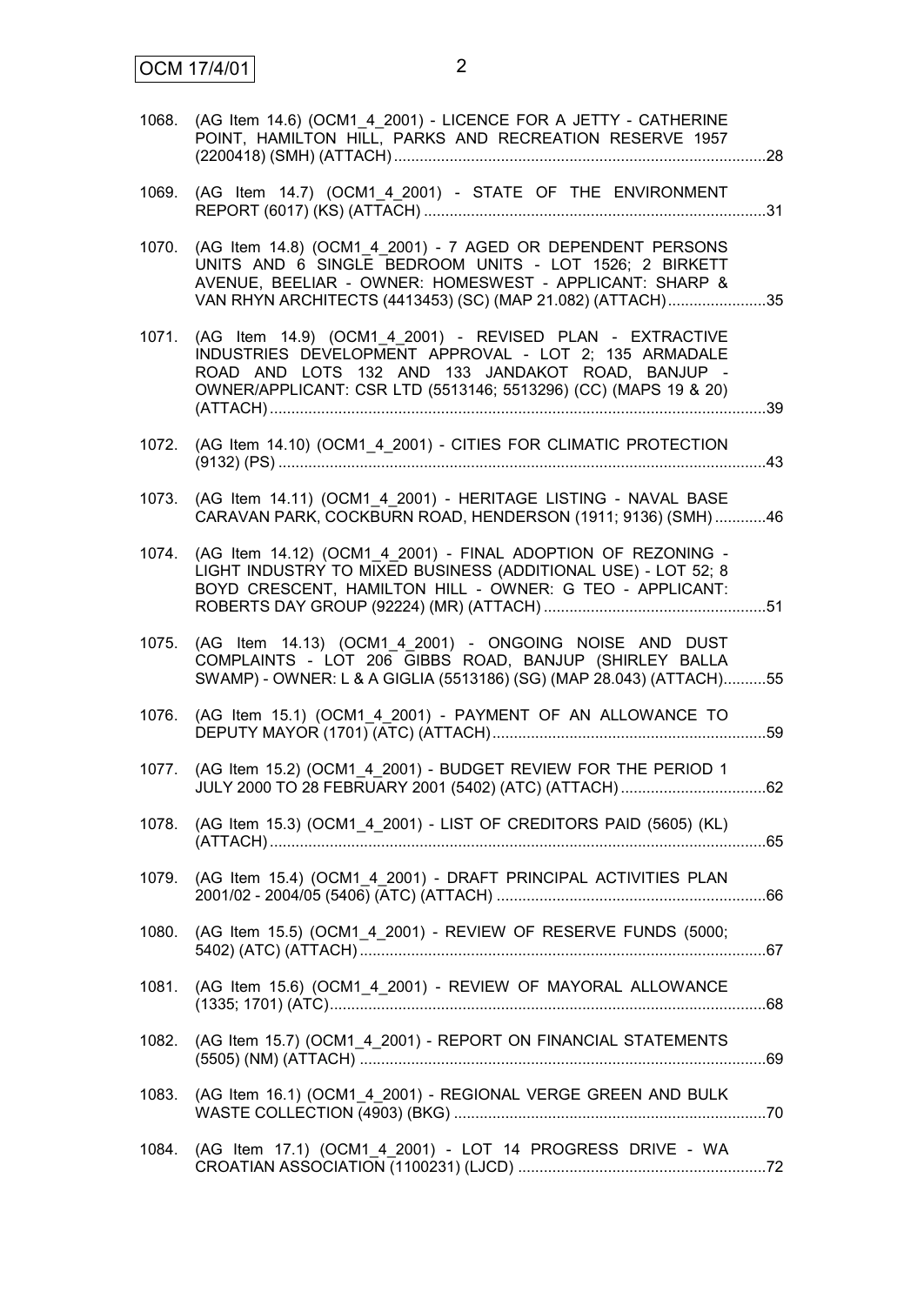| 1085. (AG Item 17.2) (OCM1_4_2001) - PROPOSED NEW SUBURB NAMES -          |  |
|---------------------------------------------------------------------------|--|
| 1086. (AG Item 17.3) (OCM1_4_2001) - SECURITY PATROLS BEELIAR -           |  |
| 1087. (AG Item 17.4) (OCM1 4 2001) - ATWELL RESERVE LIGHTS (8146) (RA) 88 |  |
| 1088. (AG Item 22.1) (OCM1 4 2001) - MATTERS TO BE NOTED FOR              |  |
| 1089. (AG Item 24.1) (OCM1 4 2001) - RESOLUTION OF COMPLIANCE (Section    |  |

3.18(3), Local Government Act 1995) .........................................................................92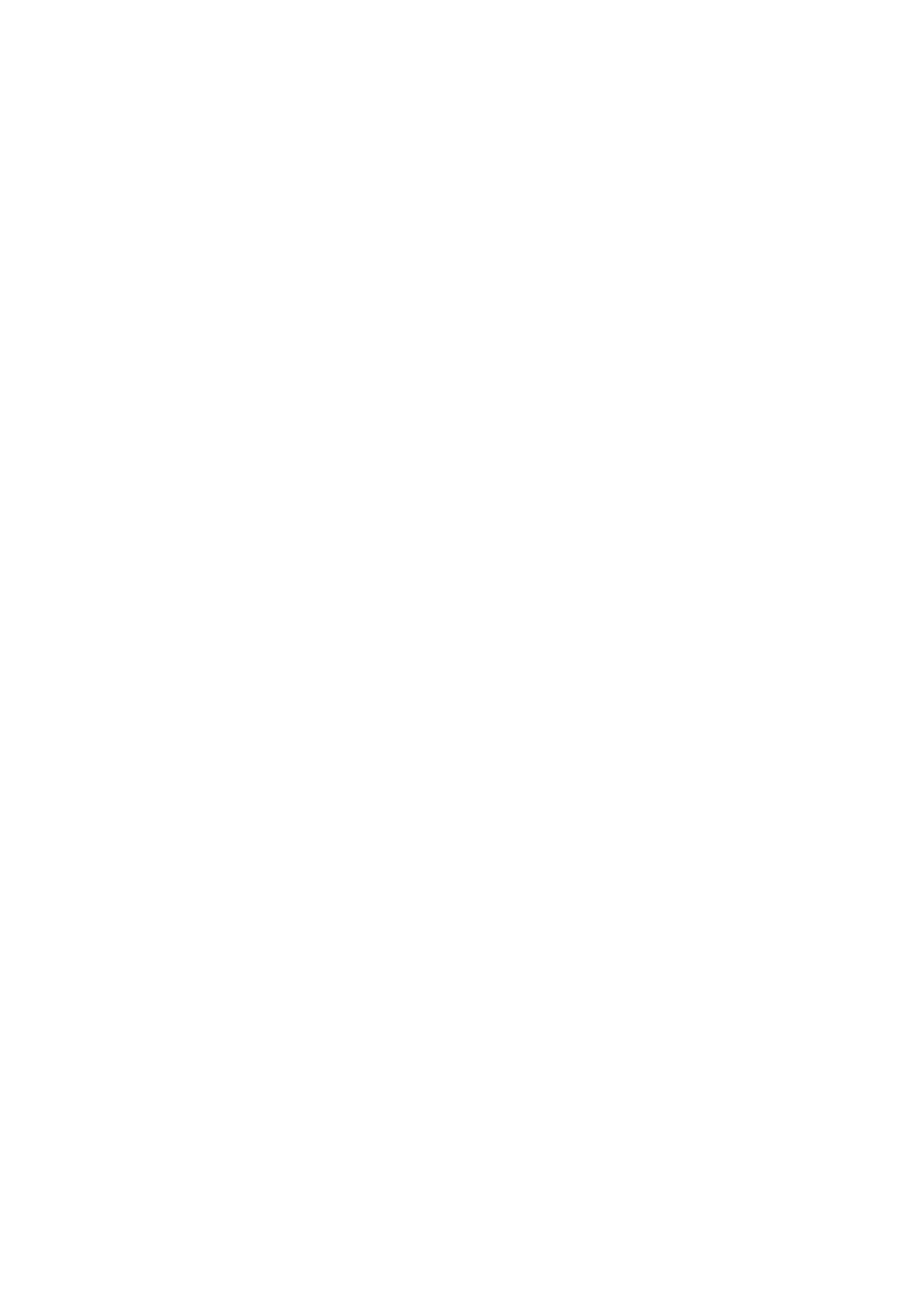## **CITY OF COCKBURN**

## **MINUTES OF ORDINARY COUNCIL MEETING HELD ON TUESDAY, 17 APRIL 2001 AT 7:30 P.M.**

#### **PRESENT:**

#### **ELECTED MEMBERS**

| Mr S. Lee            | Mayor        |
|----------------------|--------------|
| Mr R. Graham         | Deputy Mayor |
| Mrs S. Rennie        | Councillor   |
| Mr I. Whitfield      | Councillor   |
| Mr A. Edwards        | Councillor   |
| Mr K. Allen          | Councillor   |
| Mr L. Humphreys      | Councillor   |
| Mrs N. Waters        | Councillor   |
| Mr M. Reeve-Fowkes - | Councillor   |
| Mrs V. Oliver        | Councillor   |
|                      |              |

## **IN ATTENDANCE**

| Mr D. Green     | $\blacksquare$ | <b>Acting Chief Executive Officer</b>      |
|-----------------|----------------|--------------------------------------------|
| Mr A. Crothers  | $\blacksquare$ | Director, Finance & Corporate Services     |
| Mr S. Hiller    |                | Director, Planning & Development           |
| Mr B. Greay     | $\sim$         | Director, Engineering & Works              |
| Mr R. Avard     | $\sim$         | <b>Acting Director, Community Services</b> |
| Mrs S. Ellis    |                | Secretary to Chief Executive Officer       |
| Miss S. Brookes | $\blacksquare$ | <b>Executive Assistant</b>                 |
| Mr C. Ellis     | -              | <b>Communications Manager</b>              |

## **1054. (AG Item 1) DECLARATION OF OPENING**

The Presiding Member declared the meeting open at 7:30pm.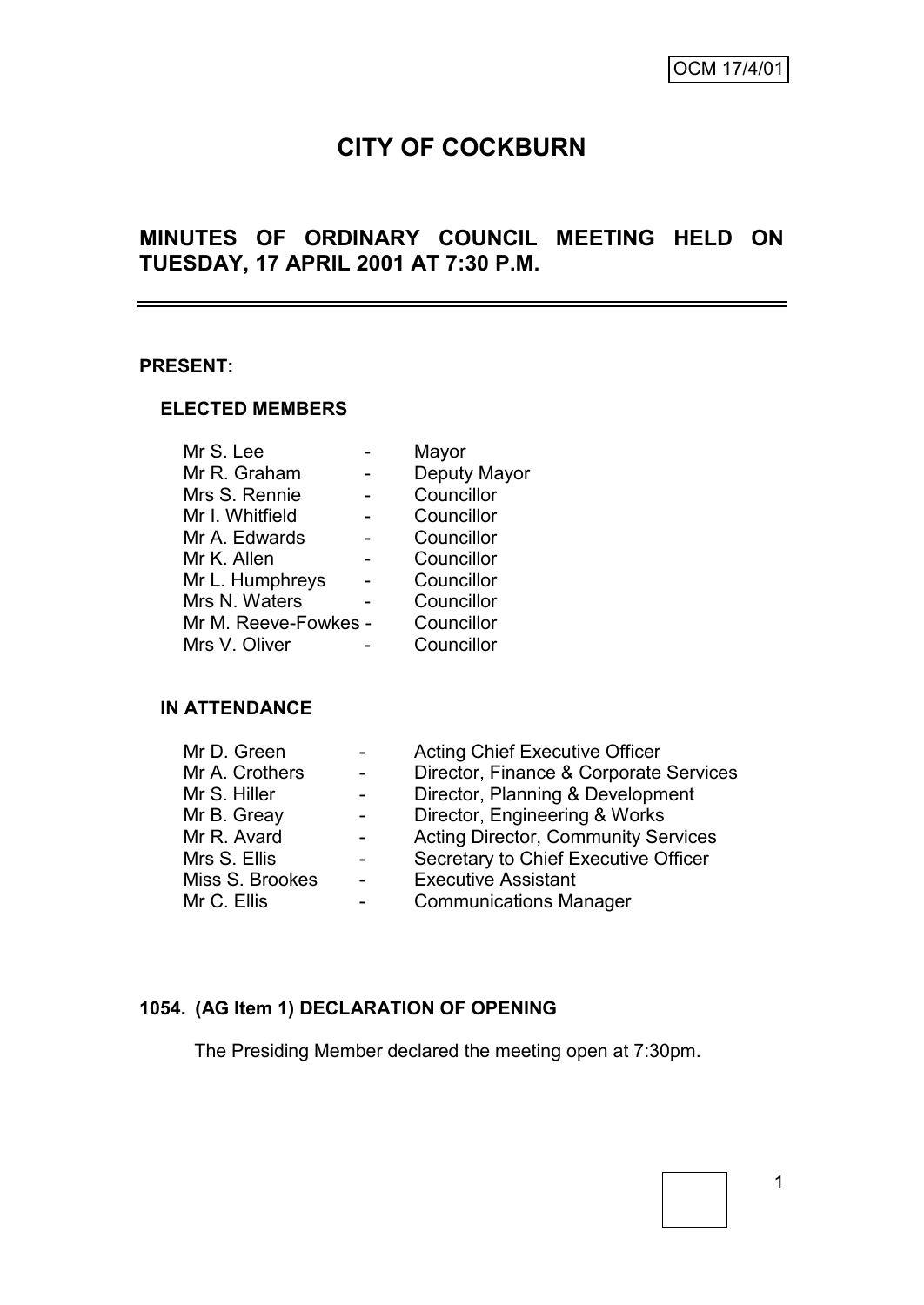## **1055. (AG Item 2) APPOINTMENT OF PRESIDING MEMBER (IF REQUIRED)**

Nil

## **1056. (AG Item 3) DISCLAIMER (Read aloud by Presiding Member)**

Members of the public who attend Council Meetings, should not act immediately on anything they hear at the Meetings, without first seeking clarification of Council's position. Persons are advised to wait for written advice from the Council prior to taking action on any matter that they may have before Council.

## **1057. (AG Item 4.1) (OCM1\_4\_2001) - ACKNOWLEDGEMENT OF RECEIPT OF WRITTEN DECLARATIONS OF FINANCIAL INTERESTS (by Presiding Member)**

The Presiding Member advised that he had received written advice from Clr Waters of a financial interest in Agenda Item 14.11 which will be read at the appropriate time.

## **1058. (AG Item 6.1) (OCM1\_4\_2001) - ACTION TAKEN ON PREVIOUS PUBLIC QUESTIONS TAKEN ON NOTICE**

**Sandra Playle - Public Question Time - Ordinary Council Meeting - 20 February 2001** - read a letter she had received from the Director Engineering in response to the questions she raised/tabled at the January Council Meeting regarding Gerald Street/Doolette Traffic Calming. Mrs Playle then read and tabled her response.

A response dated 9 March 2001 from the Director Engineering advised that the Committee formed to discuss the Gerald Street issue had met twice and that the minutes of those meetings would be tabled at the March Council Meeting together with an officers recommendation.

## **1059. (AG Item 7.1) (OCM1\_4\_2001) - PUBLIC QUESTION TIME**

**Dave Thompson**, Success addressed Council regarding ongoing concerns of residents on Baningan Avenue, that vibration caused by heavy vehicles travelling on the road has caused cracking to houses in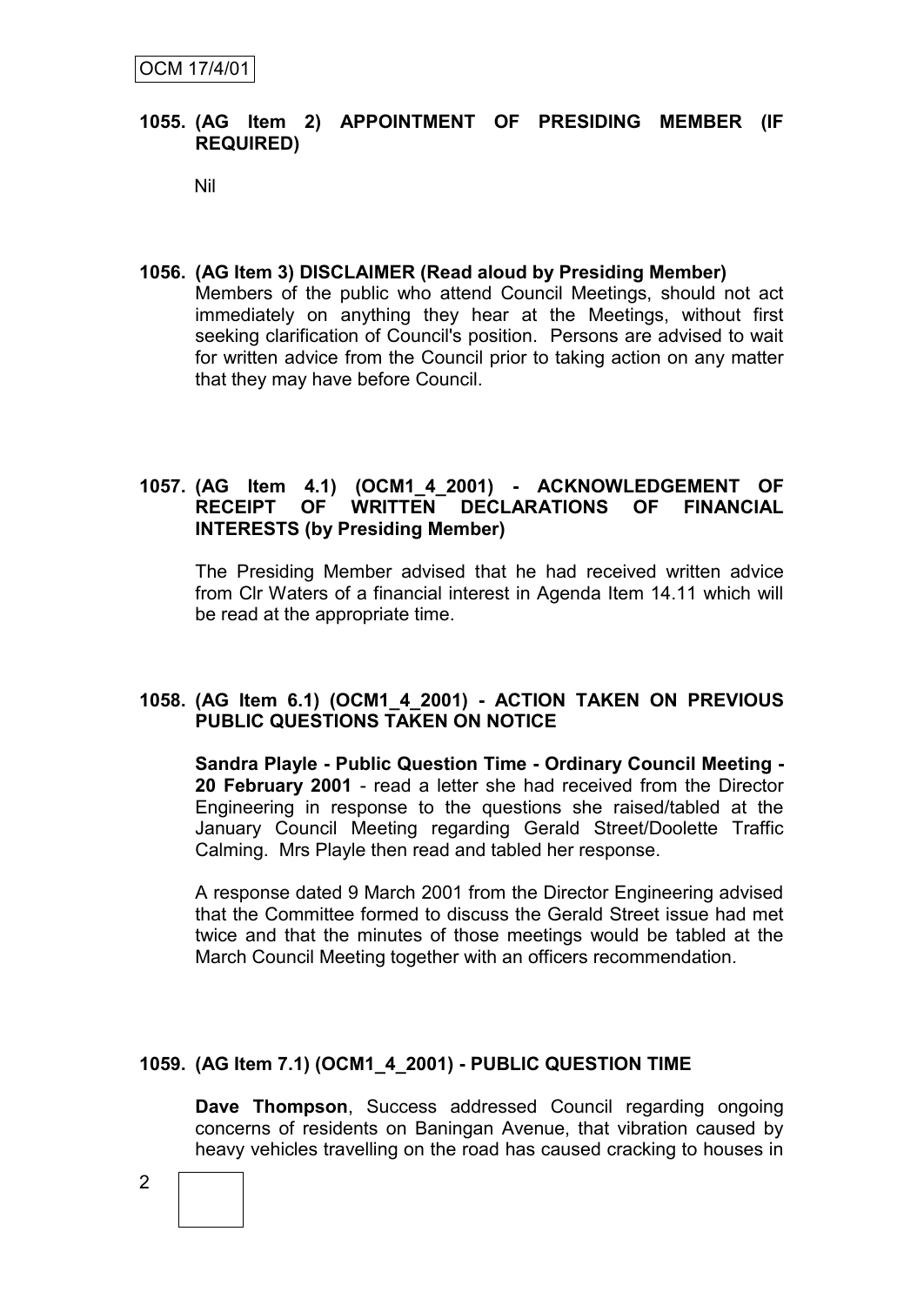the street. He stated that various tests have been carried out but the results of those tests have never been reported back to the concerned residents. Mr Thompson asked where was the first report and why they have not received a copy? He also asked to see the insurance assessor's report. He stated that the residents have not had any feedback on this matter apart from a letter they all received recently from the lawyers.

**Mayor Lee** advised that he has discussed the issue with the Deputy Mayor and Ward Councillors and that an onsite meeting was scheduled for Friday where he would endeavour to answer any questions.

Mr Thompson tabled a letter from Baningan Avenue Concerned Residents.

**Josh DaSilva**, Beeliar and member of B.R.A.G., requested feedback from Council on the final verdict on numbers from the security patrol questionnaire as there was confusion as to whether there is sufficient numbers or not for the security patrols to continue.

**Acting Director, Community Services** advised that the latest figures are 317 yes votes and 67 no. The agenda report information to Council was correct at the time of writing but these are the current figures.

**Paul Taylor**, Beeliar wished to thank staff and Councillors for helping the Beeliar Residents achieve their goals and which assisted them in receiving the "Community of the Year Award". He thanked those staff that go to their meetings and the Councillors for being very approachable.

**Mayor Lee** gave his assurance that the message will be passed on to the relevant staff.

## **1060. (AG Item 8.1) (OCM1\_4\_2001) - CONFIRMATION OF MINUTES - 20/3/2001**

#### **RECOMMENDATION**

That the Minutes of the Ordinary Council Meeting held on Tuesday, 20 March 2001 be confirmed as a true and accurate record.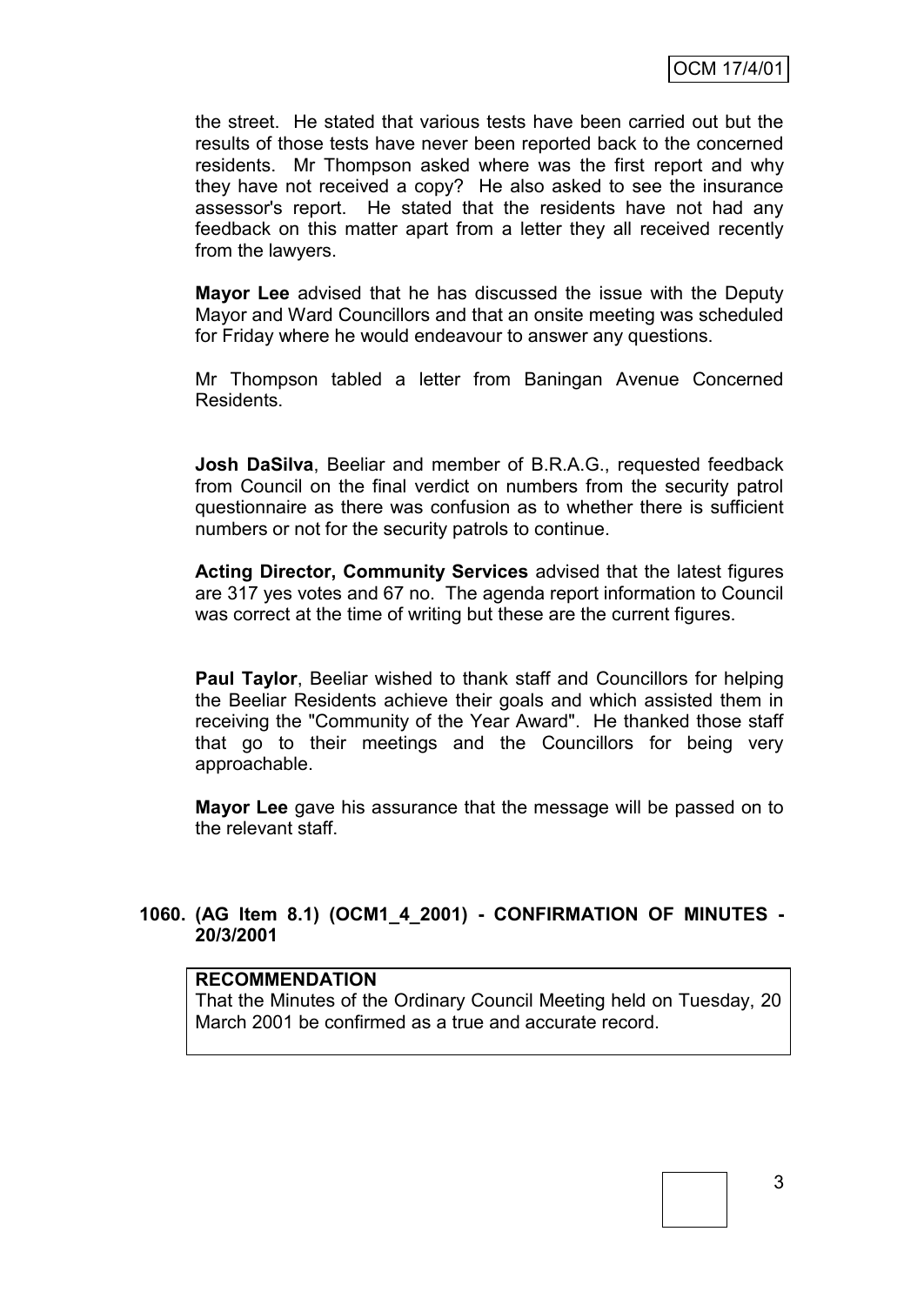## **COUNCIL DECISION**

MOVED Clr Whitfield SECONDED Clr Waters that the recommendation be adopted.

**CARRIED 10/0**

## **1061. (AG Item 10.1) (OCM1\_4\_2001) - DEPUTATIONS AND PETITIONS**

Deputy Mayor Graham advised that he wished to table a petition requesting that a skateboard track be built in Bibra Lake and which contains over 600 signatures.

## **1062. (AG Item 13.1) (OCM1\_4\_2001) - CITY OF COCKBURN EAST WARD EXTRAORDINARY ELECTION 19TH JULY, 2001 (1700) (DMG)**

# **RECOMMENDATION**

That Council:

- (1) pursuant to section 4.20(4) of the Local Government Act, 1995, declare the Electoral Commissioner to be responsible for the East Ward extraordinary election to be conducted in the City of Cockburn on 19 July, 2001;
- (2) pursuant to section 4.61(2) of the Local Government Act, 1995, conduct this election as a postal election; and
- (3) request the Electoral Commissioner to amend the Election Schedule by extending the lodgment date of packages with Australia Post by approximately one (1) week (i.e. from 4 July, 2001 to 11 July, 2001).

## **TO BE CARRIED BY AN ABSOLUTE MAJORITY OF COUNCIL**

## **COUNCIL DECISION**

MOVED Clr Humphreys SECONDED Clr Edwards that the recommendation be adopted.

## **CARRIED BY AN ABSOLUTE MAJORITY OF COUNCIL 10/0**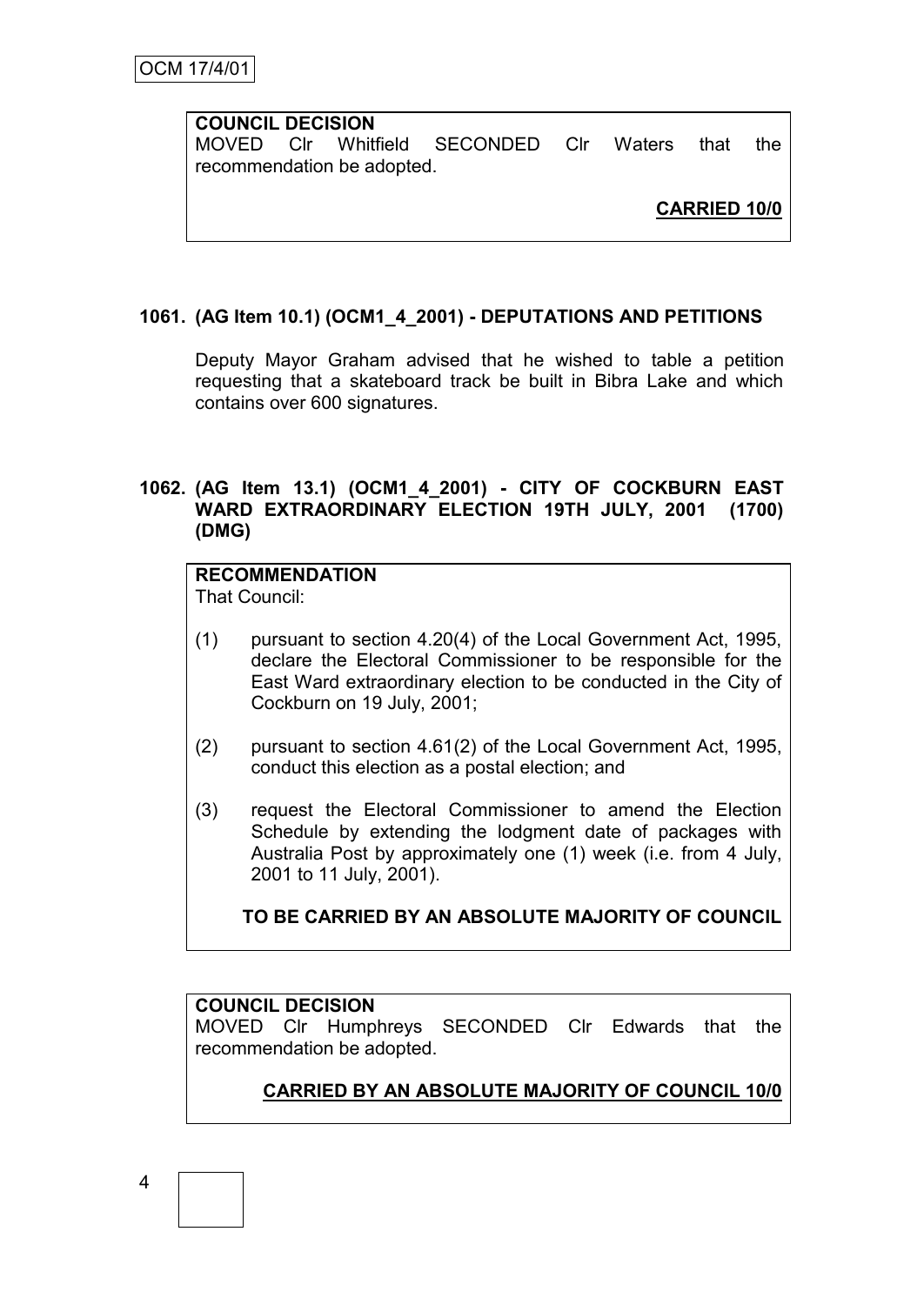## **Background**

Council previously carried this resolution at its Meeting of 20 March, 2001. However, the Electoral Commissioner has since responded to Council requesting that this decision be re-affirmed once agreement has been received.

## **Submission**

N/A

## **Report**

By letter dated 27 March 2001, the Electoral Commissioner agreed to Council's request for the Commissioner to be responsible for the extraordinary election to be conducted on 19 July 2001, as a result of the resignation of Councillor Rennie.

In addition, it would be appropriate to request the Commissioner to extend the date for sending out election packages to electors, as it is considered unnecessary for a two week "voting" period to be applied to postal elections in the metropolitan area. This fact is supported by the voting figures recorded at the December 2000 Council elections, which showed the great majority of votes were returned within three (3) days of being received. This would indicate a one week turnaround time would be adequate for those electors intending to participate in the election to lodge their vote.

## **Strategic Plan/Policy Implications**

Key Result Area "Managing Your City" refers.

## **Budget/Financial Implications**

Cost of Postal Election estimated at \$25,000, will need to be made available within the "Governance" function of Council's Budget for the 2001/2002 Financial Year.

## **Implications of Section 3.18(3) Local Government Act, 1995**

Nil.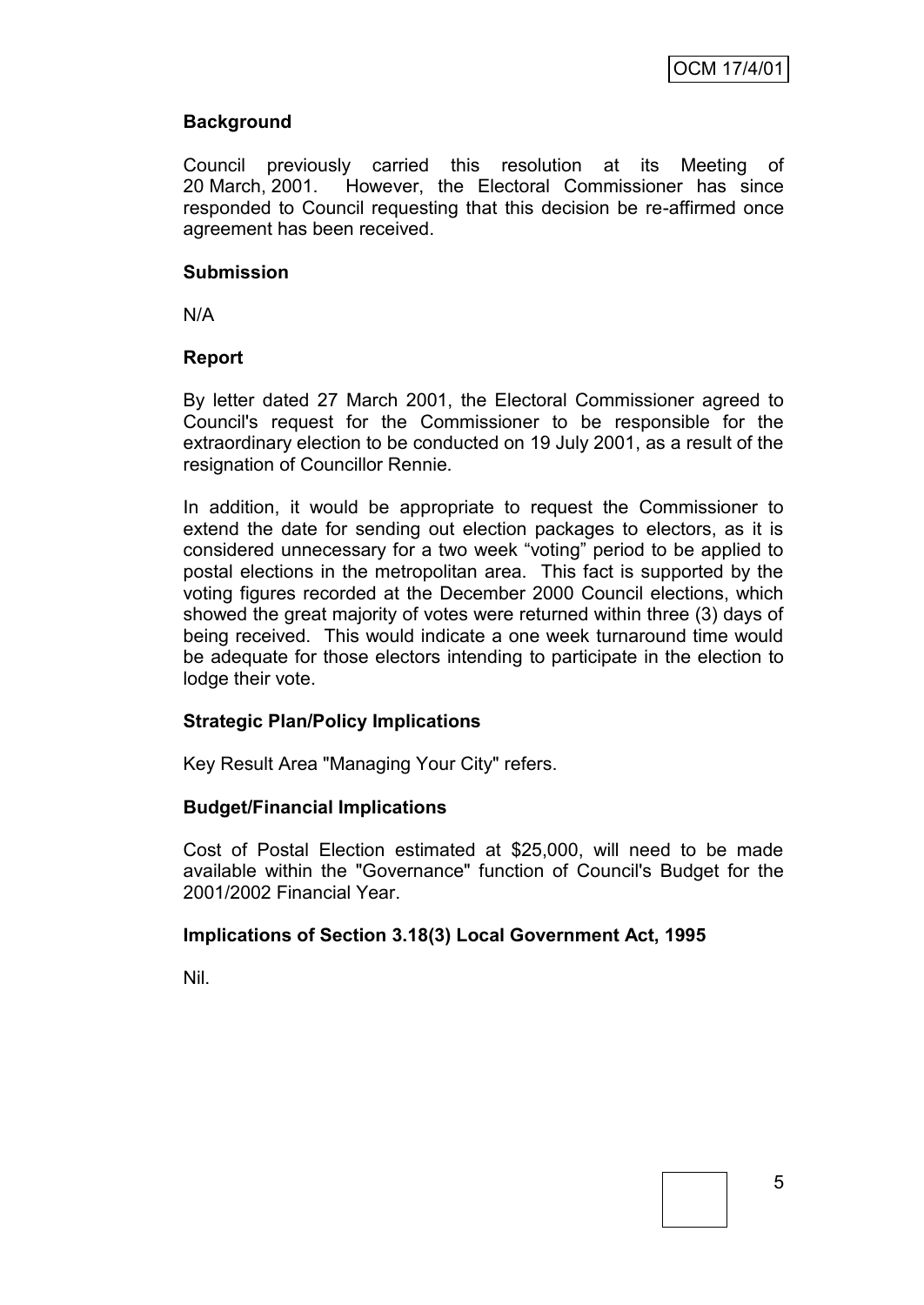**1063. (AG Item 14.1) (OCM1\_4\_2001) - RECOGNITION OF NON-CONFORMING USE RIGHTS (MEAT PACKING FACILITY) - LOT 40; 4 QUARIMOR ROAD, BIBRA LAKE - OWNER: VALUE ADDED MEAT WHOLESALERS - APPLICANT: DE QUINTAL PTY LTD (4100012) (RH) (MAP NO. 8) (ATTACH)**

## **RECOMMENDATION**

That Council:

- (1) recognise the existence of non-conforming use rights for the operation of a meat packing facility (Class 2 Food Premises) on Lot 40; 4 Quarimor Road Bibra Lake, pursuant to and being in compliance with Part 4 of the City of Cockburn District Zoning Scheme No. 2;
- (2) advise the new owners De Quintal Pty Ltd (Value Added Meat Wholesalers) of their obligation to adhere to:
	- 1. any past conditions of Approval to Commence Development for the meat processing facility;
	- 2. the requirement that in the event that the meat packing facility use ceases for a period of six(6) months or more, the use of the land and buildings must thereafter be in conformity with the Scheme;
- (3) the requirement that a further request for acknowledgment of non-conforming use rights will be required upon gazettal of the City of Cockburn Town Planning Scheme No. 3.

## **COUNCIL DECISION**

MOVED Clr Allen SECONDED Clr Reeve-Fowkes that the recommendation be adopted.

**CARRIED 10/0**

## **Background**

| ZONING:    | MRS:      | Industrial                         |
|------------|-----------|------------------------------------|
|            | DZS:      | General Industry                   |
| LAND USE:  |           | Factory & Warehouse (Meat Packing) |
| LOT SIZE:  | $6240m^2$ |                                    |
| AREA:      | N/A       |                                    |
| USE CLASS: |           | Special Industry A, 'X'            |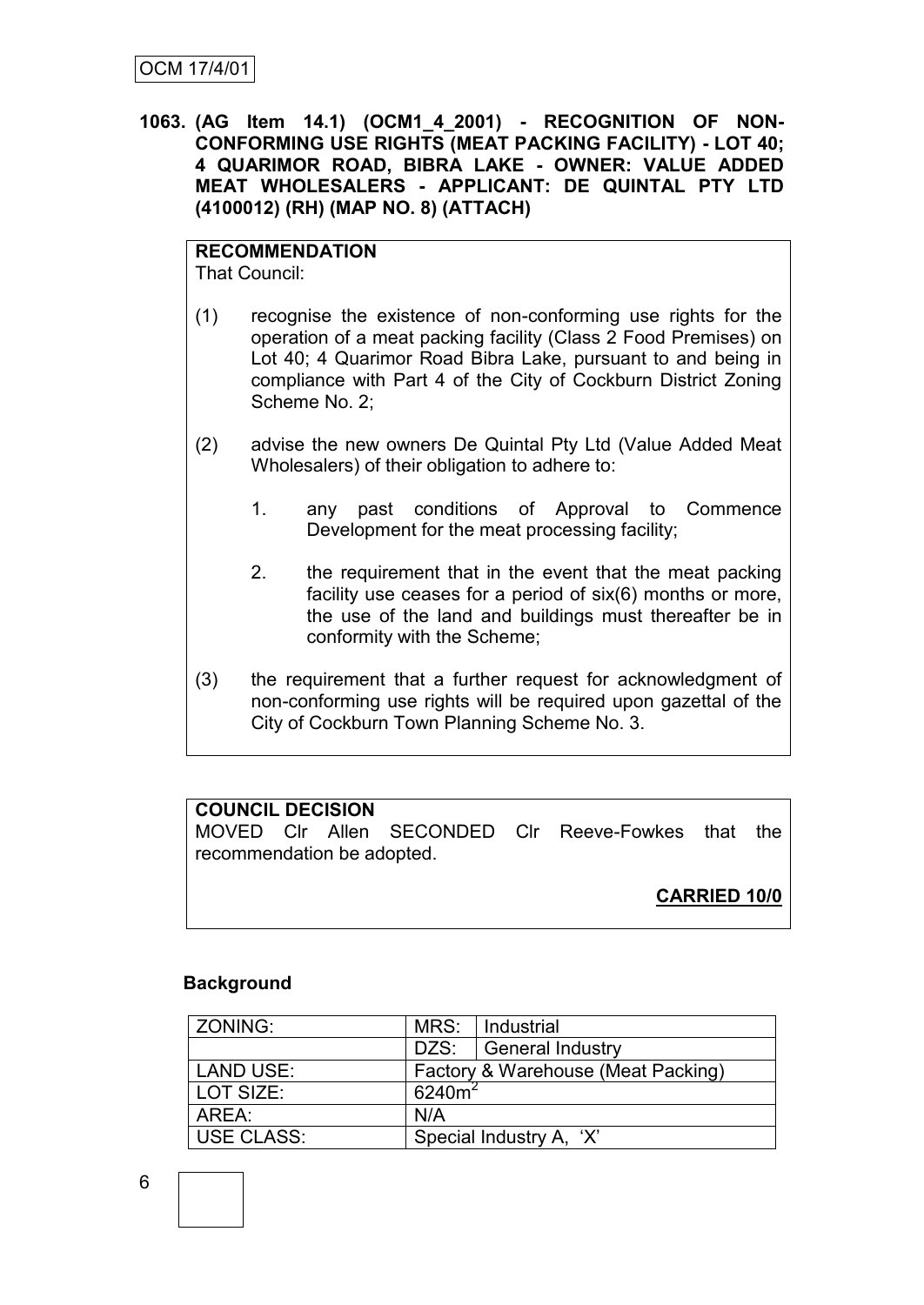Council, at its Ordinary Meeting in August 1980, resolved to conditionally approve a Meat Packing Facility at Lot 36, cnr Quarimor Road and Wellard Street (now Lot 40 Quarimor Road) pursuant to the previous District Zoning Scheme (No.1). The operation was not an Offensive Trade and did not require an Offensive Trades Licence under the provisions of the Health Act and as such, the proposal was permitted.

Extensions and additions were approved in 1981 and 1985 under District Zoning Scheme No.1, and other extensions approved in 1994 and 1995 under the current District Zoning Scheme No. 2 ("the Scheme").

The request for recognition of non-conforming use rights for (Meat packing facility) was deferred by the Council at its ordinary meeting on 20 March 2001 pending further information on the definition of the meat processing facility.

#### **Submission**

De Quintal Pty Ltd (Value Added Meat Wholesalers) have introduced themselves as the new owners of Lot 40; 4 Quarimor Road, Bibra Lake. The previous owners, West Australian Meat Marketing Co-operative Ltd., ceased operations on the 15<sup>th</sup> December 2000.

The new owners intend to continue the use of the premises for meat packing by way of establishing non-conforming use rights. They wish to  $\overline{\text{ocoup}}$  the premises on or before the 12<sup>th</sup> March 2001 and commence production as soon as the requirements of Council"s Health Services are satisfied.

#### **Report**

The subject lot is zoned 'General Industry' under the current scheme. A General Industrial use, as defined in the Scheme means, *"an industry other than a cottage, extractive, hazardous, light, noxious, rural or services, Special A or Special B industry."* The current use can be defined as a Special A Industry which is, *"the use of Land and Buildings for the carrying out of any process for and incidental to the production of meat and allied products, in accordance with the provisions of the Health Act of 1911 and any Regulations or By-laws made under that Act."*  Special Industry A is a use that is not permitted within a General Industrial zone under the Scheme. Such an activity could only operate on a non-conforming basis.

A non-conforming use means, *"a use of Land or Buildings which though lawful immediately prior to the coming into operation of the Scheme, is not in conformity with any provision of the Scheme."* Under Part 4 of the Scheme – Non-conforming Uses, no provision shall prevent the continued use of any land or building for a non-conforming use (cl.4.2). Clause 4.7.1 states that when a non-conforming use of any land or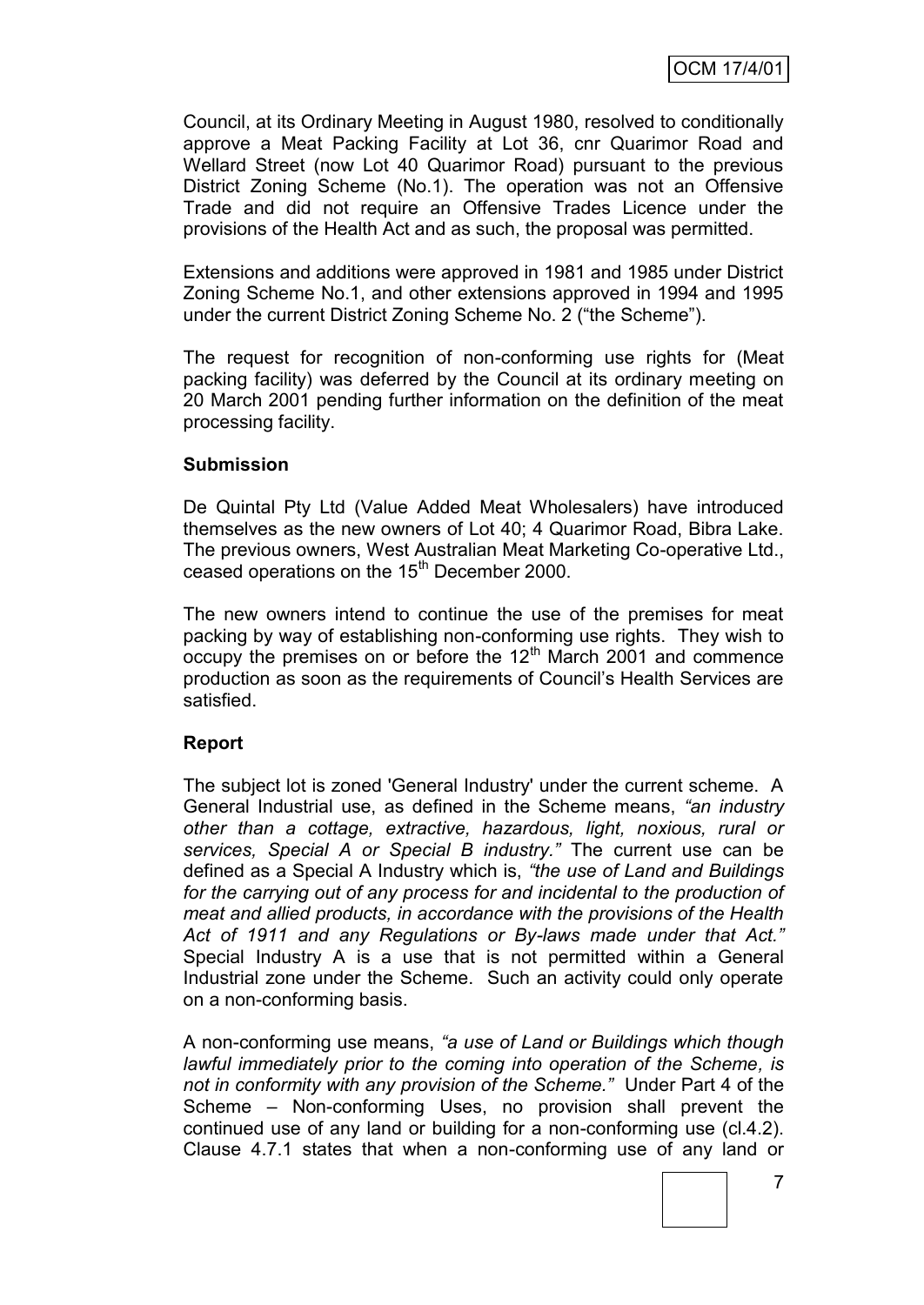building has ceased for a period of six months or more, that land or building shall not thereafter be used otherwise than in conformity with the provisions of the Scheme. The applicant states that the previous owners ceased operations on the 15<sup>th</sup> December 2000, which is less than the prescribed six month period.

In response to the Council's request for a definition of the use, the following additional information is provided.

The proposed use has not changed from that approved. According to the Health (Food Hygiene) Regulations 1993, the use is described as a Class 2 food premises in which, "*preparation, reconstitution, special storage or packaging of food is undertaken and where no direct sale to the public is involved*." (Schedule 3, 2(1))

In simple terms, carcasses are delivered to the factory, cut into portions and packed for wholesale (ie processing and packing).

In order to be consistent with the 1980 Council Approval reference to Meat packing facility is maintained of which processing is inclusive from the terms of the earlier approval.

## **Strategic Plan/Policy Implications**

The Corporate Strategic Plan Key Result Areas which apply to this item are:-

- 2. Planning Your City
	- *"To ensure that the planning of the City is based on an approach which has the potential to achieve high levels of convenience for its citizens."*
	- *"To ensure that the development will enhance the levels of amenity currently enjoyed by the community."*
	- *"To foster a sense of community within the district generally and neighbourhoods in particular."*

#### **Budget/Financial Implications**

N/A

**Implications of Section 3.18(3) Local Government Act, 1995**

Nil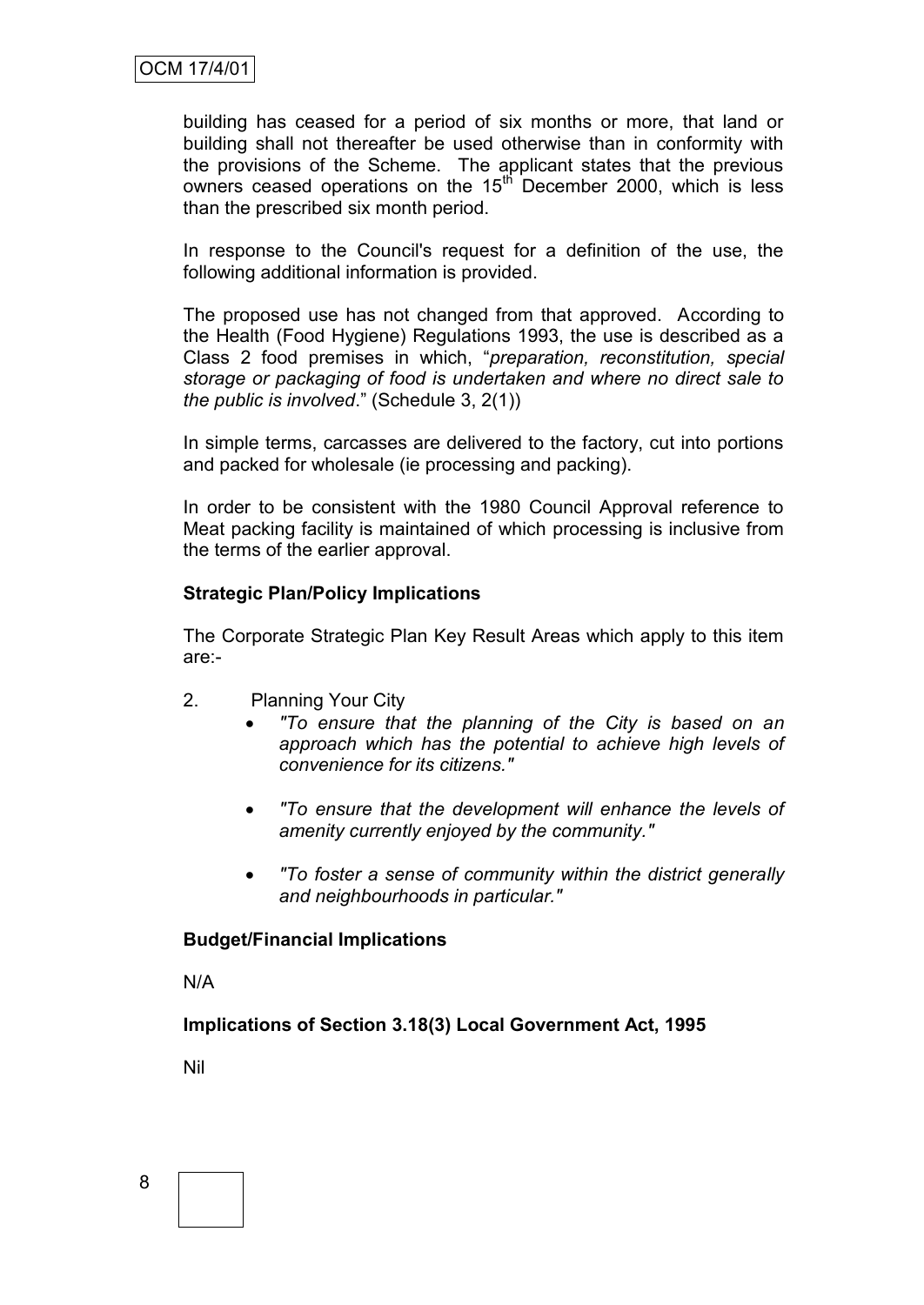**1064. (AG Item 14.2) (OCM1\_4\_2001) - PROPOSAL TO ESTABLISH A REFUSE TRANSFER STATION AT PT LOT 95 AND LOT 101 HOWSON WAY, BIBRA LAKE (EZY WASTE SERVICES) (114402) (SMH) (ATTACH)**

## **RECOMMENDATION**

That Council:

- (1) receive the report and the submission prepared by Halpern, Glick, Maunsell on behalf of the proponent EZY Waste Services;
- (2) on planning grounds, support in principle, the proposal to operate a Refuse Transfer Station on Pt Lot 95 and Lot 101 Howson Way, Bibra Lake;
- (3) determine that subject to a formal planning application being made for the Refuse Transfer Station, the use be deemed a "use not listed" under the First Schedule of the Scheme - Zoning Table and dealt with in accordance with Clause 3.2.4 of District Zoning Scheme No. 2; and
- (4) advise the proponent of the Council's decision accordingly.

## **COUNCIL DECISION** MOVED Clr Allen SECONDED Clr Reeve-Fowkes that the recommendation be adopted. **CARRIED 10/0**

## **Background**

| ZONING:           | MRS:           | Industrial                |
|-------------------|----------------|---------------------------|
|                   | DZS:           | <b>General Industrial</b> |
| LAND USE:         | Vacant         |                           |
| LOT SIZE:         | 4.17 ha        |                           |
| AREA:             | N/A            |                           |
| <b>USE CLASS:</b> | Use Not Listed |                           |

On Tuesday 13 March 2001 at 5.30pm, Mr Peter Sampson gave a comprehensive presentation to the Council about a proposal to locate a refuse transfer station within the City of Cockburn to serve areas south of the river.

A catchment of around 50,000 people is required to support such an operation according to the proponent.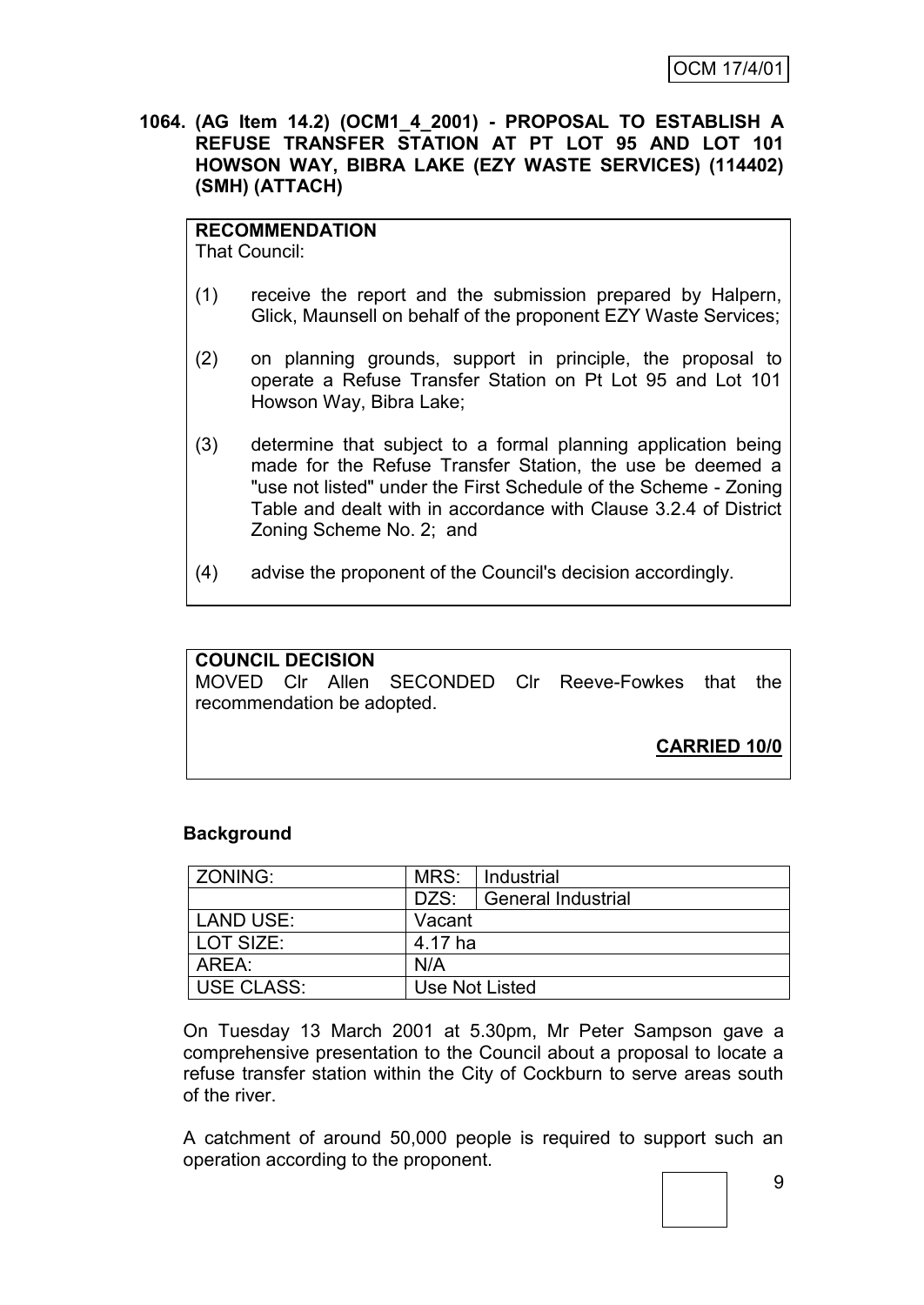The land selected for the development is an old landfill site on Pt Lot 95 (No. 3) and Lot 101 (No. 7) Howson Way, Bibra Lake which are owned by the Council.

Pt Lot 95 is 1.9121 ha and Lot 101 is 2.2609 ha. The lots are severed by a disused railway reserve.

Both lots are currently vacant.

#### **Submission**

Attached is a copy of the HGM Report received on 20 March 2001.

Also attached is a copy of a letter from the Department of Environmental Protection to HGM, advising that it supports the proposal subject to some minor clarifications.

The proponent has requested that the Council consider "approval in principle" for the proposal so that more detailed investigations and negotiations can proceed with confidence if the concept is supported.

#### **Report**

The land is zoned industrial under the MRS and General Industry under the local scheme.

The use does not appear to clearly fit within the definition of general industry or transport depot therefore, in the event that a formal application is received, it should be treated as a "Use Not Listed" and dealt with in accordance with Clause 3.2.4 of the Scheme.

The proposal involves the collection of waste from domestic trailers, the transfer of the refuse into bins and the recycling of re-usable goods and greenwaste. The development is not a waste landfill site, is not listed on Schedule 2 of the Health Act and therefore, is not a noxious industry.

The proposed location of the development is considered suitable for the purpose from a planning point of view because:-

- the land is suitably zoned.
- access will be via Stock Road or the industrial road system in Bibra Lake.
- the closest residential area is to the west of the site and separated from it by the Stock Road and Howson Way road reserves.

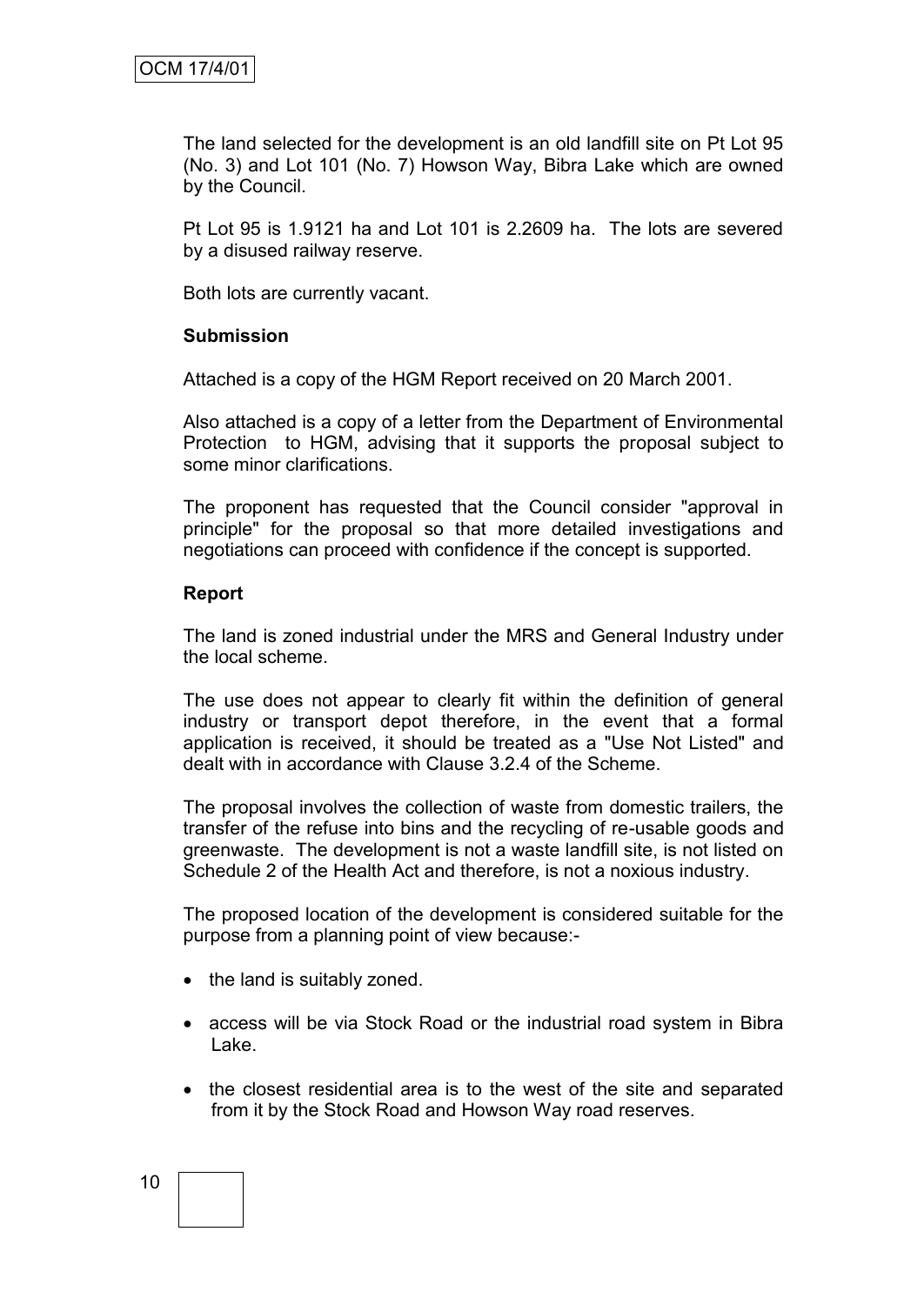- the site was previously used for landfill and therefore the re-use of the land is limited. The proposed use appears to be a suitable re-use.
- The Council owns the land and therefore will be able, via the conditions of a lease, to ensure that its development requirements are complied with.

Because the Council owns the land, it will be necessary for the Council to complete the development application, signed on its behalf by the Chief Executive Officer, for the formal application to be processed. The proponent has already been advised of this.

In addition, there are numerous other issues that need to be addressed by the Council so that it can progress the proposal, despite a decision to provide "support in principle".

Issues that directly relate to this proposal are:-

- The leasing of the land;
- The need for a bond to cover the reinstatement of the lot in the event that the operation ceases;
- The need to prepare a Business Plan and to tender the lease for the design, development and operation of the business on Council owned land.

These issues will need to be the subject of a subsequent report to Council, should the Council decide to provide its "support in principle" and the proponent proceed to a formal application.

#### **Strategic Plan/Policy Implications**

The Corporate Strategic Plan Key Result Areas which apply to this item are:-

- 1. Managing Your City
	- *"To deliver services and to manage resources in a way that is cost competitive without compromising quality."*
- 2. Planning Your City
	- *"To ensure that the planning of the City is based on an approach which has the potential to achieve high levels of convenience for its citizens."*
- 4. Facilitating the needs of Your Community
	- *"To facilitate and provide an optimum range of community services."*

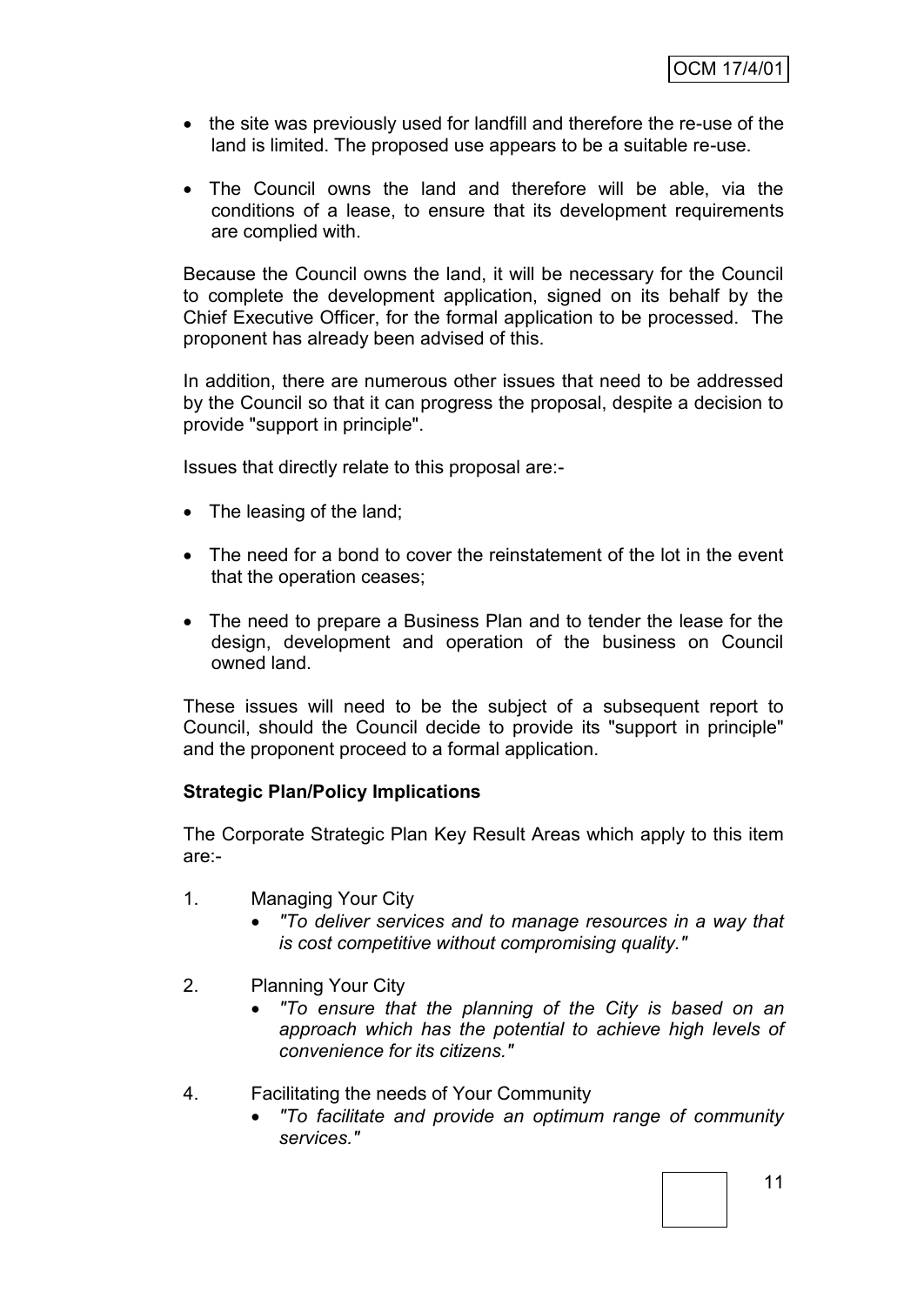## **Budget/Financial Implications**

N/A

## **Implications of Section 3.18(3) Local Government Act, 1995**

The Council already operates the landfill site at Henderson at which domestic trailers are accepted.

The Council also currently provides ratepayers with 6 tip passes per annum to gain free access to the landfill site.

Given that these ratepayer services exist and have not been established in competition with an existing private operator, Section 3.18(b) is not considered to apply.

The Henderson Tip is a designated sanitary landfill site by the Health Department of WA and operates under licences issued by the EPA. It forms part of the metropolitan waste strategy and therefore conforms with Section 3.18(a) of the Act.

For the purpose of the National Competition Policy, the Henderson Landfill Site has not yet been market tested however, because it is an important source of income to the Council, every endeavour is used to manage this service efficiently and effectively to maximise the benefit to the community.

## **1065. (AG Item 14.3) (OCM1\_4\_2001) - APPEAL - DEEMED REFUSAL TO EXTEND HENDERSON LANDFILL SITE - LOT 52 ROCKINGHAM ROAD, WATTLEUP (SMH) (3412022)**

## **RECOMMENDATION**

That Council:

- (1) receive the report;
- (2) lodge an appeal to the Town Planning Appeal Tribunal of Western Australia against the deemed refusal by the Western Australian Planning Commission to a development application submitted by the Council to expand the Henderson Landfill Site in accordance with the Application for Approval to Undertake Development under the Hope Valley - Wattleup Redevelopment Act 2000 dated 15 January 2001; and
- (3) instruct the Council's solicitors, McLeod & Co, to represent the Council in the appeal.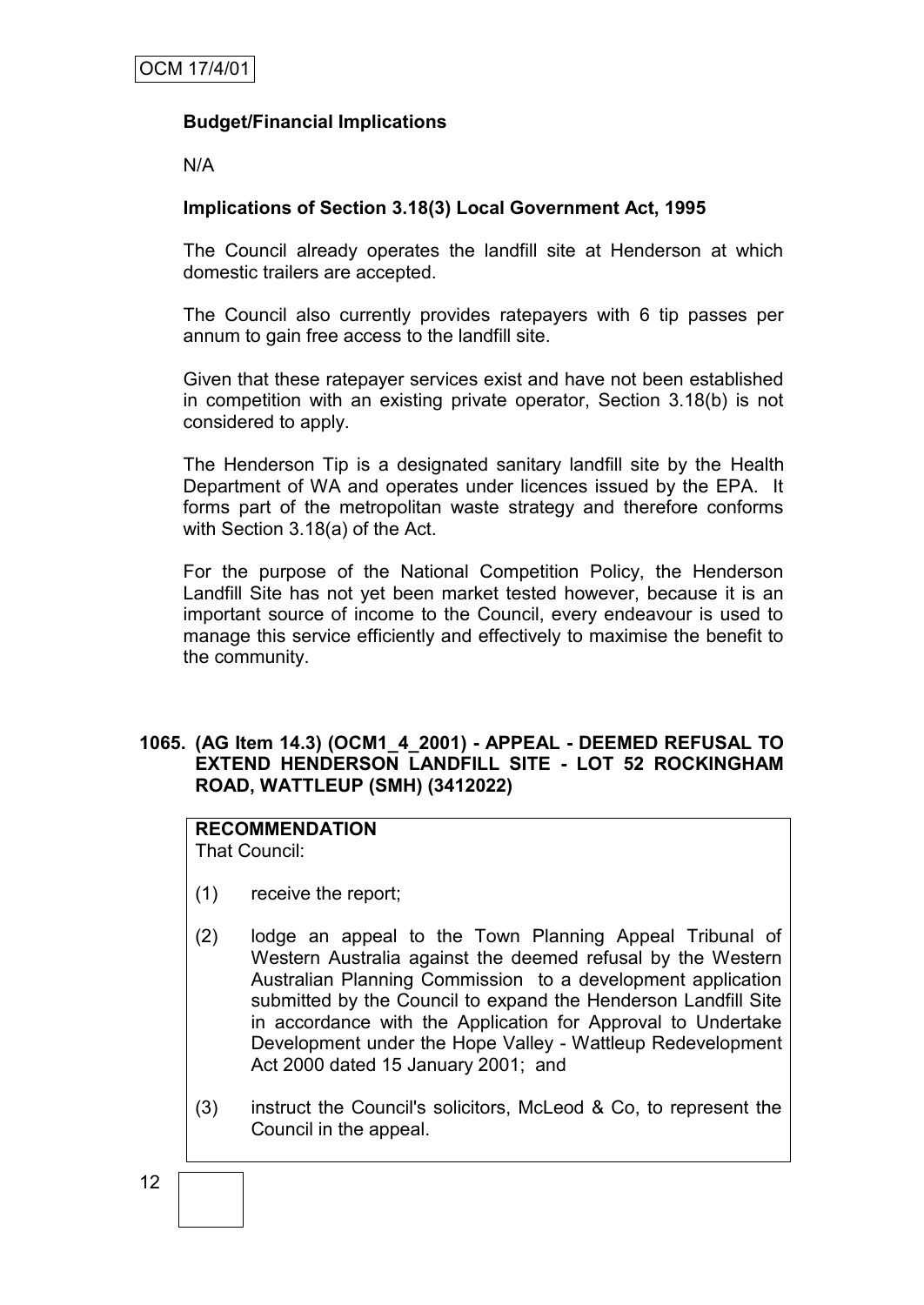**COUNCIL DECISION** MOVED Clr Allen SECONDED Clr Reeve-Fowkes that the recommendation be adopted.

**CARRIED 10/0**

#### **Background**

On 7 December 2000, the Hope Valley-Wattleup Redevelopment Act was assented to and published in the Government Gazette on 19 December. This caused the MRS and the local scheme to no longer have any effect over the land within the district included in the Redevelopment Area.

The Council's Henderson Landfill Site is located within the Redevelopment Area. All development within the Redevelopment Area is required to be approved by the WAPC. The application form is contained in the Regulations to the Act.

The application form, together with a report and plans were submitted to the WAPC on 17 January 2001. The application was for the construction of Cells 1 and 2 of Stage 2 of the development. A fee of \$1,350 was lodged with the application.

On 30 January 2001, the application was acknowledged.

Under Section 29 (6) of the Act, where the WAPC has not made a decision within 60 days of the application being forwarded to the Commission or such longer period as is agreed in writing by the applicant, it is deemed to be refused.

There has been no such agreement.

As at the date of writing this report, 72 days had elapsed.

#### **Submission**

The Henderson Landfill Site is owned and operated by the City of Cockburn.

The site has been operating since 1990 with the approval of the Health Department and the EPA.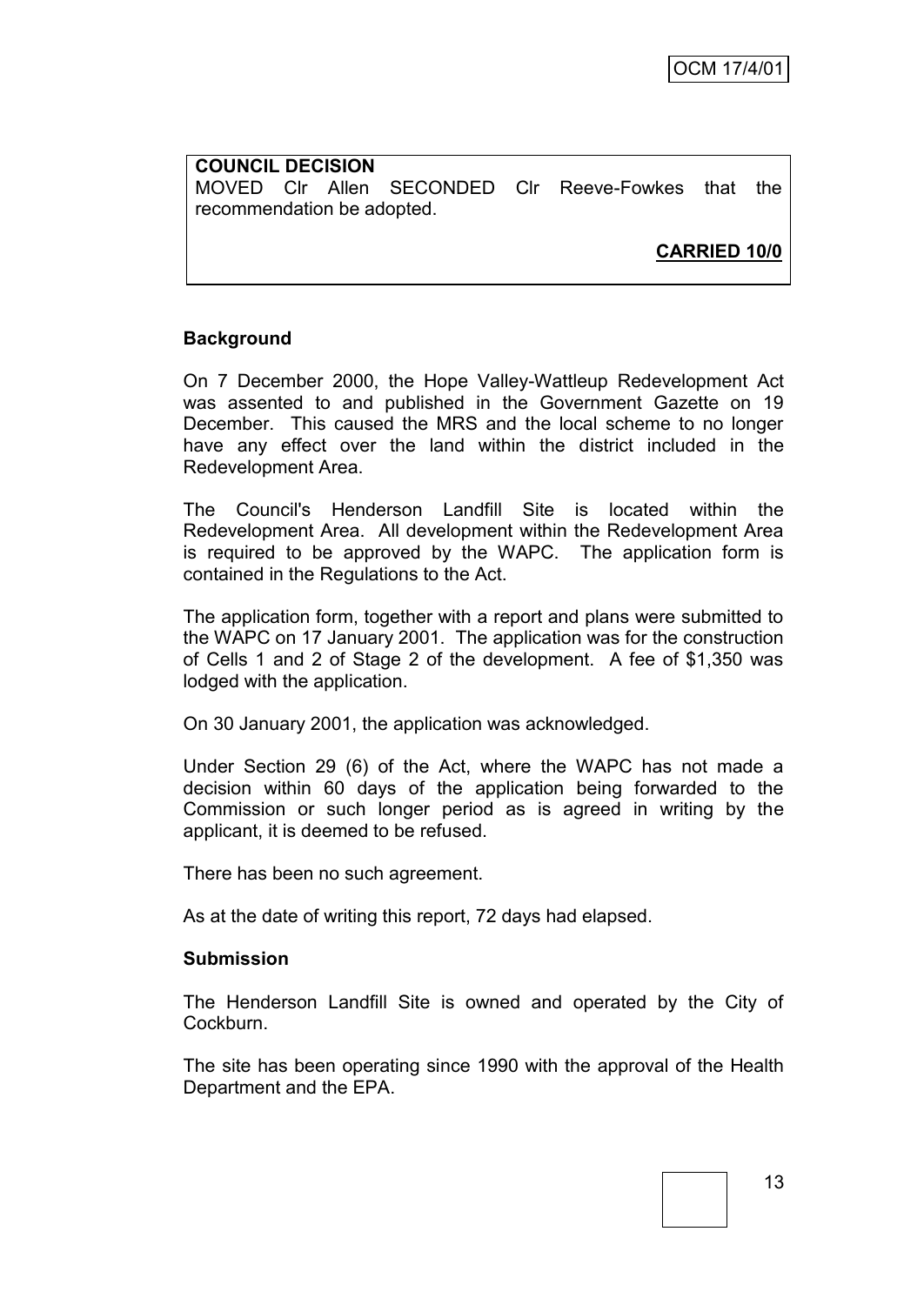On 1 November 1988, the Council issued its planning approval for all of the land (including Lot 52 on JAA Lot 240) the subject of the Regional Rubbish Tip proposal at Henderson.

On 30 June 1992, the site was gazetted under the Health Act 1911, as a "Regional Rubbish Disposal Site" and applied to the whole of the land including Lot 52 and approved for use by the City of Cockburn.

The DEP issued its Works Approval (03090) for the construction of Cell 1 in Stage 2 on 21 November 2000.

In November 2000, the Council accepted the \$2.1 million tender by ATA Constructions Pty Ltd and the contract was signed on 8 December 2000.

To date about 70% of the construction work has been completed. The Cell should be ready for use by May.

Stage 1 of the landfill site is almost exhausted and it is expected that there is less than 12 months before it will be at capacity and closed. This period could be shortened if other landfill sites, such as Canning close and the waste diverts to Henderson.

The situation is urgent.

#### **Report**

On 9 February 2001, the WAPC advised that there was insufficient information submitted to enable the assessment of the application and therefore it was put on hold. The advice was that the application should be determined within 60 days.

The additional information required was two(2) more copies of the plans submitted and six(6) copies of a statement giving details of the proposed use, operation and signage.

This information was provided on 19 February 2001.

Using the two dates of 9 February or 19 February, as at the date of the Council meeting, 17 April, the period will be either 69 days or 59 days, subject to no determination being received from the Commission by the date of the Council meeting.

Under the Hope Valley-Wattleup Redevelopment Act - Interim Land Use and Redevelopment Control Policy, the Land Use Table states that landfill is an 'X' use in the General Industry Area as described on the Interim Policy Map. The Henderson Landfill Site is within this area. The Policy was published on 1 January 2001, well after the Council had let tenders to construct Cell 1 of Stage 2 of the landfill site.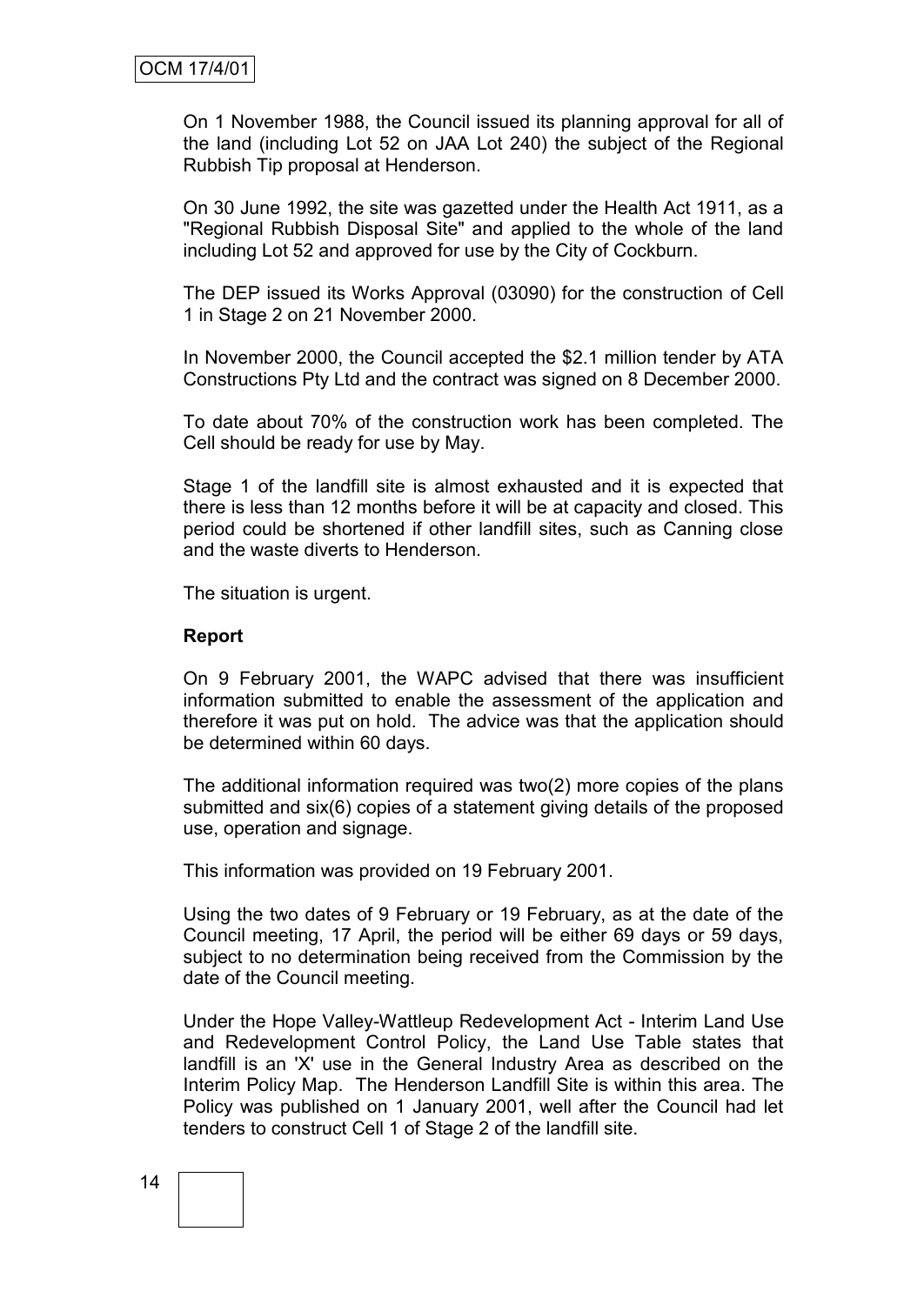Nevertheless, the Council is required to apply to the WAPC for approval in accordance with the Redevelopment Act and Regulations.

However, the legal status of the Interim Policy is doubtful, given that it has not been made as a Regulation under the Act. Therefore the authority of the Land Use Table and related controls may not have any standing.

The statutory situation relating to the Hope Valley-Wattleup Redevelopment Area needs to be tested at the same time that the Council's deemed refusal is appealed and the only way that this can be done is by an appeal to the Town Planning Appeal Tribunal.

## **Strategic Plan/Policy Implications**

The Corporate Strategic Plan Key Result Areas which apply to this item are:-

- 1. Managing Your City
	- *"To conduct Council business in open public forums and to manage Council affairs by employing publicly accountable practices."*
- 4. Facilitating the needs of Your Community
	- *"To facilitate and provide an optimum range of community services."*
	- *"To identify current community needs, aspirations, expectations and priorities of the services provided by the Council."*

The Henderson Landfill Site operates in accordance with an adopted Strategic Plan and Business Plan.

#### **Budget/Financial Implications**

The 2000/2001 Budget for legal expenses (Account No. 500320) provides \$29,250 for the year of which \$17,540 has been spent. The balance of the Account is \$11,710 which should be sufficient to cover the expected costs associated with legal representation at the appeal.

#### **Implications of Section 3.18(3) Local Government Act, 1995**

The Council operates an approved "Regional Rubbish Disposal Site" in accordance with a valid works approval issued by the DEP.

The Henderson Landfill Site is the only approved sanitary landfill site operating within the district.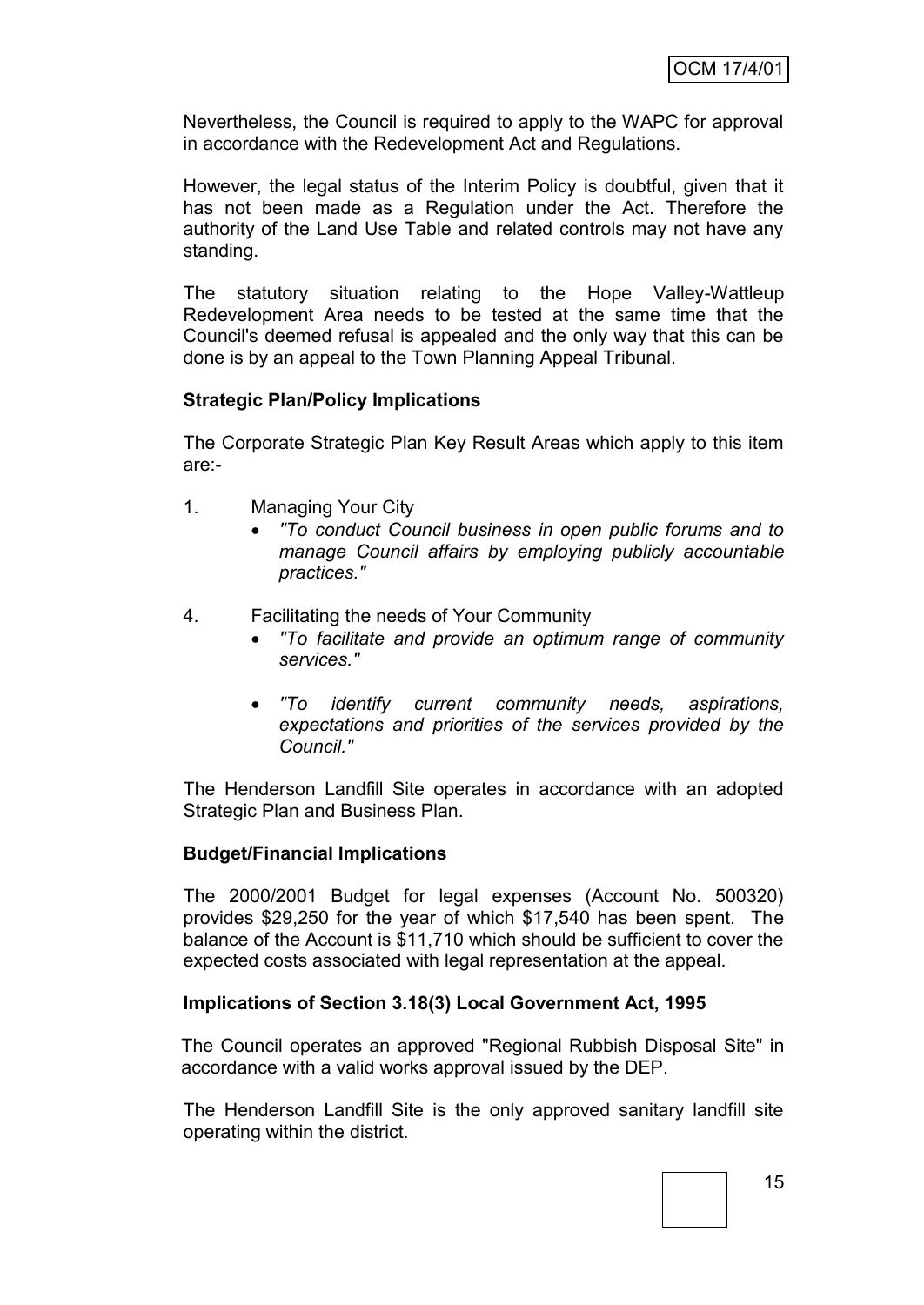A decision to appeal the deemed refusal to the Council's application to construct Cell 1 of Stage 2 of the Henderson Landfill Site, is not contrary to the provisions of Section 3.18(3) of the Local Government Act.

## **1066. (AG Item 14.4) (OCM1\_4\_2001) - PROPOSED TOWN PLANNING SCHEME NO. 3 - AND DISTRICT ZONING SCHEME NO. 2 TEXT AMENDMENTS TO INCLUDE A DISCLAIMER, R-CODE VARIATIONS AND VARIOUS MAP AMENDMENTS (MR) (9485)**

**RECOMMENDATION** That Council:

(1) insert the following words inside the cover of Town Planning Scheme No 3 as stated below:

*This Scheme was prepared in accordance with the written laws administered by the Western Australian Planning Commission ("Commission"), and the policies and requirements of the Commission. The form of the Scheme was required to conform with the Model Scheme Text, and other requirements of the Commission and the Hon. Minister for Planning. The Scheme having been compiled in accordance with those requirements, the role of the City therefore is effectively confined to being responsible for the Scheme"s implementation.*

- (2) modify clause 5.3.1 of the Town Planning Scheme No 3 Text by deleting the words:
	- *"5.3.1 There are no special applications of the Residential Planning Codes under this Scheme."*

and substitute in its place:

- "5.3.1 Notwithstanding the provisions of the Residential Planning Codes, where land is in a:
	- a) Residential Zone in the Scheme the local government may vary the minimum total percentage of open space and minimum setback provisions of the Residential Planning Codes provided that it has regard to the objectives of the Codes.
	- b) Development Area in the Scheme, the local government may vary the minimum requirements of any provision of the Residential Planning Codes within an area of a structure plan or any part of the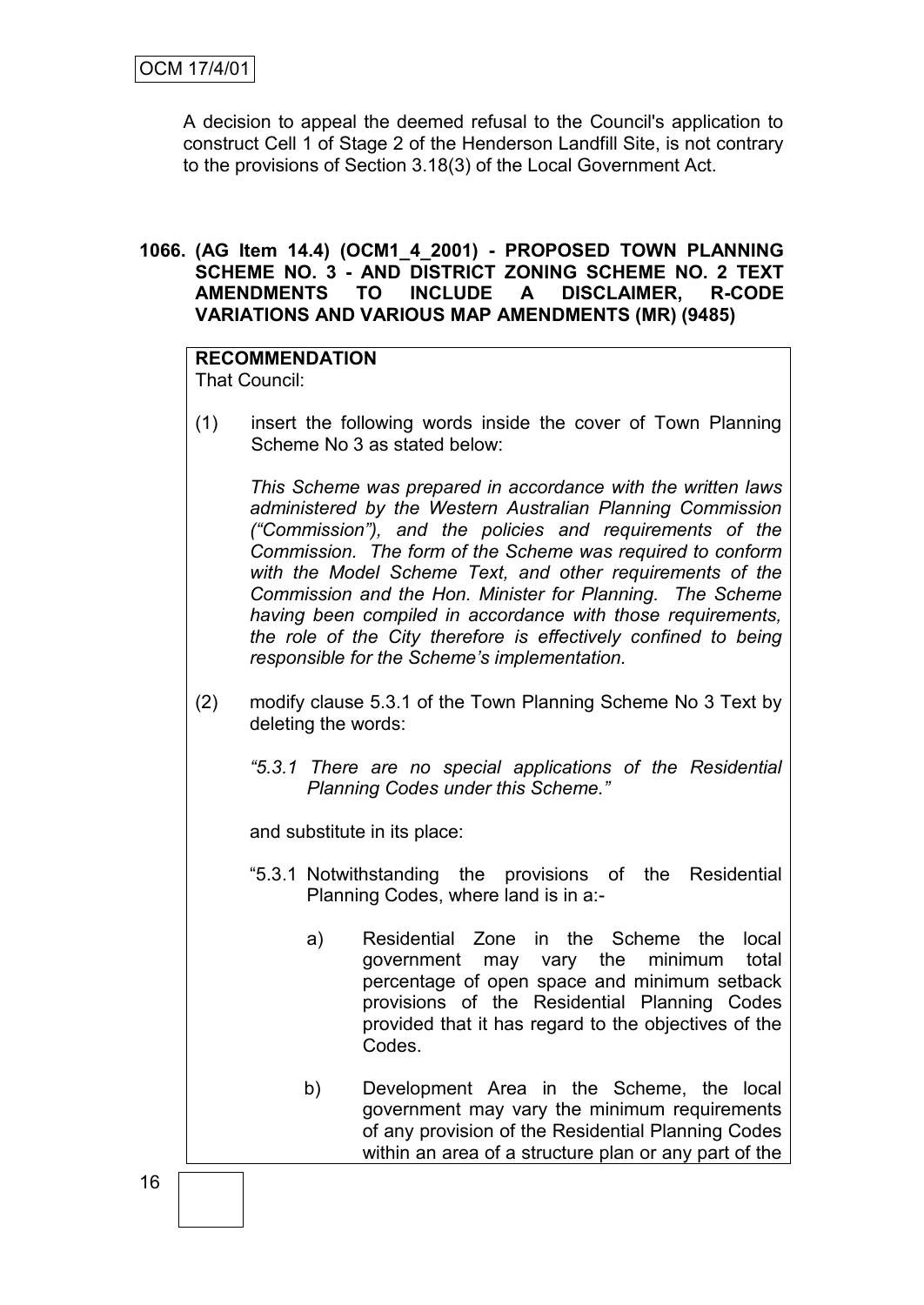|                 | area stipulated in a structure plan, in accordance<br>with development guidelines or detailed area plan,<br>forming part of the structure plan.                                                                                                                   |                                                                                                                                    |                                                                                                                                                                                                                                                                                                  |                      |  |  |
|-----------------|-------------------------------------------------------------------------------------------------------------------------------------------------------------------------------------------------------------------------------------------------------------------|------------------------------------------------------------------------------------------------------------------------------------|--------------------------------------------------------------------------------------------------------------------------------------------------------------------------------------------------------------------------------------------------------------------------------------------------|----------------------|--|--|
| (3)             | amend the Town Planning Scheme No 3 Maps as follows:                                                                                                                                                                                                              |                                                                                                                                    |                                                                                                                                                                                                                                                                                                  |                      |  |  |
|                 | (a)                                                                                                                                                                                                                                                               | Drainage on;                                                                                                                       | Amend Lot 386 North Lake Road, Bibra Lake from<br>Residential Zone (R25) to Local Reserve – Lake &                                                                                                                                                                                               |                      |  |  |
|                 | (b)                                                                                                                                                                                                                                                               | Recreation;                                                                                                                        | Amend Reserve 45224 Inn Close, Bibra Lake from<br>Residential Zone(R25) to Local Reserve – Parks and                                                                                                                                                                                             |                      |  |  |
|                 | (c)                                                                                                                                                                                                                                                               | Drainage;                                                                                                                          | Amend Lot 114 Annois Road, Bibra Lake from<br>Residential Zone (R20) to Local Reserve – Lakes &                                                                                                                                                                                                  |                      |  |  |
|                 | (d)                                                                                                                                                                                                                                                               | Recreation;                                                                                                                        | Amend Lot 115 Annois Road, Bibra Lake from<br>Residential Zone (R20) to Local Reserve – Parks &                                                                                                                                                                                                  |                      |  |  |
|                 | (e)                                                                                                                                                                                                                                                               | Recreation;                                                                                                                        | Amend Reserve 45617 Steiner Avenue, Success from<br>Residential Zone (R20) to Local Reserve – Parks and                                                                                                                                                                                          |                      |  |  |
|                 | (f)<br>Amend Reserve 45959 Rollinson Road, Reserve 45964<br>Bennett Avenue, Reserve 38993 Cockburn Road,<br>Reserve 45009 Garston Way, and portion of Reserve<br>38992 Rollinson Road, Hamilton Hill from Industry Zone<br>to Local Reserve - Lakes and Drainage. |                                                                                                                                    |                                                                                                                                                                                                                                                                                                  |                      |  |  |
|                 | (g)                                                                                                                                                                                                                                                               | Amend portion of Lot Pt 1 south of Coogee Primary<br>School from Residential Zone (R30) to local Reserve -<br>Public Purposes (PS) |                                                                                                                                                                                                                                                                                                  |                      |  |  |
|                 | (h)                                                                                                                                                                                                                                                               | as setout below:                                                                                                                   | Add a restricted Use to Schedule 3 of the Scheme Text                                                                                                                                                                                                                                            |                      |  |  |
| No.             |                                                                                                                                                                                                                                                                   | Description of<br>Land                                                                                                             | <b>Restricted Use</b>                                                                                                                                                                                                                                                                            | Conditions           |  |  |
| RU <sub>8</sub> |                                                                                                                                                                                                                                                                   | 4252<br><b>CSL</b><br>and<br>οf<br>Portion<br>44544<br>Reserve<br>4253)<br>(Loc.<br>Murdoch<br>Drive,<br>North Lake                | Those uses which may be<br>permitted within the Mixed<br>Business Zone as set out<br>in Table 1 Zoning Table<br>excluding garden centre,<br>motor<br>vehicle<br>boat<br><b>or</b><br>sales,<br>caravan<br>nursery,<br>industry - cottage, industry<br>service<br>and<br>motor<br>vehicle repair. | Planning<br>Approval |  |  |
|                 | (i)                                                                                                                                                                                                                                                               | Amend<br>the                                                                                                                       | boundary of Development Area 5                                                                                                                                                                                                                                                                   | and                  |  |  |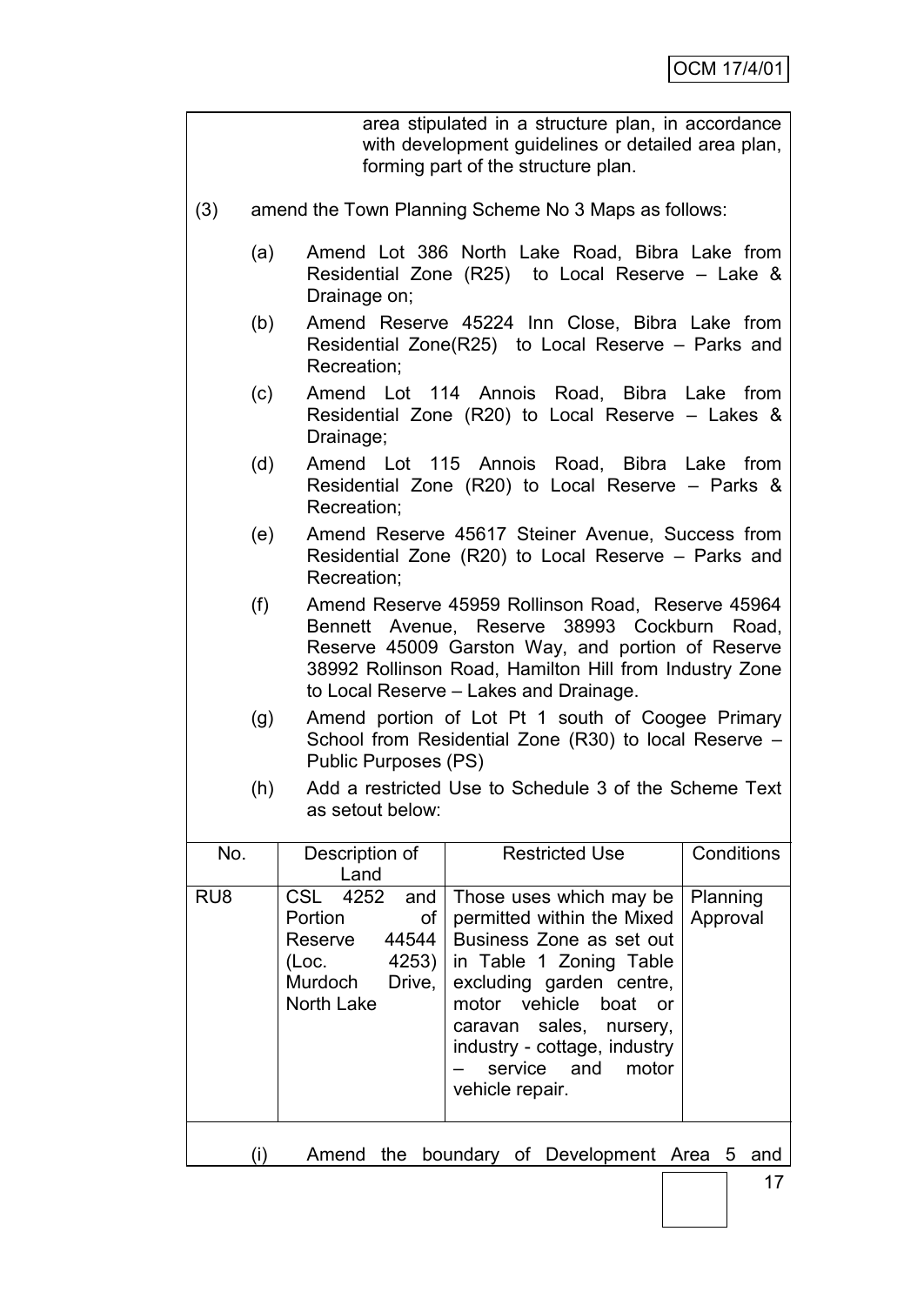| Development Contribution Area 6 to include land defined |  |
|---------------------------------------------------------|--|
| by Beeliar Drive, Stock Road, Frobisher Drive and the   |  |
| reserved land of Lake Coogee, Munster.                  |  |

- (j) Amend the western boundary of Development Contribution Area 4 to coincide with View Street and to exclude Lots 1,2,3 & 4 East Churchill Avenue, Beeliar.
- (4) adopt proposed Town Planning Scheme No 3 with the modification contained in (2) & (3) above and forward the Council decision to the Western Australian Planning Commission requesting that the Hon. Minister for Planning grant final approval under the Town Planning Regulation 21.
- (5) adopt an amendment to clause 5.3.5 of the District Zoning Scheme No 2 Text as follows:
	- 5.3.5 Special Application of Residential Planning Codes

Notwithstanding the provisions of the Residential Planning Codes:-

- (1) on land in the Residential Zone, the Council may:-
	- (a) approve two grouped dwellings on any lot with an area of 900m<sup>2</sup> or greater provided the development conforms with all the requirements of the Scheme and the R20 Code; or
	- (b) grant density bonuses in accordance with Clause 5.8.9(b)
- (2) where an area is in a:-
	- (a) Residential Zone in the Scheme, the local government may vary the minimum total percentage of open space and minimum setback provisions of the Residential Planning Codes provided that it has regard to the objectives of the Codes.
	- (b) Development Area in the Scheme, the local government may vary the minimum requirements of any provision of the Residential Planning Codes within an area of a structure plan or any part of the area stipulated in a structure plan, in accordance with development guidelines or detailed area plan forming part of the structure plan.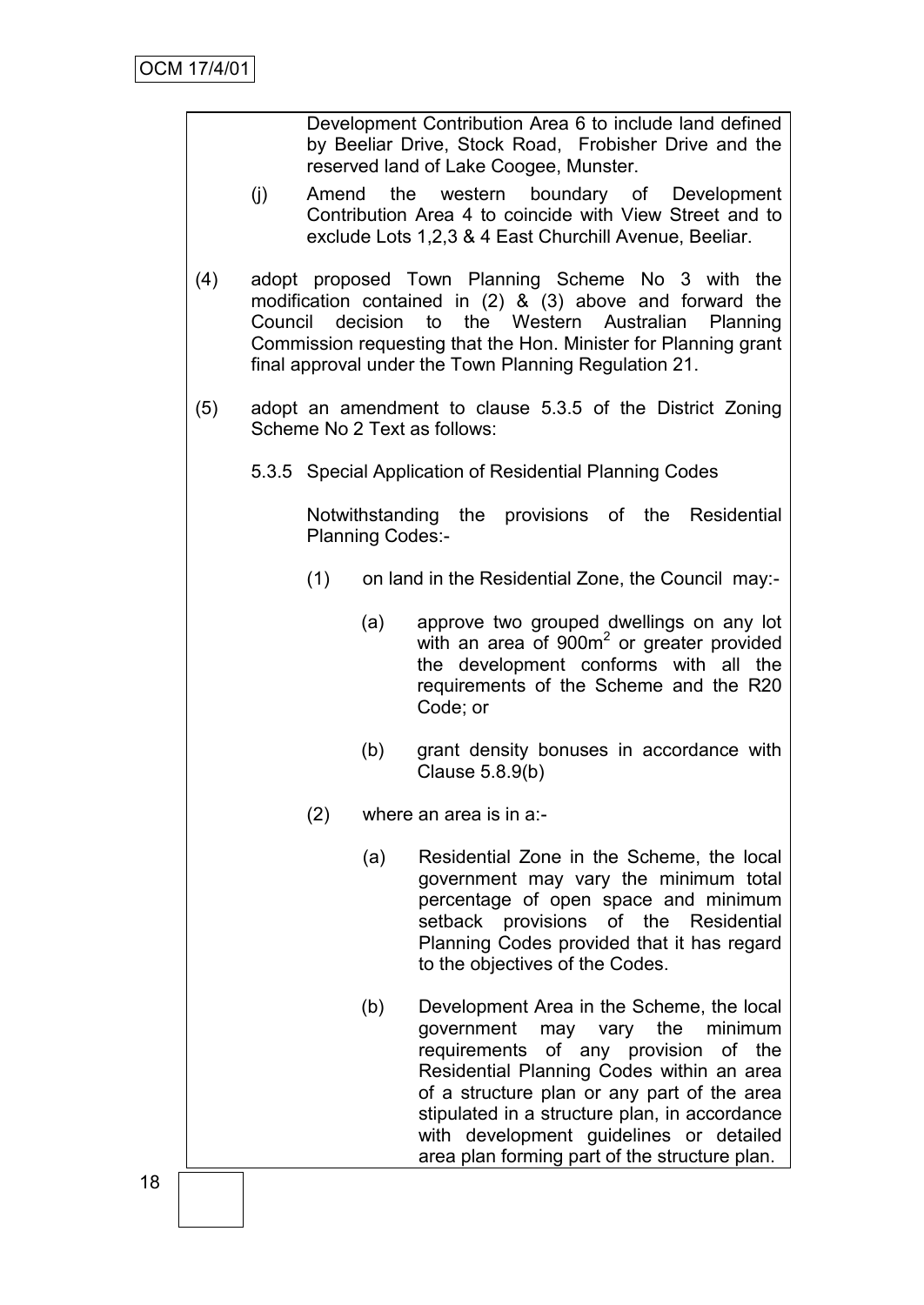## **COUNCIL DECISION**

MOVED Clr Reeve-Fowkes SECONDED Clr Edwards that Council:

(1) insert the following words inside the cover of Town Planning Scheme No 3 as stated below:

*This Scheme was prepared in accordance with the written laws administered by the Western Australian Planning Commission ("Commission"), and the policies and requirements of the Commission. The form of the Scheme was required to conform with the Model Scheme Text, and other requirements of the Commission and the Hon. Minister for Planning. The Scheme having been compiled in accordance with those requirements, the role of the City therefore is effectively confined to being responsible for the Scheme"s implementation.*

- (2) modify clause 5.3.1 of the Town Planning Scheme No 3 Text by deleting the words:
	- *"5.3.1 There are no special applications of the Residential Planning Codes under this Scheme."*

and substitute in its place:

- "5.3.1 Notwithstanding the provisions of the Residential Planning Codes, where land is in a:
	- a) Residential Zone in the Scheme the local government may vary the minimum total percentage of open space and minimum setback provisions of the Residential Planning Codes provided that it has regard to the objectives of the Codes.
	- b) Development Area in the Scheme, the local government may vary the minimum requirements of any provision of the Residential Planning Codes within an area of a structure plan or any part of the area stipulated in a structure plan, in accordance with development guidelines or detailed area plan, forming part of the structure plan.
- (3) amend the Town Planning Scheme No 3 Maps as follows:
	- (k) Amend Lot 386 North Lake Road, Bibra Lake from Residential Zone (R25) to Local Reserve – Lake & Drainage on;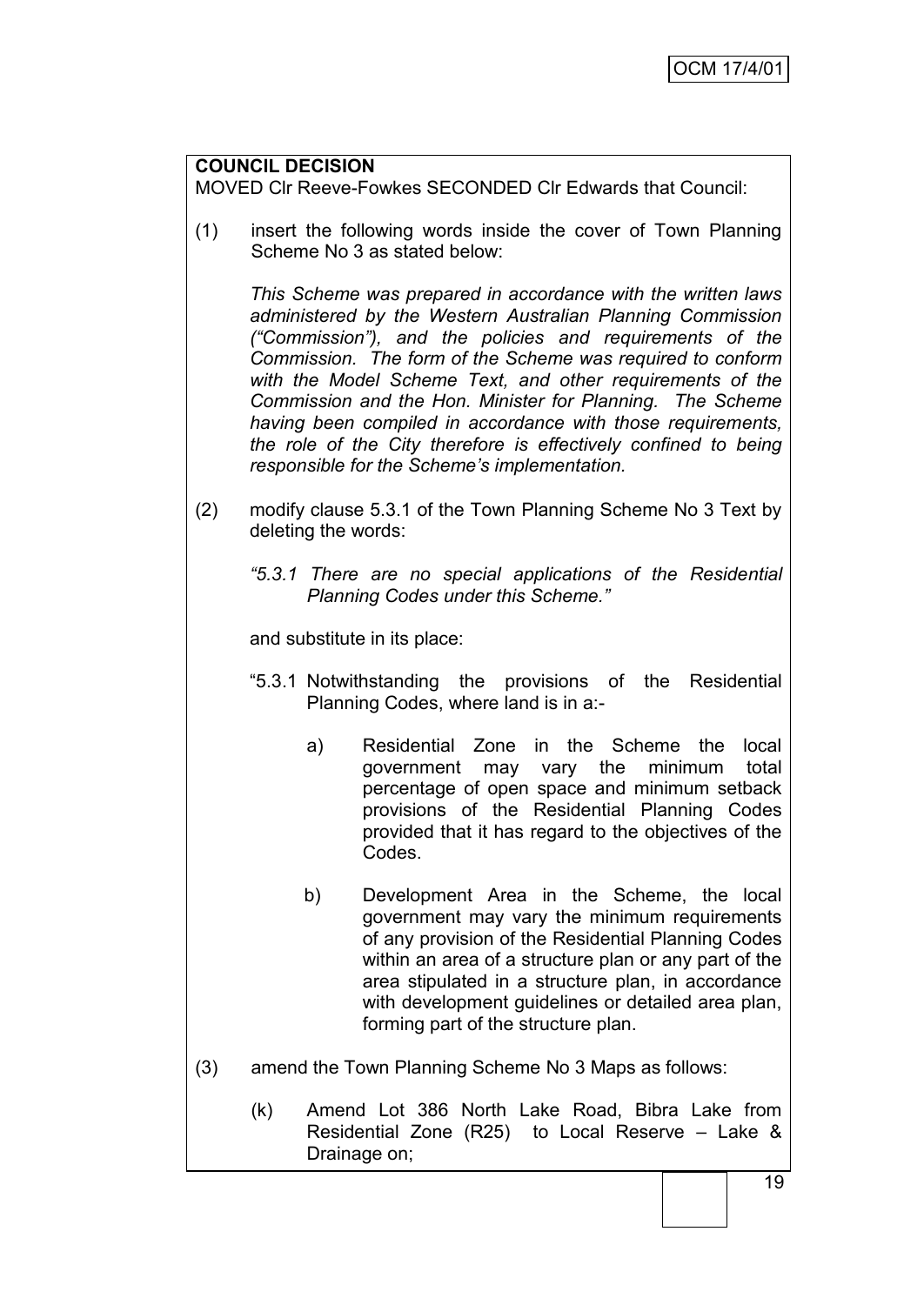|                 | $\left(\mathsf{I}\right)$ | Recreation;                                                                                               | Amend Reserve 45224 Inn Close, Bibra Lake from<br>Residential Zone(R25) to Local Reserve – Parks and                                                                                                                                                                                   |                      |
|-----------------|---------------------------|-----------------------------------------------------------------------------------------------------------|----------------------------------------------------------------------------------------------------------------------------------------------------------------------------------------------------------------------------------------------------------------------------------------|----------------------|
|                 | (m)                       | Drainage;                                                                                                 | Amend Lot 114 Annois Road, Bibra Lake from<br>Residential Zone (R20) to Local Reserve – Lakes &                                                                                                                                                                                        |                      |
|                 | (n)                       | Recreation;                                                                                               | Amend Lot 115 Annois Road, Bibra Lake<br>Residential Zone (R20) to Local Reserve – Parks &                                                                                                                                                                                             | from                 |
|                 | (0)                       | Recreation;                                                                                               | Amend Reserve 45617 Steiner Avenue, Success from<br>Residential Zone (R20) to Local Reserve – Parks and                                                                                                                                                                                |                      |
|                 | (p)                       |                                                                                                           | Amend Reserve 45959 Rollinson Road, Reserve 45964<br>Bennett Avenue, Reserve 38993 Cockburn Road,<br>Reserve 45009 Garston Way, and portion of Reserve<br>38992 Rollinson Road, Hamilton Hill from Industry Zone<br>to Local Reserve - Lakes and Drainage.                             |                      |
|                 | (q)                       | Public Purposes (PS)                                                                                      | Amend portion of Lot Pt 1 south of Coogee Primary<br>School from Residential Zone (R30) to local Reserve -                                                                                                                                                                             |                      |
|                 | (r)                       | as setout below:                                                                                          | Add a restricted Use to Schedule 3 of the Scheme Text                                                                                                                                                                                                                                  |                      |
| No.             |                           | Description of<br>Land                                                                                    | <b>Restricted Use</b>                                                                                                                                                                                                                                                                  | Conditions           |
| RU <sub>8</sub> |                           | CSL 4252<br>and<br>Portion<br>of<br>44544<br>Reserve<br>4253)<br>(Loc.<br>Murdoch<br>Drive,<br>North Lake | Those uses which may be<br>permitted within the Mixed<br>Business Zone as set out<br>in Table 1 Zoning Table<br>excluding garden centre,<br>motor<br>vehicle<br>boat<br>or<br>sales,<br>caravan<br>nursery,<br>industry - cottage, industry<br>service and<br>motor<br>vehicle repair. | Planning<br>Approval |
|                 | (s)                       |                                                                                                           | Amend the boundary of Development Area 5 and<br>Development Contribution Area 6 to include land defined<br>by Beeliar Drive, Stock Road, Frobisher Drive and the<br>reserved land of Lake Coogee, Munster.                                                                             |                      |
|                 | (t)                       | the<br>Amend                                                                                              | western<br>boundary of Development<br>Contribution Area 4 to coincide with View Street and to<br>exclude Lots 1,2,3 & 4 East Churchill Avenue, Beeliar.                                                                                                                                |                      |
| (4)             | the                       | Council                                                                                                   | adopt the modifications contained in $(2)$ & $(3)$ above and forward<br>decision to the Western Australian Planning                                                                                                                                                                    |                      |
|                 |                           |                                                                                                           |                                                                                                                                                                                                                                                                                        |                      |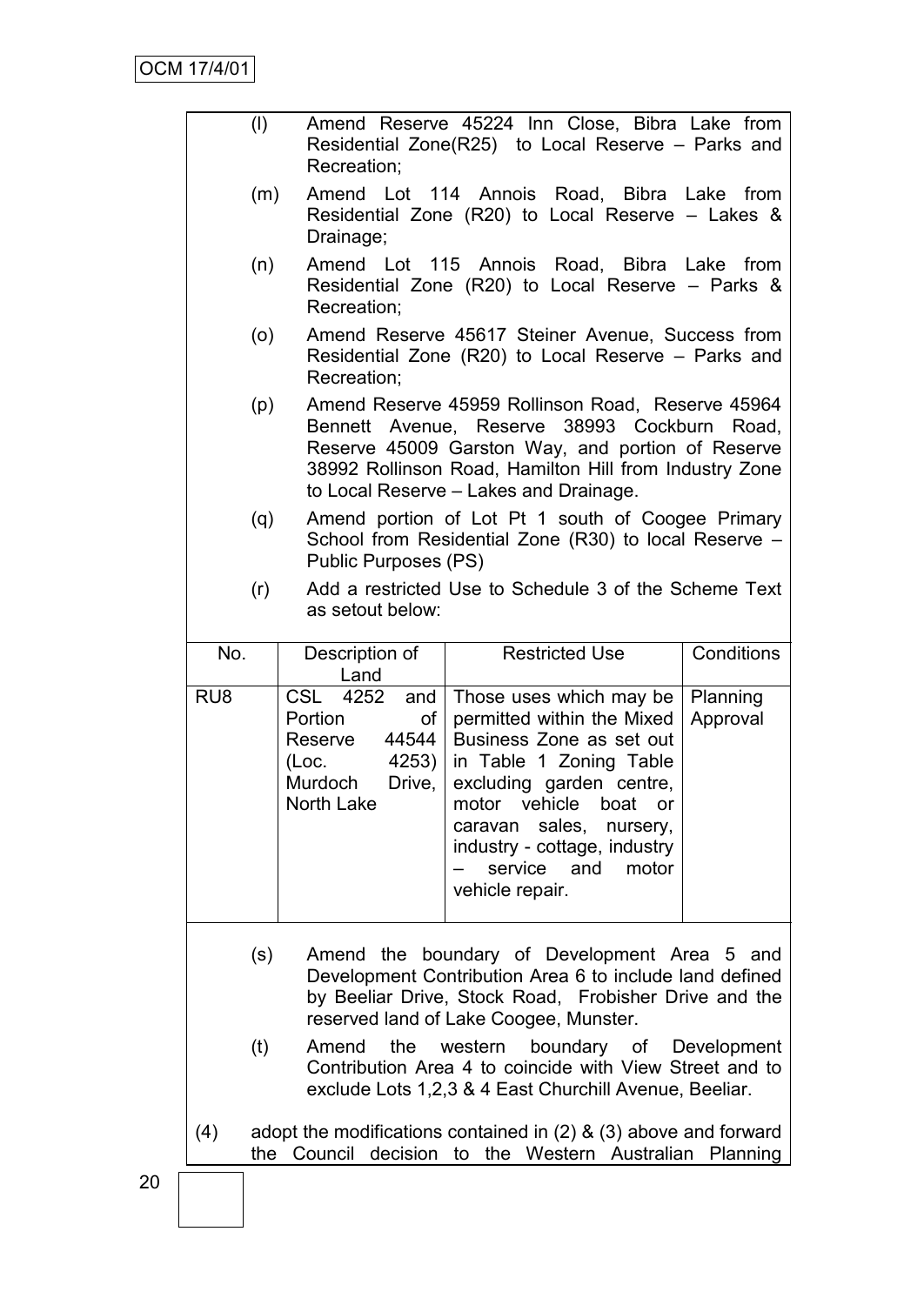|     |                                                                                           |                         | Commission requesting that the Hon. Minister for Planning grant<br>final approval under the Town Planning Regulation 21.                                                                                                                                                                                                                                      |
|-----|-------------------------------------------------------------------------------------------|-------------------------|---------------------------------------------------------------------------------------------------------------------------------------------------------------------------------------------------------------------------------------------------------------------------------------------------------------------------------------------------------------|
| (5) | adopt an amendment to clause 5.3.5 of the District Zoning<br>Scheme No 2 Text as follows: |                         |                                                                                                                                                                                                                                                                                                                                                               |
|     |                                                                                           |                         | 5.3.5 Special Application of Residential Planning Codes                                                                                                                                                                                                                                                                                                       |
|     |                                                                                           | <b>Planning Codes:-</b> | Notwithstanding the provisions of the Residential                                                                                                                                                                                                                                                                                                             |
|     | (1)                                                                                       |                         | on land in the Residential Zone, the Council may:-                                                                                                                                                                                                                                                                                                            |
|     |                                                                                           | (a)                     | approve two grouped dwellings on any lot<br>with an area of 900m <sup>2</sup> or greater provided<br>the development conforms with all the<br>requirements of the Scheme and the R20<br>Code; or                                                                                                                                                              |
|     |                                                                                           | (b)                     | grant density bonuses in accordance with<br>Clause 5.8.9(b)                                                                                                                                                                                                                                                                                                   |
|     | (2)                                                                                       |                         | where an area is in a:-                                                                                                                                                                                                                                                                                                                                       |
|     |                                                                                           | (a)                     | Residential Zone in the Scheme, the local<br>government may vary the minimum total<br>percentage of open space and minimum<br>setback provisions of the Residential<br>Planning Codes provided that it has regard<br>to the objectives of the Codes.                                                                                                          |
|     |                                                                                           | (b)                     | Development Area in the Scheme, the local<br>government may vary the minimum<br>requirements of any provision of the<br>Residential Planning Codes within an area<br>of a structure plan or any part of the area<br>stipulated in a structure plan, in accordance<br>with development guidelines or detailed<br>area plan forming part of the structure plan. |
|     |                                                                                           |                         | <b>CARRIED 10/0</b>                                                                                                                                                                                                                                                                                                                                           |

## **Explanation**

Point (4) of the recommendation was modified to remove reference to Town Planning Scheme No.3 as it is the proposed modifications that Council is adopting and not Town Planning Scheme No.3 with modifications.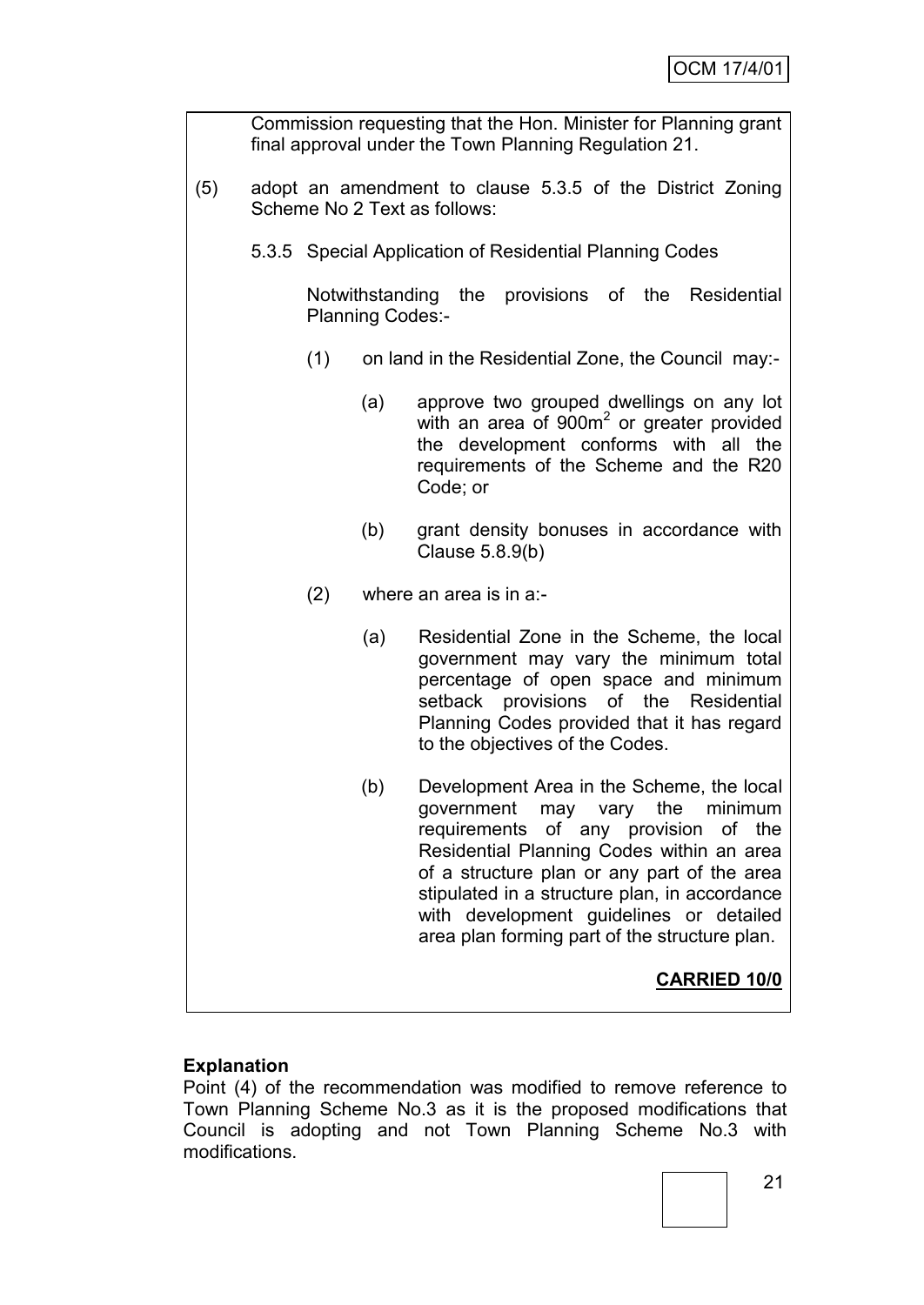## **Background**

The City of Cockburn undertook an examination of its District Zoning Scheme No. 2 for the purpose of preparing a new Scheme over four years ago (1996). The Hon Minister for Planning agreed that the Council could review its Scheme and prepare Town Planning Scheme No. 3.

At the Ordinary Meeting on 18 July 2000, the Council considered public submissions and proceeded to adopt proposed Town Planning Scheme No 3 (TPS3), subject to several modifications. The Scheme was forwarded to the Western Australian Planning Commission (Commission) requesting the endorsement of the Minister for Planning approval under the Town Planning Regulation 21.

#### **Report**

#### *Disclaimer*

The City had progressed TPS3 to an advanced stage of preparation when it was informed by the Commission that it would be required to adopt the Model Scheme Text (*Town Planning Amendment Regulations*) gazetted on 22 October 1999. The Model Scheme Text sets out the structure and content of the Scheme Text in a rigid format for the purpose of standardising at the time of review, Town Planning Schemes throughout the state.

There have been various other requirements of the Commission and Minister for Planning which significantly impacted upon the form of the Scheme Text and Map. It could be concluded that the proposed TPS3 is essentially a product of those requirements and is not a separate product of the independent planning directions and policies of the City. It is therefore appropriate for TPS3 to indicate the true origin and responsibility for the provisions of TPS3.

The City has taken this matter on legal advice where it was suggested that if such a provision was incorporated in the Scheme Text, the Commission or the Minister may require the removal of the provision before the final approval is given. It was recommended that the appropriate words stated in the recommendation, could be printed inside the cover of the Scheme Text or in some other way associated with it. As the disclaimer does not form part of the Scheme Text, it does not require the approval of the WAPC or the Minister.

## *Variations to Open Space*

The City has been approached by the developers of Development Area 10 south of Bartram Road, Atwell. The developers are preparing "Development Guidelines" to administer development within the new subdivision and have asked if the Council can vary open space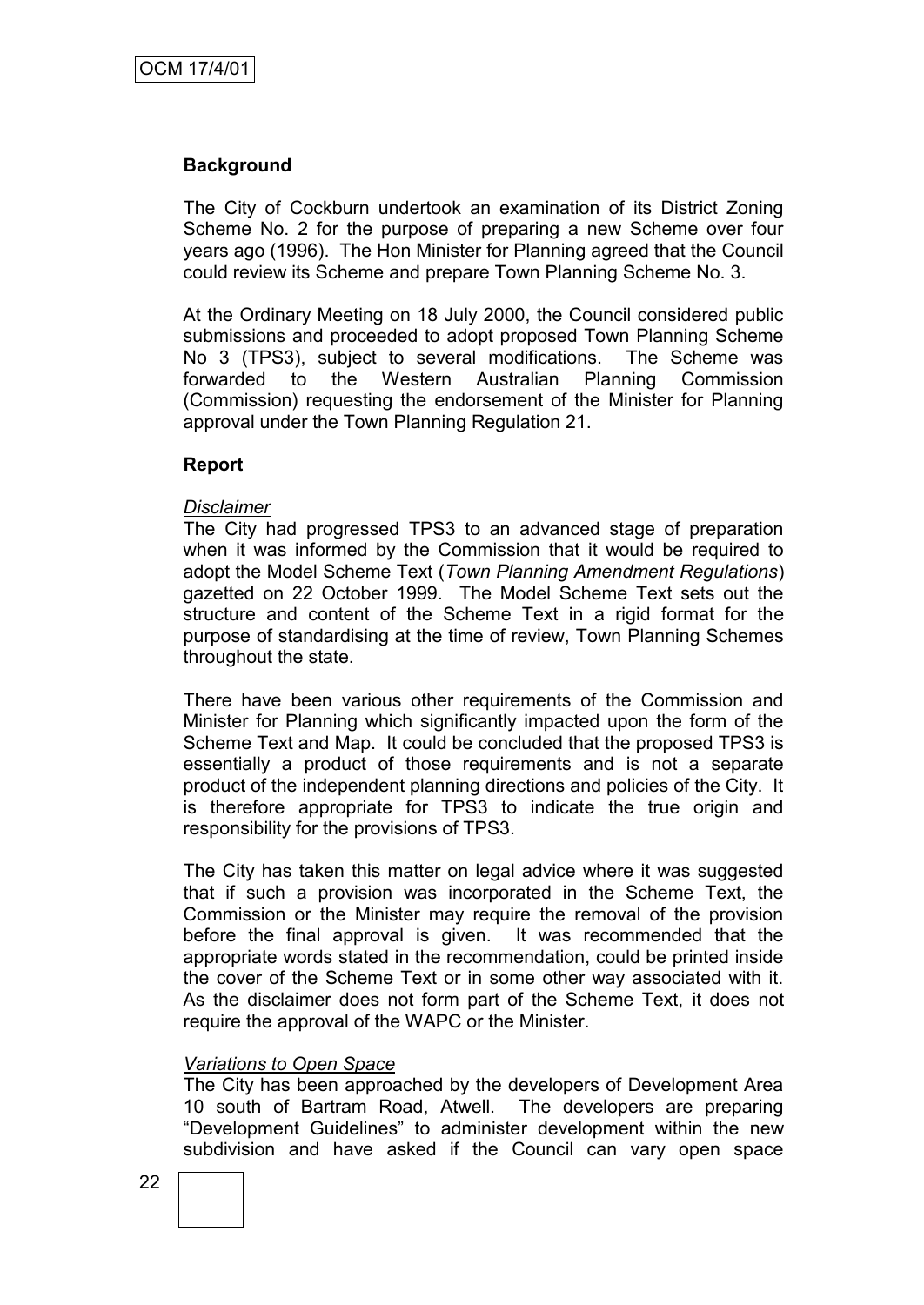requirements for single houses under the Residential Planning Codes. The developers believe the smaller cottage size lots for example, will need flexibility in applying open space requirements less than the 50% minimum standards of the Codes applying to R15-R60 Coded land.

The effects of existing open space provisions of the Codes:

- restricts the ground floor area of all buildings, outbuildings, roofed patio areas etc. to 50% of the lot area. This is restrictive for single storey construction on smaller lots;
- requires floor space over 50% of the lot area to be accommodated above the ground floor. The cost of two storey construction can be prohibitive;
- prescribe a front, rear and side building setbacks to "standard" lots generally allows a maximum site cover of just over 50%.

There is an established trend toward an increasing number of smaller lots being created within the City of Cockburn and the Perth Metropolitan Area generally. The combination of buyer preferences for smaller lots, larger residence and smaller low maintenance yard areas results in the ground floor building areas being maximised.

#### *Residential Planning Codes*

The City of Cockburn District Zoning Scheme No 2 incorporates the Residential Planning Codes (Codes) to control residential development. DZS2 does not currently contain any discretionary power to vary the provisions of the Codes. The Codes are an effective means of controlling residential development and there is no reason to seek any significant departure from the existing open space provisions in Table 1.

#### *Proposed Variation Clause*

It is recommended that the Council initiate an amendment to DZS2 and adopt modifications to proposed TPS3. These changes are needed to insert new Scheme provisions that give Council the power to vary the minimum open space requirements of the Codes for existing Residential Zoned land and future residential land within a Development Area. As the proposed amendment would vary part of a Section 5AA Statement of Planning Policy (Residential Planning Codes), and therefore the amendment must be submitted to the Commission for consent to advertise.

#### *Other Scheme Map Changes*

1. There are several minor Scheme Map amendments that are needed to reflect reserves for recreation and drainage purposes. A larger public purpose reserve is also needed to enable the future expansion of the Coogee Primary School.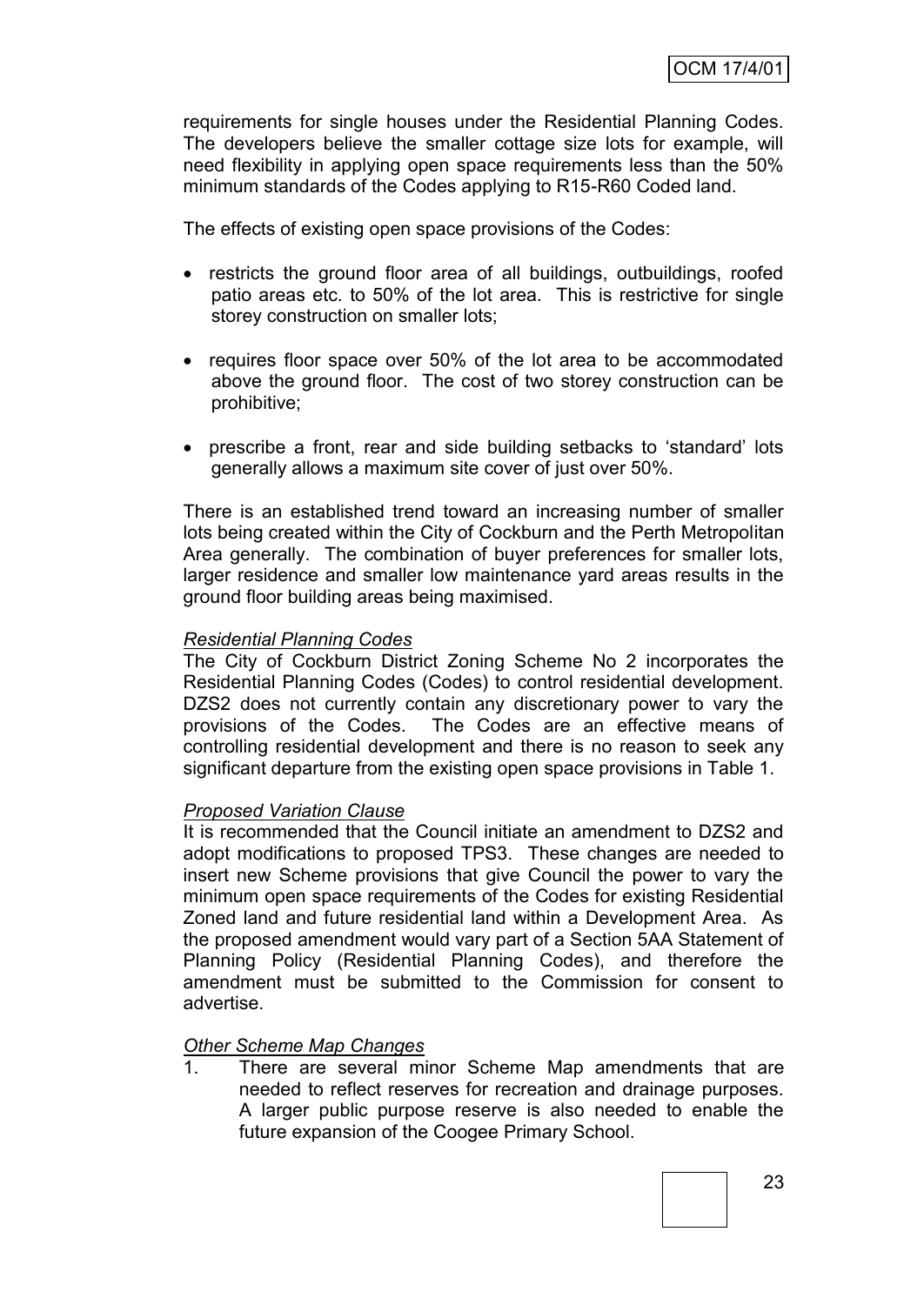- 2. A "Restricted Use" is needed on CSL 4252 and Portion of Reserve 44544 (Loc.4253) Murdoch Drive, North Lake to exclude inappropriate uses within the Mixed Business Zone as previously set out in Amendment 209 to DZS2 adopted by the Council on 12 October 2000. This was mistakenly not included.
- 3. Further boundary changes are required to Development Contribution Area 4 (DCA4) and Development Area (DA5) as follows:-
- DA5 currently excludes land east of Lake Coogee affected by the buffer area to the Woodman Point Waste Water Treatment Plant (WWTP). An additional triangular section of land at the intersection of Frobisher Avenue and Stock Road is situated within the buffer area to Cockburn Cement. No residential development can occur within both of these buffer areas. Other development constraints exist within DA5, such as land affected by a wetland. Including additional land to DA5 will allow the City to take a holistic approach to planning the area. This will also create a more logical boundary to DA5.
- The western boundary of DCA4 has been amended to coincide with View Street. This change will correct an anomaly with the current proposed boundary that excludes lots west of View Street. These excluded View Street lots are severely constrained by the road reservation of Stock Road.

## **Strategic Plan/Policy Implications**

The Corporate Strategic Plan Key Result Areas which apply to this item are:-

Planning Your City

- "To ensure that the planning of the City is based on an approach which has the potential to achieve high levels of convenience for its citizens."
- "To ensure that the development will enhance the levels of amenity currently enjoyed by the community"
- "To foster a sense of community within the district generally and neighbourhood"s in particular."

Conserving and Improving Your Environment

 "To conserve the quality, extent and uniqueness of the natural environment that exists within the district."

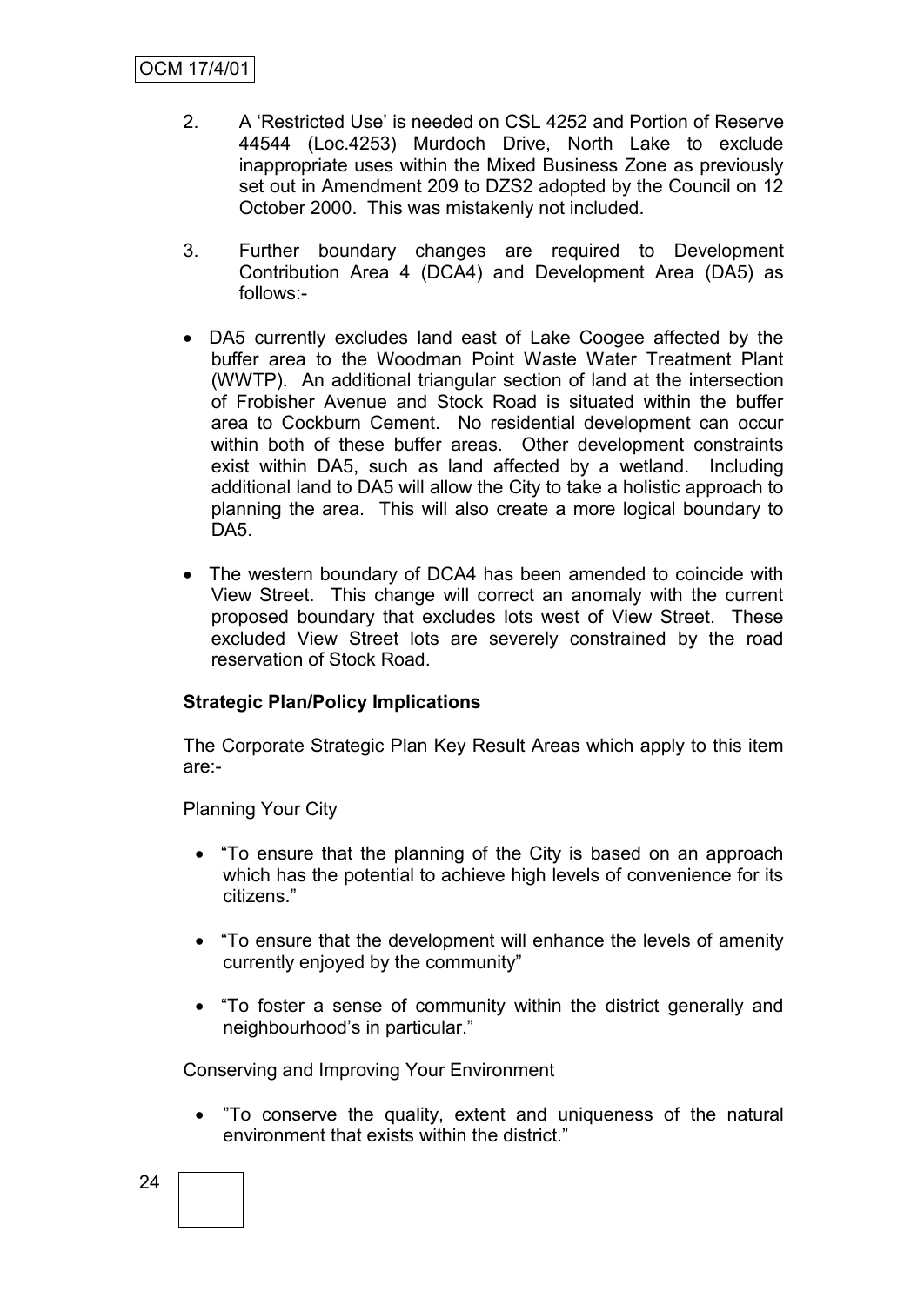"To ensure that the development of the district is undertaken in such a way that the balance between the natural and human environment is maintained."

## **Budget/Financial Implications**

The financial implications are detailed in Item 640. OCM 18/7/00.

## **Implications of Section 3.18(3) Local Government Act, 1995**

The preparation of a Town Planning Scheme for the district is a requirement under the Town Planning and Development Act.

## **1067. (AG Item 14.5) (OCM1\_4\_2001) - AMCOR PAPER MILL, LOT 501 PHOENIX ROAD, BIBRA LAKE - LEGAL ADVICE (1101294) (MR)**

# **RECOMMENDATION**

That Council:

- (1) seek a legal opinion from its solicitors McLeod & Co, on whether or not the *Papermill Agreement Act* exempts Amcor from the requirement of obtaining planning approval pursuant to the City of Cockburn Town Planning Scheme - District Zoning Scheme No 2; and
- (2) refer this matter back to the next available Ordinary Meeting of Council following receipt of legal advice, to ensure that all the necessary approvals were obtained or were not required by Amcor, due to the existence of the *Papermill Agreement Act*.

## **COUNCIL DECISION**

MOVED Clr Allen SECONDED Clr Humphreys that the recommendation be adopted.

**CARRIED 10/0**

## **Background**

The City first raised the question on 15 July 2000, whether or not a planning approval was ever obtained by Amcor and approved by the Council. This arose from an investigation into an appeal by Landcorp to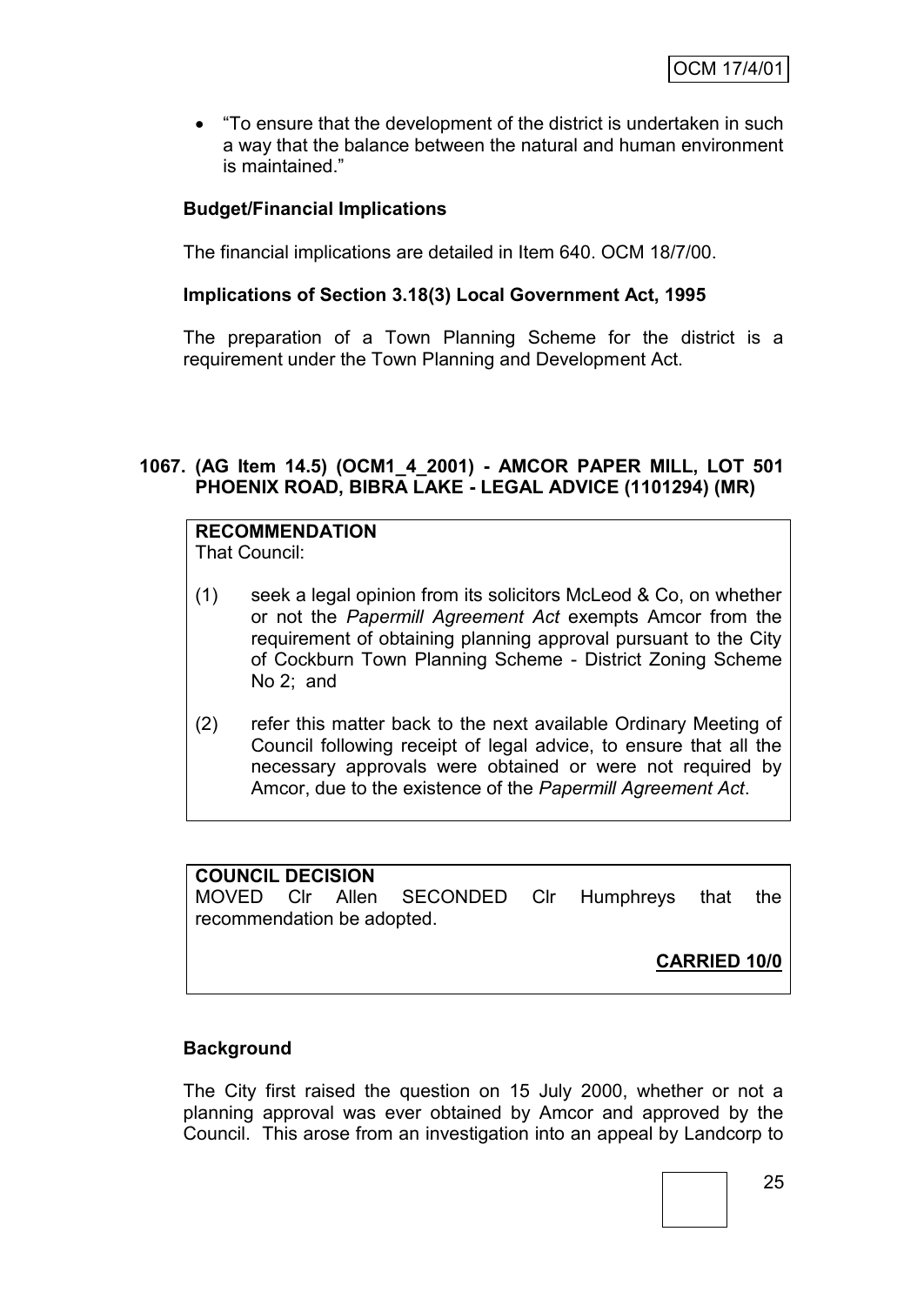a Council refusal to permit sand quarrying on the land purchased from Amcor by Landcorp.

Landcorp purchased around 90 hectares of the Amcor site which remains undeveloped bushland. Within the land sold to Landcorp, Amcor have effluent disposal ponds which are no longer on land owned by Amcor. The City was concerned about future disposal. Research revealed that the adjacent Amcor landfill on the Landcorp land was approved by the Minister for Planning on appeal and the effluent ponds appeared to have never been applied for or approved.

The obvious question arose in that *if the Paper Mill Agreement Act 1960 allowed Amcor to do whatever was necessary to operate the papermill on the 400 acre site, then why did it apply to the Council for approval for the landfill site?* 

There are also inconsistencies in the application of the Act where the State Government, some years ago (1980"s), rezoned the land south of the papermill site from industry to residential that was initially included in the land allocated for the papermill. The area is now part of the Yangebup Residential Area. This raises questions over the State"s obligations under Clause 8(a) of the Act which states:-*"The State shall ensure, if necessary by legislation, that the mill site is zoned or…"* It is now obvious that despite this wording of the Act, those areas of the original papermill site have been sold by Amcor because the land is surplus to its requirements.

The original papermill site has been subdivided into dozens of lots which includes Little Rush Lake Regional Reserve to the east, all the residential lots north on Osprey Drive in Yangebup and all the industrial and light industrial lots north of Barberry Way in Cocos Park Bibra Lake, which is in addition to the newly created lots north of the railway retained by Amcor and purchased by Landcorp.

The papermill is likely to be deemed a noxious industry, in which case the only appropriate zoning would be either noxious industry or general industry with an additional use for a papermill.

At the time of preparing proposed Town Planning Scheme No 3 (TPS3), the Council was unaware of the likelihood that the Amcor development may not have local or State planning approval. The Special Use Zone proposed in TPS3 for the operation of the papermill was to be in accordance with the Act as well as the Planning Approval. This approval is now in doubt. This approach to the zoning of the Amcor land was considered to be in the best interests of Amcor as it could be deemed to be a noxious industry located in a General Industrial Zone.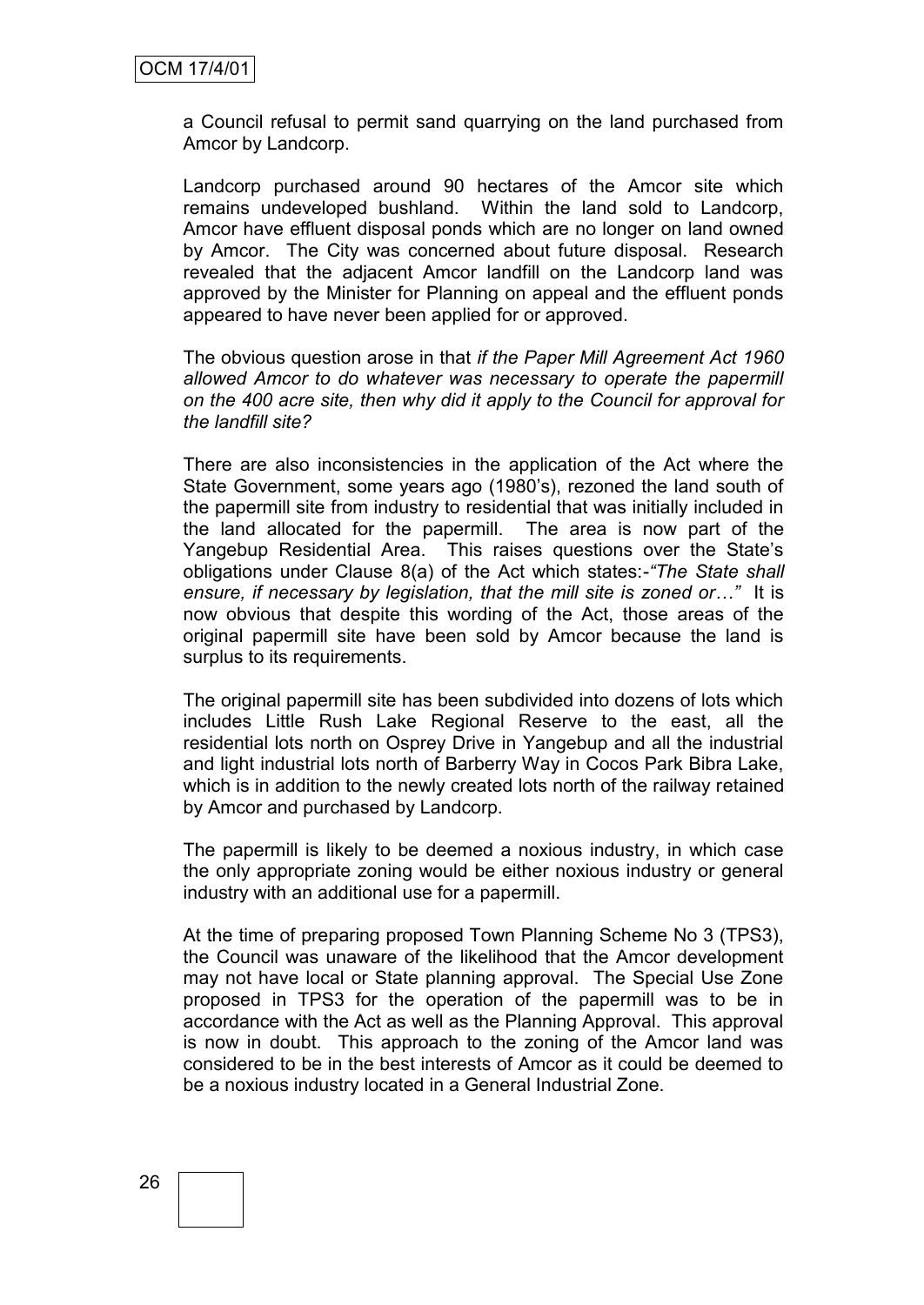## **Submission**

Minter Ellison, acting on behalf of Amcor, have disputed the City"s assertion that the Paper Mill Agreement ("State Agreement") does not exempt Amcor from the requirement to obtain planning approval. In their opinion, the Papermill Agreement is an industrial agreement brought about for the purposes of minimising sovereign risk to Amcor.

On this basis, Minter Ellison believe that it is contrary to the Papermill Agreement to assert that no development approval exists for the establishment of the paper mill and liquid effluent disposal ponds on the 'mill site'. It is asserted that it appears no planning approval was required at the time.

## **Report**

The Town Planning and Development Act was amended in 1955 to provide for the making and implementation of an Interim Development order (IDO) operating within the Perth Metropolitan Region until the Metropolitan Region Scheme came into force in 1963. Except for some exclusions, all development in the region required approval under the IDO. There is no evidence that there was any special legislation which exempted approval of the papermill.

Now that a potential problem has been identified, it is important that it be remedied or at least regularised. Also it is necessary to determine the status of the mill site and the need for Amcor to obtain planning approval for any development on its site.

## **Strategic Plan/Policy Implications**

The Corporate Strategic Plan Key Result Areas which apply to this item are:-

Planning Your City

 *"To ensure that the development will enhance the levels of amenity currently enjoyed by the community"*

Conserving and Improving Your Environment

 *"To ensure that the development of the district is undertaken in such a way that the balance between the natural and human environment is maintained."*

## **Budget/Financial Implications**

There are available funds within the Legal Advice account for Statutory Planning Services.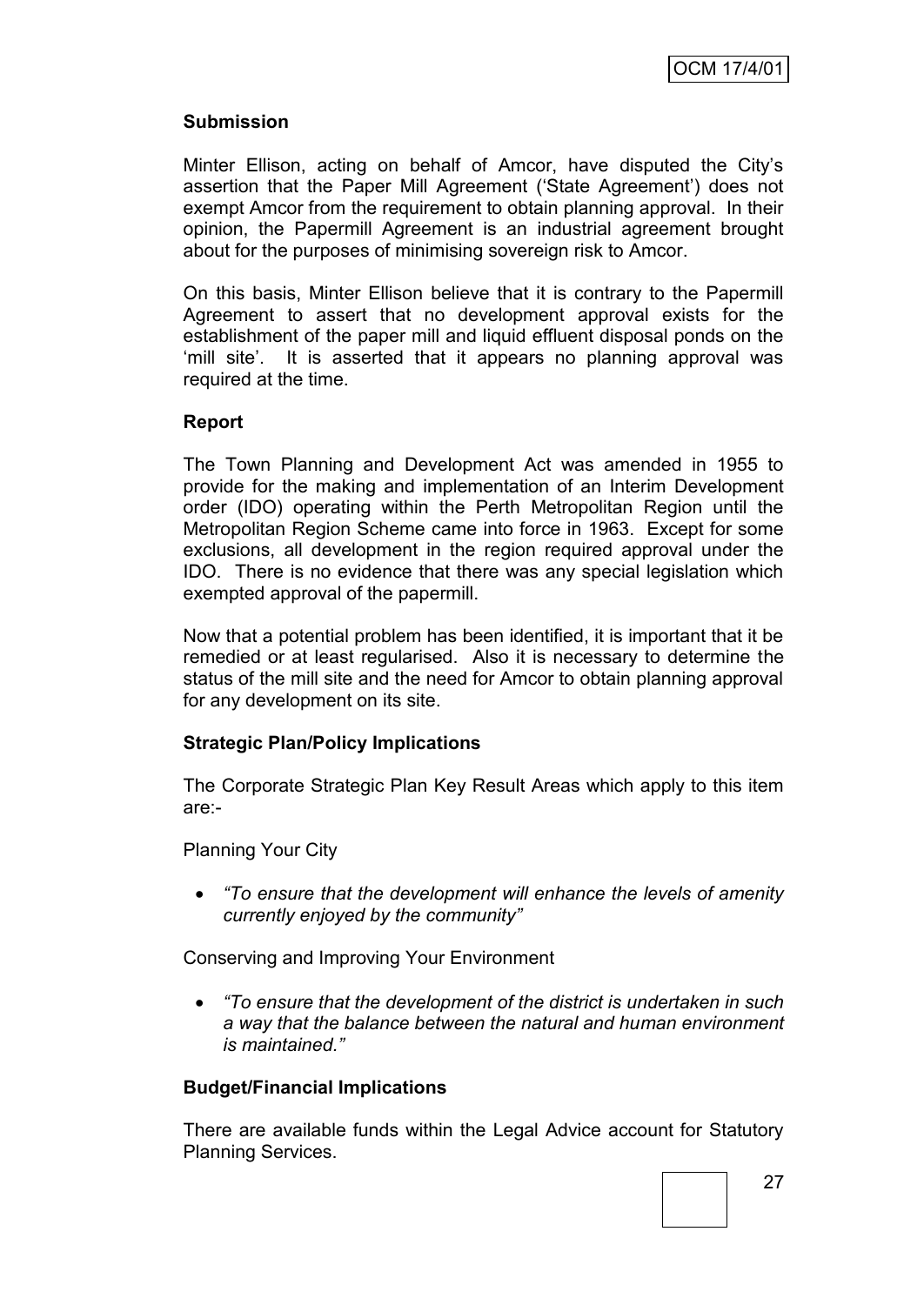## **Implications of Section 3.18(3) Local Government Act, 1995**

Nil

## **1068. (AG Item 14.6) (OCM1\_4\_2001) - LICENCE FOR A JETTY - CATHERINE POINT, HAMILTON HILL, PARKS AND RECREATION RESERVE 1957 (2200418) (SMH) (ATTACH)**

#### **RECOMMENDATION** That Council:

- (1) receive the report;
- (2) apply to the Department of Transport, Maritime Division, for an Application for a Licence for a Jetty for the existing groyne at Catherine Point;
- (3) continue to take responsibility for the care and maintenance of the Catherine Point Reserve and groyne in accordance with the vesting of Reserve 1957;
- (4) require the developers of the Bradken Foundry Factory Site to enter into a binding agreement with the Council to guarantee the funding of the total cost of construction to extend the Catherine Point groyne, at some future date, in accordance with the advice and to the satisfaction of the Department of Transport and the Council, should this be deemed necessary by the Western Australian Planning Commission; and
- (5) advise the Western Australian Planning Commission, the Department of Transport and the developers of the Bradken Factory Site of the Council's decision accordingly.

**COUNCIL DECISION** MOVED Clr Allen SECONDED Clr Humphreys that the recommendation be adopted.

**CARRIED 10/0**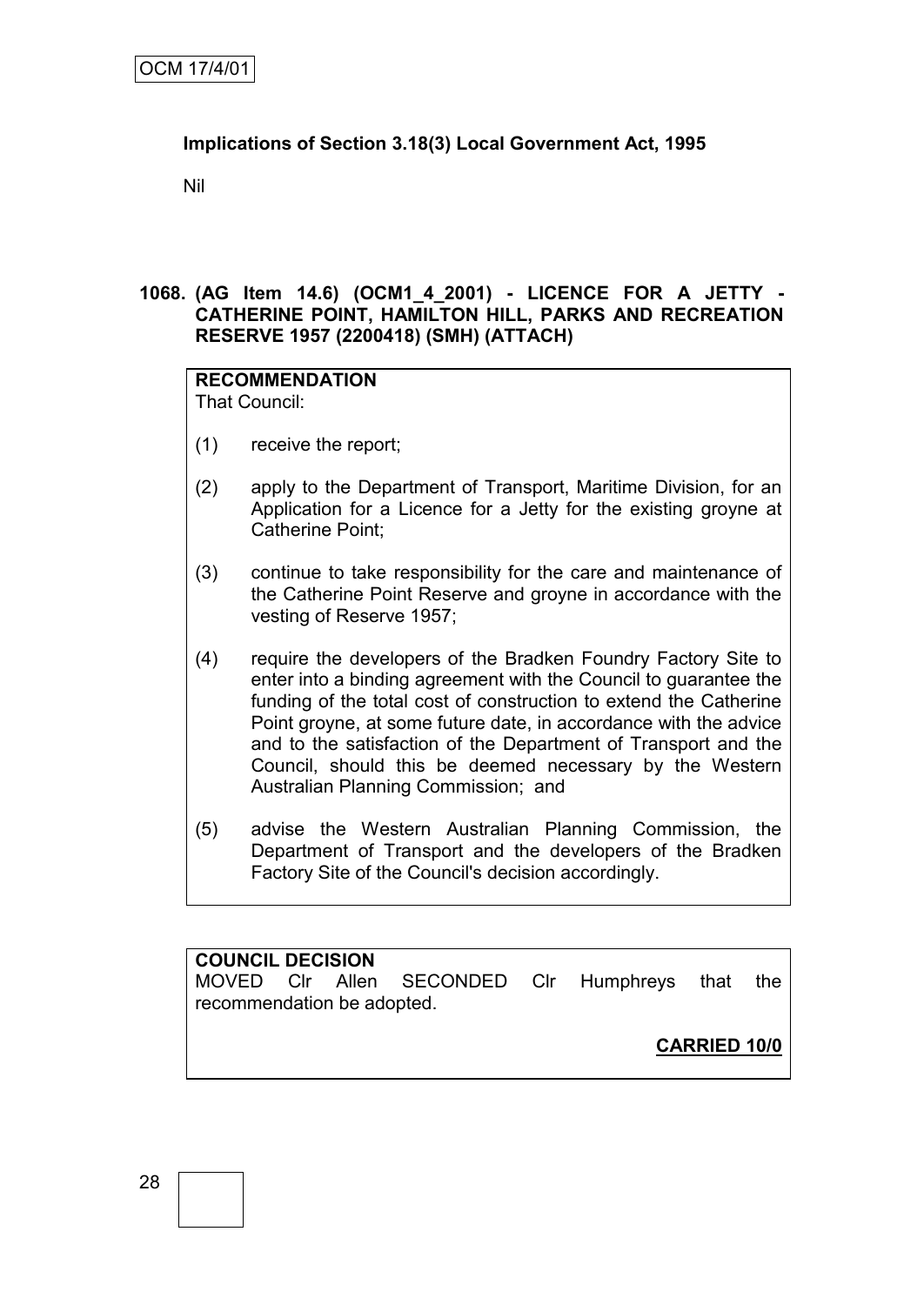## **Background**

Reserve 1957 is a Crown Reserve, classified for Parks and Recreation and extends along the coast from South Beach in the north to Robb Road in the south, and generally confined between the high water mark and the disused railway reserve. Reserve 1957 is vested in the City of Cockburn.

Based on mapping provided by DOLA, it appears that the Catherine Point groyne is included within Reserve 1957, because all of the coastal strip above the high water mark forms part of the Reserve. The Reserve is known as the Catherine Point Reserve.

The Catherine Point groyne was constructed many years ago and is approximately 153 metres long and about 10 metres wide. It is constructed from limestone and was built to protect the beach in front of the Bradken Foundry from storm erosion. It is understood that the State built the groyne.

Over time the beach between the South Beach groyne and the Point Catherine groyne, a distance of about 800 metres, has stabilised and extended seawards. A significant amount of accretion has occurred at the southern end of the beach, trapped by the Point Catherine groyne.

In accordance with the MRS, the Catherine Point Reserve and the groyne are included in the Parks and Recreation Reserve in the District Zoning Scheme No. 2.

Given this, it would appear that the Council is already responsible for the maintenance of the Catherine Point groyne.

## **Submission**

On Thursday 29 March 2001, an important meeting was held at the Ministry for Planning, chaired by the Chairman of the Planning Commission, Mr Simon Holthouse, at which there were representatives of the Ministry for Planning (Coastal Planning), Department of Transport (Marine), Coastal Engineering Consultants, City of Cockburn (Director Planning & Development) and the proponents, to discuss the coastal setback for the future development of the Bradken Foundry site.

The Ministry for Planning, together with the proponent believe that it is very important that the coastal setback be determined prior to the finalisation of the MRS Amendment No. 1008/33, so that the boundary between the land to be included in the Parks and Recreation Reserve and that to be zoned urban can be agreed and finalised before detailed site planning commences.

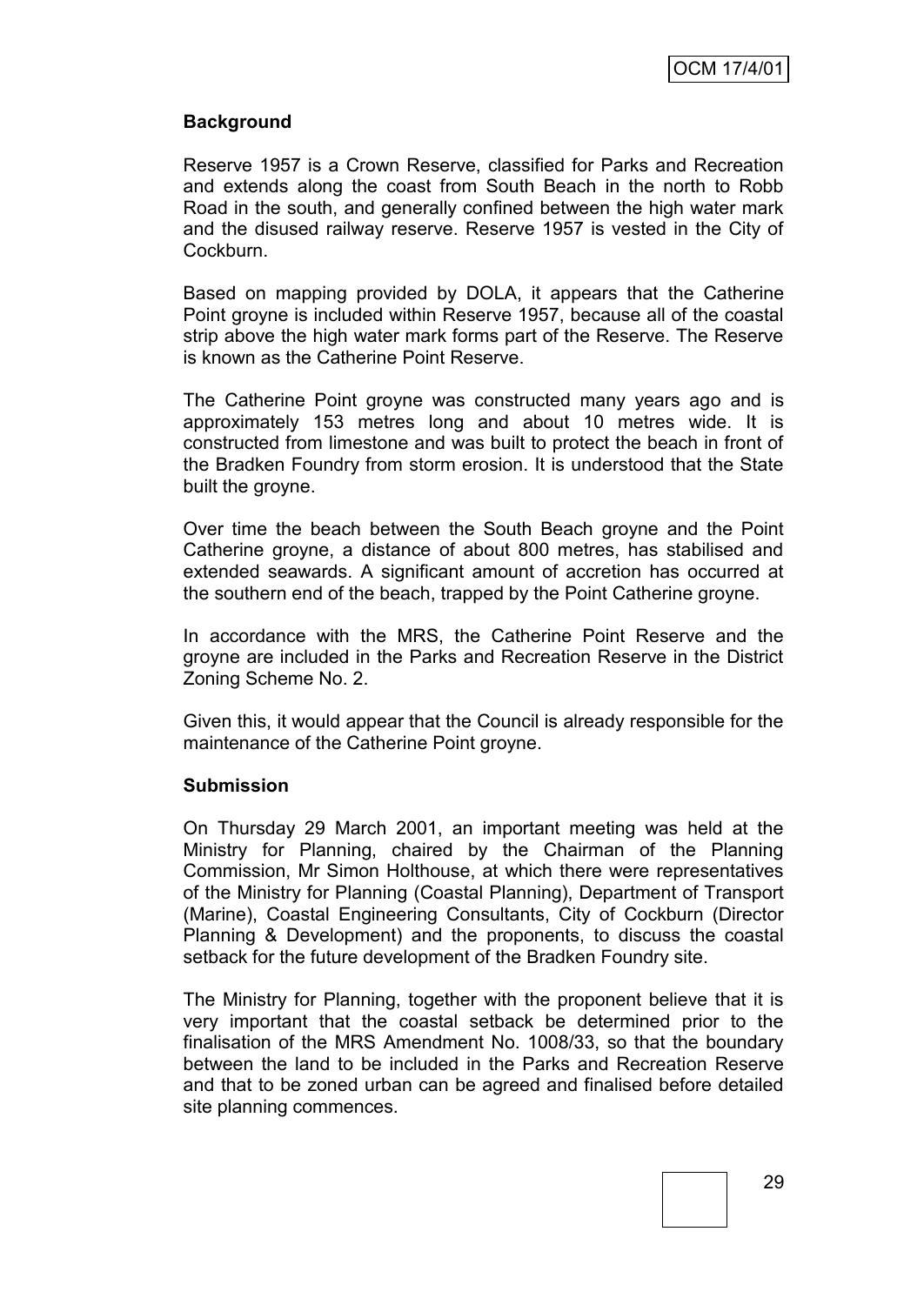A coastal setback line was agreed at the meeting, based on the consideration of storm surge, erosion and rises in the water level.

Fundamental to the measurement of the coastal setback was the need to ensure that the Catherine Point groyne, as it currently exists, be maintained so as to ensure that the existing beach line in front of the Bradken site is retained.

The responsibility for the maintenance and repair of the groyne needs to be clarified, according to DOT, so that the future of the groyne can be guaranteed.

At the meeting, it was agreed by the Director Planning & Development that the matter would be investigated and if necessary put to the Council for its consideration. (Refer to the attached letter from the Chairman of the Western Australian Planning Commission dated 4 April 2001).

## **Report**

It appears, based on the definition of the Council boundary and the vesting of the coastal Parks and Recreation Reserves, that the local government is already responsible for the care and maintenance of groynes and other projections attached to the coast.

As the Council will recall it expended in the order of \$800,000 to rebuild the Coogee Beach Jetty in 2000.

As with Coogee Beach Jetty the groynes form part of the beach and the public recreation area providing places for people to fish and swim.

Applying for a Jetty Licence will remove any doubt which authority is responsible for the groyne and given the Council's support to retain and maintain swimming beaches along the Cockburn coast and its strong support to replace the industrial zoned land on the coast with urban development, the Council should be prepared to clarify its apparent responsibility for the Catherine Point groyne.

To enable the owner of the Bradken property to proceed with its rehabilitation and redevelopment for residential purposes, it is necessary that the future of the Catherine Point groyne is assured. Together with the fact that if the groyne requires modification or extension in the future, a development bond can be lodged with the Council to hold in trust for this purpose, as the responsible authority.

#### **Strategic Plan/Policy Implications**

The Corporate Strategic Plan Key Result Areas which apply to this item are:-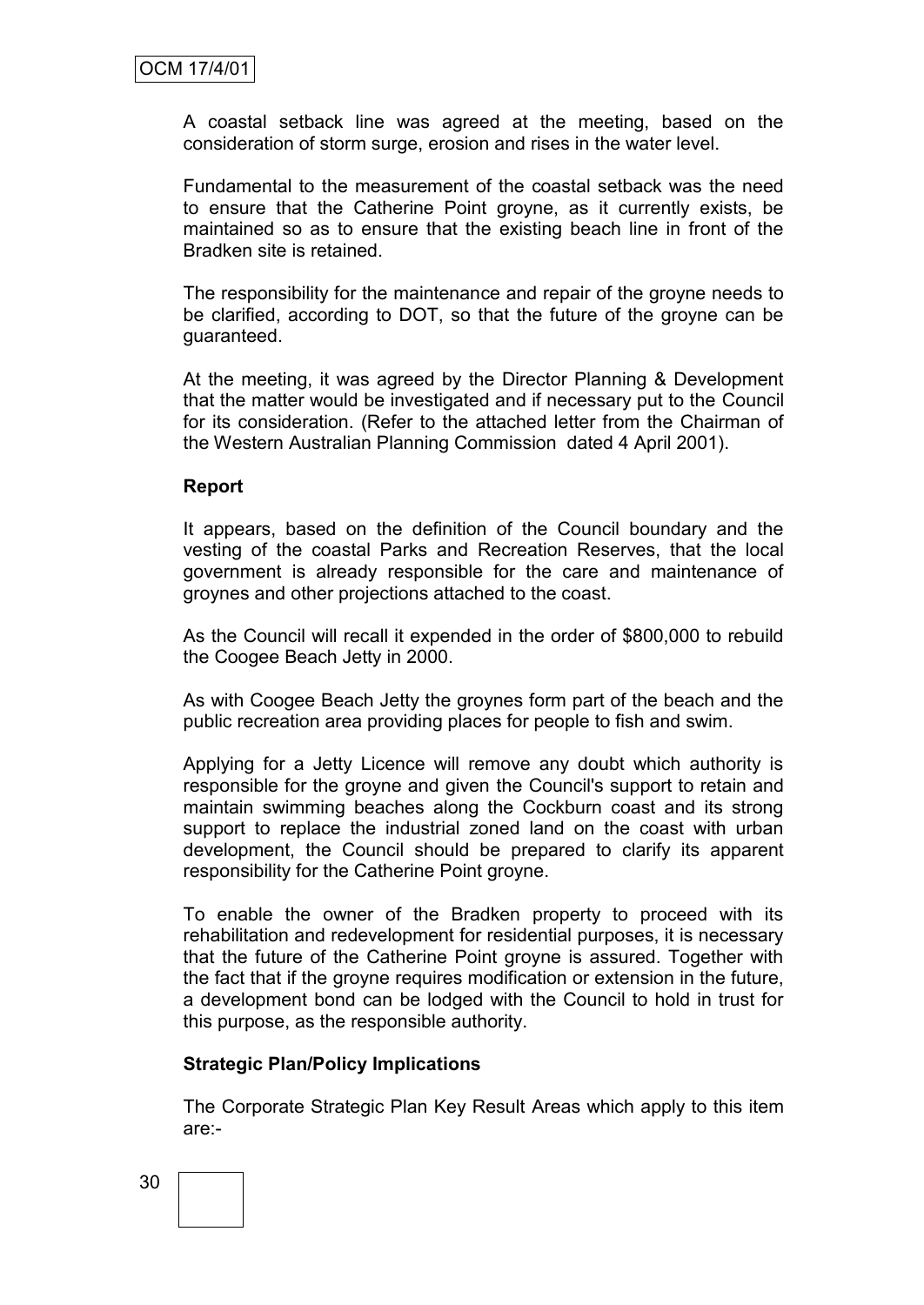- 2. Planning Your City
	- *"To ensure that the development will enhance the levels of amenity currently enjoyed by the community."*
- 5. Maintaining Your Community Facilities
	- *"To construct and maintain parks which are owned or vested in the Council, in accordance with recognised standards and are convenient and safe for public use."*

## **Budget/Financial Implications**

The cost of the Jetty Licence (groyne) is \$55.00.

The cost of the care and maintenance of the Catherine Point groyne and reserve will require additional funds to be provided within the Parks Budget.

#### **Implications of Section 3.18(3) Local Government Act, 1995**

To confirm the Council's responsibility for the care and maintenance of the Catherine Point groyne.

It is not clear that the Department of Transport (Marine) will take any responsibility for the groyne.

The Council is not acting contrary to the provisions of Section 3.18(3) of the Act.

## **1069. (AG Item 14.7) (OCM1\_4\_2001) - STATE OF THE ENVIRONMENT REPORT (6017) (KS) (ATTACH)**

## **RECOMMENDATION**

That Council:

- (1) receive the State of the Environment Report;
- (2) require Council"s Environmental Management Services to prepare a schedule of review for the State of the Environment Report; and
- (3) place copies of the State of the Environment Report in both the Coolbellup and Spearwood public library.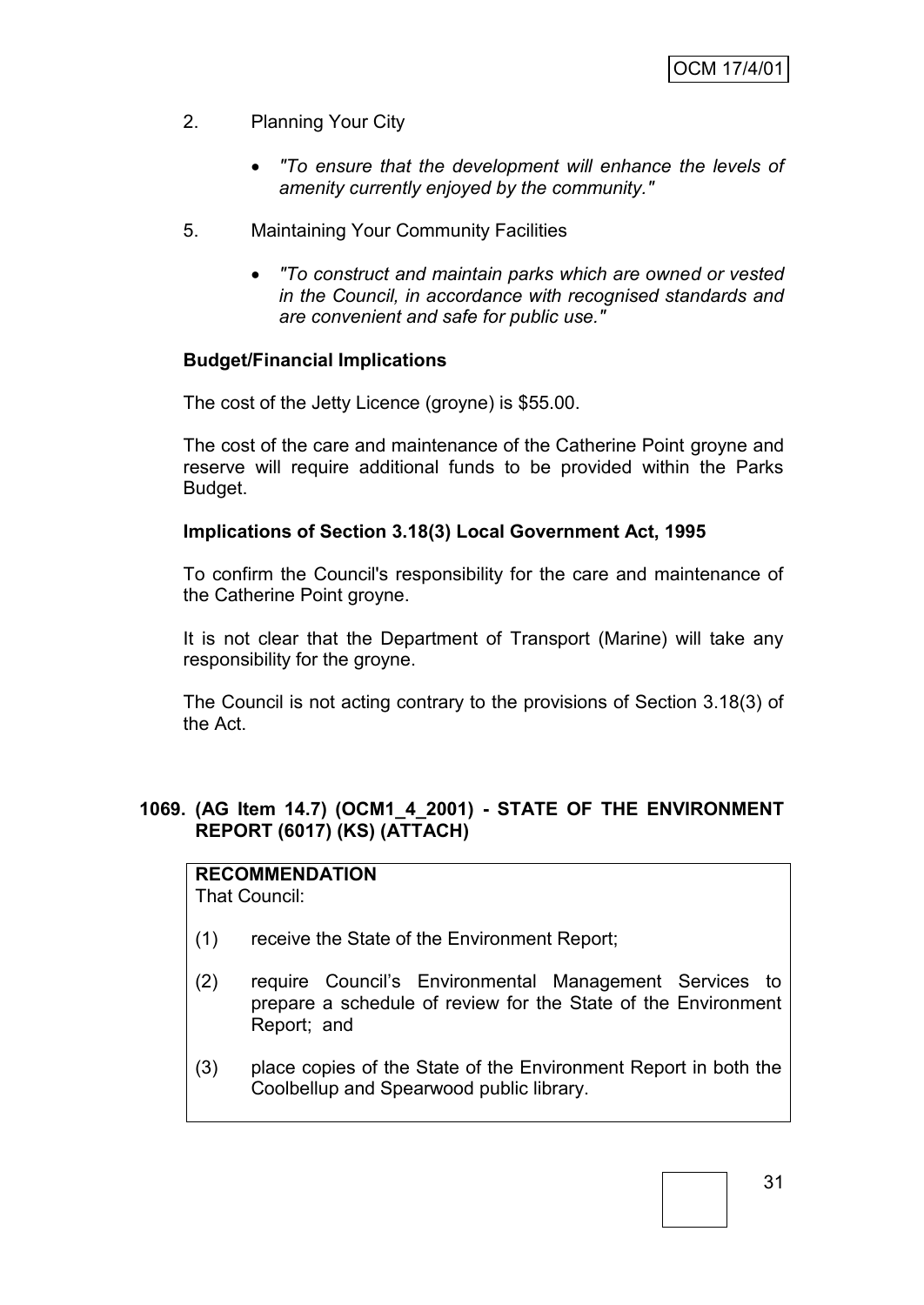#### **COUNCIL DECISION**

MOVED Deputy Mayor Graham SECONDED Clr Reeve-Fowkes that Council:-

- (1) receive the State of the Environment Report;
- (2) require Council"s Environmental Management Services to prepare a schedule of review for the State of the Environment Report; and
- (3) place copies of the State of the Environment Report in the Coolbellup, Spearwood and Success public libraries.

**CARRIED 10/0**

## **Explanation**

The recommendation needed to include the new public library at Success.

## **Background**

Over the last few decades at a local level as well as a global scale, community awareness of environmental issues has risen, as has the community"s expectation of a healthy environment. Regular reporting on the condition of the environment is being adopted across the globe as an important tool for governments and communities to better understand their environment. State of the Environment Reports have been developed at both a State and Commonwealth level. Local Governments are becoming increasingly important in the state of the environment process.

As part of the LA21 process, which is aimed at developing a strategic approach to the sustainable management of the City's environmental, social and economic resources, the City of Cockburn has developed its first State of the Environment Report.

Council produced a brief for the development of the State of the Environment report and on  $18<sup>th</sup>$  August 1998 Ecologia were appointed to undertake the SOE technical paper development. The final draft of the State of the Environment Technical Paper was produced in April 2000. CIS were appointed to review the Technical Paper and the Final State of the Environment Report was produced in March 2001

## **Submission**

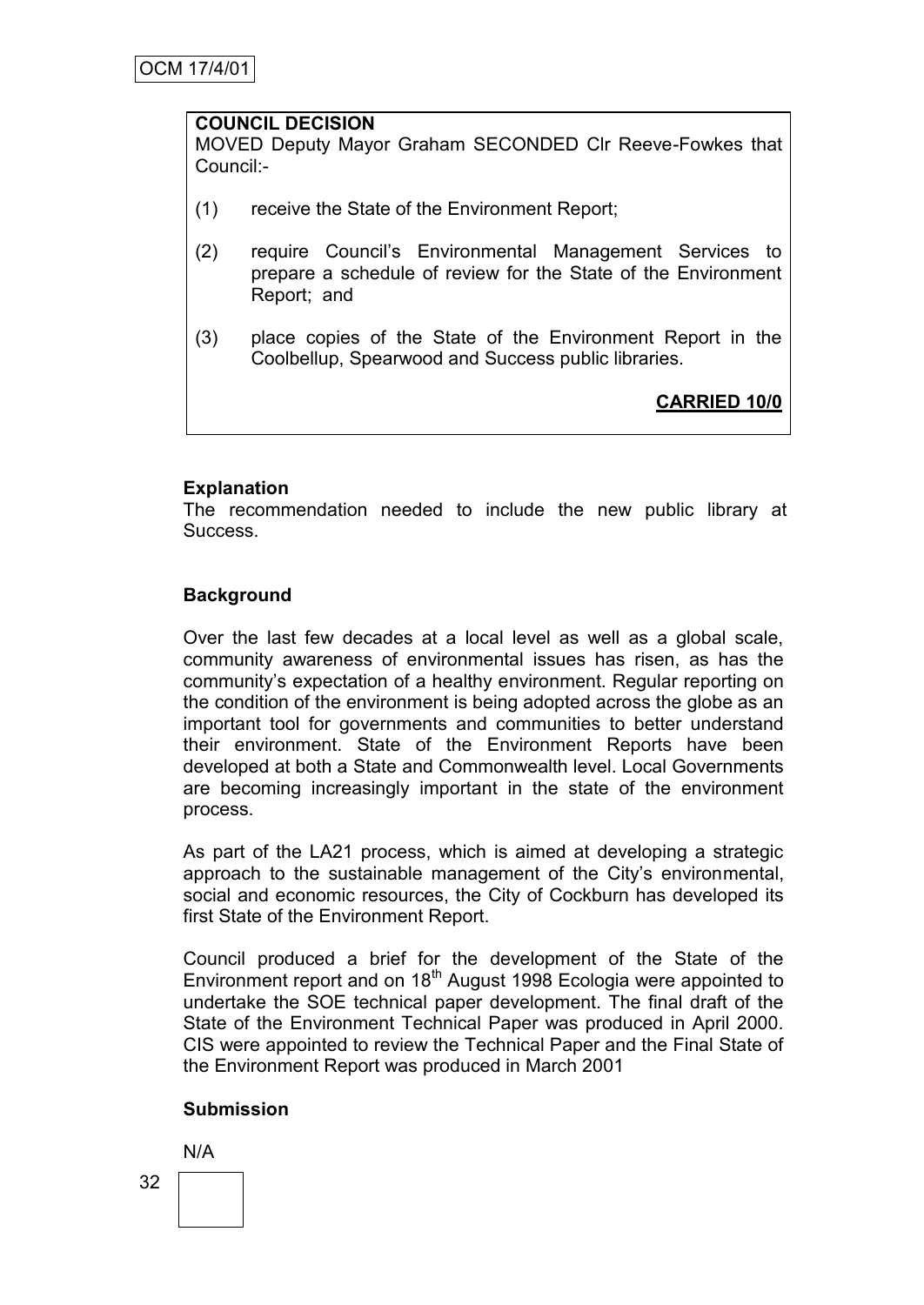## **Report**

The City of Cockburn has commenced a Local Agenda 21 process, which is aimed at developing a strategic approach to sustainable management of its environmental, social and economic resources. A key part of this process is the development of the State of the Environment Report to provide an overall assessment of the natural and socioeconomic environment within the City of Cockburn. As stated in the 1996 Commonwealth State of the Environment Report (Australia) *"A community better informed about the pressures on and condition of its environment is a community better able to manage its environmental challenges successfully".* 

The development of the City"s State of the Environment Report has created a baseline from which any future progress or changes to the environment can be monitored. It also highlights issues requiring further attention through the LA21 process and recommends response to assist the City of Cockburn in attaining sustainable development.

The format of the State of the Environment report follows the Pressure – State – Response model used by the Commonwealth and by the Government of Western Australia in their State of the Environment Reports. This model documents human induced pressures upon the environment, how these have affected the condition of the environment, and the management responses, which may be undertaken.

The State of the Environment Report provides detailed descriptions and assessment of the State of Cockburn"s environment and has been developed in a way that allows ongoing review of progress and changes to the condition of the local environment on a regular basis (eg. Every three years).

The development of indicators to measure progress and changes to environmental, economic and social conditions is critical to the LA21 process. The development of the City"s State of the Environment Reports will help to facilitate this process.

The State of the Environment Report addresses the key environmental issues within the City. The report addresses the following list of issues/elements of the local environment:

- Landform and Soil
- Urban Development
- Industry
- Roads, Rail, Utilities & Infrastructure
- Rural Water Protection Zone
- Rural Use & Agriculture
- Extractive Industries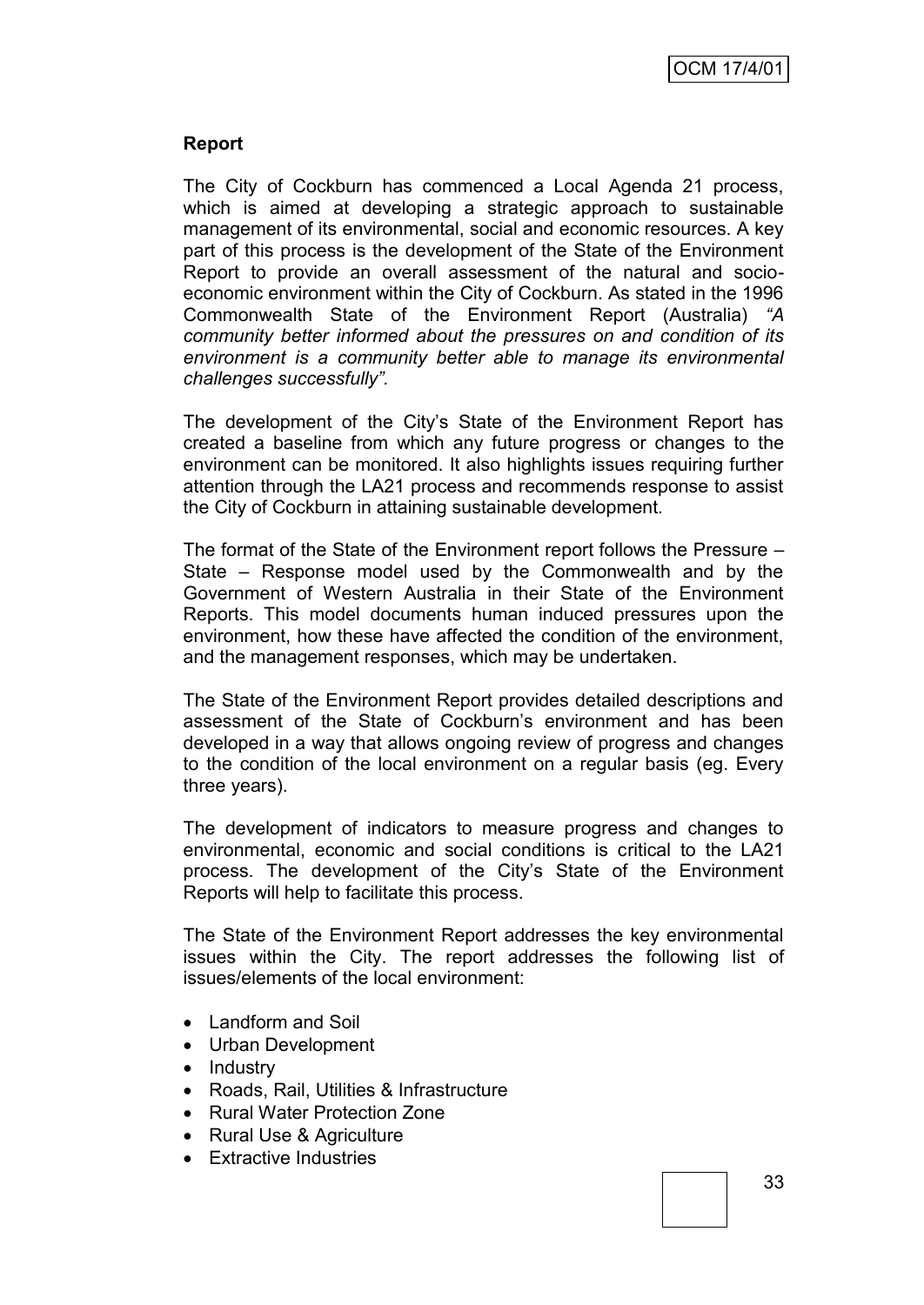# OCM 17/4/01

- Protection of Native Flora
- Protection of Native Fauna
- Air Quality and Pollution
- Greenhouse Gases
- Electromagnetic Fields
- Wetland Conservation
- Surface Water Quality & Levels
- Groundwater Quality & Quantity
- Coastal Stability & Processes
- Water
- Energy
- Waste
- Contaminated Sites
- Heritage
- Community Views

The SOE Report also documents the current economic and social pressures on the City as well as outlining the anticipated future pressures. In some areas the information is lacking or the technical knowledge is not advanced, however, the report lays the foundations for future reports to build upon to ensure that the community is well informed of the pressures on and condition of the City"s environment. This places the City of Cockburn in a positive position to manage its environment and to progress development of the City in a sustainable manner.

A summary of the possible Future responses listed in the State of the Environment Report is included in the Agenda attachments

#### **Strategic Plan/Policy Implications**

The Corporate Strategic Plan Key Result Areas which apply to this item are: -

- 3. Conserving and Improving Your Environment
	- *"To conserve the quality, extent and uniqueness of the natural environment that exists within the district."*
	- *"To conserve the character and historic value of the human and built environment."*
	- *"To ensure that the development of the district is undertaken in such a way that the balance between the natural and human environment is maintained."*

#### **Budget/Financial Implications**

Adequate funds will need to be available to ensure that a regular review of the state of the environment for Council's consideration in the 2001/02 budget.

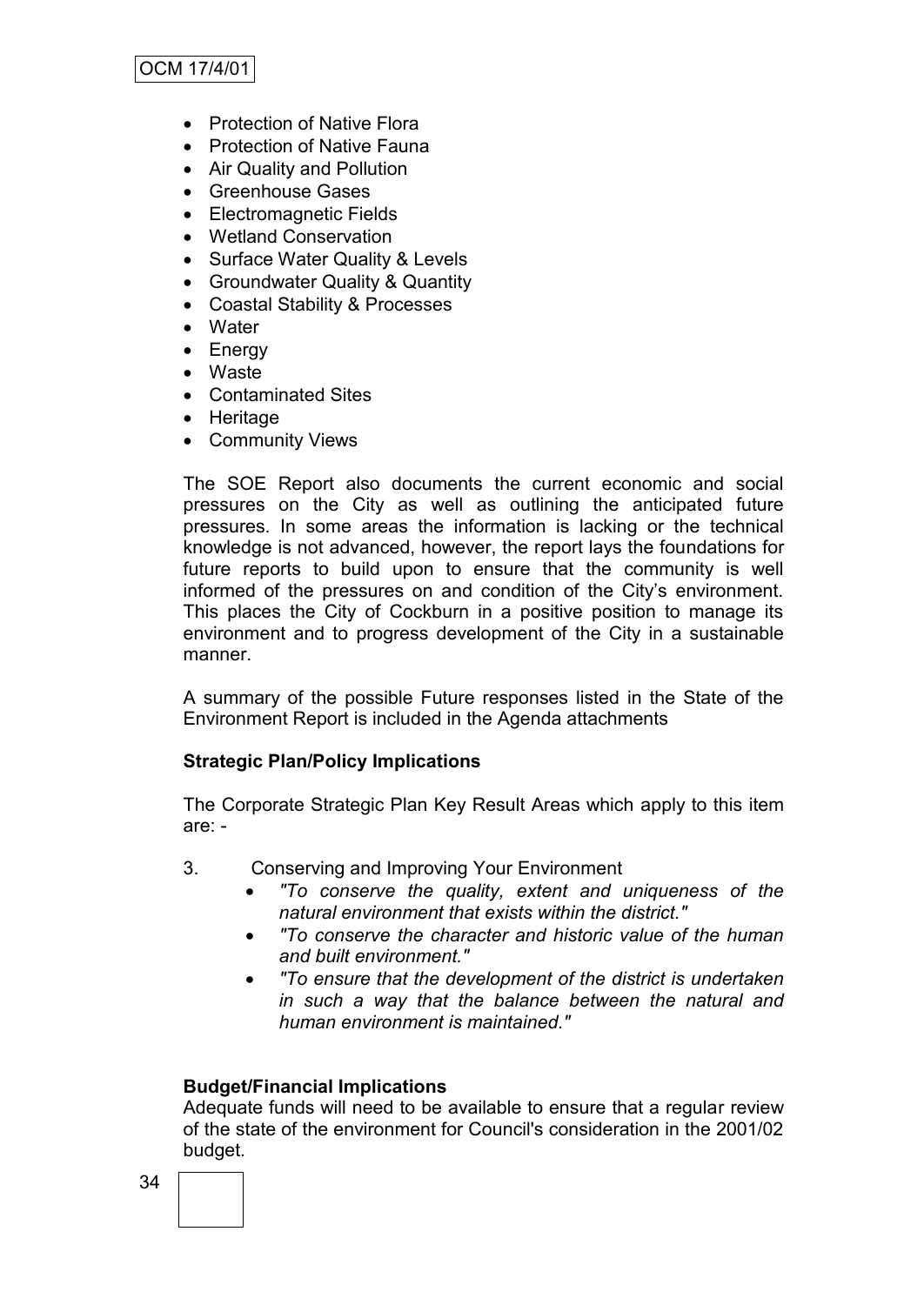# **Implications of Section 3.18(3) Local Government Act, 1995**

Nil

**1070. (AG Item 14.8) (OCM1\_4\_2001) - 7 AGED OR DEPENDENT PERSONS UNITS AND 6 SINGLE BEDROOM UNITS - LOT 1526; 2 BIRKETT AVENUE, BEELIAR - OWNER: HOMESWEST - APPLICANT: SHARP & VAN RHYN ARCHITECTS (4413453) (SC) (MAP 21.082) (ATTACH)**

# **RECOMMENDATION**

That Council:

(1) approve the proposed 7 aged or dependent persons units and 6 single bedroom units on Lot 1526; 2 Birkett Avenue, Beeliar subject to the following conditions:

Standard Conditions

1. Standard conditions and footnotes as contained in Council Policy PD 17 as determined appropriate to this application by the delegated officer under clause 7.6 of the City of Cockburn District Zoning Scheme No. 2 and;

### Special Conditions

- 1. At least one occupant of each unit on the ground level must be a person who is aged 55 years or over or is a person with a recognised form of handicap requiring special accommodation provisions for independent living or special care in accordance with the Residential Planning Codes.
- 2. The aged or dependent persons units on the ground floor being designed in accordance with the relevant Australian Standards such as AS1428 and any other special requirements detailed in Council's Aged Persons Accommodation – Development Guidelines Policy.
- 3. A revised drawing being prepared prior to submitting an application for a building licence showing car parking bays 1,2 and 8 shifted to the vacant area in front of unit 2, such that a larger and more practical communal place can be achieved. The revised drawing must also provide a communal facility for bin storage and a clothes-drying area or dryers installed within the upper floor units.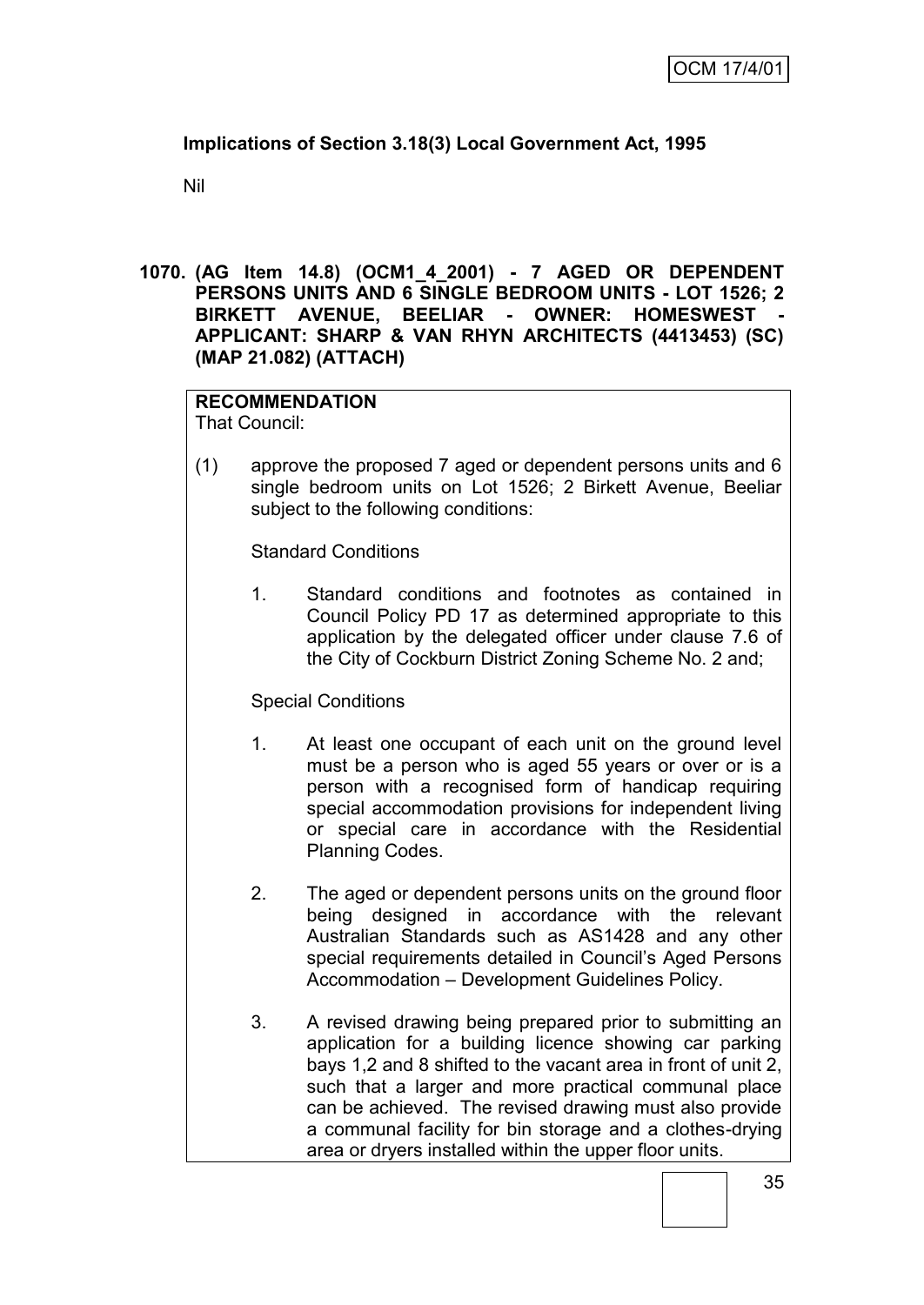- 4. Fencing abutting The Grange being reconstructed in part to include a visually permeable fencing type where provision is made for communal open space.
	- 5. The footpath rail-handle on Hybanthus Loop being removed (at the applicant"s cost) and placed in adjacent to the road to the satisfaction of the City.
- (2) issue a MRS Form 2 Notice of Approval valid for a period of 24 months;

# **COUNCIL DECISION**

MOVED Clr Oliver SECONDED Clr Allen that the matter be deferred to enable discussions to take place with the Ministry of Housing, with a view to ensuring all units are single storey.

**CARRIED 6/4**

### **Explanation**

It was not considered appropriate to provide double storey accommodation for seniors or people with disabilities, hence it was suggested Council have further discussion with the Ministry of Housing to endeavour to achieve a single storey unit development.

### **Background**

| ZONING:           | MRS:               | <b>URBAN</b>              |  |
|-------------------|--------------------|---------------------------|--|
|                   |                    | DZS:   RESIDENTIAL: - R40 |  |
| LAND USE:         | <b>VACANT LAND</b> |                           |  |
| l LOT SIZE:       | 2353m <sup>2</sup> |                           |  |
| AREA:             | N/A                |                           |  |
| <b>USE CLASS:</b> | 'AA'               |                           |  |

The initial application was for 13 aged or dependent persons units. However, after late discussions with the applicant, the proposal has been changed to 7 aged or dependent persons units and 6 single bedroom units. This is to comply with Council Policy PD 6 – Aged Persons Accommodation.

The lot forms part of Stage 1 of the Panorama Gardens Estate and is directly opposite the Beeliar Primary School site. There is no previous history of development approval for the property.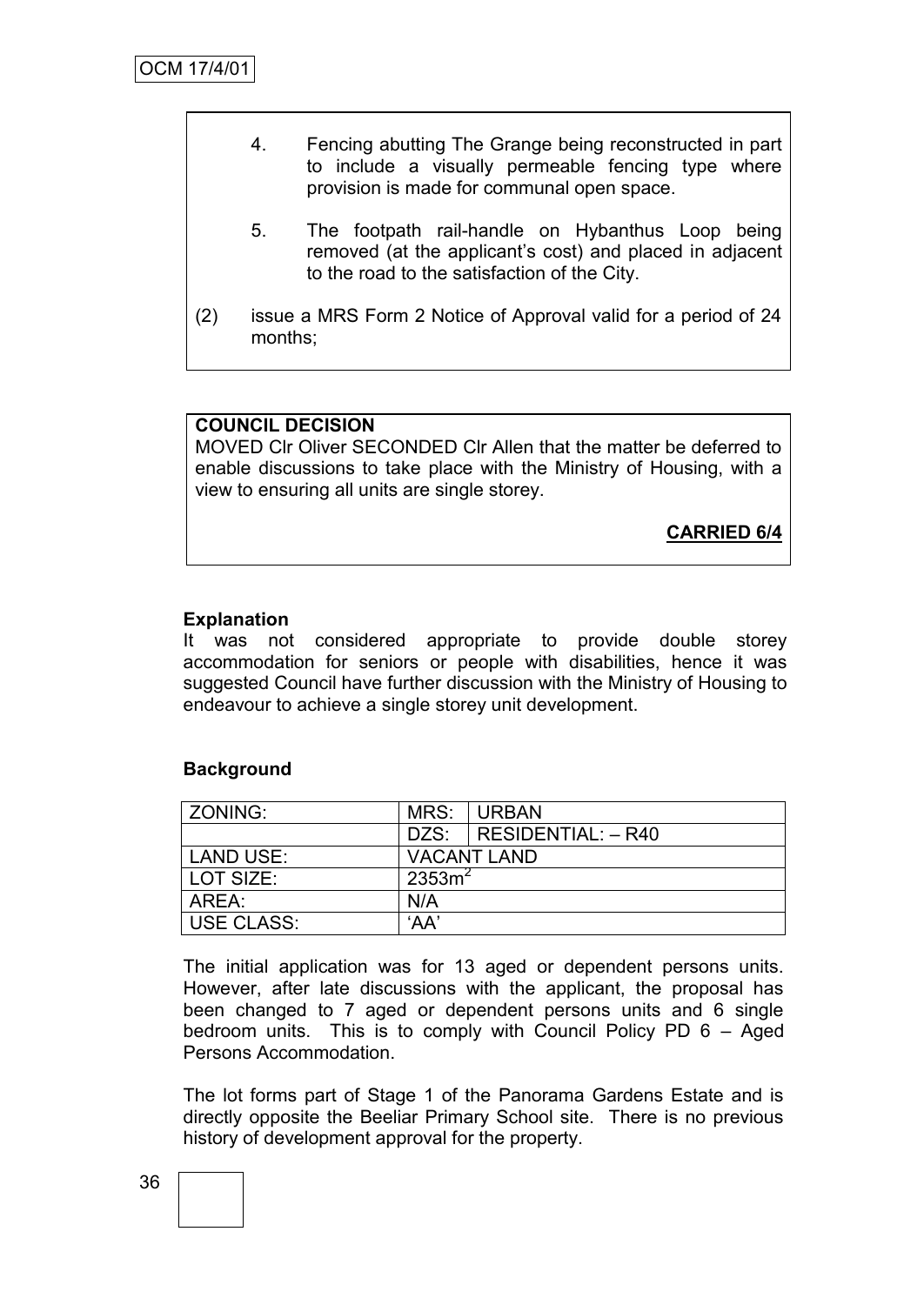## **Submission**

The application is for 7 aged or dependent persons units and 6 single bedroom units. Seven (7) ground floor units all have 2 bedrooms, while the six (6) upper floor units are of a single bedroom design.

All units are self-contained with access from Birkett Avenue to the east and Hybanthus Loop to the west.

The proposed units are located within 800m walking distance from future community centre and shops. Public transport is accessible from The Grange.

The applicant seeks Council to exercise discretion in the following respects to : -

- 1. The number of dwellings being up to 50% greater than provided for by the R40 Code applying to the site. Based on R40 Code, 9 units could be approved in comparison with the 50% bonus a total of 13 units could be approved.
- 2. The provision of car parking at the rate of 1 bay per unit with a minimum of 2 bays for visitors. A total of 17 bays are provided with a visitor bay on Birkettt Avenue and another on Hybanthus Loop.

### **Report**

The proposal is a discretionary use ("AA") under District Zoning Scheme No. 2 (DZS2) for which Council may either approve (with or without conditions) or refuse. The site is designated as a grouped dwelling site (R40) within the Beeliar Structure Plan adopted by the Council.

The aged persons units comply with the required car-parking standard of DZS No. 2. That is, every unit has access to one car parking bay and a provision of 2 visitor bays.

The development complies with the required side and rear setbacks, plot ratio and open space requirements under the Codes.

The surrounding landowners were notified of the application and given the opportunity to comment within a period of 21 days. At the close of the advertising period, no submissions were received.

The Council has the discretion to approve the number of dwellings to be up to 50% greater than provided for by the Code applying to the site when dealing with a proposal for aged or dependent and single bedroom units.

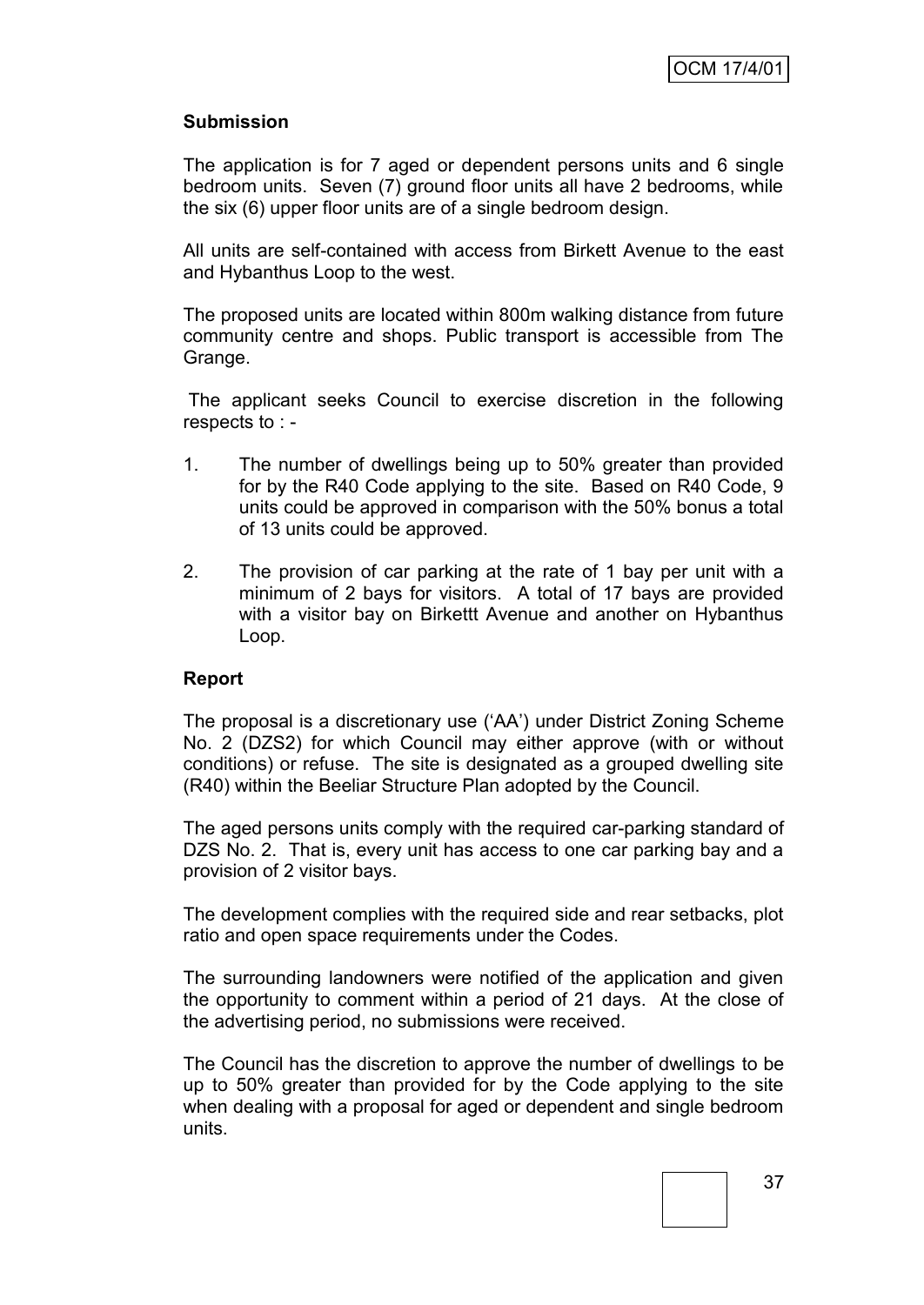It is recommended that the proposed aged dependent persons units and single bedroom units be approved. As mentioned before, demand for aged persons housing is evident according to Homeswest. This development for housing would assist in placing aged people in a pleasant location with easy access to shops, medical care and public transportation.

# **Strategic Plan/Policy Implications**

The Corporate Strategic Plan Key Result Areas which apply to this item are: -

- 1. Managing Your City
	- "*To conduct Council business in open public forums and to manage Council affairs by employing publicly accountable practices."*
- 2. Planning Your City
	- *"To ensure that the planning of the City is based on an approach which has the potential to achieve high levels of convenience for its citizens."*
	- *"To ensure that the development will enhance the levels of amenity currently enjoyed by the community."*
	- *"To foster a sense of community within the district generally and neighbourhoods in particular."*
- 3. Facilitating the needs of Your Community
	- *"To facilitate and provide an optimum range of community services."*
	- *"To identify current community needs, aspirations, expectations and priorities of the services provided by the council."*

The Planning Policies which apply to this item are:-

| PD <sub>6</sub> * | Aged Persons Accommodation – Development Guidelines  |
|-------------------|------------------------------------------------------|
| $PD 7^*$          | Access for People with Disabilities                  |
|                   | PD 17* Standard Development Conditions and Footnotes |

**Budget/Financial Implications** N/A

**Implications of Section 3.18(3) Local Government Act, 1995**

Nil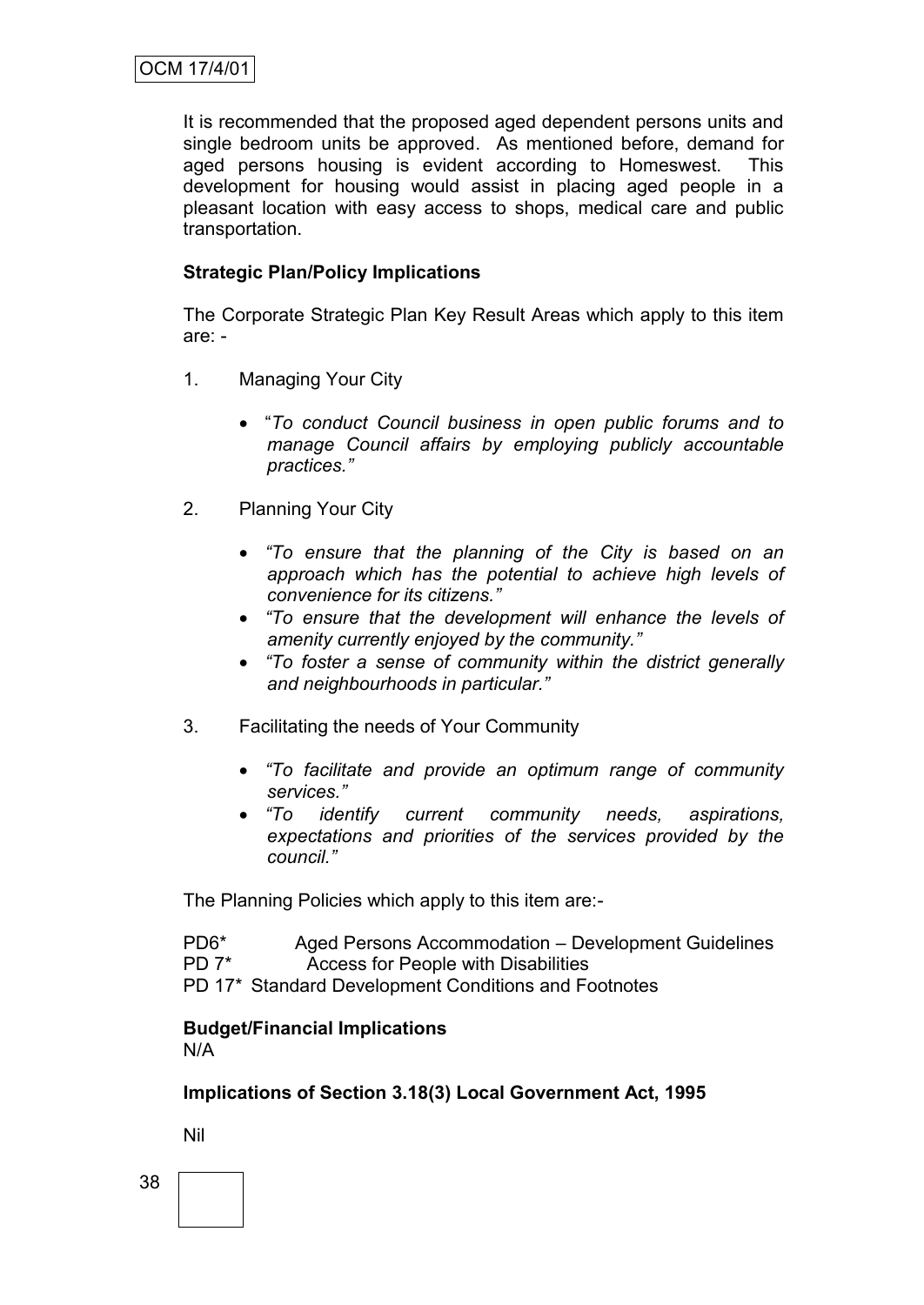**1071. (AG Item 14.9) (OCM1\_4\_2001) - REVISED PLAN - EXTRACTIVE INDUSTRIES DEVELOPMENT APPROVAL - LOT 2; 135 ARMADALE ROAD AND LOTS 132 AND 133 JANDAKOT ROAD, BANJUP - OWNER/APPLICANT: CSR LTD (5513146; 5513296) (CC) (MAPS 19 & 20) (ATTACH)**

## **RECOMMENDATION**

That Council:

(1) approve the revised plan for the extractive industries development on Lots 2 and 135 Armadale Road and Lots 132 and 133 Jandakot Road, Jandakot subject to the following conditions:

Standard Conditions

1. Standard conditions as contained in Council"s Policy PD 17 Standard Development Conditions and Footnotes as determined appropriate to this application by delegated officer under clause 7.6 of District Zoning Scheme No.2.

Special Conditions

- 1. This approval relates to the relocation of the infrastructure compound as shown on the plans attached to CSR"s Letter of 6 March 2001 and the proposal to use Dollier Road as the principal point of access and egress to CSR"s sand extraction activity on Lots 135 Armadale Road and Lots 132 and 133 Jandakot Road, Banjup.
- 2. This approval excludes Lot 2 Armadale Road from the conditions of the Council"s Extractive Industries Development Approval of 18 July 1996.
- 3. The existing Deed of Agreement between CSR Readymix and the City required under the Development Approval of 18 July 1996 being modified to exclude Lot 2 from the provisions of the Deed including the removal of the subject to claim caveat over Lot 2 to the satisfaction of the City and at the expense of CSR Readymix.
- 4. The first 40 metres of the access way from Dollier Road to the infrastructure compound being sealed with bitumen to the satisfaction of the City of Cockburn.
- 5. A wash down area and facility for drivers to cover loads with tarpaulins being installed to the satisfaction of the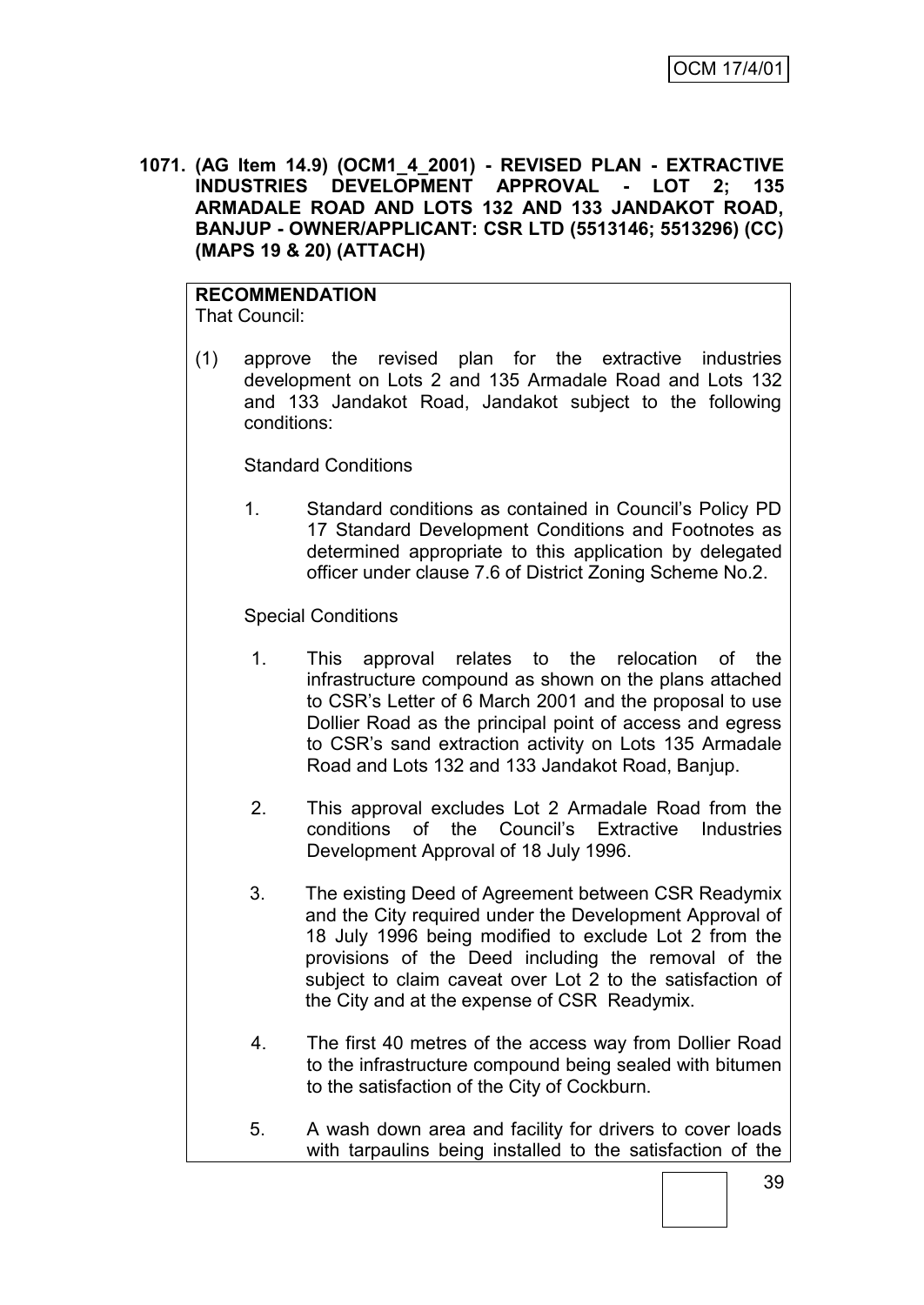City of Cockburn.

Special Footnotes

- 1. The applicant is to liaise with the Waters and Rivers Commission regarding their requirements for the licensing of fuel storage.
- 2. The applicant is advised to liaise with Main Roads WA regarding any interim access proposals from Lot 135 to Armadale Road.

(2) advise CSR and referral authorities of the Council"s decision.

| <b>COUNCIL DECISION</b>    |  |  |                                              |  |  |  |     |
|----------------------------|--|--|----------------------------------------------|--|--|--|-----|
|                            |  |  | MOVED CIr Rennie SECONDED CIr Whitfield that |  |  |  | the |
| recommendation be adopted. |  |  |                                              |  |  |  |     |
|                            |  |  |                                              |  |  |  |     |
| <b>CARRIED 10/0</b>        |  |  |                                              |  |  |  |     |

### **Background**

| ZONING:           |                        | MRS:   Rural Water Protection Zone |  |
|-------------------|------------------------|------------------------------------|--|
|                   | DZS:   Resource Zone   |                                    |  |
| LAND USE:         | <b>Sand Extraction</b> |                                    |  |
| LOT SIZE:         | $LOT 2 - 12 HA$        |                                    |  |
| AREA:             | N/A                    |                                    |  |
| <b>USE CLASS:</b> | SA use                 |                                    |  |

Sand extraction has been occurring on Lot 2 and adjacent CSR land – Lot 135 Armadale Road and Lot 132 and 133 Jandakot Road, Banjup for more than 20 years. See Agenda Attachment for Site Plan

The current sand extraction approval, issued on 18 July 1996, is valid for 5 years and a further 5 years subject to compliance with approval conditions.

Sand extraction on Lot 2 ceased many years ago and the Lot is used as the main access to Armadale Road and infrastructure facilities lot.

The Thomsons Lake Master Plan indicates Lot 2"s inclusion in the Service Industry Business Park Area - Mixed Business under proposed District Zoning Scheme No. 3. Part of Lot 2 is earmarked for the future North Lake Road extension which links to Armadale Road.

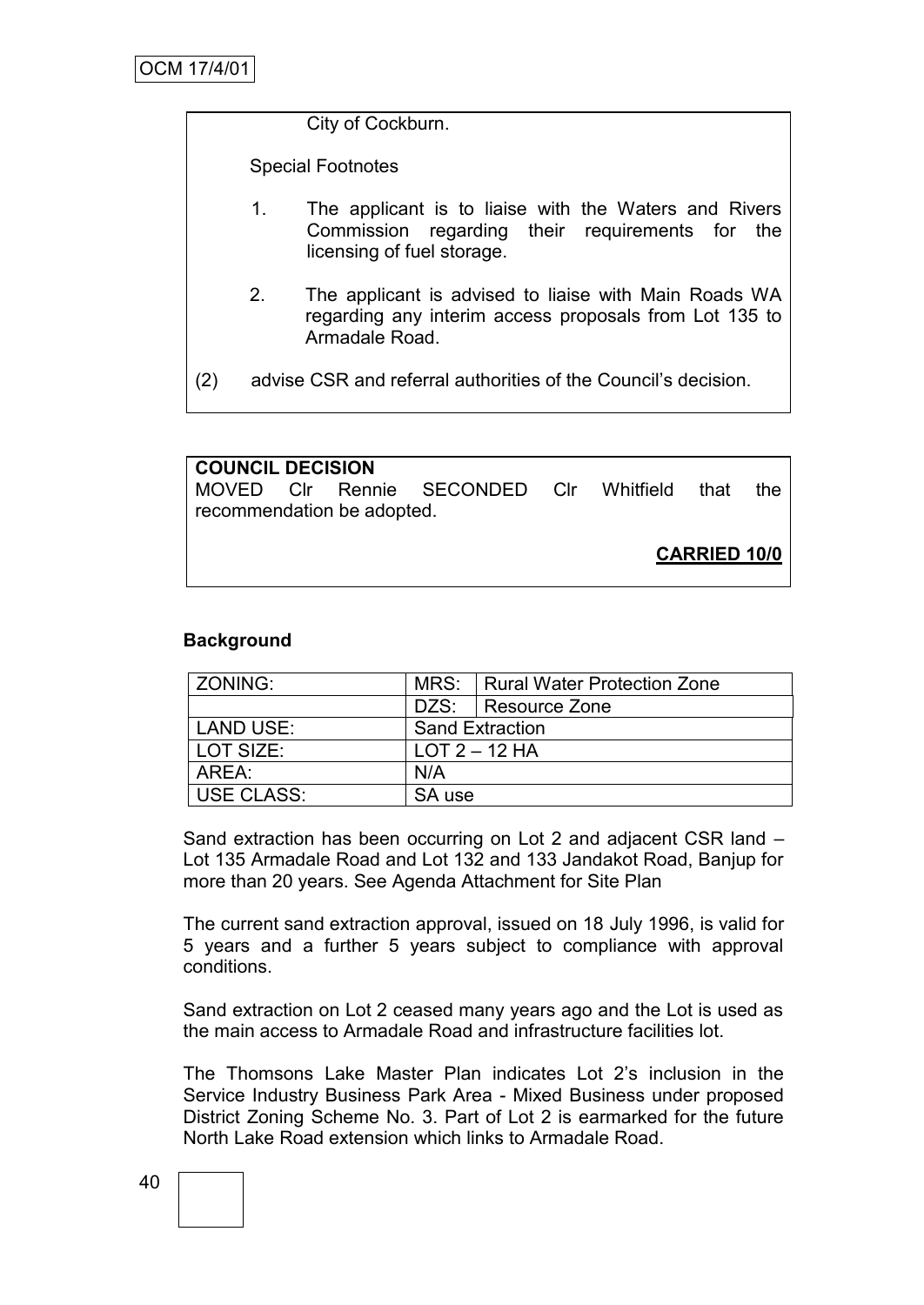Land directly north, also proposed Mixed Business, is being subdivided in accordance with the Master Plan.

In view of this planning and recent interest in development in the area, CSR is in the process of selling Lot 2. A modification to the existing sand extraction approval is sought.

#### **Submission**

CSR seeks approval to relocate its infrastructure compound (fuel storage facility, administration and amenity buildings, weighbridge and toilet block) on Lot 2 Armadale Road to a new location on Lot 133 Jandakot Road, Banjup. See Agenda Attachments for Compound Details and Relocation Plan

Access to and from the site will be retained from Lot 2, until such time as the land is sold or future Mixed Business development occurs. Once access via Lot 2 is extinguished, access to the relocated infrastructure compound will be from Dollier Road.

CSR also requests that the subject to claim caveat lodged over Lot 2, required under the Extractive Industries Development Approval, be removed given that excavation has ceased and the end use of the land for Mixed Business use will be determined in accordance with TPS No. 3. The rehabilitation requirements for the site are no longer valid in the opinion of CSR.

Whilst CSR proposes to remove most of its infrastructure from Lot 2, the sand drying plant (a relatively large infrastructure component) will remain. A subdivision application has been lodged on Lot 2 to excise the sand drying plant - and road widening for Armadale Road - from the balance of the site. This will be dealt with as a separate matter to this report.

### **Report**

There are no significant planning or environmental issues associated with the relocation of the infrastructure compound from Lot 2 to Lot 133.

The Waters and Rivers Commission raises no objections to the proposal subject to its requirement for licensing of fuel storage. Likewise Main Roads has raised no objection to the proposal and has advised of the land requirements on Lot 2 for Armadale Road.

The recent upgrade of Dollier Road via subdivision of adjacent land in the future Mixed Business Zone will provide a road of an appropriate standard for truck traffic. Connecting Roads – Solomon Road, Jandakot Road and Armadale Road - are all designated truck routes in the City of Cockburn Road Hierarchy.

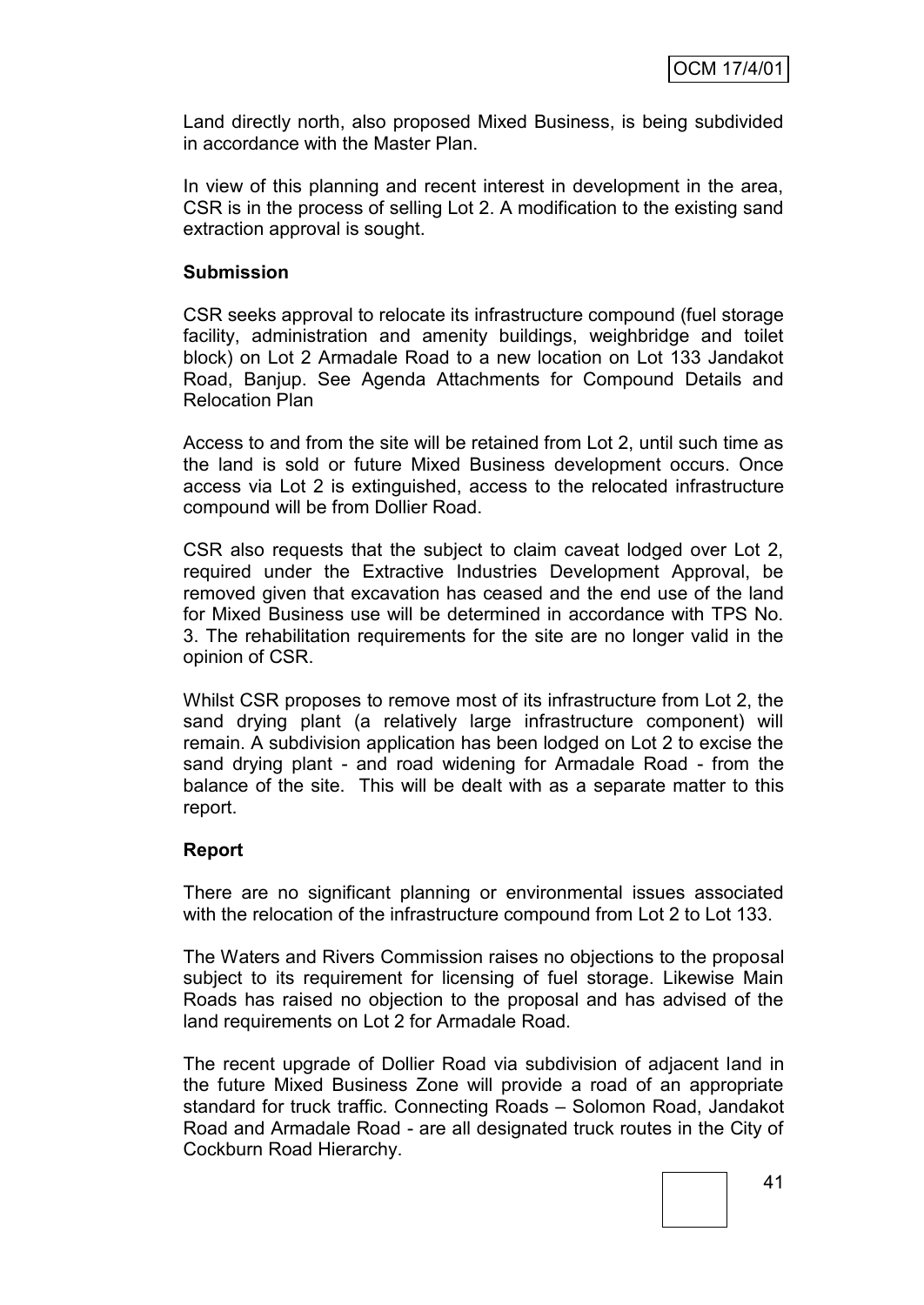CSR has advised that the main truck route will be Dollier, Solomon, Armadale Road and the Kwinana Freeway and estimates an average of 100 to 120 truck movements per day with 200 on busier days. This would result in an increase in overall traffic on Solomon Road by about 5 to 10 percent with truck traffic increasing to about 16 percent of all movements. All truck movements are proposed to be within the industrial area and should have no impact on amenity of nearby 2ha Resource zone lots.

Condition 6 of the Extractive Industries Approval required CSR to enter into a Deed of Agreement with the City to excavate and rehabilitate Lot 2 in accordance with the approved rehabilitation plan. A Caveat in favour of the Council was also lodged on the title of Lot 2, which ensures that rehabilitation requirements are passed onto any subsequent owner.

Whilst rehabilitation requirements remain valid for the balance CSR land within the Resource Zone, the end use of Mixed Business renders the current rehabilitation requirements for Lot 2 redundant. The deed will need to be modified to delete reference to Lot 2 and the Caveat lifted.

All other conditions of the Extractive Industries approval remain unchanged.

The proposal to relocate the infrastructure compound would have no appreciable amenity impacts, and the removal of Lot 2 from the conditions of the current extractive industries approval will facilitate development of the future Mixed Business Zone in accordance with the Thomsons Lake Master Plan and Council"s forward planning for the locality.

### **Strategic Plan/Policy Implications**

The Corporate Strategic Plan Key Result Areas which apply to this item are:-

- 1. Managing Your City
	- *"To conduct Council business in open public forums and to manage Council affairs by employing publicly accountable practices."*
- 2. Planning Your City
	- *"To ensure that the development will enhance the levels of amenity currently enjoyed by the community."*
- 3. Conserving and Improving Your Environment
	- *"To ensure that the development of the district is undertaken in such a way that the balance between the natural and human environment is maintained."*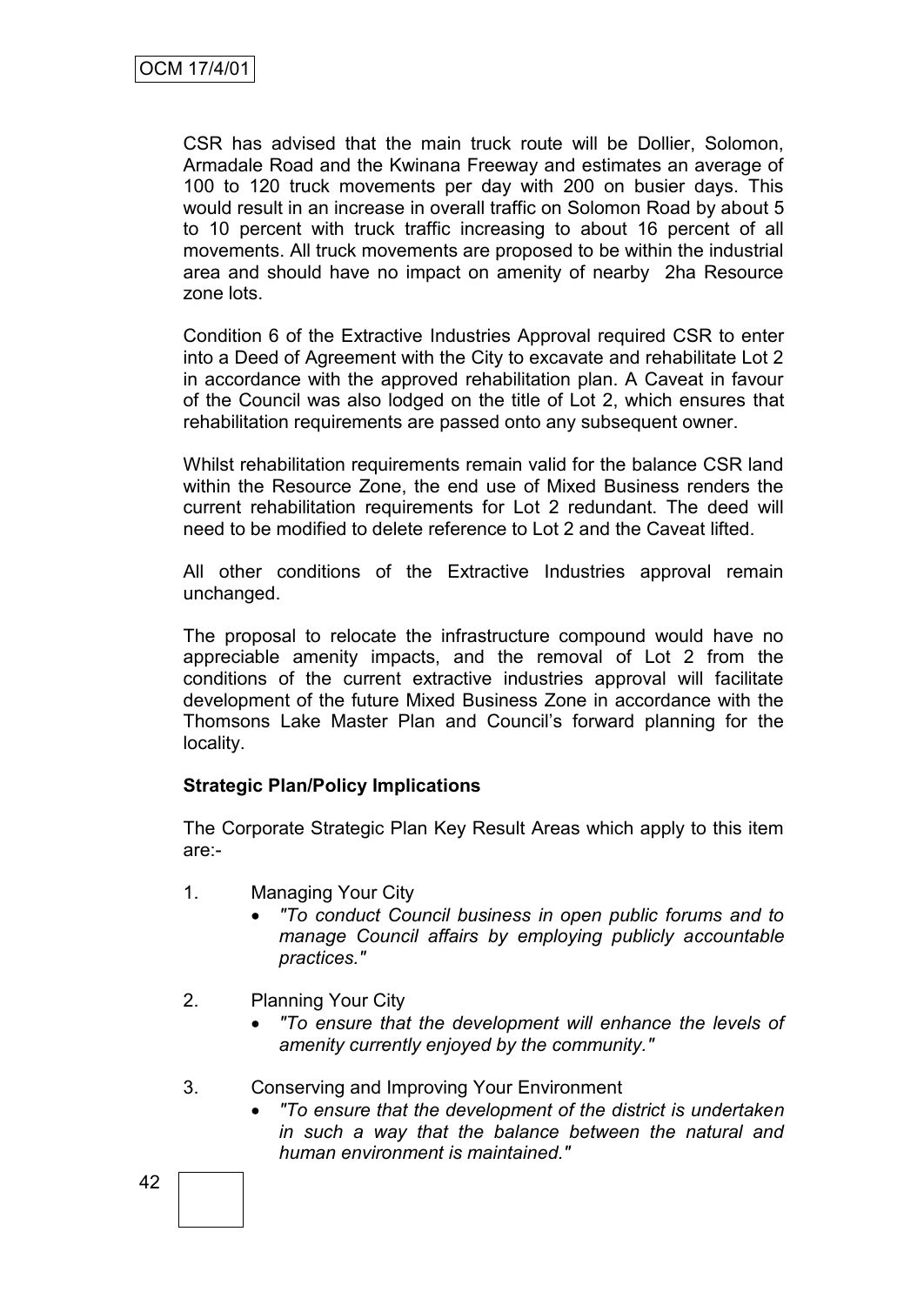The Planning Policies which apply to this item are:-

PD17\* Standard Development Conditions and Footnotes

# **Budget/Financial Implications**

N/A

**Implications of Section 3.18(3) Local Government Act, 1995**

Nil

# **1072. (AG Item 14.10) (OCM1\_4\_2001) - CITIES FOR CLIMATIC PROTECTION (9132) (PS)**

### **RECOMMENDATION**

That Council approve the following amendments to the Southern Metropolitan Regional Council Establishment Agreement to include within its regional purpose "To plan, co-ordinate and implement Greenhouse Gas Reduction Programs"

# **COUNCIL DECISION**

MOVED Clr Rennie SECONDED Clr Whitfield that the recommendation be adopted.

**CARRIED 10/0**

### **Background**

The City of Cockburn has been progressing towards the implementation of the Cities for Climatic Protection program. This program is being funded by the Federal Government and aims to assist Local Government Authorities with establishing Local Action Plans to provide long term reductions in greenhouse emissions within Council operations and across the community.

There are 370 councils across the world participating in the CCP program. At present, 93 local governments (representing over 44% of Australia"s population) have joined the program.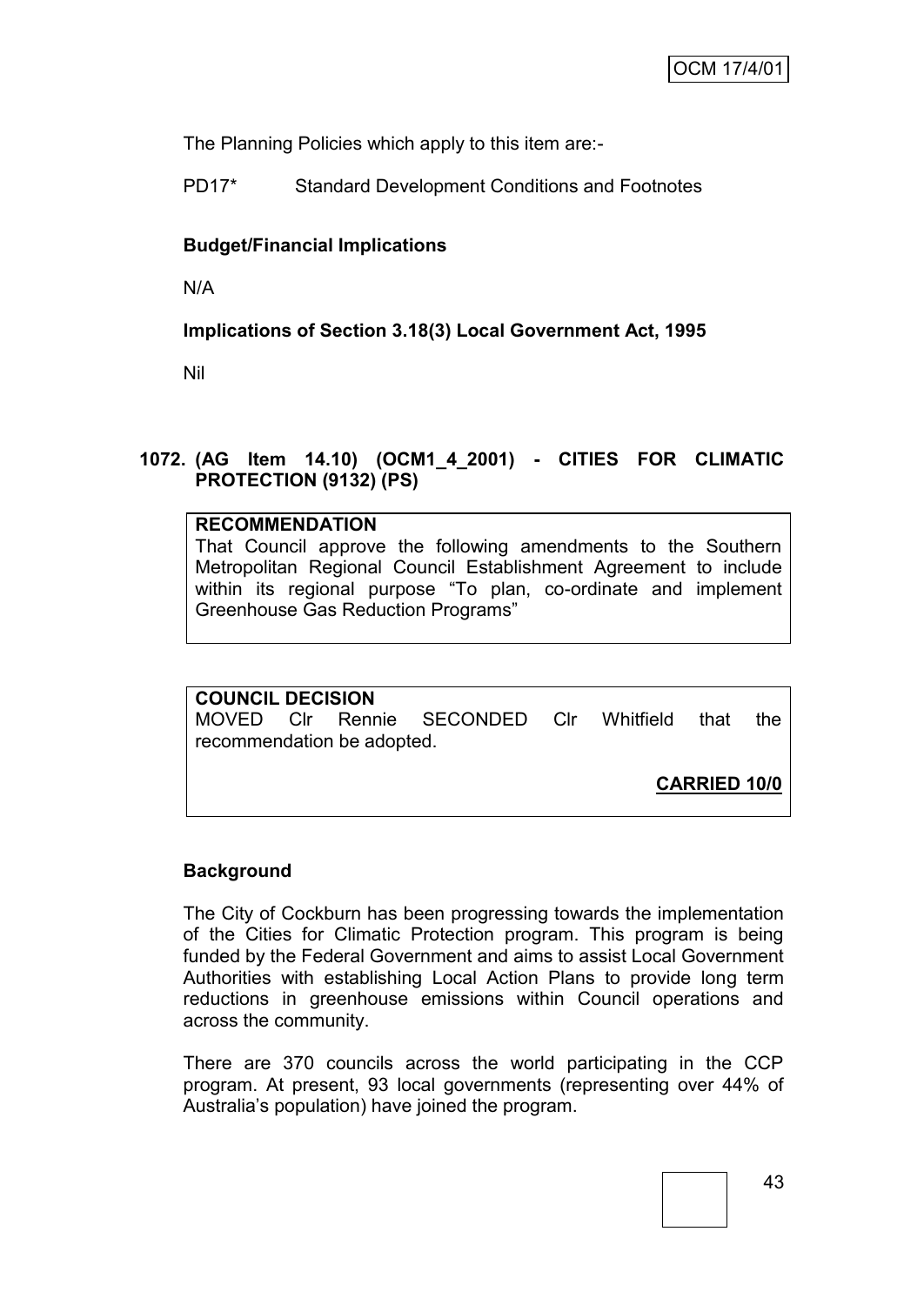The program involves each Council developing and implementing a Local Greenhouse Action Plan in 5 stages or milestones, which are as follows:

Milestone 1 - conduct an emissions inventory of current Council and community activity and a forecast of greenhouse emissions growth in the future.

Milestone 2 - establish an Emissions Reduction Goal.

Milestone 3 - develop a Local Action Plan.

Milestone 4 - implement the Local Action Plan.

Milestone 5 - monitor and report on the implementation of the Local Action Plan.

Milestone 1 was completed in late 1999, followed by the completion of Milestone 2 in December 1999. With the completion of milestone 2 council accepted a recommendation for a 20% reduction on 1996 levels by 2010, on both corporation and community targets.

The next stage of the program requires Council to complete a Local Action Plan for both the community and the corporation to complete milestone 3. The community component of the Local Action Plan would be best tackled on a regional approach with all other members of the Southern Metropolitan Region of Councils (SMRC). This was agreed to at the November 2000 Council meeting, whereby the Council accepted the following recommendations :

- Adopt the Draft Regional Community Greenhouse Strategic Plan.
- Agree to a regional approach to the implementation of the Regional Community Greenhouse Strategic Plan.
- Support the development of a regional coordinator position to implement the Regional Community Greenhouse Strategic Plan.
- Agree to provide proportional funding of a regional coordinator, subject to all the other members councils committing to the position, and to modify the Principal Activity Plan allocation for the Environmental Management Services.

These adopted recommendations outline a regional approach to the community component of the Local Action Plan, and the part funding of a coordinator to assist with the implementation of this plan.

As part of the process the SRMC needs to amend it's establishment agreement. This amendment can only be undertaken with the endorsement of the City of Cockburn and all other SRMC members at the same time.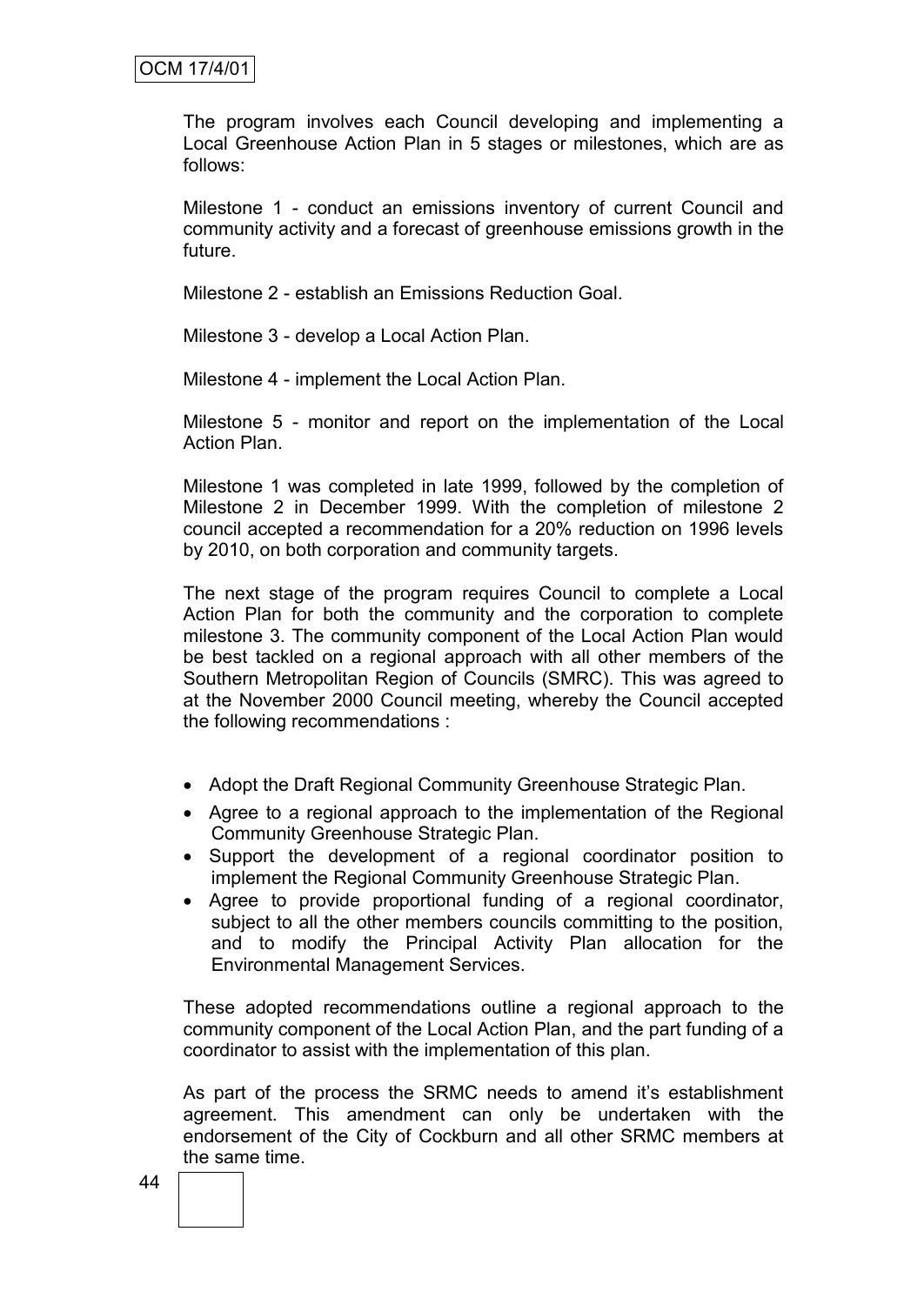## **Submission**

N/A

.

## **Report**

The Southern Metropolitan Region of Councils (SRMC), which includes the City of Cockburn, City of Rockingham, City of Fremantle, Town of East Fremantle, City of Canning, Town of Kwinana and City of Melville, have been working through the development of the Cities for Climatic Protection program.

This work has resulted in the development of the Regional Community Greenhouse Strategic Plan, which provided a regional approach to tackling greenhouse gas emissions in the community. This plan was adopted at the November 2000 Council meeting. Briefly the advantages of the plan and regional approach are:

- Opportunities in resource sharing and economies of scale by working collectively, Council staff will share information and expertise and save time in developing possible future activities for implementation;
- SMRC councils have demonstrated a collective approach works and these examples have provided a good working model;
- Financial incentives- by working together in developing joint initiatives, councils can then apply for AGO funding on a regional scale. This will provide greater opportunities to access large funding sources such as the 'Greenhouse Gas Abatement Program' and Greenhouse Challenge.

A collective voice also provides a stronger negotiating basis to approach State Government to work with us in implementing change in sectors such as transport and street lighting.

To commence further work on a regional basis, requires an amendment to the Southern Regional Metropolitan Council Establishment Agreement. This will then enable the organisation to commence the regional implementation of the "Regional Community Greenhouse Strategic Plan".

Given the benefits it is recommended that Council support an amendment to the Established Agreement to include an additional purpose, which is to plan, co-ordinate and implement Greenhouse gas reduction program.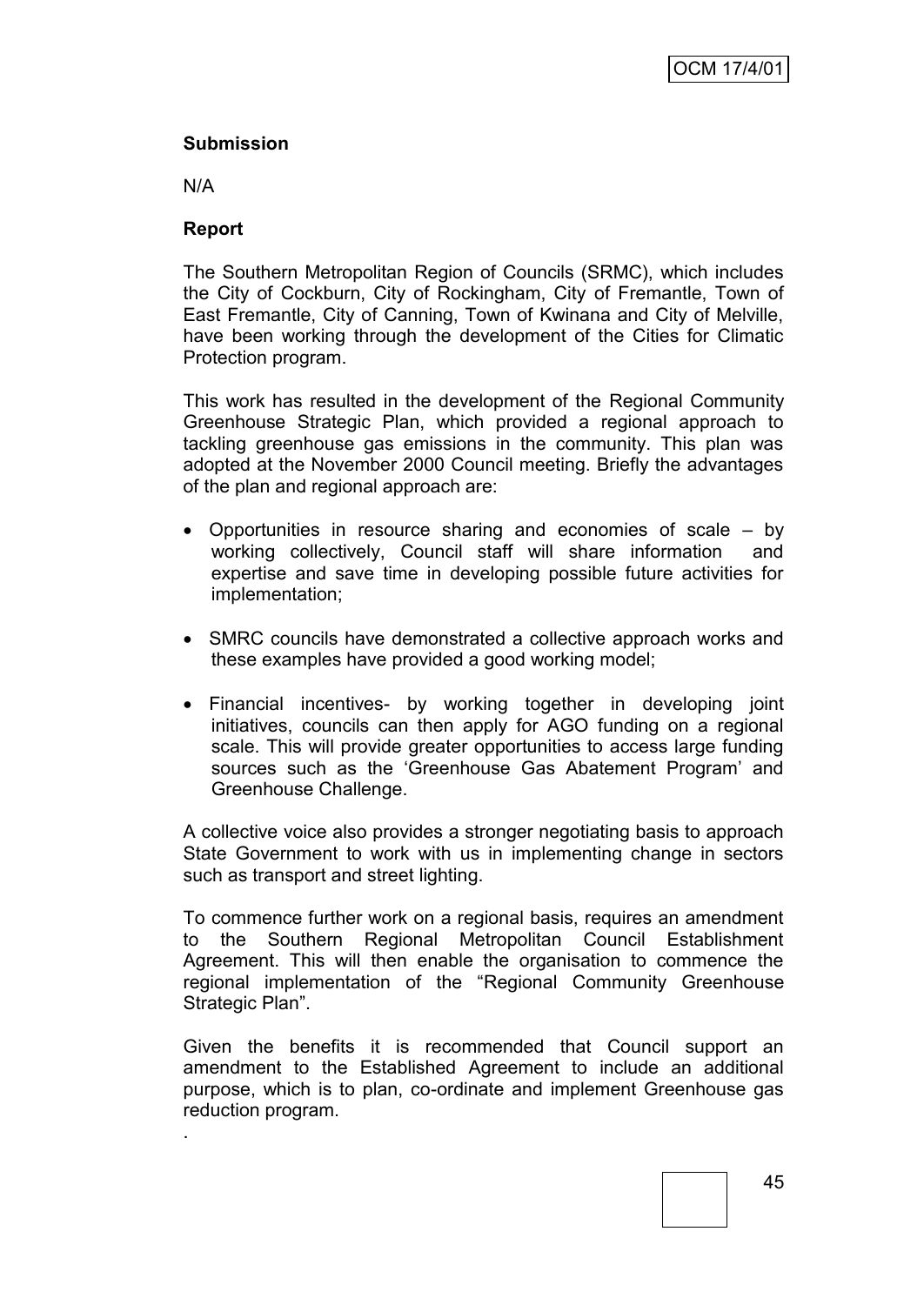# **Strategic Plan/Policy Implications**

The Corporate Strategic Plan Key Result Areas which apply to this item are:-

3. Conserving and Improving Your Environment

- *"To conserve the quality, extent and uniqueness of the natural environment that exists within the district."*
- *"To conserve the character and historic value of the human and built environment."*
- *"To ensure that the development of the district is undertaken in such a way that the balance between the natural and human environment is maintained."*

# **Budget/Financial Implications**

N/A

# **Implications of Section 3.18(3) Local Government Act, 1995**

Nil

# **DECLARATION OF FINANCIAL INTEREST**

**Clr Waters** declared an interest in agenda item 14.11 - Heritage Listing - Naval Base Caravan Park. The nature being that her husband and her own shack number 237.

AT THIS POINT THE TIME BEING 7:54PM, CLR WATERS LEFT THE MEETING.

### **1073. (AG Item 14.11) (OCM1\_4\_2001) - HERITAGE LISTING - NAVAL BASE CARAVAN PARK, COCKBURN ROAD, HENDERSON (1911; 9136) (SMH)**

#### **RECOMMENDATION** That Council:

- (1) receive the report;
- (2) consider the inclusion of the 'Naval Base Caravan Park' on the Heritage List of Places contained in the Municipal Heritage Inventory prepared pursuant to Section 45 of the Heritage of WA Act 1990; and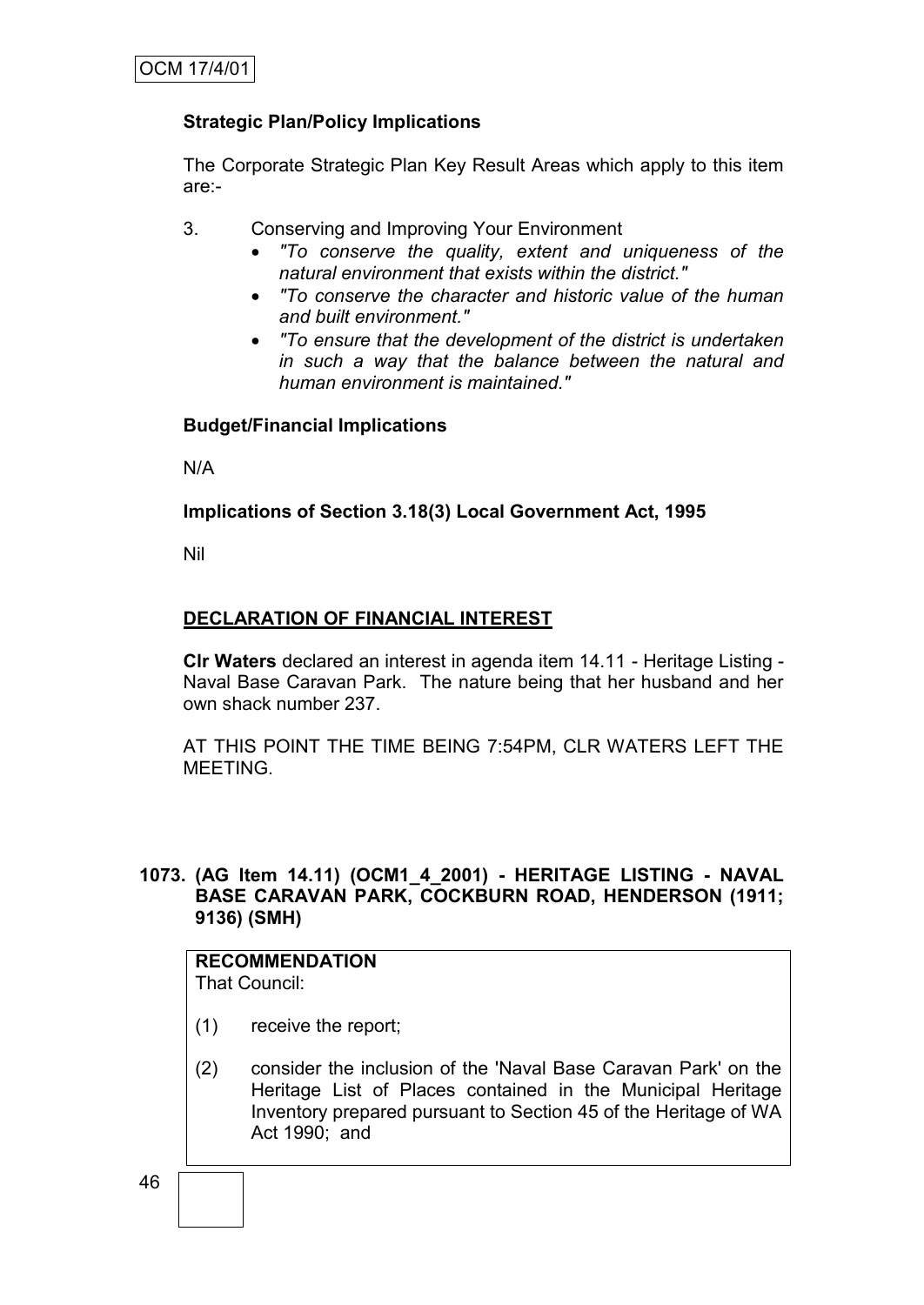(3) survey the opinions of the lessees concerning the possible inclusion of the Naval Base Caravan Park on the Municipal Heritage Inventory.

## **COUNCIL DECISION**

MOVED Clr Whitfield SECONDED Clr Humphreys that the recommendation be adopted.

**CARRIED 9/0**

### **Background**

The 'Naval Base Caravan Park' as it is commonly referred to has been in existence as a holiday camp (shacks) since around 1933.

There are 178 camp sites, most of which appear to have originated as on-site caravans and over time have had awnings, patios and other minor additions attached to them.

The sites have been used by generations of families from not only Cockburn but from a wide range of metropolitan and country locations. It is a popular and well used holiday destination.

The reserve is well defined, it is adjacent to Challenger Beach and the boat ramp in the Town of Kwinana, the coastline is attractive for swimming, fishing and snorkeling and has attractive views across Cockburn Sound to Garden Island.

The camp sites are mostly well maintained, attractive, individualised and collectively comprise a very unique and novel group of holiday shacks.

The camp sites are served by 2 ablution blocks and a small kiosk. The tenants have formed a "Holiday Association" to represent the interests of the reserve users. The reserve is vested in the City of Cockburn and therefore the area is well maintained and always found to be tidy and presentable.

#### **Submission**

N/A

#### **Report**

The Naval Base Caravan Park is now an anachronism in the Perth Metropolitan Area. There are no longer any other holiday camps of this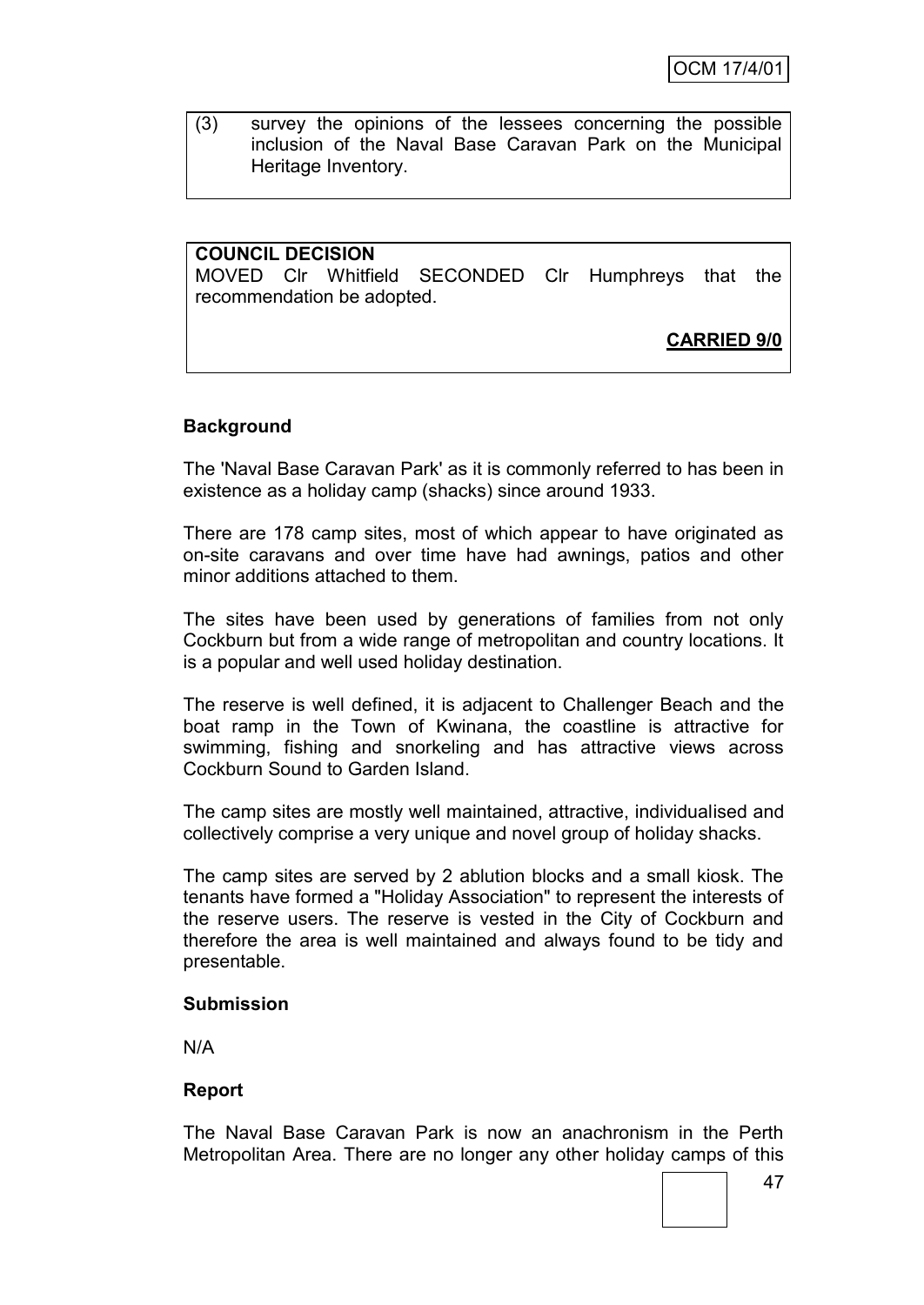type existing along the coast. Naval Base is therefore a very unique and special place.

Given this it is considered that the Naval Base Caravan Park is a place of heritage significance and worthy of conservation.

The Cockburn coastline is one of the most attractive in the Metropolitan Area. Due to decisions of the past, it has suffered from the establishment of industrial development at North Coogee (Robb Jetty) and at Jervoise Bay (shipbuilding). The reasons for such uses being located on the coast followed the needs of industry at the time and the benefits of the protected waters of Cockburn Sound. The loss of access to the coast by the public has gradually been reclaimed as a result of the relocation of the Explosives Magazine at Woodman Point, and the closure of the Robb Jetty Abattoir. However, at Jervoise Bay additional beachfront is being taken up for shipbuilding with the loss of part of the Naval Base Reserve for the construction of the Southern Harbour Project.

It is likely that direct public access to the beach will be achieved with the redevelopment of the Bradken Foundry land at South Beach and the development of the Port Catherine Marina at Coogee.

All of the above developments provide different forms of access, for different types of residents and holiday makers at different levels of affordability.

The Naval Base Caravan Park provides a very important and basic form of accommodation not easily found or replicated by the other locations.

The Naval Base Caravan Park is located on a narrow strip of land adjoining the southern boundary of the district and forms part of the Beeliar Regional Park. The site is isolated from other developments and therefore has no adverse impact on the use or enjoyment of the surrounding land uses.

The Naval Base Townsite immediately east of the Caravan Park at the foot of Mt Brown was demolished many years ago with only the roads and gardens left to gradually become part of the Beeliar coastal bushland.

The State Government have also sought to have the Naval Base Caravan Park demolished within a fixed time period, but has recently agreed that the sites can be leased on an annual basis. This would facilitate short notice to leaseholders to vacate the site should the government require the land.

It is understood that the reason why the State wanted to demolish the park was to enable the proposed Challenger Beach Container Port operated by the Fremantle Port Authority, to be constructed there.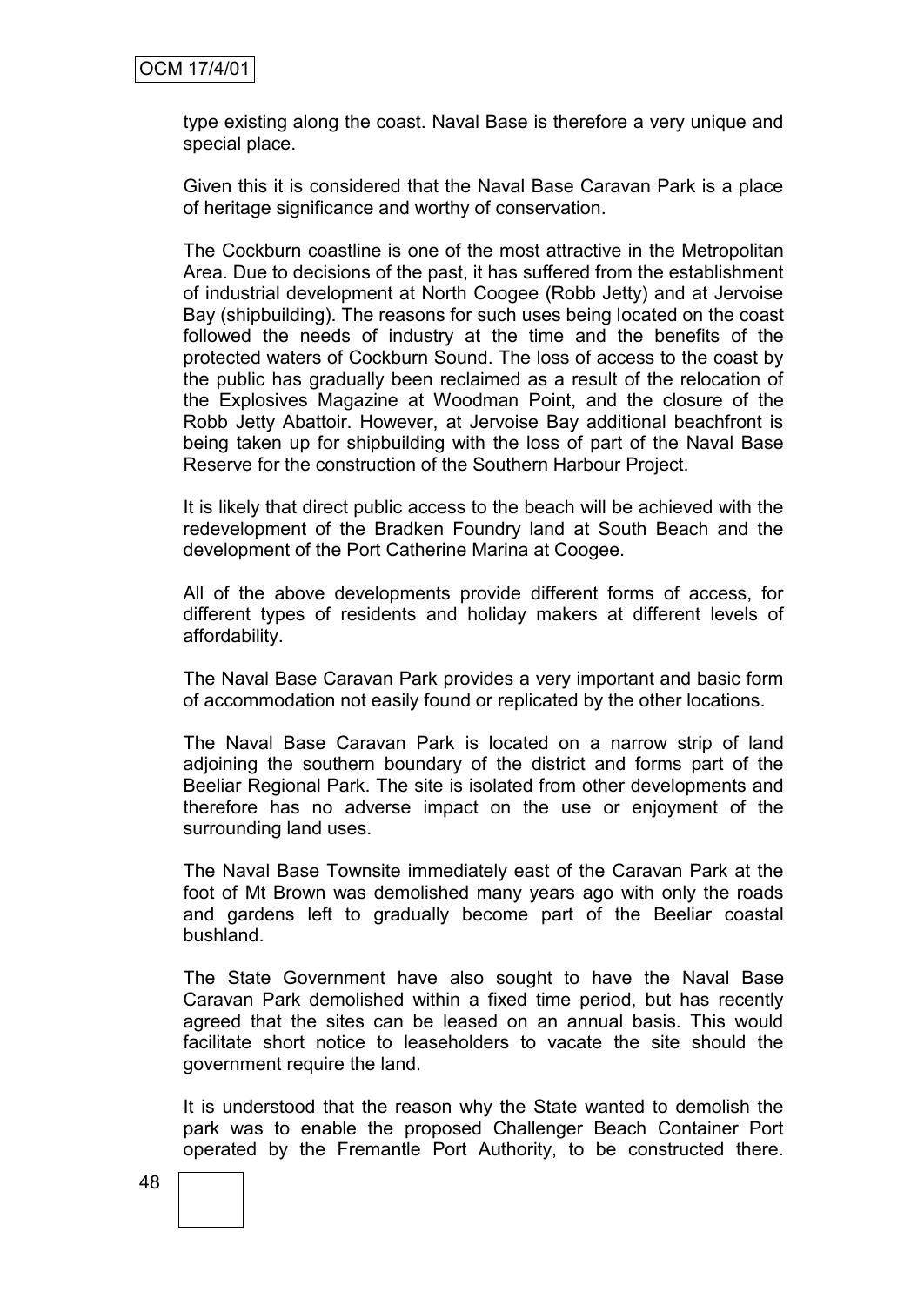Although this remains a concept, there has been no progress in relation to the planning of this project. However, it is still a firm proposal of the FPA.

One of the possible reasons for the lack of progress is probably due to the State Government promoting a "private port" at James Point, in Kwinana. According to the Town of Kwinana, the private port proposal is continuing and environmental investigations are currently being undertaken.

Although the FPA port and the private port are both on the agenda, it seems at this stage that the private port is progressing faster than the FPA proposal and it is unlikely in the short to medium term that there will be a need for two ports.

Should the private port become operational in the near future it is likely to provide for live sheep export, receival of motor vehicles and containers.

In the circumstances, it is not inappropriate to consider the listing of the Naval Base Caravan Park. It also means that if the Challenger Beach port proposal proceeds due regard will need to be had for the heritage value of the camp site.

Moreover, there are currently issues relating to:-

- 1. the use of the reserve for a "quasi" caravan park as it is an 'A' Class Reserve set aside for recreation and camping;
- 2. the issue of building licences for the rehabilitation and renovation of the existing camp sites.

In response to these issues, the reserve, which is owned by the Department of Land Administration (DOLA), is being used for recreation and camping. Over time the camps have become permanent structures. Despite this the majority of the camps are used on a temporary, holiday basis. By having the site heritage listed in recognition of its historic use and development, will assist in confirming the acceptability of the form of development on this reserve.

As far as the need for building licences to be issued for development on the reserve is concerned, the matter is currently the subject of discussions with DOLA and advice from Council's solicitor.

However, if the site becomes listed, it will mean that no redevelopment or development can proceed without planning consent. A condition of the planning consent could be that a building licence be issued for the proposed construction.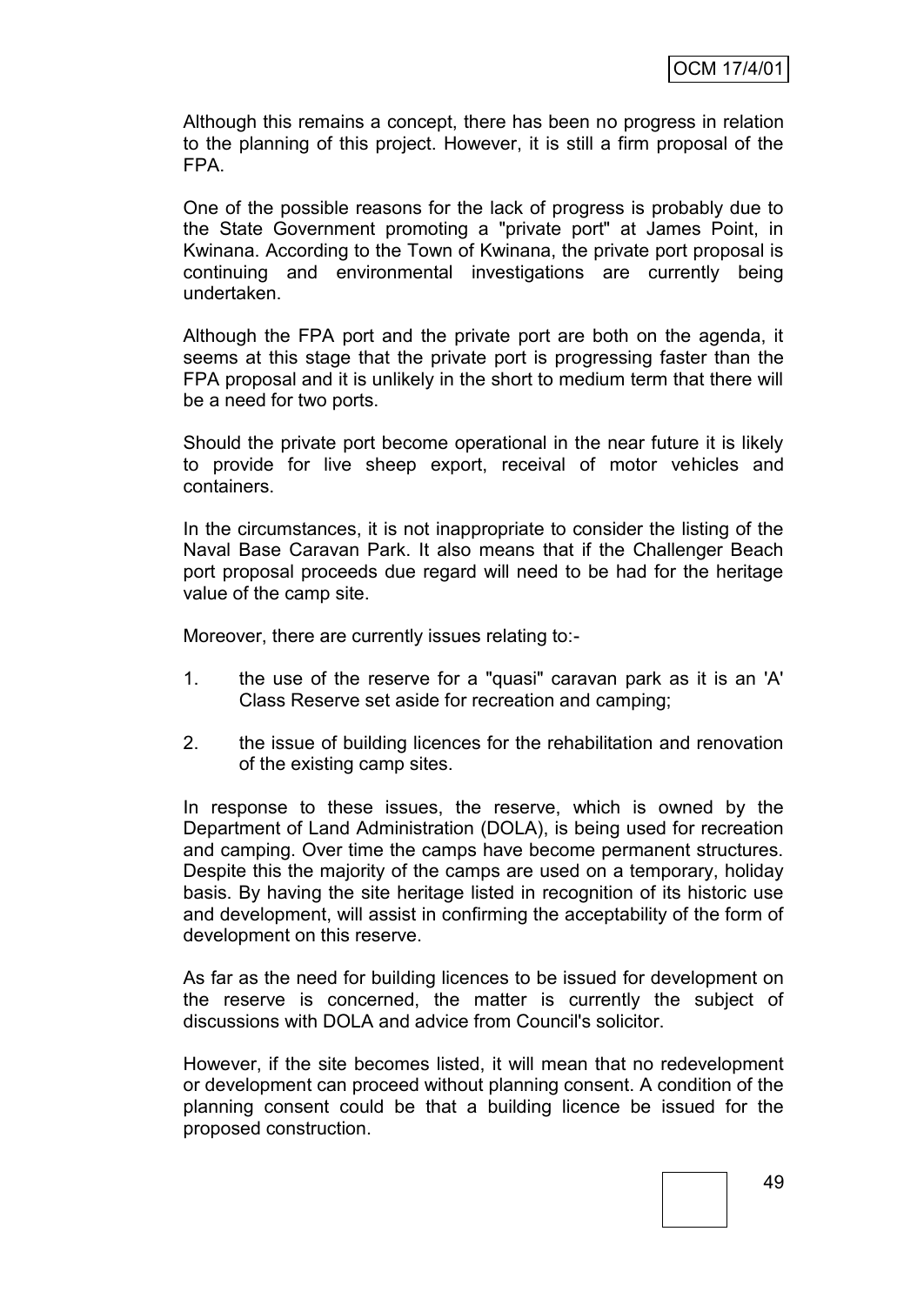The Naval Base Caravan Park represents a piece of "fun" on the coast, setting itself apart from the more homogenous and monotonous development being established under modern regulations and controls. It is places like the Naval Base Caravan Park that provide interest and diversity within the City of Cockburn and something that should be retained for the enjoyment of future generations.

# **Strategic Plan/Policy Implications**

The Corporate Strategic Plan Key Result Areas which apply to this item are:-

- 2. Planning Your City
	- *"To ensure that the planning of the City is based on an approach which has the potential to achieve high levels of convenience for its citizens."*
	- *"To foster a sense of community within the district generally and neighbourhoods in particular."*
- 3. Conserving and Improving Your Environment
	- *"To conserve the character and historic value of the human and built environment."*
- 4. Facilitating the needs of Your Community
	- *"To facilitate and provide an optimum range of community services."*
	- *"To identify current community needs, aspirations, expectations and priorities of the services provided by the Council."*
- 5. Maintaining Your Community Facilities
	- *"To construct and maintain parks which are owned or vested in the Council, in accordance with recognised standards and are convenient and safe for public use."*

### **Budget/Financial Implications**

Currently the lessees pay an annual fee to the Council of \$521 (ex GST) which totals \$92,738 to be used on the care and maintenance of the reserve.

### **Implications of Section 3.18(3) Local Government Act, 1995**

The inclusion of the Naval Base Caravan Park on the Heritage List is an option open to Council and is not in contravention of Section 3.18(3) of the Act.

The inclusion of the reserve on the Heritage List could in fact provide greater certainty for lessees, and by so doing achieve improved levels of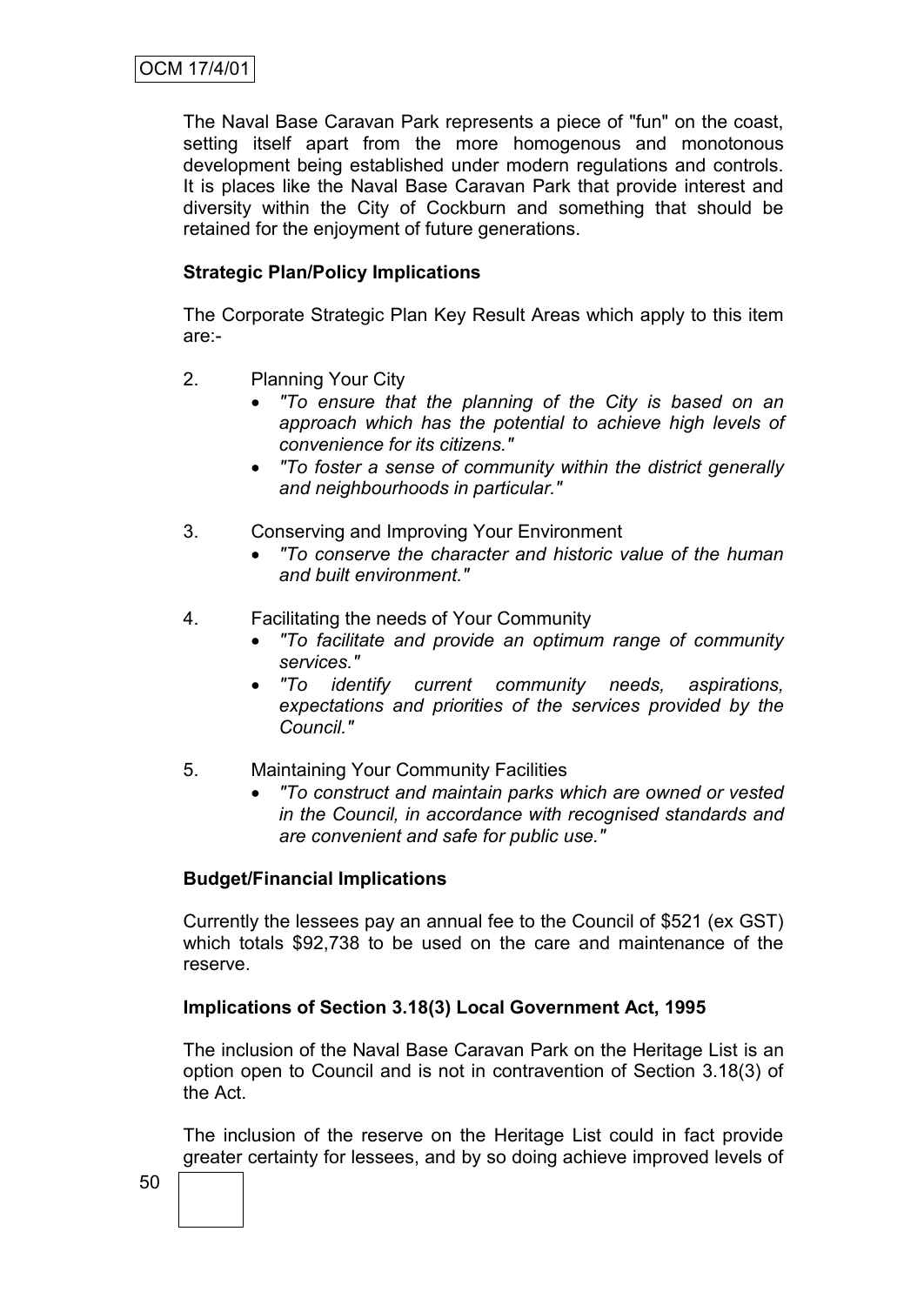efficiency and effectiveness in the care and maintenance of the reserve, and provide a clear process, without duplication, for dealing with redevelopment applications and the issue of licences.

AT THIS POINT THE TIME BEING 7:55PM, CLR WATERS RETURNED TO THE MEETING.

### **1074. (AG Item 14.12) (OCM1\_4\_2001) - FINAL ADOPTION OF REZONING - LIGHT INDUSTRY TO MIXED BUSINESS (ADDITIONAL USE) - LOT 52; 8 BOYD CRESCENT, HAMILTON HILL - OWNER: G TEO - APPLICANT: ROBERTS DAY GROUP (92224) (MR) (ATTACH)**

# **RECOMMENDATION**

That Council:

- (1) adopt the Amendment for final approval to District Zoning Scheme No 2 pursuant to Section 7 of the Town Planning and Development Act 1928 (as amended) without modification as follows:
	- 1. Rezoning Lot 52 Boyd Crescent from 'Light Industry' to 'Mixed Business - Additional Use - Grouped Dwellings, Multiple Dwellings'.
	- 2. Amending the Scheme Text in the Second Schedule Additional Use as follows:

| <b>Street</b>        | <b>Particulars of Land</b> | <b>Additional Use Permitted</b>                                                                                                                                                                |  |  |  |
|----------------------|----------------------------|------------------------------------------------------------------------------------------------------------------------------------------------------------------------------------------------|--|--|--|
| <b>Boyd Crescent</b> | Lot 52 on Diagram 50562    | <b>Grouped Dwellings</b><br>$\bullet$<br><b>Multiple Dwellings</b><br>$\bullet$                                                                                                                |  |  |  |
|                      |                            | Any residential development<br>shall incorporate design<br>elements to minimise the<br>potential for noise nuisance<br>from nearby industrial<br>properties.                                   |  |  |  |
|                      |                            | Investigate if<br>any<br>contaminants are present and<br>where detected above<br>Department of Environmental<br>Protection guidelines the site<br>being remediated prior<br>to<br>development. |  |  |  |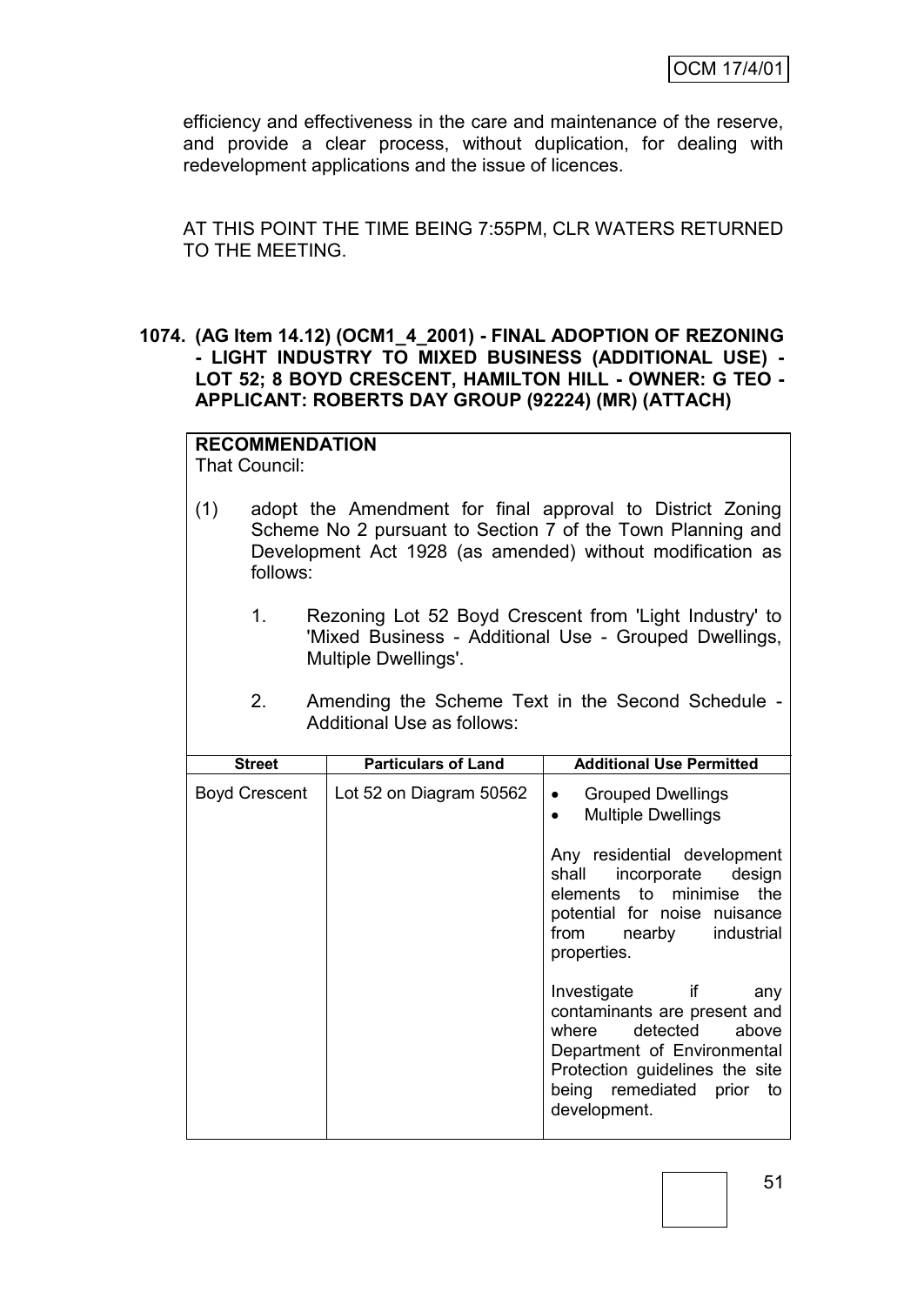- 3. Amending the Scheme Maps accordingly.
- (2) adopt the comments in the Schedule of Submissions as contained in the Agenda attachments.
- (3) forward a copy of the signed and endorsed Scheme Amendment documents to the Western Australian Planning Commission seeking endorsement from the Minister.

# **COUNCIL DECISION**

MOVED Clr Humphreys SECONDED Clr Oliver that the recommendation be adopted.

**CARRIED 10/0**

### **Background**

At its Ordinary meeting of the Council on 21 November 2000 (OCM 21/11/00 item 829) it was decided to initiate an amendment to rezone Lot 52 Boyd Crescent from 'Light Industry' to 'Mixed Business -Additional Use, Multiple Dwellings'. A description of the site and its surrounding context and servicing is included in the Planning Consultant"s report attached to the Agenda.

#### **Submission**

The purpose of the Scheme Amendment is to facilitate the redevelopment of the existing factory premises into 18 studio units of R60 as depicted on the plan attached to the report.

The applicant"s submission outlining the justification for the proposal is also detailed in the attachment to this report.

### **Report**

The proposed Scheme Amendment was advertised for a period of 42 days in accordance with statutory requirements of the Town Planning & Development Act and Regulations. At the close of the advertising period two submissions were received from nearby owners as follows:-

 Owner of adjacent land where five (5) factory units include mechanical repairs, panel beater, cabinet maker, which are relatively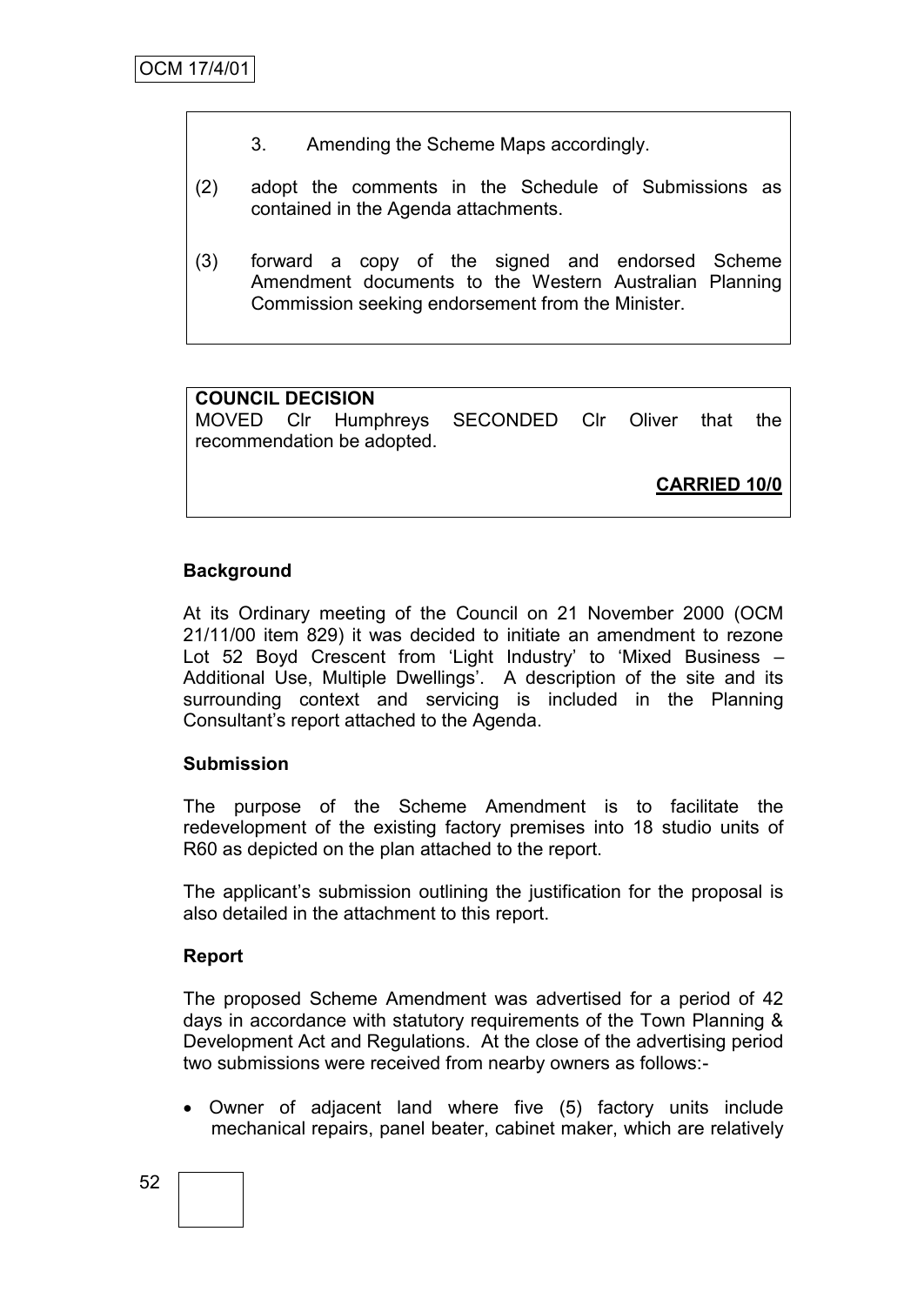noisy. Concern was expressed regarding the potential for future residents complaining about noise from these factory units.

 A nearby owner expressed no objection with proposals for residential development on Boyd Crescent. Concern was similarly expressed that future residents may complain about the noise of the vehicles from Goodchild Meats.

The main concern expressed by nearby landowners is the potential for future resident complaints regarding noise from surrounding light industrial lots. The definition of light industry under District Zoning Scheme No 2 is such that only low key industries are permitted where they *"will not cause any injury to, or will not adversely affect the amenity of the locality by reason of the emission of light, noise etc."* On this basis industry is currently required to abide by these Scheme requirements regardless of whether or not this Scheme Amendment is approved. There still remains the possibility of some impacts in terms of noise in the interim. Given that there is no significant complaint history from existing residents in the immediate locality, it is considered that any environmental impacts are manageable.

The rezoning proposal is generally consistent with the decision of the Council to rezone the site and surrounding land from "Light Industry" to 'Mixed Business' under proposed Town Planning Scheme No 3 (TPS3). The Mixed Business Zone under TPS3 and as proposed provides the discretion for Council to approve single houses, grouped dwellings and multiple dwellings (apartments).

The proposal is also broadly consistent with the previous Council decision to support the Metropolitan Region Scheme (MRS) zoning change from "Industry" to "Urban" (residential) in the case of the Wesfarmers/Bradken land to the north of Rollinson Road. More specifically, the land immediately abutting the subject site was rezoned by Council from Commercial to Residential R60 in 1995 (Scheme Amendment No 134).

The preferred land use for the subject site is residential. Over time it is expected that adjacent industrial premises which are aging will be redeveloped for either commercial or service industrial uses that are more compatible with residential or alternatively be developed for residential use. The physical attributes of the land favour residential use and land values will also encourage redevelopment of the area.

The Department of Environmental Protection have decided that the proposal is not severe enough to warrant assessment under the Environmental Protection Act and instead provided advice on the key environmental factors which is not legally binding.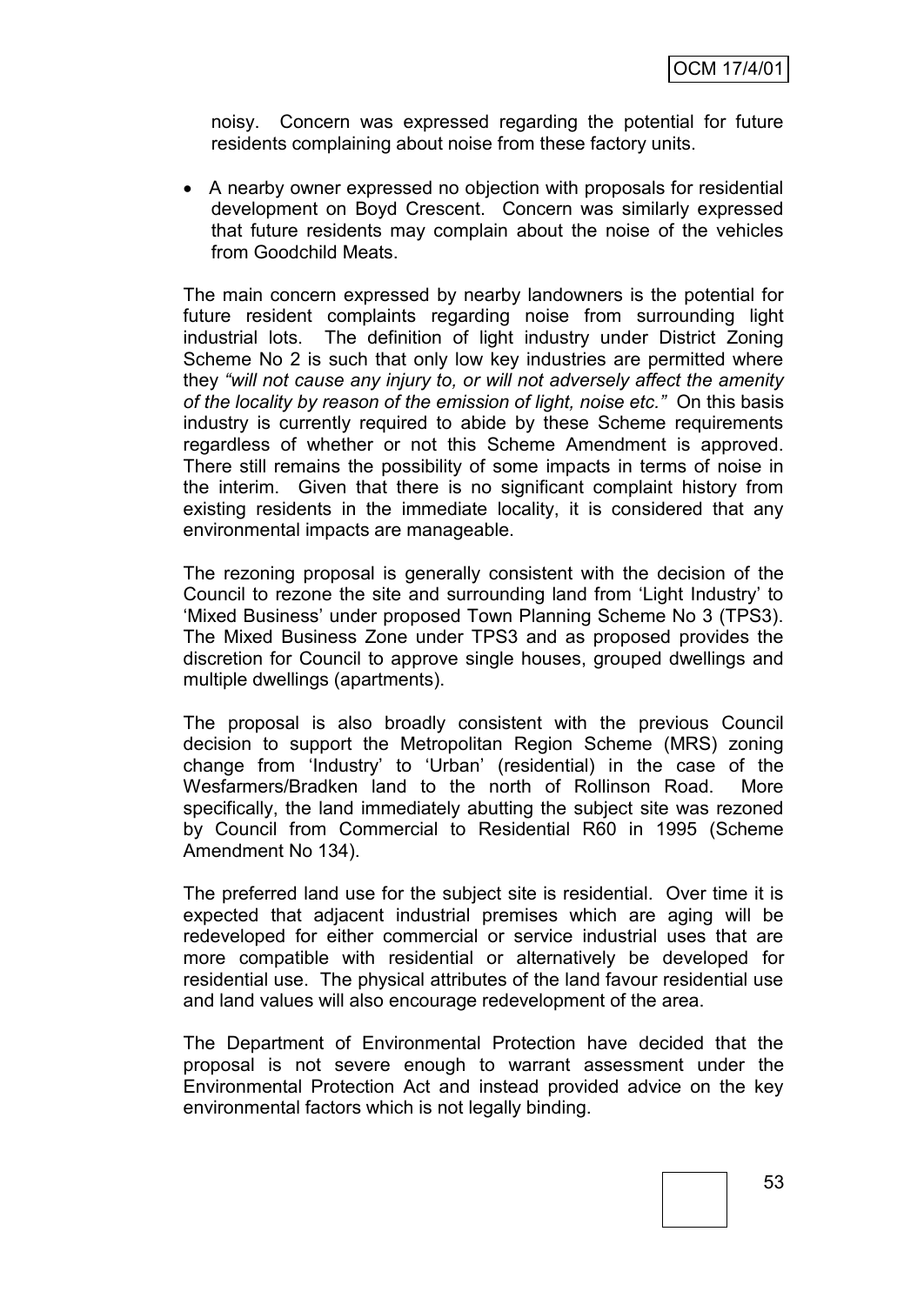The key environmental factor is contamination. Taking into account that the proposed use of the site is for residential purposes, the site is an industrial lot and some former construction methods may have used residual chemicals. It was recommended that the site be investigated for site contamination prior to the rezoning being finalised. If contaminates are identified then the site should be remediated before development. This matter does not necessarily need to occur at the rezoning stage and could be dealt with prior to development of the site when a development application is lodged with the City. Modifications reflecting these requirements are provided for in the recommendations.

# **Strategic Plan/Policy Implications**

The Corporate Strategic Plan Key Result Areas which apply to this item are:-

Planning Your City

 *"To ensure that the development will enhance the levels of amenity currently enjoyed by the community"*

Conserving and Improving Your Environment

 *"To ensure that the development of the district is undertaken in such a way that the balance between the natural and human environment is maintained."*

The Town Planning Policies which apply to this item are:-

PD49 Town Planning Scheme No 2 – Amendments following Final Adoption of Proposed Town Planning Scheme no 3.

### **Budget/Financial Implications**

N/A

**Implications of Section 3.18(3) Local Government Act, 1995**

Nil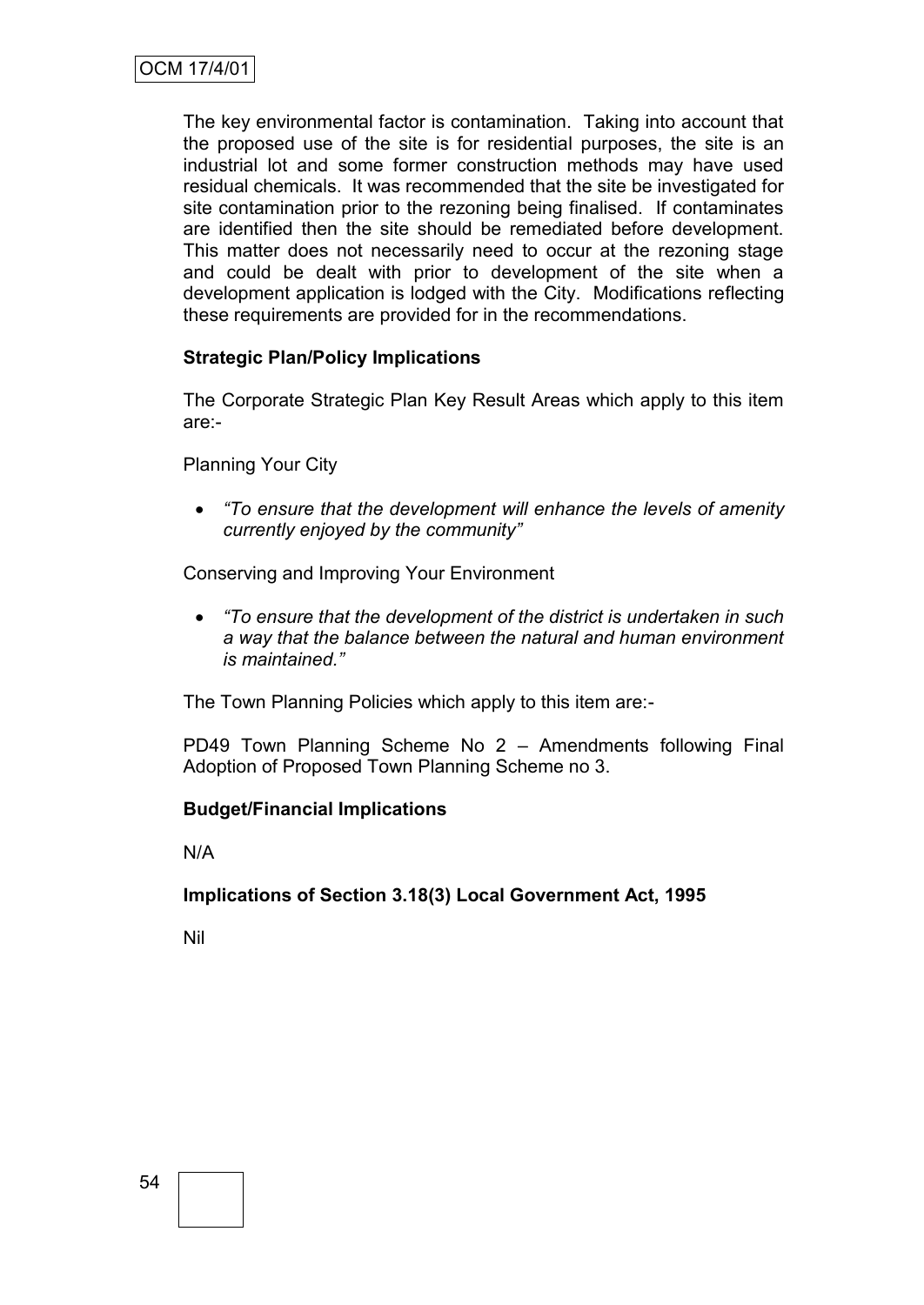**1075. (AG Item 14.13) (OCM1\_4\_2001) - ONGOING NOISE AND DUST COMPLAINTS - LOT 206 GIBBS ROAD, BANJUP (SHIRLEY BALLA SWAMP) - OWNER: L & A GIGLIA (5513186) (SG) (MAP 28.043) (ATTACH)**

# **RECOMMENDATION**

That Council:

- (1) initiate a temporary closure of Bartram Road between Muir Court and Tapper Road, Banjup, pursuant to Section 3.50 of the Local Government Act 1995 subject to there being no objections from adjoining landowners or servicing authorities;
- (2) provide substantial barriers at both ends of the Bartram Road reserve closure;
- (3) erect fencing to the southern boundary of Lot 206 Gibbs Road Banjup, subject to the agreement of the owner;
- (4) advise the complainant, the abutting landowners and the servicing authorities of the Council's decision accordingly.
- (5) following the completion of the temporary closure initiate the permanent closure of Bartram Road between Muir Court and Tapper Road, Banjup and for the closed portion of the road reserve to be included in the Parks and Recreation Reserve under the MRS.

| <b>COUNCIL DECISION</b> |                            |                                                  |  |                     |  |
|-------------------------|----------------------------|--------------------------------------------------|--|---------------------|--|
|                         |                            | MOVED CIr Humphreys SECONDED CIr Oliver that the |  |                     |  |
|                         | recommendation be adopted. |                                                  |  |                     |  |
|                         |                            |                                                  |  |                     |  |
|                         |                            |                                                  |  | <b>CARRIED 10/0</b> |  |
|                         |                            |                                                  |  |                     |  |

### **Background**

Residents in the area have requested that access to the Bartram Road reserve and the Shirley Balla Swamp area be restricted.

In November 1998 Council received a complaint alleging excessive and unreasonable noise and dust nuisance from vehicles using a dry lake bed (Shirley Balla Swamp) located on the above property. Since then, Council has received 12 letters of complaint and numerous phone calls from 3 separate adjacent property owners residing in Muir Court, Banjup regarding these issues.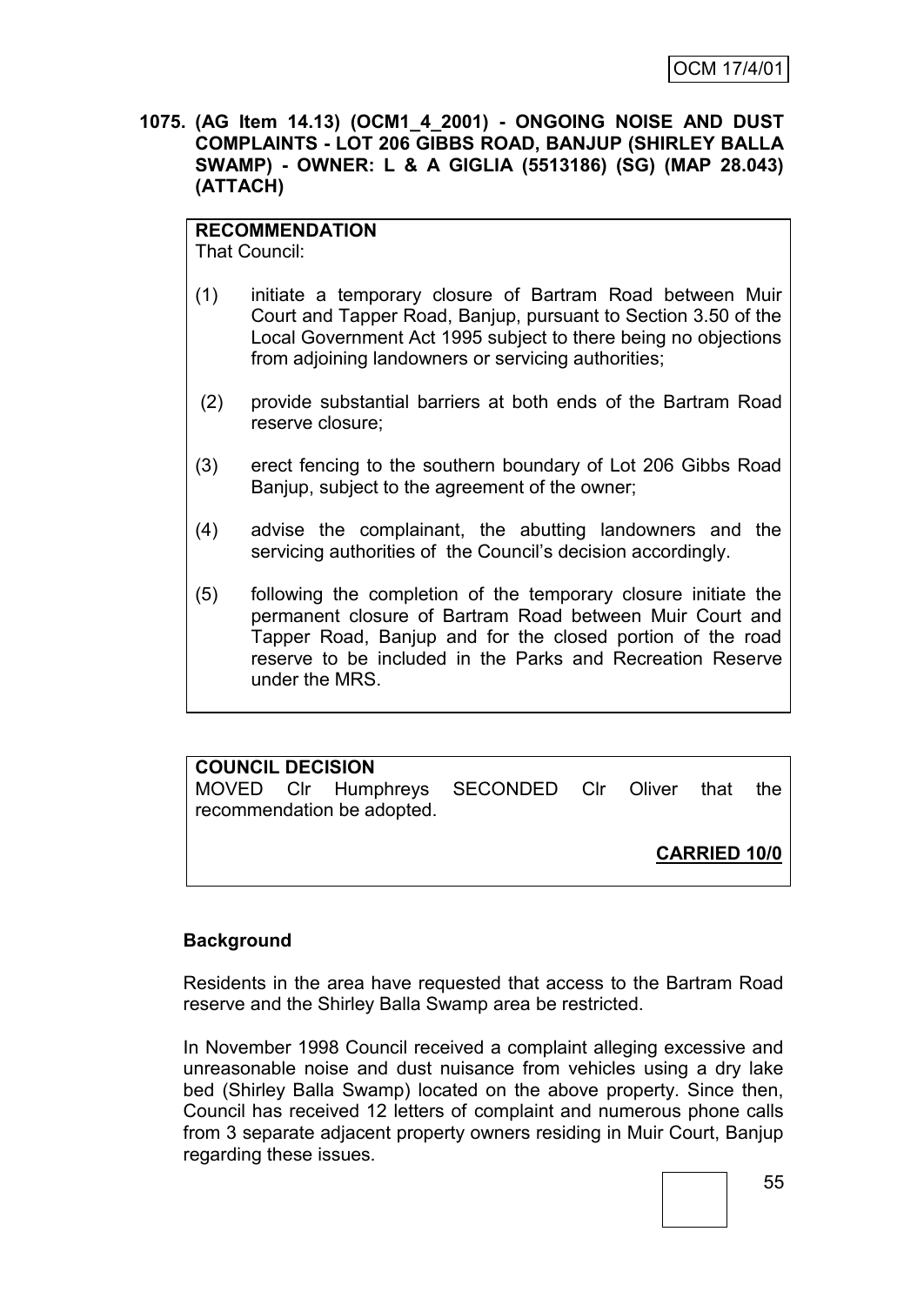The complaints allege that noise and dust associated with the use of a variety of vehicles (ie. off-road, stolen sedans, motorcycles) occurs on most weekends throughout the day and into the evening. The dust nuisance has been verified by Council"s Health Section on several occasions.

#### **Submission**

A letter requesting closure of Bartram Road reserve has been received from a local resident.

The Shirley Balla Swamp area is currently littered with 22 car bodies and is a major source of complaint in regards to excessive noise, dust and anti-social behaviour

Previous efforts to deny access to the Shirley Balla Swamp area have included Council resources being used, during a clean up in conjunction with Clean Up Australia Day, to create bunding across access points which ultimately proved ineffective due to the property being unfenced.

Additionally, Council has sought and received permission from the current landowner for Council Rangers to enter the property and enforce the provisions of the Off Road Vehicles Act. Due to the anti-social nature of the offenders Police assistance and advice was requested culminating in a "blitz" of the area involving 4 police officers, 2 rangers and an Environmental Health Officer. This operation was conducted on the weekend of 27 January 2000 and although it resulted in no contact being made the exercise established procedures for response to similar situations involving police and council officers.

Since the  $28<sup>th</sup>$  January 2000, Council's Rangers have attended the property on a number of occasions either in response to complaints or random patrols.

Council received notice of an application for a proposed amalgamation /subdivision of Lot 209 to the north of Shirley Balla Swamp which is used as one access point. The Western Australian Planning Commission invited comment and recommendations on the proposal and Council"s submission included a request for substantive fencing along the northern boundary of the proposal. On 16 January 2001 Council received advice from the Ministry of Planning that the purchase of Lot 209 by the WAPC is currently at an impasse as the owners have rejected the offer made by the Commission and the Ministry is not confident that the property will be settled for some time.

Additionally, discussions held with the Ministry of Planning regarding possible acquisition of Lot 206 Gibbs Road, as a conservation reserve, revealed that there is currently no plans to purchase this land.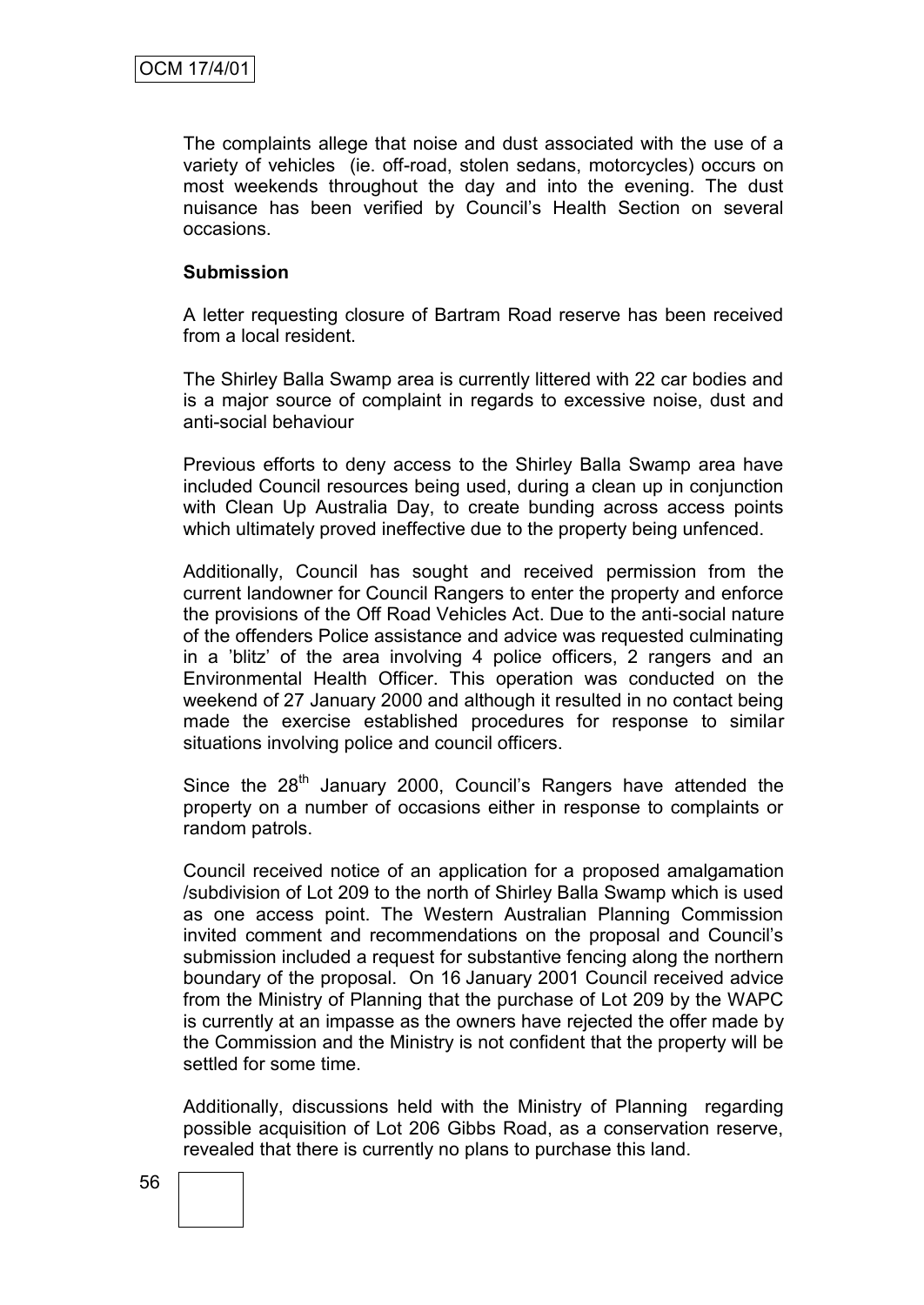Reserve 41438, which lies to the east of Shirley Balla Swamp, is currently used as another access / exit way and at Council"s request is under consideration by the Department of Land Administration"s Regional Manager for fencing along the southern and eastern boundaries.

# **Report**

Adjacent landowners continue to be aggrieved from the impact of excessive noise and dust nuisance from vehicle use on the Shirley Balla Swamp area having received the most recent written complaint on 7 March 2001.

Fencing off the area to deny access, apart from fire control and service authority access, has been suggested by all affected parties and is seen to be the most effective way of resolving this issue. This would involve closure of the unsealed section of Bartram Road to the north, fencing the southern and eastern boundaries of reserve 41438 ( on the corner of Gibbs and Liddlelow roads ) and approximately 160 metres of the southern boundary of Lot 206 Gibbs road.

The Bartram Road reserve is not formed and is largely under water in winter months.

It is therefore recommended that Council effect the temporary closure of Bartram Rd reserve, provide a substantial barrier at both ends and, with the owners consent, erect approximately 160 metres of fencing to the southern boundary of lot 206 Gibbs Road.

Following temporary closure the Council should initiate the permanent closure of Bartram Road. The reason for the two actions, is because the temporary closure can occur quickly, whereas the permanent closure is time consuming. The closed portion of the reserve should become part of the regional reserve.

### **Strategic Plan/Policy Implications**

The Corporate Strategic Plan Key Result Areas which apply to this item are:-

- 1. Managing Your City
	- *"To conduct Council business in open public forums and to manage Council affairs by employing publicly accountable practices."*
- 2. Planning Your City
	- *"To ensure that the development will enhance the levels of amenity currently enjoyed by the community."*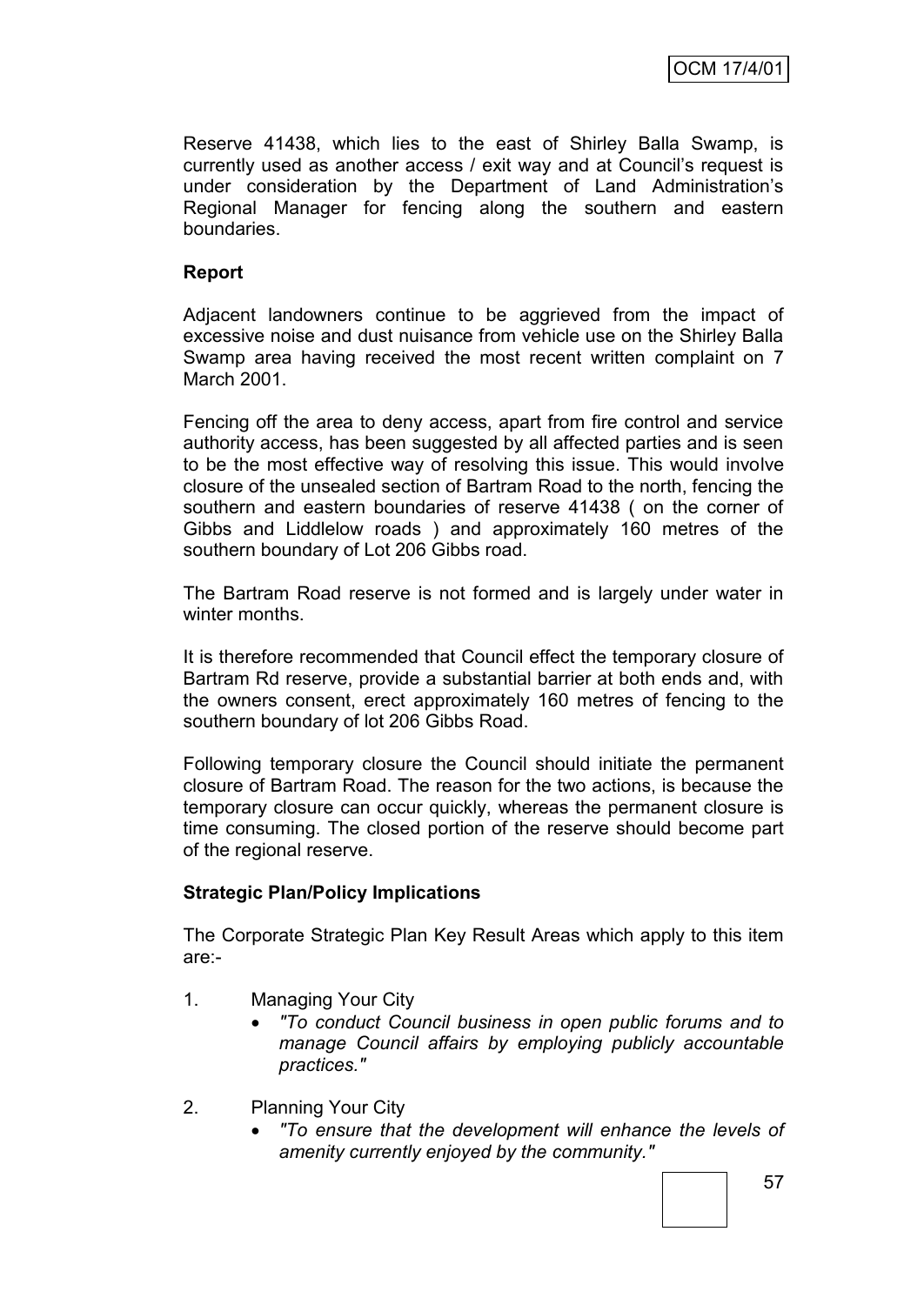- *"To foster a sense of community within the district generally and neighbourhoods in particular."*
- 3. Conserving and Improving Your Environment
	- *"To conserve the quality, extent and uniqueness of the natural environment that exists within the district."*
	- *"To conserve the character and historic value of the human and built environment."*
	- *"To ensure that the development of the district is undertaken in such a way that the balance between the natural and human environment is maintained."*
- 4. Facilitating the needs of Your Community
	- *"To identify current community needs, aspirations, expectations and priorities of the services provided by the Council."*
- 5. Maintaining Your Community Facilities
	- *"To construct and maintain parks which are owned or vested in the Council, in accordance with recognised standards and are convenient and safe for public use."*

#### **Budget/Financial Implications**

The cost of the road closure is negligible.

The construction of the barriers could cost in the order of \$5,000.

The erection of the 160m of fencing along the south-west corner of Lot 206 Gibbs Road could be in the order of \$5,000.

The final costs will be determined by quotation or tender.

#### **Implications of Section 3.18(3) Local Government Act, 1995**

The only issue seen under this section could be the action by the Council to construct a boundary fence along Gibbs Road which will protect land in private ownership.

It is understood that the owner is not willing to erect the fence, because the land is reserved as Parks and Recreation under the MRS, and therefore is identified for acquisition. Negotiations between the owners and the WAPC are continuing.

Given that the south-west corner of Lot 206 Gibbs Road is an access point into the reserve, fencing this area is the only practical option, to prevent the continuation of the existing nuisance experienced by adjoining landowners adjacent to the Shirley Balla Reserve.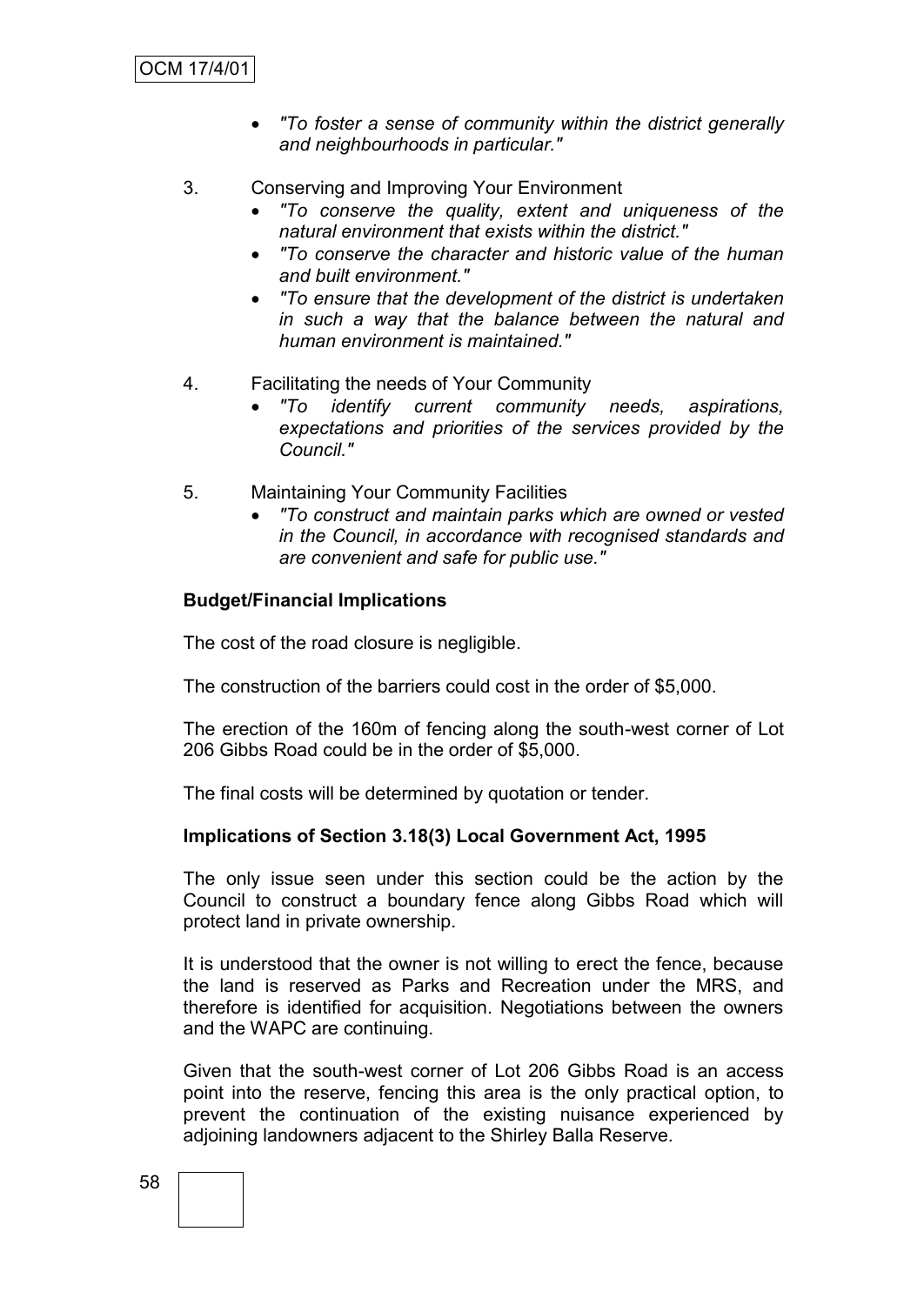The work on the boundary of Lot 206, will need to be undertaken with the agreement of the owner. Otherwise the fence will need to be erected in the road reserve (verge) which is not the preferred location.

# **1076. (AG Item 15.1) (OCM1\_4\_2001) - PAYMENT OF AN ALLOWANCE TO DEPUTY MAYOR (1701) (ATC) (ATTACH)**

# **RECOMMENDATION**

That Council:

- (1) pay the Deputy Mayor, an allowance of \$5,000 per year paid monthly in arrears, for duties carried out during periods of absence of the Mayor, for which leave has been granted by Council, or for periods when the Mayor is out of the State on Council business; and
- (2) review the allowance in April 2002.

# **TO BE CARRIED BY ABSOLUTE MAJORITY OF COUNCIL**

# **COUNCIL DECISION**

MOVED Clr Edwards SECONDED Clr Rennie that Council:-

- (1) pay the Deputy Mayor an allowance of \$8,000 per year, paid monthly in arrears; and
- (2) review the allowance in April 2002.

# **CARRIED BY AN ABSOLUTE MAJORITY OF COUNCIL 7/3**

### **Explanation**

It is considered the periods of absence of the Mayor will be approximately seven(7) weeks per year, rather than the four weeks suggested in the report.

# **Background**

At its Special Meeting on 12 December 2000, Council decided to:

*(1) pay to the Deputy Mayor, an allowance for the duration of any periods of absence of the Mayor for which leave has been granted by Council, or for periods when the Mayor is out of the State on Council business;*

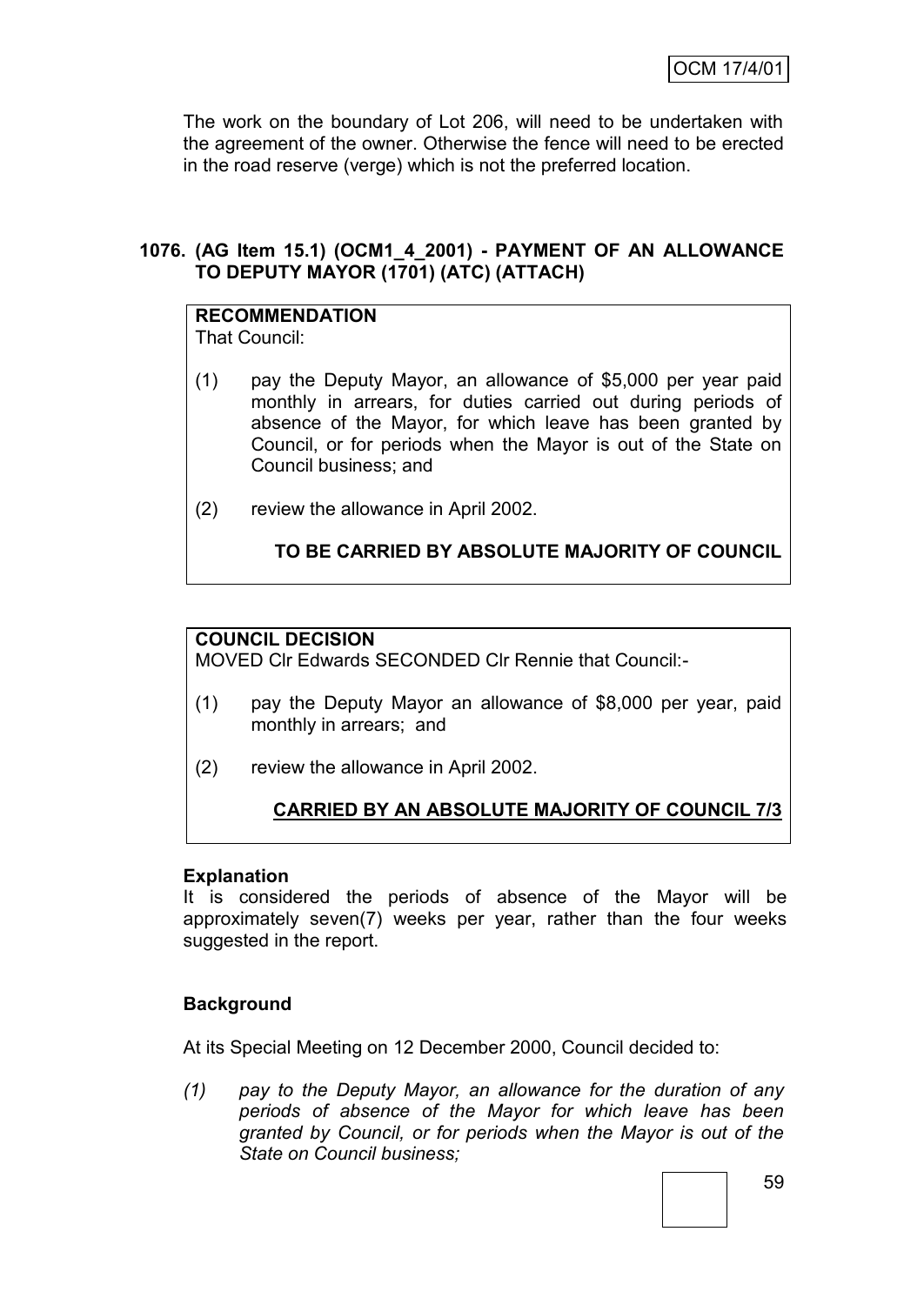- *(2) establish that the payment to the Deputy Mayor, pursuant to (1) above, be at the same daily rate which would apply should the Mayoral Local Government Allowance be calculated on that basis; and*
- *(3) note that any payment made during a financial year, will not exceed 25% of the payment made to the Mayor.*

#### **Submission**

The Deputy Mayor has requested that consideration be given to payment of a monthly allowance equivalent to that which he is likely to receive on an adhoc basis during a year while acting as Mayor during the Mayor"s official absences. He has suggested that the Mayor is likely to be absent for a period of six to seven weeks during a year on holidays, conferences and other official visits.

He states that from a budgeting perspective, the current arrangement leads to uncertainties. The current budgeting practice is for payments for both the Mayor and the Deputy Mayor to be drawn from the same account. The uncertainty is the number of weeks per year the Mayor will be :

- (a) granted duration of periods of absence for which leave has been granted by Council, or
- (b) duration of periods when the Mayor is out of the State on Council business.

It is therefore difficult to budget the amount of funds that should be set aside for the Deputy Mayor during the budget setting process.

The Deputy Mayor advises that from his perspective, it is better from an accounting and taxation point of view, to have regular streams of income rather than having an allowance paid at irregular intervals throughout the year.

He further points out that research undertaken prior to the Special Meeting of Council on 12 December 2000 (see table attached to the Agenda), indicates that payment of an allowance to the Deputy Mayor is common.

#### **Report**

Payments to the Deputy Mayor have, in past years, been based on an allowance for the duration of any periods of absence of the Mayor for which leave has been granted by Council, or for periods when the Mayor is out of the State on Council business. This allowance has been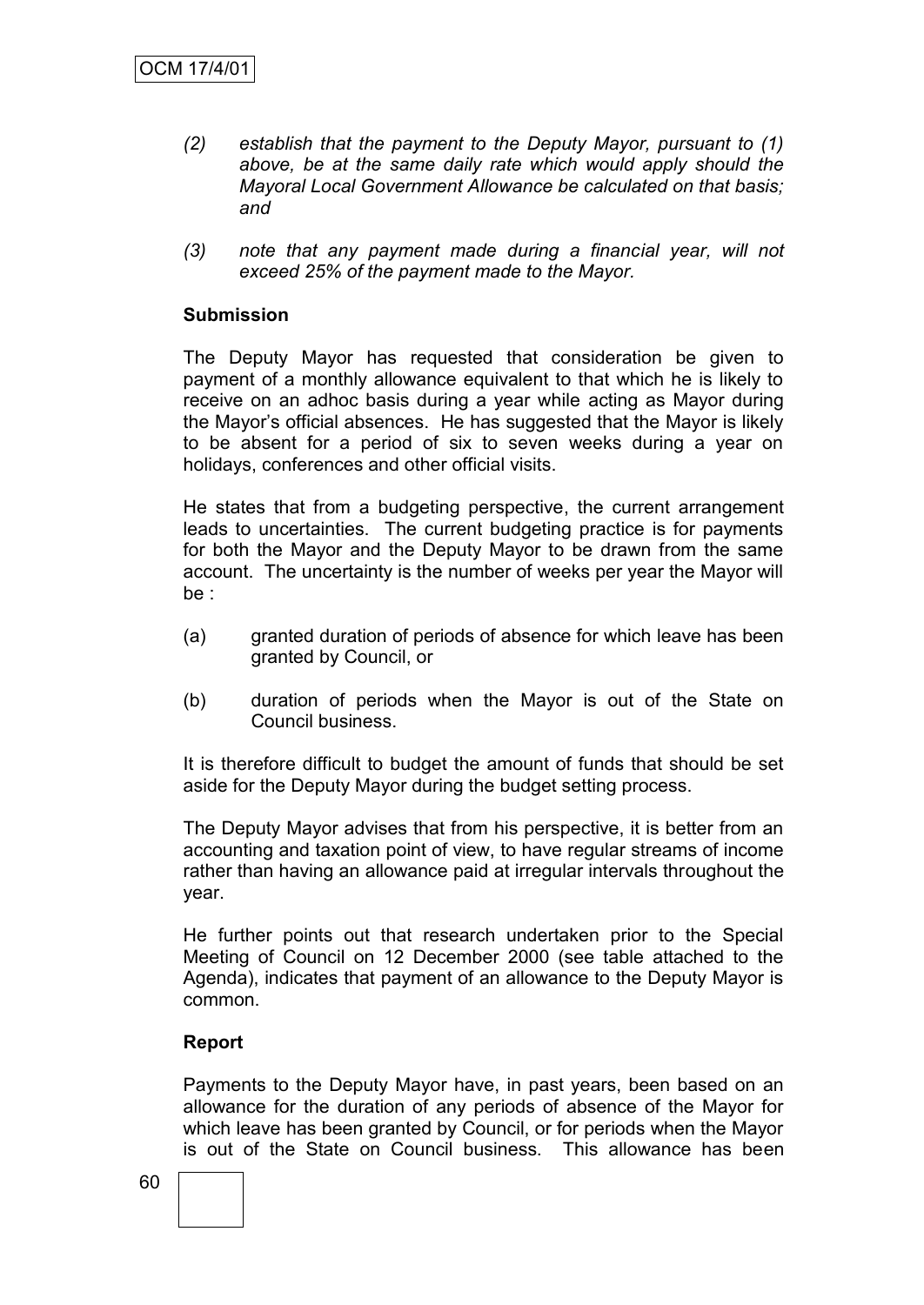calculated on the same daily rate which applies to the Mayoral Entertainment/Local Government Allowance. The proposal by the Deputy Mayor, if accepted, would give certainty to the amount to be included in the budget for payment of his allowance.

In past years, the Mayor of Cockburn has attended two interstate conferences each year – the National Institute of Municipal Management Conference (now Local Government Managers Association) and the Australian Local Government Association Conference. On each occasion, approximately one week"s leave of absence was granted by Council. In recent years, the Mayor has travelled to each of our Sister Cities which also entailed an absence of about one week. In addition, leave of absence has been granted for personal reasons for periods of up to four weeks.

The Local Government allowance payable to the Mayor is \$60,000 per year. The allowance for the Deputy Mayor under the current arrangements would therefore be \$164.38 per day.

Section 5.98A of the Local Government Act 1995 allows for a Council to decide that an allowance can be paid to the Deputy Mayor and payment of such an allowance was common in the councils surveyed. The amount of the allowance is for each council to decide according to their expectations of the role of the Deputy Mayor and what they consider appropriate. However, such allowance must not exceed 25% of the Local Government allowance paid to the Mayor which means that the maximum allowance payable to the Deputy Mayor in Cockburn"s case is \$15,000 per year.

The choice for Council is therefore to continue the existing policy of payment of an allowance to the Deputy Mayor on an adhoc basis, or to annualise the anticipated amount payable during a year and pay that amount on a monthly basis.

The absence of the Mayor in any one year can vary from three weeks to seven weeks based on past experience. The amount payable to the Deputy Mayor under the existing policy, can vary from \$3,452 to \$8,055. It is proposed that the Deputy Mayor be paid an annual allowance of \$5,000 paid monthly in arrears with the allowance to be reviewed in April 2002. This amount equated to approximately 30 days if payment was to be related to the requirement for the Deputy Mayor to perform the functions of the Mayor during periods of absence.

### **Strategic Plan/Policy Implications**

Policy C5.1 – Mayoral Allowance may require amendment.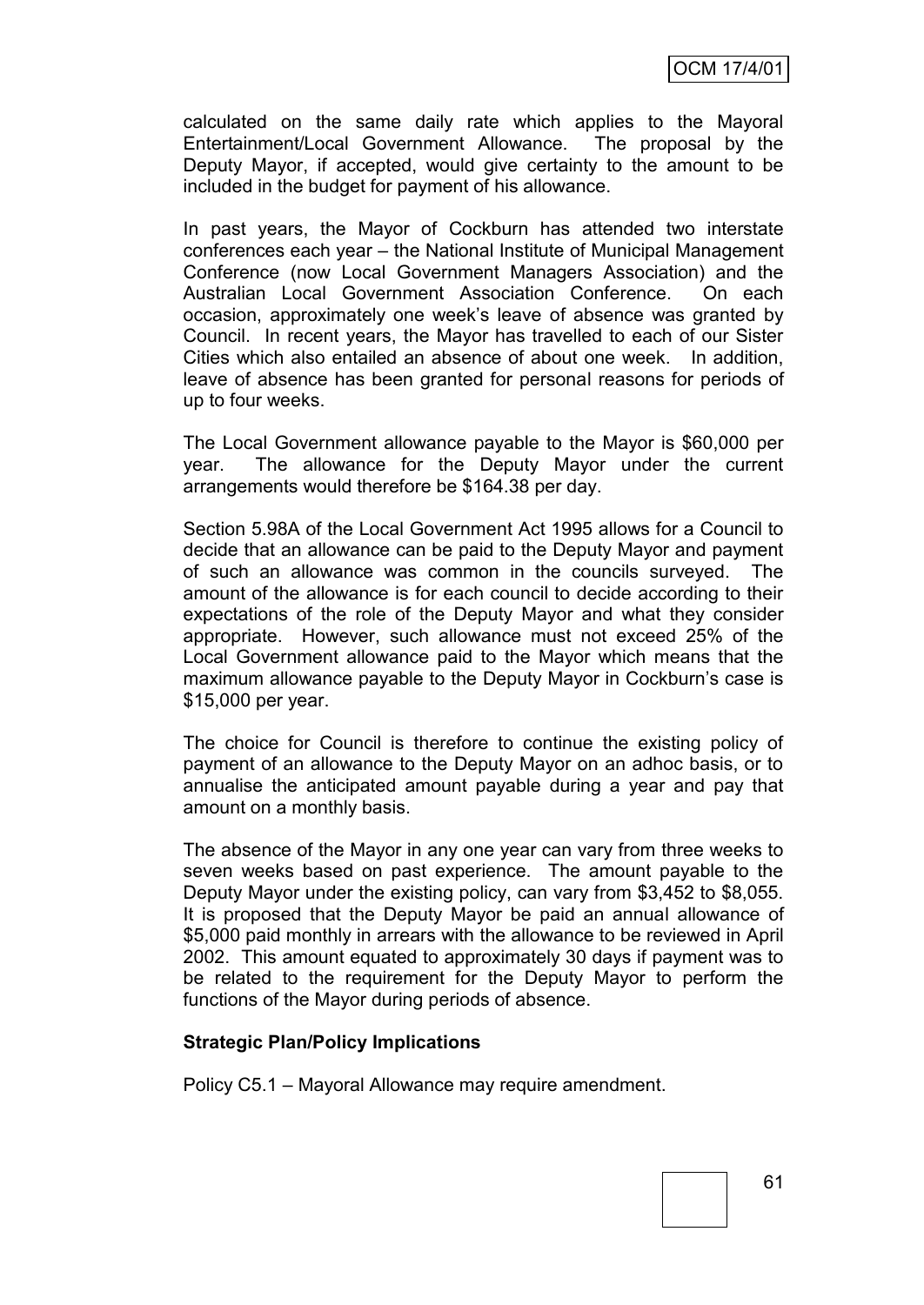# **Budget/Financial Implications**

Sufficient funds are available in Account No.110252 (Mayoral Allowance).

# **Implications of Section 3.18(3) Local Government Act, 1995**

Nil

# **1077. (AG Item 15.2) (OCM1\_4\_2001) - BUDGET REVIEW FOR THE PERIOD 1 JULY 2000 TO 28 FEBRUARY 2001 (5402) (ATC) (ATTACH)**

**RECOMMENDATION** That Council amend the Municipal Budget for 2000/01 as set out in the table below:

| A/c. No. | <b>Description</b>                                                 | <b>Current</b><br><b>Budget</b><br>S | Proposed<br><b>Budget</b><br>S |  |
|----------|--------------------------------------------------------------------|--------------------------------------|--------------------------------|--|
|          |                                                                    |                                      |                                |  |
| 100001   | <b>Increased Income/Savings</b><br><b>GRV Improved Residential</b> |                                      | $-5,864,727$                   |  |
| 100005   | <b>GRV Improved Industrial</b>                                     | $-5,664,727$<br>$-2,646,239$         | $-2,731,239$                   |  |
| 100009   | <b>UV Special Rural</b>                                            | $-347,047$                           | $-372,047$                     |  |
| 100017   | <b>Discount Allowed</b>                                            | 565,000                              | 515,000                        |  |
| 500102   | <b>Development Application Fees</b>                                | $-80,000$                            | $-131,000$                     |  |
| 495555   | Midge Control                                                      | 122,428                              | 78,428                         |  |
| 171427   | Safer Seniors Program                                              | 21,330                               | 10,000                         |  |
| 8296A    | Dial-A-Bus                                                         | 8,422                                | 0                              |  |
| 555461   | Social Services Issues                                             | 24,000                               | 19,000                         |  |
| 560260   | Joe Cooper Cleaning                                                | 12,000                               | 4,000                          |  |
| 580736   | Disabled Access to Joe Cooper                                      | 25,000                               | 10,000                         |  |
| NEW      | Insurance Reimbursement - Santich                                  | 0                                    | $-21,000$                      |  |
|          | Park Storage Shed                                                  |                                      |                                |  |
| 315031   | CSRFF Grant - Anning Park cricket                                  | $\Omega$                             | $-3,470$                       |  |
|          | wicket                                                             |                                      |                                |  |
| 325040   | Lotteries Comm. Grant - Youth Bus                                  | $\Omega$                             | $-13,406$                      |  |
| 115380   | <b>Telephone Monitoring</b>                                        | 5,000                                | $\Omega$                       |  |
| 115240   | <b>Staff Uniforms</b>                                              | 5,000                                | 1,000                          |  |
| 590752   | SLLC car park                                                      | 40,000                               | 0                              |  |
| 485191   | TF from Rubbish Development Res.                                   | $-2,504,839$                         | $-2,704,839$                   |  |
| 485191   | From Rubbish Development Reserve                                   | $-2,704,839$                         | $-2,854,839$                   |  |
| 480112   | <b>Commercial Pickup Fees</b>                                      | 0                                    | $-42,300$                      |  |
| 480070   | <b>Rubbish Removal Charges</b>                                     | $-3,375,000$                         | $-3,400,000$                   |  |
| 481030   | Dept. of Env. Prot. - Recycling Grant                              | 0                                    | $-33,900$                      |  |
| 695306   | Berrigan Dr (at Semple Ct) - Install left                          | 15,000                               | 0                              |  |
|          | lane                                                               |                                      |                                |  |
| 695313   | Modify<br>Erceg<br>Rd/Shallcross<br>St                             | 15,000                               | 10,000                         |  |
|          | intersection                                                       |                                      |                                |  |
| 695315   | Jandakot Rd - Widen shoulders for left                             | 20,000                               | 11,500                         |  |
|          | turn                                                               |                                      |                                |  |
| 695359   | Williambury Dr/Conigrave Rd south -                                | 40,000                               | 20,500                         |  |
|          | Traffic management treatment                                       |                                      |                                |  |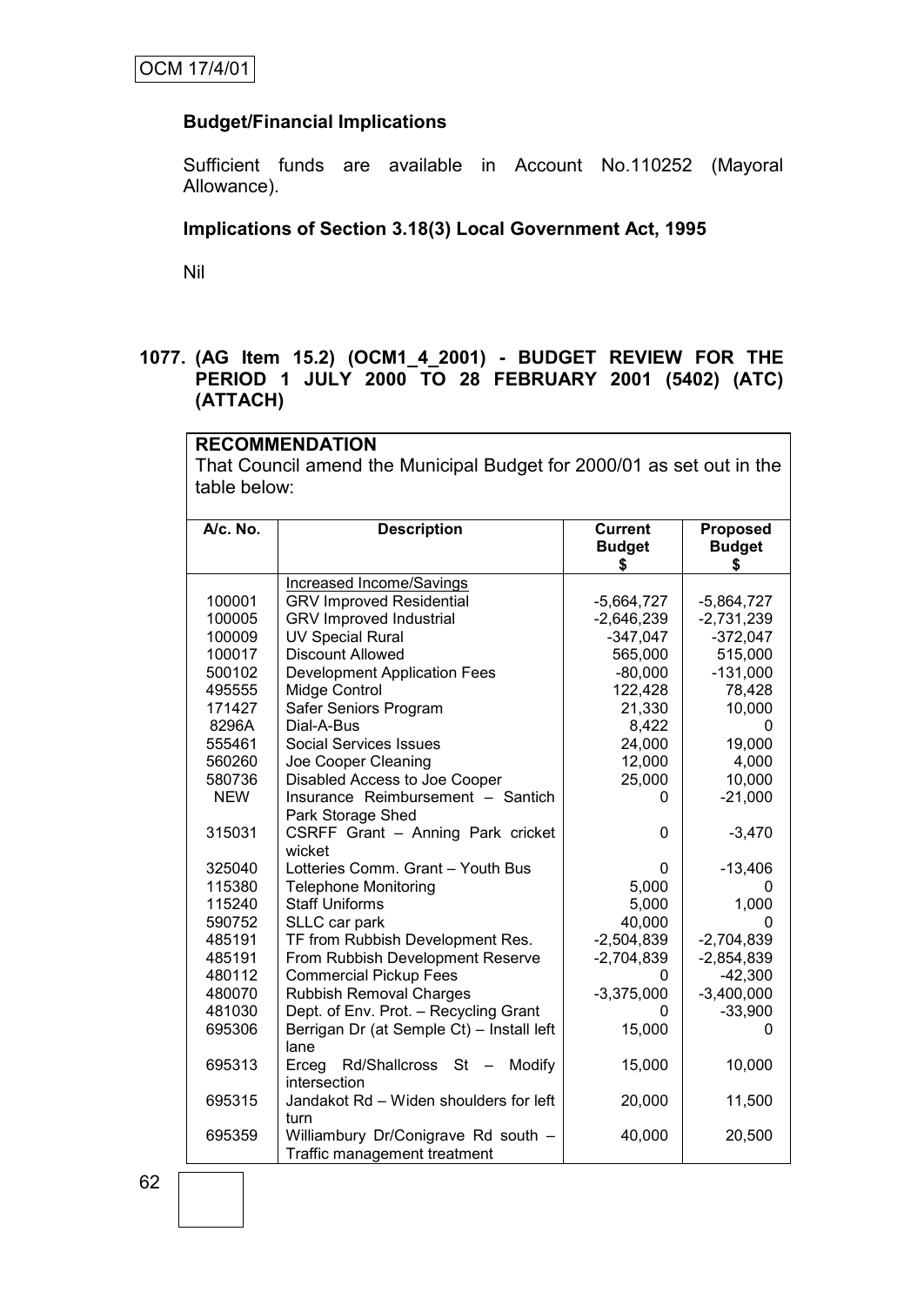| 695968     | Williambury Dr - Install TMD                     | 19,703       | 6,003        |
|------------|--------------------------------------------------|--------------|--------------|
| <b>NEW</b> | Mayor Road - Traffic calming                     | 112,000      | 53,700       |
| 680803     | North Lake Rd (Prout/bus stop) - New             | 9,500        | 0            |
|            |                                                  |              |              |
|            | footpath                                         |              |              |
| 680805     | Starling St (Stratton/Kerry)<br><b>New</b>       | 36,000       | 27,000       |
|            | footpath                                         |              |              |
| 680831     | Progress Dr (Hope/reserve entry) -               | 15,000       | 0            |
|            |                                                  |              |              |
|            | Realign path                                     |              |              |
| 575851     | Coogee Beach Play Equipment                      | 26,845       | 1,147        |
| 575206     | Davilak Triangle - New bore                      | 10,000       | 8,057        |
| 575912     | Jarvis Park - Grass and landscape                | 12,037       | 0            |
| 575221     | Malabar Park BMX - Extend irrigation             | 5,000        | 2,786        |
|            | Nicholson Park - New                             |              |              |
| 575212     | bore<br>and                                      | 48,000       | 39,643       |
|            | cubicle                                          |              |              |
|            |                                                  |              |              |
|            | Reduced Income / Over-expenditure /              |              |              |
|            | <b>New Projects</b>                              |              |              |
|            | <b>Staff Recruitment</b>                         |              |              |
| 140240     |                                                  | 30,000       | 68,000       |
| 870200     | <b>Business Management Service Unit</b>          | 633,000      | 680,000      |
| <b>NEW</b> | Review of Municipal Inventory                    | 0            | 6,000        |
| 495330     | Minor Furniture and Equipment                    | 4,707        | 11,207       |
| 495400     | Inspection and Operation                         | 1,000        | 3,500        |
| 495476     | Management of Natural Areas                      |              |              |
|            |                                                  | 44,615       | 79,615       |
| 180200     | Rangers Salaries                                 | 311,000      | 325,800      |
| 165470     | <b>Sundry Minor Expenses</b>                     | 2,000        | 9,000        |
| <b>NEW</b> | Donation to K9 Rescue Group                      | 0            | 500          |
| 160466     | <b>Bush Fire Fighting</b>                        | 6,000        | 19,100       |
| 190750     | Clinic<br>Health<br>Jess<br>Thomas               | 0            |              |
|            |                                                  |              | 7,000        |
|            | Modification                                     |              |              |
| 315431     | Cricket<br>Wicket<br>Anning<br>Park              | 0            | 910          |
|            | contribution                                     |              |              |
| 355700     | Furniture and Equipment                          | 0            | 5,000        |
| <b>NEW</b> | School Student Travel tour donations             | 0            | 4,600        |
|            |                                                  |              |              |
| <b>NEW</b> | Santich Park Storage Shed                        | 0            | 39,000       |
| 115461     | <b>Cockburn Soundings</b>                        | 89,113       | 95,467       |
| 115230     | <b>Communication Costs</b>                       | 45,000       | 70,000       |
| <b>NEW</b> | Roof Support Works                               | 0            | 15,000       |
| <b>NEW</b> | <b>Replace Exhaust Fans</b>                      |              |              |
| 875710     |                                                  |              |              |
|            |                                                  | 0            | 25,000       |
|            | <b>Workshop Tools</b>                            | 12,000       | 14,520       |
| 485805     | <b>Waste Disposal Site Works</b>                 | 2,300,000    | 2,500,000    |
| 485464     | <b>Henderson Disposal Site</b>                   | 510,126      | 527,126      |
| 485090     | <b>Rubbish Tip Fees</b>                          | $-2,414,794$ | $-1,950,000$ |
|            |                                                  |              |              |
| 695303     | Beeliar Dr (near Lakeridge<br>$Dr) -$            | 10,000       | 27,000       |
|            | Construct pedestrian crossing                    |              |              |
| 695304     | Beeliar Dr/Lakeridge Dr - Construction           | 35,000       | 82,000       |
|            | passing lane                                     |              |              |
| 695320     | (Fawcett/Hamilton)<br>Mayor<br>Rd                | 60,000       | 67,000       |
|            |                                                  |              |              |
|            | Reconstruct                                      |              |              |
| 695350     | Forrest Rd (Coolbellup/North Lake) -             | 100,000      | 130,000      |
|            | Raised central island treatment                  |              |              |
| 695307     | Bibra Dr (near Lewington Gdns) -                 | 20,000       | 30,000       |
|            | Upgrade/provide pedestrian crossings             |              |              |
|            |                                                  |              |              |
| 695312     | Dodd St/Headland St - Intersection               | 5,000        | 8,000        |
|            | treatment                                        |              |              |
| 695354     | Marvell Ave (Newton/Barrington)-TMD              | 6,000        | 12,000       |
| 695541     | Troode St - Install TMDs                         | 0            | 2,250        |
| 680804     | Alonso St (Ferdinand/Prospero) - New<br>footpath | 11,000       | 14,000       |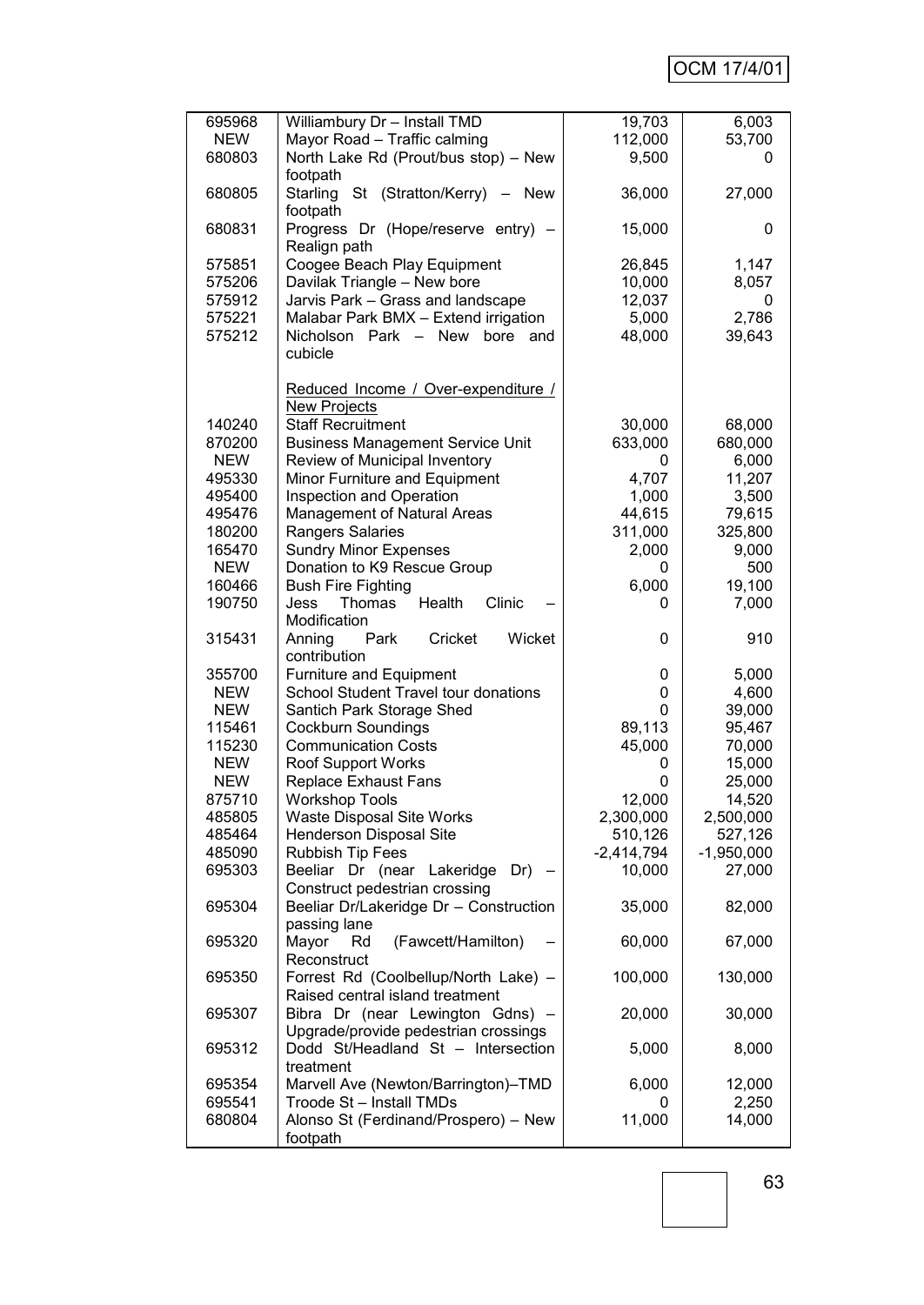| 680812     | Leonard Way (Angus/Angus) - New                   | 25,500   | 29,000  |  |  |  |  |  |
|------------|---------------------------------------------------|----------|---------|--|--|--|--|--|
|            | footpath                                          |          |         |  |  |  |  |  |
| 680818     | Motrill St (Cranberry/Hayward) - New              | 39,000   | 43,000  |  |  |  |  |  |
|            | brick footpath                                    |          |         |  |  |  |  |  |
| 680830     | East Churchill Ave (Stock #88) -                  | 22,000   | 25,000  |  |  |  |  |  |
|            | Replace slab path                                 |          |         |  |  |  |  |  |
| 680836     | Healy Rd (Redmond/Frederick)<br>Replace slab path | 28,000   | 30,500  |  |  |  |  |  |
| 680837     | Healy Rd (Frederick/Carrington)                   | 22,500   | 26,500  |  |  |  |  |  |
|            | Replace slab path                                 |          |         |  |  |  |  |  |
| 680838     | Healy Rd (Carrington/Carter)                      | 26,500   | 32,000  |  |  |  |  |  |
|            | Replace slab path                                 |          |         |  |  |  |  |  |
| <b>NEW</b> | Dunraven Dr (to Argyle PI) - New                  | $\Omega$ | 4,500   |  |  |  |  |  |
|            | footpath                                          |          |         |  |  |  |  |  |
| <b>NEW</b> | Lydon Bld (to Atwell primary School) -            | 0        | 5,500   |  |  |  |  |  |
|            | New footpath                                      |          |         |  |  |  |  |  |
| 573319     | <b>Emergency Bore Maintenance</b>                 | 15,000   | 35,000  |  |  |  |  |  |
| 575210     | Len Packham Res. - Replace irrigation             | 61,000   | 75,000  |  |  |  |  |  |
| 575214     | Goodchild Park - Replace cricket                  | 11,000   | 26,949  |  |  |  |  |  |
|            | wicket                                            |          |         |  |  |  |  |  |
| 573287     | North Coogee Reserve Maintenance                  | 23,871   | 24,171  |  |  |  |  |  |
| <b>NEW</b> | COC RSL Memorial park - Admin/                    | 0        | 4,000   |  |  |  |  |  |
|            | <b>Survey Costs</b>                               |          |         |  |  |  |  |  |
| 125720     | Computer equipment                                | 279,610  | 329,610 |  |  |  |  |  |
|            |                                                   |          |         |  |  |  |  |  |
|            | TO BE CARRIED BY ABSOLUTE MAJORITY OF COUNCIL     |          |         |  |  |  |  |  |

#### **COUNCIL DECISION**

MOVED Clr Edwards SECONDED Clr Humphreys that the recommendation be adopted.

# **CARRIED BY AN ABSOLUTE MAJORITY OF COUNCIL 10/0**

# **Background**

Council reviews its Budget twice each year for the periods ending October and February.

#### **Submission**

N/A

# **Report**

A report on the review of the Municipal budget for the period 1 July 2000 to 28 February 2001 is attached to the Agenda.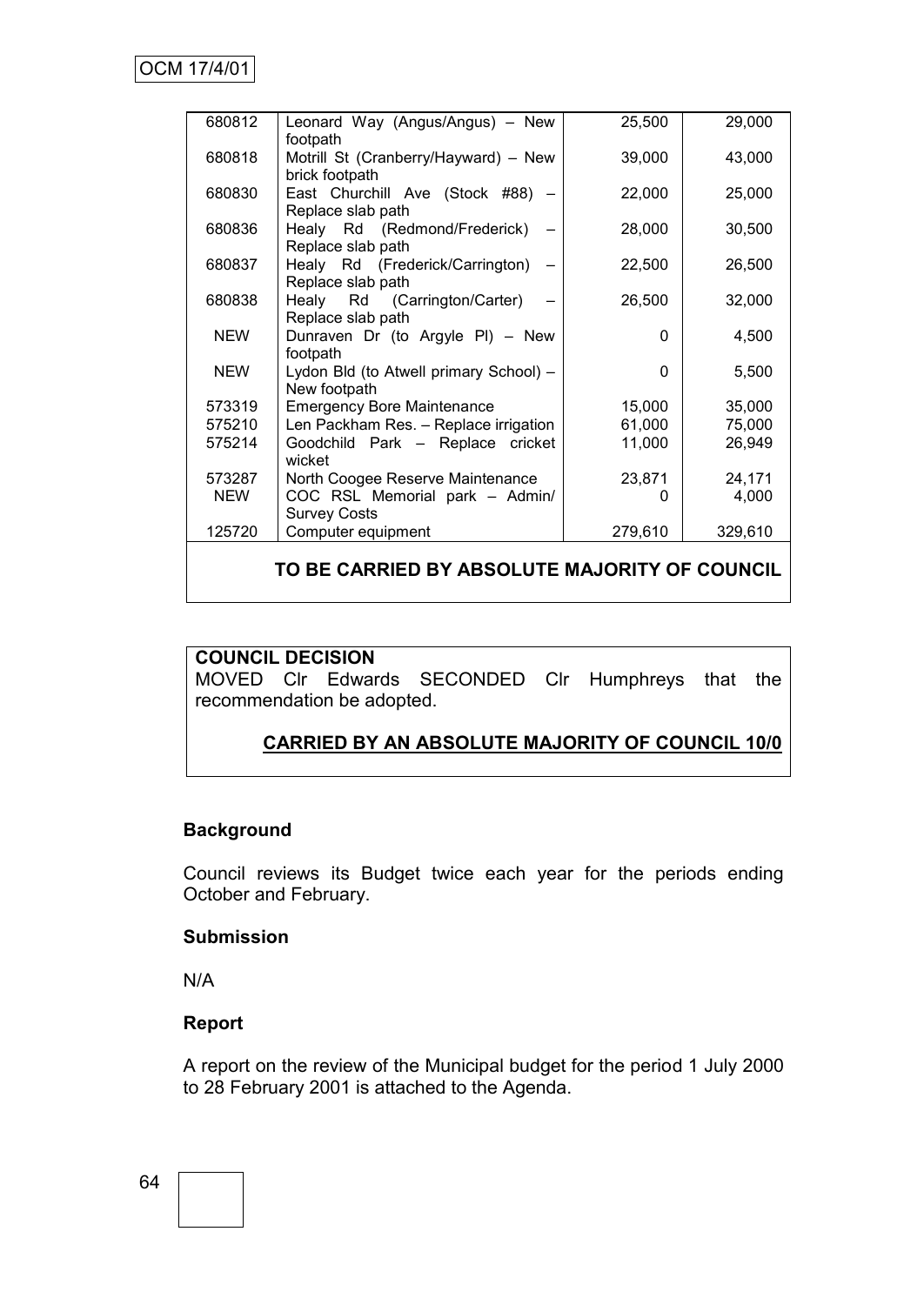# **Strategic Plan/Policy Implications**

N/A

# **Budget/Financial Implications**

A number of amendments to the Budget are recommended.

# **Implications of Section 3.18(3) Local Government Act, 1995**

Nil

# **1078. (AG Item 15.3) (OCM1\_4\_2001) - LIST OF CREDITORS PAID (5605) (KL) (ATTACH)**

# **RECOMMENDATION**

That Council receive the List of Creditors Paid for March 2001, as attached to the Agenda.

# **COUNCIL DECISION**

MOVED Clr Rennie SECONDED Clr Reeve-Fowkes that the recommendation be adopted.

**CARRIED 10/0**

# **Background**

It is a requirement of the Local Government (Financial Management) Regulations 1996, that a List of Creditors be compiled each month and provided to Council.

# **Submission**

N/A

# **Report**

N/A

# **Strategic Plan/Policy Implications**

N/A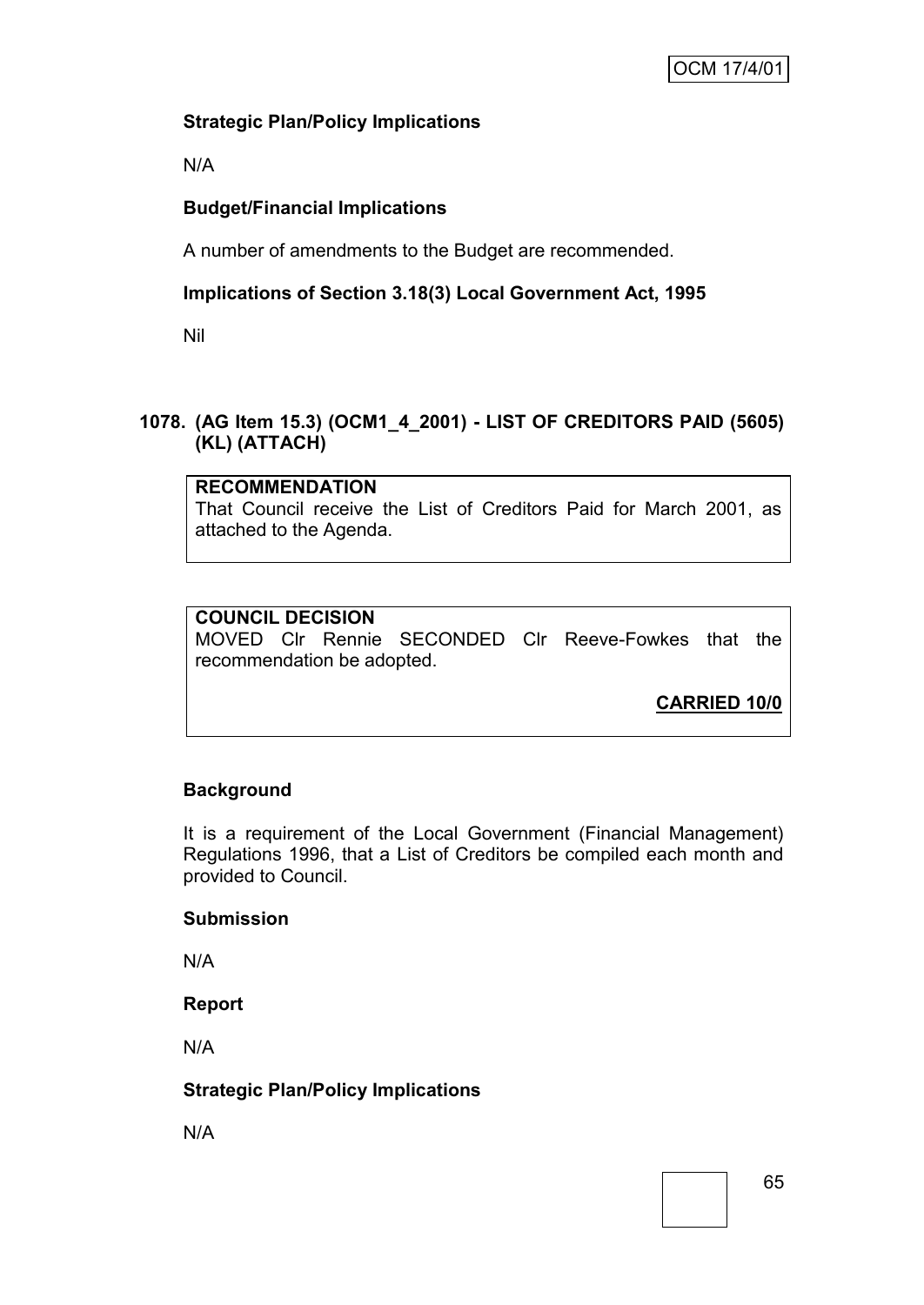# **Budget/Financial Implications**

N/A

**Implications of Section 3.18(3) Local Government Act, 1995**

Nil

# **1079. (AG Item 15.4) (OCM1\_4\_2001) - DRAFT PRINCIPAL ACTIVITIES PLAN 2001/02 - 2004/05 (5406) (ATC) (ATTACH)**

# **RECOMMENDATION**

That Council adopt the Draft Principal Activities Plan 2001/02 to 2004/05, as attached to the Agenda and that the Plan be advertised for public comment.

# **COUNCIL DECISION**

MOVED Clr Rennie SECONDED Clr Reeve-Fowkes that the recommendation be adopted.

**CARRIED 10/0**

# **Background**

Under the Local government Act 1995, each year the City is required to prepare a Plan of its principal activities for the next four years. The Plan must be developed in conjunction with the community and when finalised, will be the basis for adoption of the annual budget for the City.

### **Submission**

N/A

### **Report**

The Draft Principal Activities Plan for the period 2001/02 to 2004/05 is attached to the Agenda.

The Draft Plan is required to be available for public comment for a period of six weeks. It is intended to advertise the Plan as being available from Monday, 23 April 2001 with public comment closing on Tuesday, 5 June 2001. Comments on the Plan and the proposed final Plan would then be submitted to Council at its Meeting on 19 June 2001.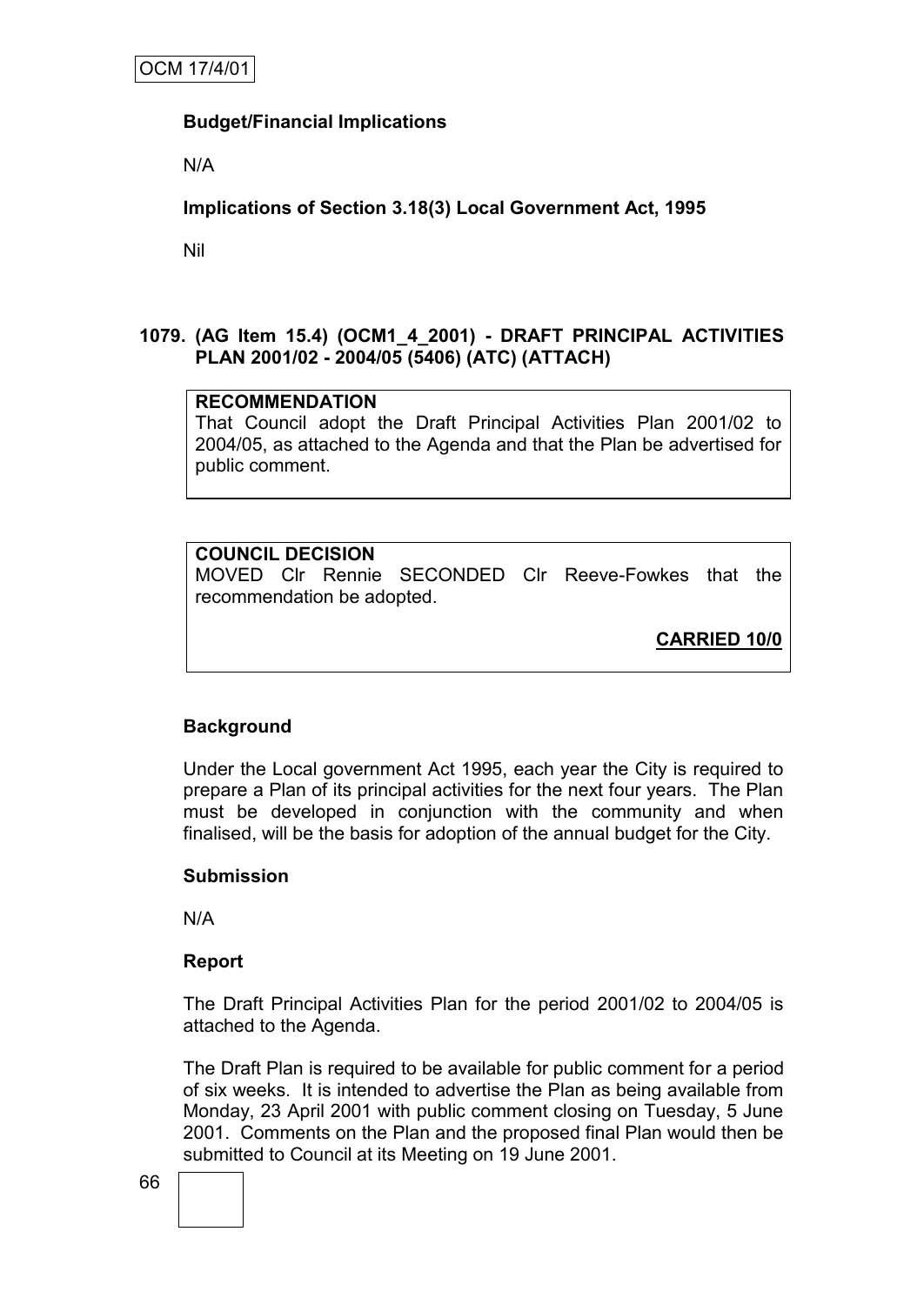# **Strategic Plan/Policy Implications**

The Draft Principal Activities Plan describes its links to the Corporate Strategic Plan.

## **Budget/Financial Implications**

The Principal Activities Plan when adopted, forms the basis of the budget for 2001/02. Any variances from the Principal Activities Plan must be detailed in the Budget document.

### **Implications of Section 3.18(3) Local Government Act, 1995**

Nil

# **1080. (AG Item 15.5) (OCM1\_4\_2001) - REVIEW OF RESERVE FUNDS (5000; 5402) (ATC) (ATTACH)**

# **RECOMMENDATION**

That Council set aside money in the appropriate Reserve Funds to allow for the orderly funding of major projects and that the Reserve Funds be reviewed on an annual basis.

## **COUNCIL DECISION**

MOVED Clr Rennie SECONDED Clr Reeve-Fowkes that the recommendation be adopted.

**CARRIED 10/0**

### **Background**

Council reviews its Reserve Funds on an annual basis.

### **Submission**

N/A

### **Report**

A report by the Director, Finance and Corporate Services on the Review of Reserve Funds is attached to the Agenda.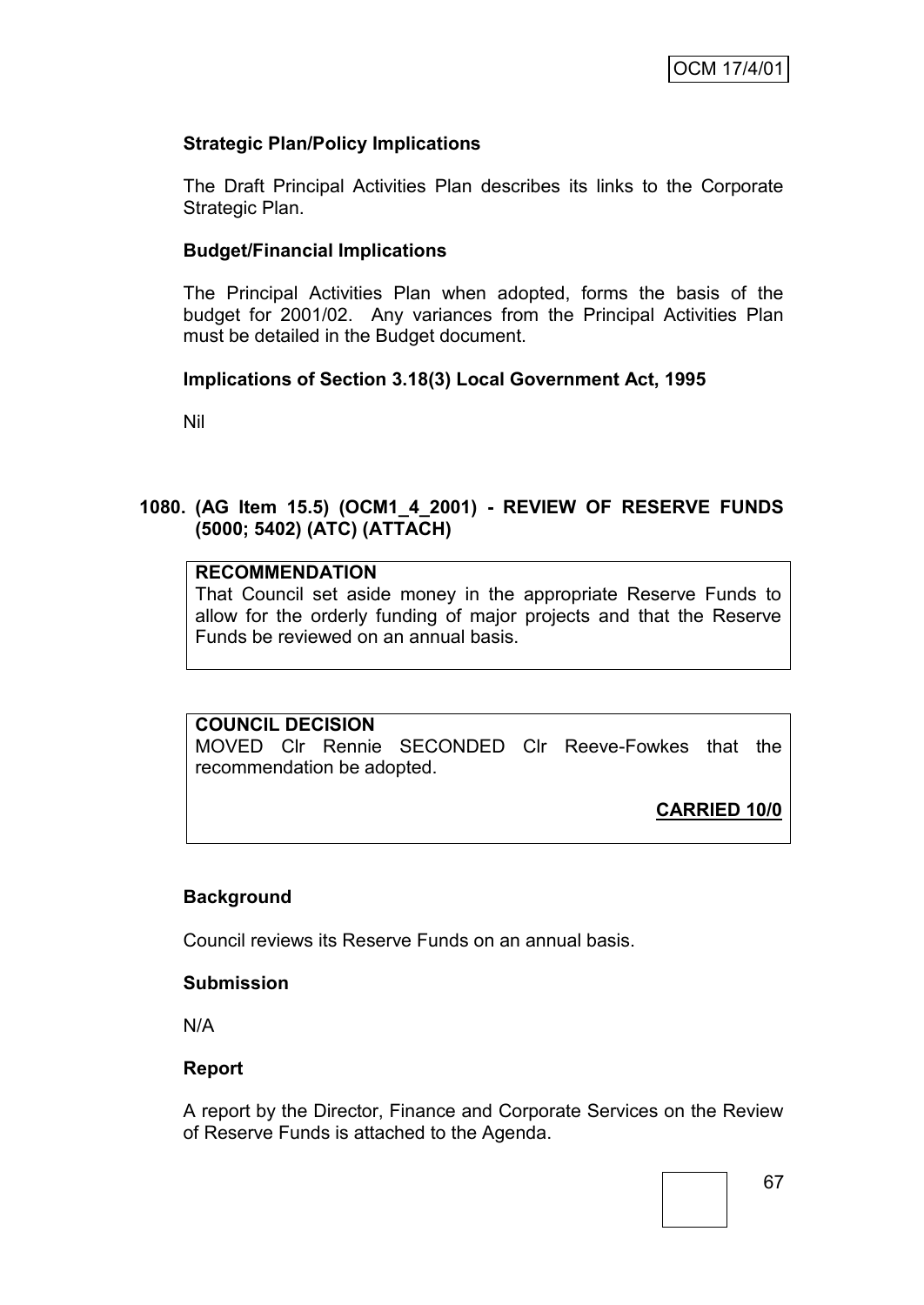# **Strategic Plan/Policy Implications**

Use of Reserve Funds is in line with Council"s Strategic Plan.

### **Budget/Financial Implications**

The proposed movements in Reserve Funds outlined in the report will be used in Council"s Principal Activities Plan and the first draft budget for 2001/02. Use of Reserve Funds as set out, may be varied at Budget meetings.

# **Implications of Section 3.18(3) Local Government Act, 1995**

Nil

# **1081. (AG Item 15.6) (OCM1\_4\_2001) - REVIEW OF MAYORAL ALLOWANCE (1335; 1701) (ATC)**

#### **RECOMMENDATION**

That Council pay the Mayor a Local Government Allowance of \$60,000 for the financial year 2001/02, paid monthly in arrears.

### **COUNCIL DECISION**

MOVED Clr Rennie SECONDED Clr Reeve-Fowkes that the recommendation be adopted.

**CARRIED 10/0**

# **Background**

Council"s policy is to review the Mayoral Allowance in April each year to determine the amount to be paid for the following financial year.

### **Submission**

N/A

### **Report**

At its Special Meeting on 12 December 2000, Council decided:

*(1) in anticipation of standards being handed down by the Salaries and Allowances Tribunal, the Mayor be paid a Local Government*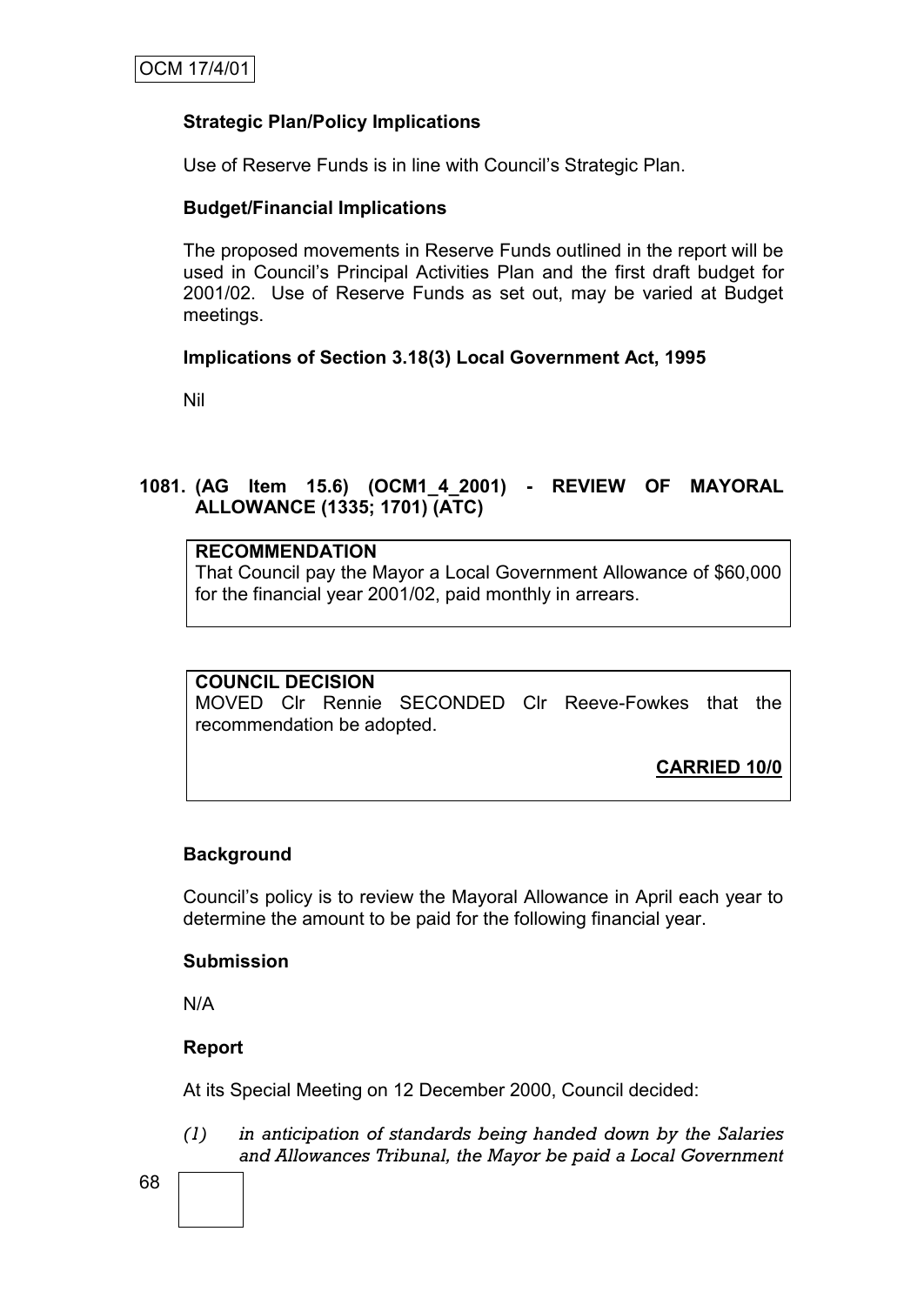*Allowance of \$60,000 in accordance with Section 5.98(5)(b) of the Local Government Act 1995; and*

*(2) not employ a consultant to provide advice regarding the Mayoral Allowance due to the deliberations of the Salaries and Allowance Tribunal.*

Advice from the Department of Local Government, is that no decision has been made to refer payments to Mayors to the Salaries and Allowances Tribunal. Any such referral will require legislative changes and no decision has been made to draft such legislation.

As the allowance currently paid of \$60,000 is the maximum that can be paid it is recommended that the amount remain unchanged.

# **Strategic Plan/Policy Implications**

N/A

## **Budget/Financial Implications**

N/A

**Implications of Section 3.18(3) Local Government Act, 1995**

Nil

# **1082. (AG Item 15.7) (OCM1\_4\_2001) - REPORT ON FINANCIAL STATEMENTS (5505) (NM) (ATTACH)**

# **RECOMMENDATION**

That Council receive the Report on the Financial Statements for the second triennial period ending 28 February 2001.

## **COUNCIL DECISION**

MOVED Clr Rennie SECONDED Clr Reeve-Fowkes that the recommendation be adopted.

**CARRIED 10/0**

## **Background**

Section 6.4 of the Local Government Act 1995 requires Council to prepare Financial Reports. Section 34(1) of the Local Government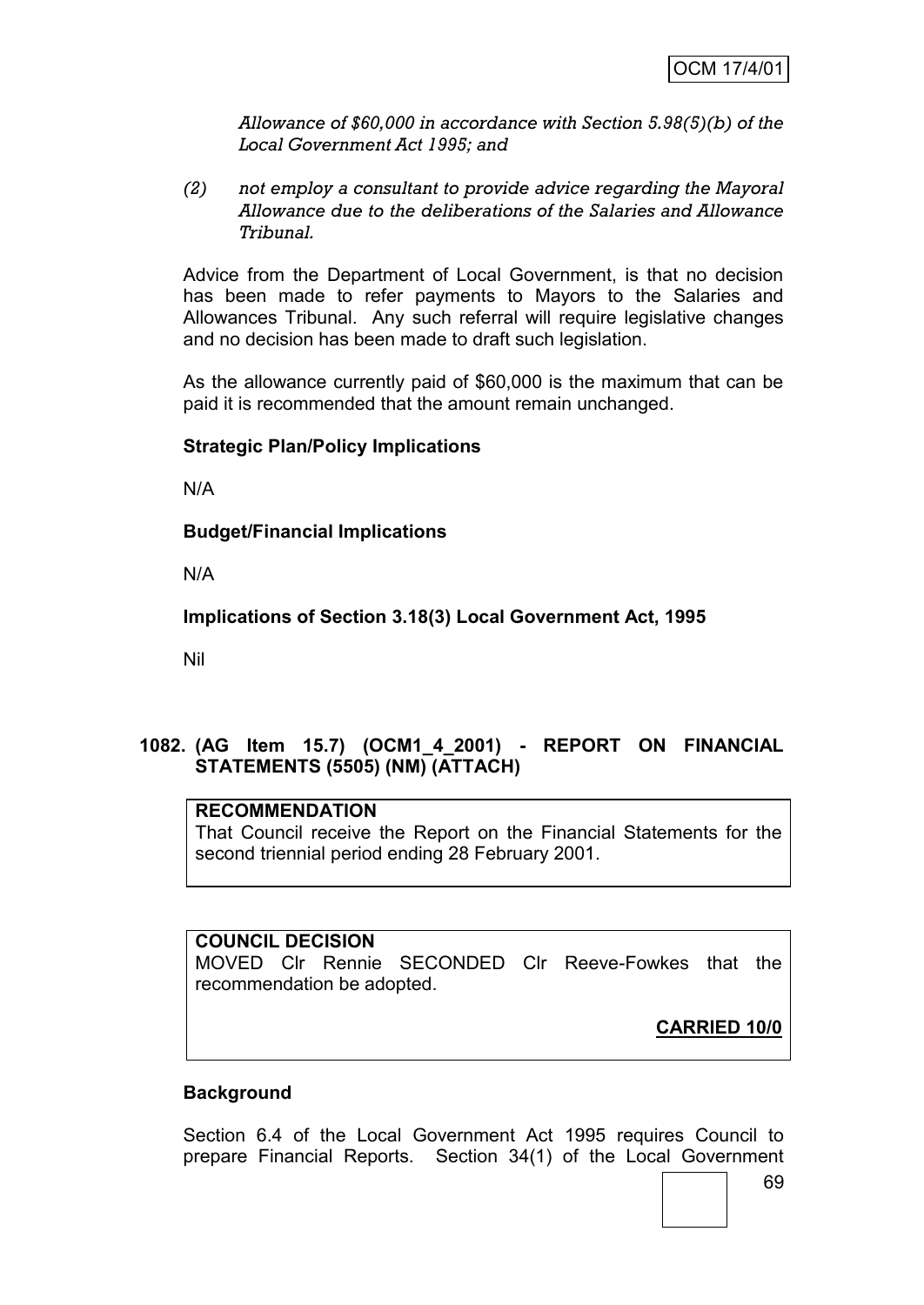(Financial Management) Regulations 1996, prescribes that a local government is to present reports ending 31 October, 28 February and 30 June.

## **Submission**

N/A

# **Report**

Attached to the Agenda is a Report on the Financial Statements for the period ending 28 February 2001.

Any significant variations between the year to date income and expenditure totals and the relevant Annual Budget provisions, have been identified and addressed through the Budget Review submitted to Council.

# **Strategic Plan/Policy Implications**

N/A

# **Budget/Financial Implications**

N/A

# **Implications of Section 3.18(3) Local Government Act, 1995**

Nil.

# **1083. (AG Item 16.1) (OCM1\_4\_2001) - REGIONAL VERGE GREEN AND BULK WASTE COLLECTION (4903) (BKG)**

## **RECOMMENDATION**

That Council advise the Southern Metropolitan Regional Council it supports and will participate in a Regional verge green and bulk waste collection service.

# **COUNCIL DECISION**

MOVED Clr Rennie SECONDED Clr Reeve-Fowkes that the recommendation be adopted.

**CARRIED 10/0**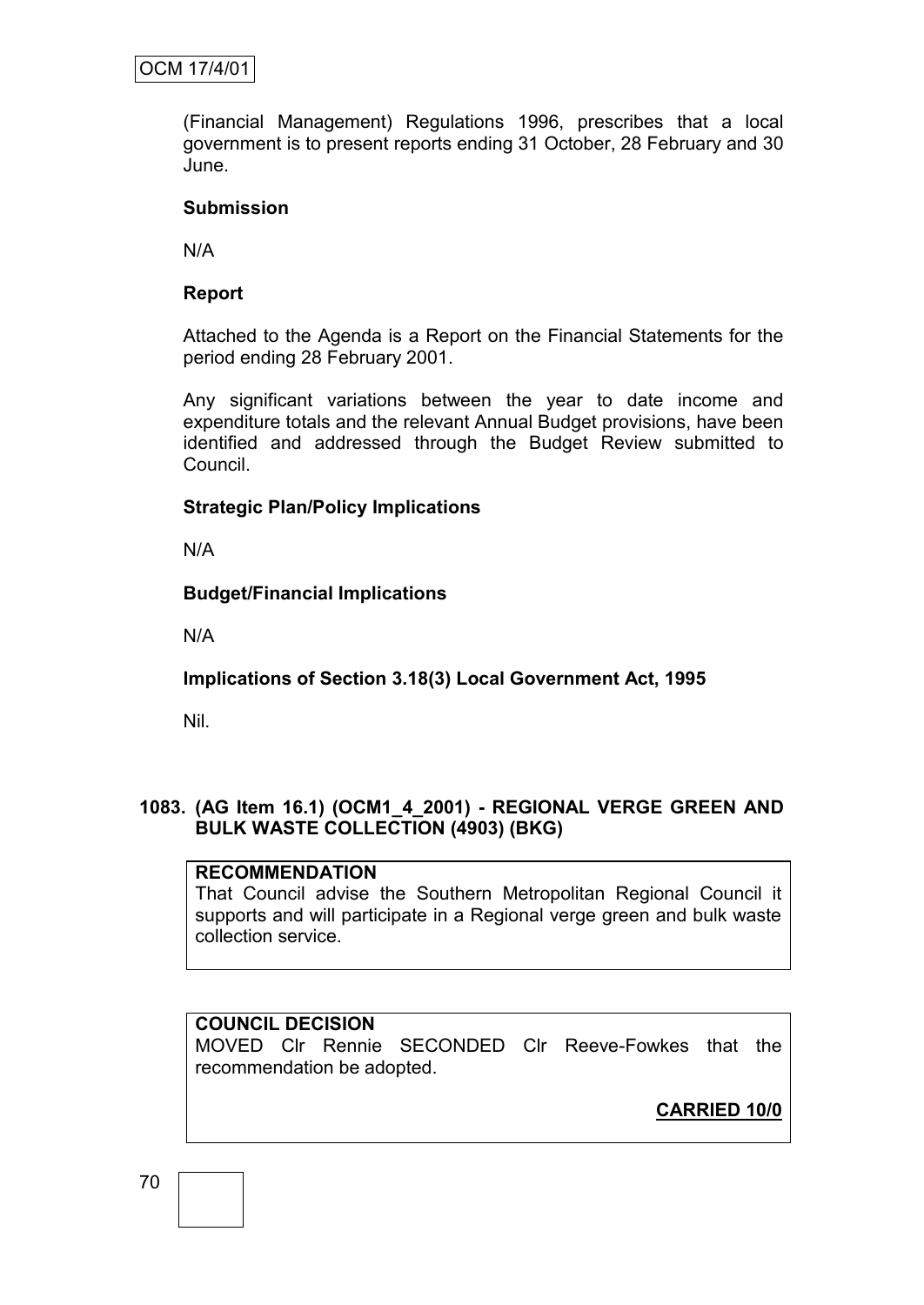# **Background**

At present the City of Cockburn provides a verge green waste collection three times per year and a bulk junk collection once per year.

The Southern Metropolitan Regional Council Waste Strategy is keen for this service to continue.

Canning, Melville and East Fremantle are all expected to provide the same service. Fremantle currently provides 12 verge collections.

#### **Submission**

The Southern Metropolitan Regional Council has requested advice from participating Councils as to whether they wish to be part of a regional waste contract for the removal of green and bulk waste from the verges.

#### **Report**

Currently the City of Cockburn provides the service of collecting green waste and bulk waste from the verges by hiring trucks, bob-cat and staff on an hourly rate. The work is supervised by Council staff. Each collection costs approximately \$40,000.

Council recently went out to tender and only one offer was received. This was from the contractor who supplies the trucks and equipment on an hourly rate and an estimate by the waste services engineer concluded it was cheaper to stay with the current arrangement.

The other Councils have also had difficulty in obtaining reliable contractors.

The Southern Metropolitan Regional Council have prepared a business plan to provide the service to all or those member Councils requesting it.

A tender covering Cockburn, Melville, Rockingham and East Fremantle may attract a larger contractor. It may provide work all year and therefore they may invest in the necessary equipment.

It is recommended that the City of Cockburn advise the Southern Metropolitan Regional Council that it will participate in a regional verge green and bulk waste collection service.

## **Strategic Plan/Policy Implications**

One of the objectives of the Corporate Strategic Plan is to reduce the amount of waste from residential properties going to landfill.

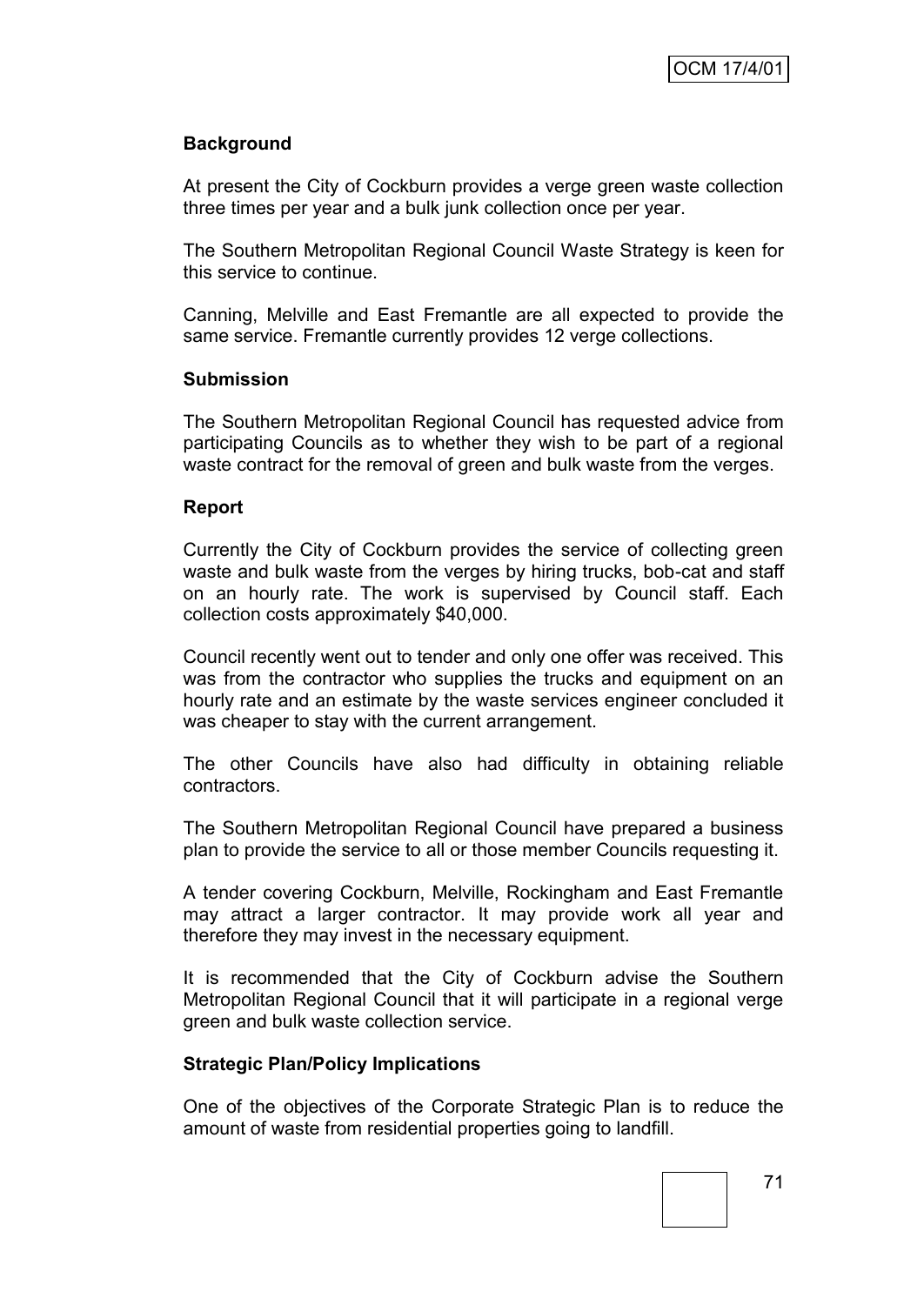## **Budget/Financial Implications**

In the 2000/01 financial year \$37,000 was provided for a verge junk collection and \$101,000 for 3 verge green waste collections. This is for the green waste to be delivered to Henderson. In the next financial year the costs will be higher as it will be delivered to the regional Council facility at Canning Vale.

It is hoped however that if a regional collection contract is let, the costs will be lower.

## **Implications of Section 3.18(3) Local Government Act, 1995**

This service of green waste and bulk collection will be offered to private enterprise companies.

# **1084. (AG Item 17.1) (OCM1\_4\_2001) - LOT 14 PROGRESS DRIVE - WA CROATIAN ASSOCIATION (1100231) (LJCD)**

# **RECOMMENDATION**

That Council:-

- (1) implement the necessary action to finalise the sale of Lot 21 Progress Drive, Bibra Lake to the WA Croatian Association (Inc.) in accordance with the Contract of Sale prepared by Council"s solicitors;
- (2) advise the WA Croatian Association (Inc.) that:
	- 1. Council holds an amount of \$33,315, being the balance of the works contribution the Association paid to Council, of which \$6,115 is refundable, whilst the remaining balance of \$27,200 is to be held in case there is a need to service the bank guarantee relating to the sewerage condition of subdivision.
	- 2. Council requires a formal Development Application to be approved prior to the commencement of any works occurring on Lot 21 relative to the construction of the clubroom facilities;
	- 3. Council requires a formal Lease Agreement to be approved by Council prior to the commencement of any works to develop the soccer playing facilities on Lot 22;
	- 4. Council"s decision is based on the independent review of the process undertaken by Council since the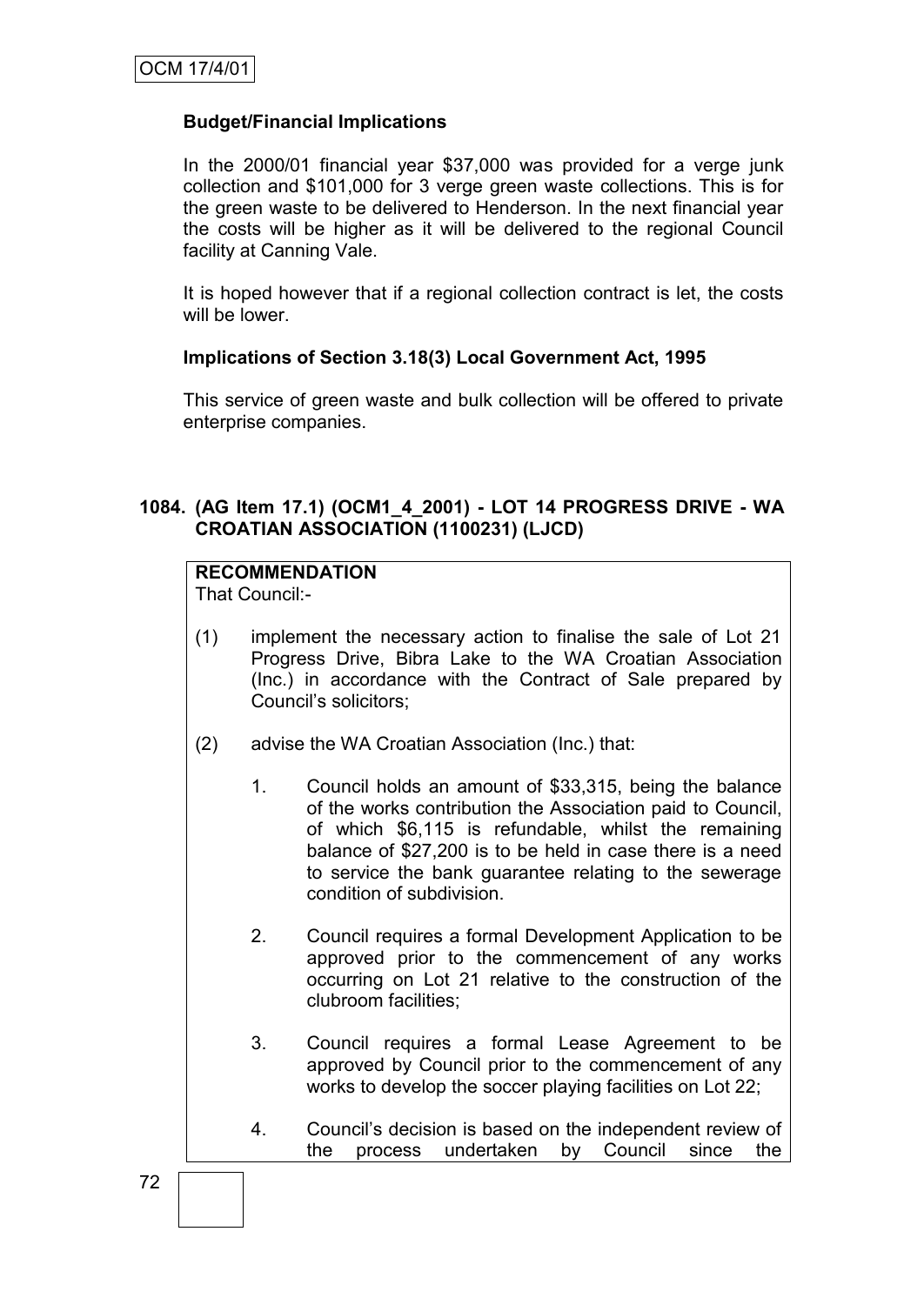commencement of the project, which indicates that community/Council concerns relevant to potential environmental and financial impacts of the project can be adequately managed with minimal or no exposure of public (Council) funds being at risk because of noncompliance with the environmental commitments on the development; and

5. Council does not intend to provide any additional funding towards the development of Lots 21 and 22, other than that which formed the initially adopted Business Plan prepared by Council and including those minor adjustments recommended as a result of the independent review.

# **COUNCIL DECISION**

MOVED Deputy Mayor Graham SECONDED Clr Oliver that pursuant to s5.4(b) of the Local Government Act 1995 (WA), Council defer consideration of this recommendation to a Special Meeting of Council to be held at a time and date fixed by the Mayor.

**CARRIED 6/4**

## **Explanation**

It was considered appropriate for further time to be allowed to enable Elected Members to familiarise themselves with all aspects of this issue to enable Council to be fully aware of all matters prior to a final decision being made.

# **Background**

On the 20 March 2001 Council in relation to this matter adopted the following resolution.

"That Council:

1) instruct the Chief Executive Officer not to proceed with settlement of the transfer of land of Lot 14 Progress Drive to the West Australian Croatian Association (WACA), until Council has the opportunity to fully consider community concerns raised in respect to on-going environmental commitments associated with the project; and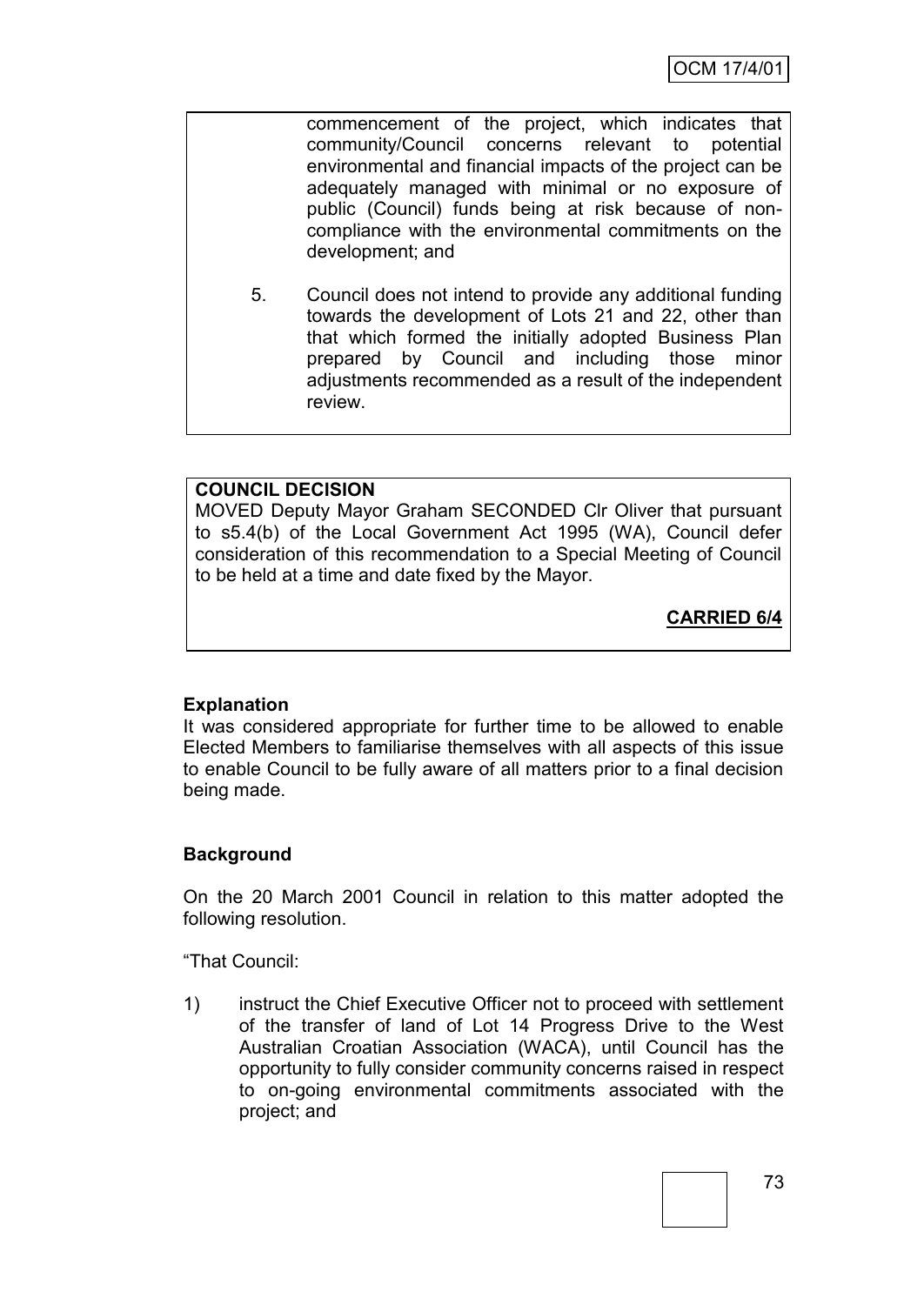- 2) as settlement is due within 120 days of the issue of title, a report based on findings of the independent consultants report, be presented as soon as possible to a future Council meeting addressing such issues as:
	- Proponency
	- Financial Implications
	- Environment Impact
	- Legal Implications Placed on Council"

Furthermore, at a meeting Council held with representatives of the WA Croatian Association (Inc.) on the 28 March 2001 the Association presented a letter requesting that Council release \$70,000 of its funds.

## **Submission**

Advice provided by Council"s solicitors implies that Council has a legal obligation under the Contract of Sale to proceed with the transfer of Lot 21 Progress Drive, Bibra Lake to the WA Croatian Association (Inc.). Also the sum of \$6,115 can be returned to the Association, as project expenditure commitments have been satisfied, except that amount which is related to the bank guarantee of the sewerage condition of subdivision.

## **Report**

The report entitled "Review of Environmental Issues associated with the CER and subsequent Environment Approvals for the "Soccer and Recreation Development," Progress Drive, Bibra Lake (Assessment 1076, Statement 475)" prepared by the consulting firm Brown & Root Services Asia Pacific Pty Ltd, has been received by Council. The report addresses the issues raised by Council on the 20 March 2001.

In the opening paragraph of the Summary of the report it states "The development proposed for Lots 21 and 22 Progress Drive, Bibra Lake does not pose any insurmountable environmental difficulties. Providing the proposal is implemented and operated in a manner that is consistent with Statement 475, the risk of unacceptable effects on the adjacent environment is minimal."

Section 1 of the report sets out the terms of reference. Section 2 reviews the environmental commitments established under the Minister"s Statement 475, and provides control mechanisms to deal with the issues. It is important to note that the Consultative Environmental Review prepared by Council set out 32 commitments in relation to the project, however the Minister decided to impose only 13 of these commitments.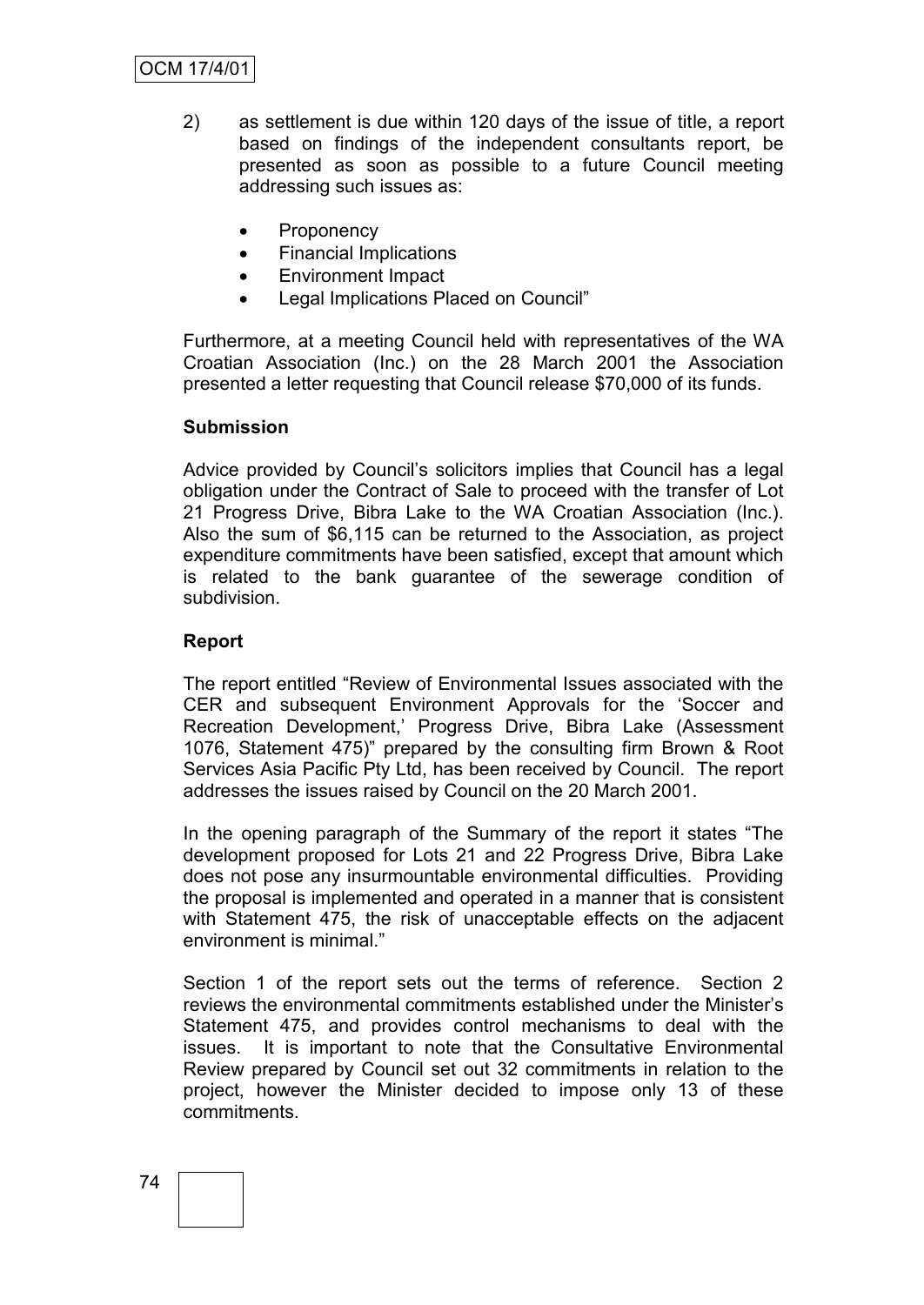The issue of proponency has been reported upon and discussed at length, and the report emphasises that at this point in time Council is the sole proponent for the project, notwithstanding the fact that there was a letter from the Minister, which implied that a joint proponency existed between Council and WACA. It has been revealed that this position is not correct and Council has approached the Department of Environmental Protection to install the WA Croatian Association (Inc.) as a joint proponent to the project. Although no response has yet been received, there is no impediment to Council transferring the environmental commitments to the WA Croatian Association (Inc.) through the Lease for Lot 22, however this does not abdicate Council from its responsibility as the sole proponent of the project, in the meantime. The following table contains the mechanisms in place to provide Council with the required protection and places the burden of responsibility for compliance with the development conditions upon the WA Croatian Association.

| Code                     | Description                                                | <b>Control Mechanism</b>                                                                                                                                                                                                                                                                                                                                                                                                                                                                                                                                                                                                                                                                                                          |
|--------------------------|------------------------------------------------------------|-----------------------------------------------------------------------------------------------------------------------------------------------------------------------------------------------------------------------------------------------------------------------------------------------------------------------------------------------------------------------------------------------------------------------------------------------------------------------------------------------------------------------------------------------------------------------------------------------------------------------------------------------------------------------------------------------------------------------------------|
| M4.1<br>M4.2             | Site Access Plan                                           | <b>Development Approval Process</b><br>final plans submitted<br>for<br>the<br>All<br>Development Approval must<br>be<br>consistent with the approved Site Plan<br>(As per Appendix B of the Brown &<br>Root report).                                                                                                                                                                                                                                                                                                                                                                                                                                                                                                              |
| M <sub>5.1</sub><br>M5.2 | <b>Nutrient</b><br>and<br>Irrigation<br>Management<br>Plan | <b>Development Approval Process</b><br>Should include conditions to ensure<br>compliance with construction<br>techniques, final<br>form<br>and<br>characteristics as described in<br>the<br>NIMP (As per Appendix D of the Brown<br>& Root report).<br><b>Lease Conditions</b><br>Should include conditions to ensure<br>review,<br>operation,<br>monitoring,<br>compliance and reporting are consistent<br>NIMP requirements (As<br>with<br>per<br>Appendix D of the Brown & Root<br>report).<br>Should include a condition to the effect<br>that any detrimental effects on Tappers<br>Lake or Bibra Lake that can<br>be<br>attributed to non-compliance with the<br>criteria in the NIMP shall be remediated<br>by the lessee. |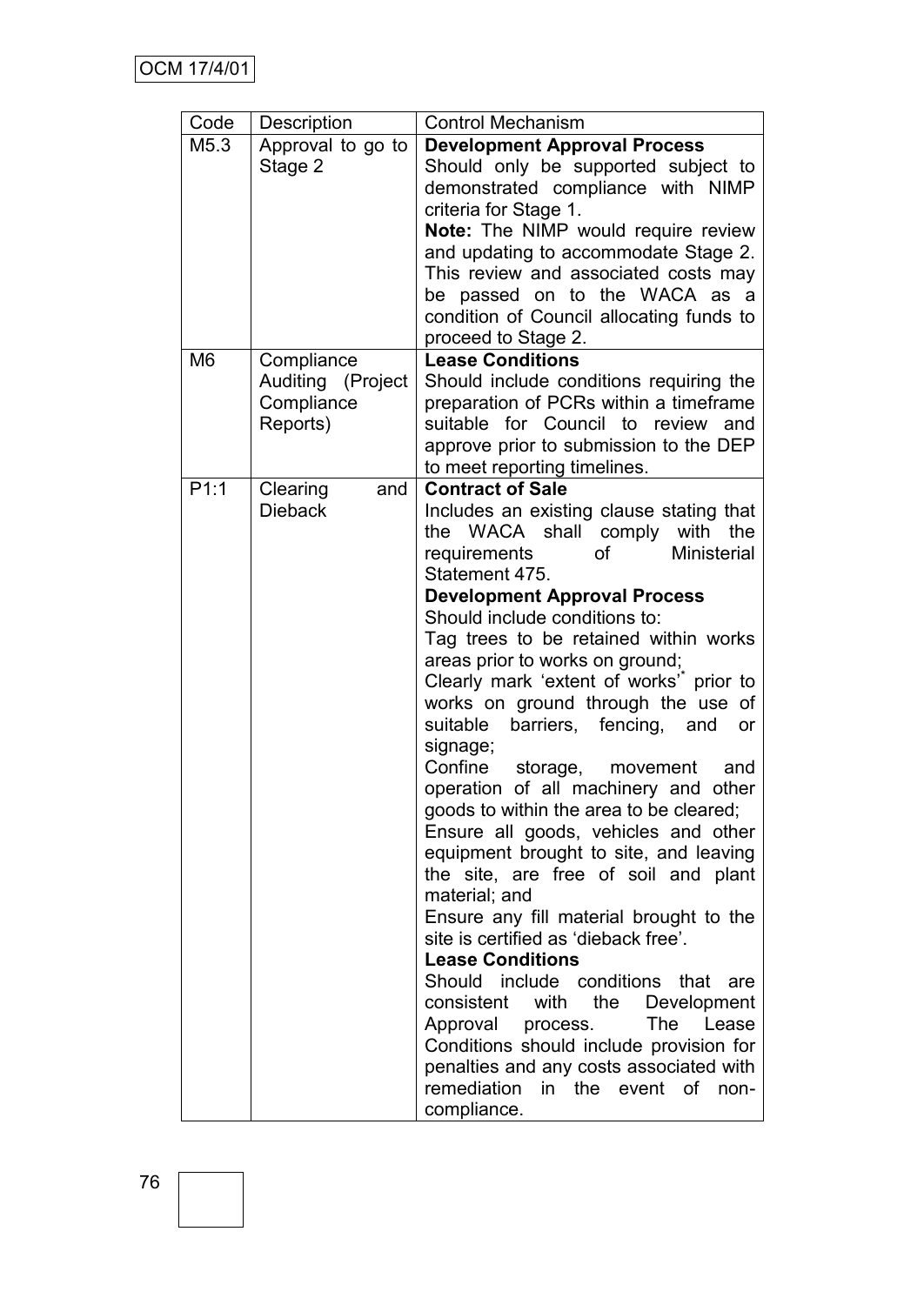| Code           | Description              | <b>Control Mechanism</b>                                                       |  |
|----------------|--------------------------|--------------------------------------------------------------------------------|--|
| P1.2:          | Revegetation and         | <b>Contract of Sale</b>                                                        |  |
| 1              | Landscape                | Includes an existing clause stating that                                       |  |
| P1.2:          | Program                  | WACA shall comply with<br>the<br>the                                           |  |
| 2              |                          | requirements<br>οf<br><b>Ministerial</b>                                       |  |
|                |                          | Statement 475.                                                                 |  |
|                |                          | <b>Development Approval Process</b>                                            |  |
|                |                          | Should include conditions requiring:                                           |  |
|                |                          | Implementation of the Revegetation and                                         |  |
|                |                          | Landscape program approved by the                                              |  |
|                |                          | DEP (As per Appendix C of the Brown                                            |  |
|                |                          | & Root report).                                                                |  |
|                |                          | Implementation of the program as soon                                          |  |
|                |                          | as practical following completion of bulk                                      |  |
|                |                          | earthworks                                                                     |  |
|                |                          | Notes regarding seasonal requirements                                          |  |
|                |                          | for establishment success; lead<br>time                                        |  |
|                |                          | required to pre-order seeds<br>and                                             |  |
|                |                          | seedlings to ensure adequate seeds                                             |  |
|                |                          | and seedlings are available for planting,                                      |  |
|                |                          | also be included<br>should<br>the<br>on                                        |  |
|                |                          | approval.                                                                      |  |
|                |                          | <b>Lease Conditions</b>                                                        |  |
|                |                          | Should include conditions consistent                                           |  |
|                |                          | with the Development Approval. The                                             |  |
|                |                          | Conditions<br>should<br>include<br>Lease                                       |  |
|                |                          | provision for penalties and any costs                                          |  |
|                |                          | associated with remediation in<br>the                                          |  |
|                |                          | event of non-compliance.                                                       |  |
| P <sub>2</sub> | Protection               | of   Council Activities                                                        |  |
|                | tortoises<br>Monitoring, | Erect signs advising of tortoise crossing<br>consistent with advice from CALM. |  |
|                |                          | <b>Development Approval Process</b>                                            |  |
|                | signage, fencing         | Should<br>include conditions<br>to<br>alter                                    |  |
|                |                          | fencing if necessary to address obvious                                        |  |
|                |                          | effects on tortoise movements based on                                         |  |
|                |                          | advice from CALM.                                                              |  |
|                |                          | <b>Council Activities</b>                                                      |  |
|                |                          | Monitor<br>tortoise<br>movements<br>and                                        |  |
|                |                          | population during the breeding season                                          |  |
|                |                          | to report on any changes in numbers.                                           |  |
|                |                          | <b>Lease Conditions</b>                                                        |  |
|                |                          | Should include conditions<br>that<br>are                                       |  |
|                |                          | the Development<br>consistent with                                             |  |
|                |                          | Approval. The Lease Conditions should                                          |  |
|                |                          | include provision for penalties and any                                        |  |
|                |                          | costs associated with remediation in the                                       |  |
|                |                          | event of non-compliance.                                                       |  |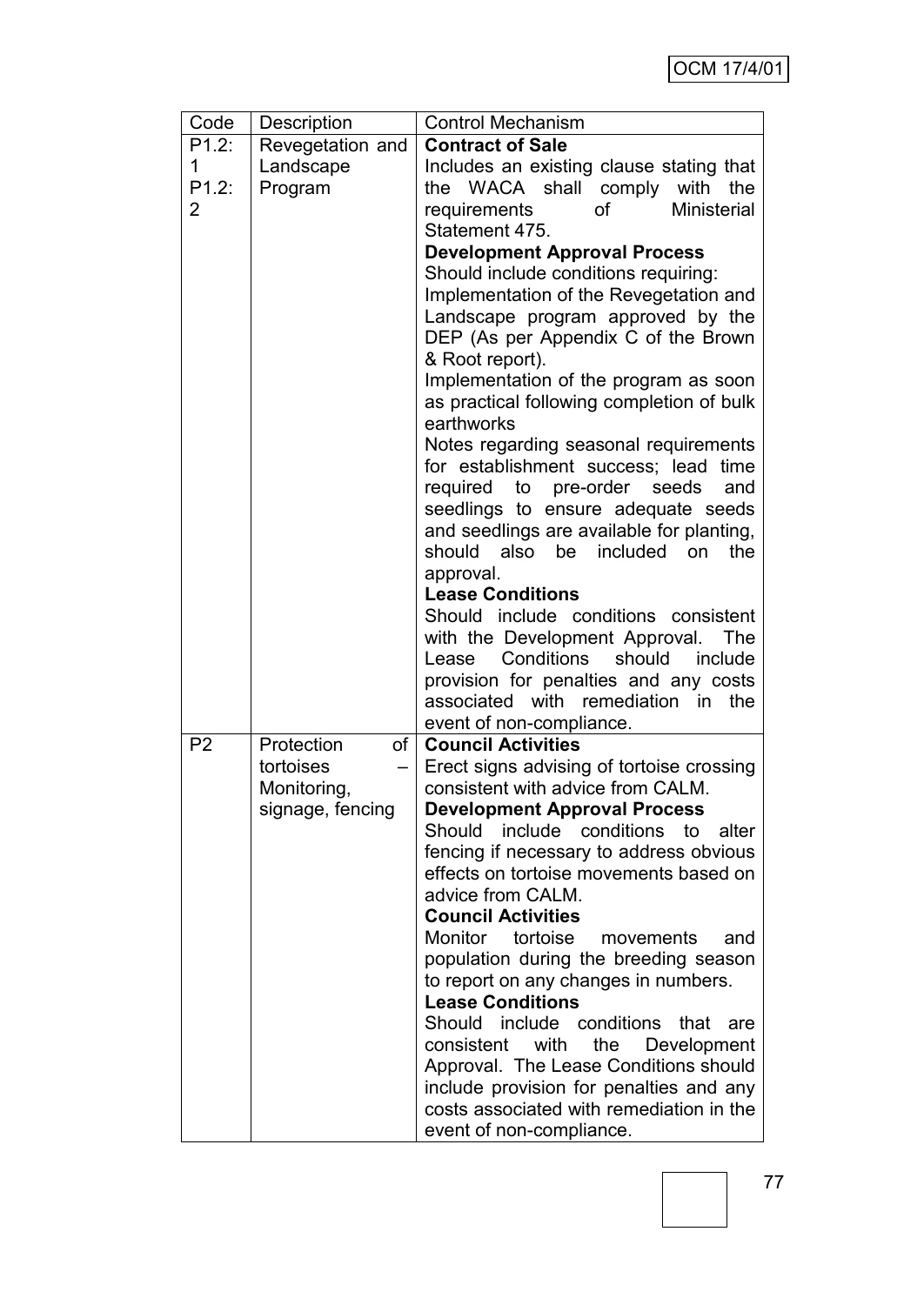| Code           | Description                                  | <b>Control Mechanism</b>                                                                                                                                                                                                                                                                                                                                                                                                                                                                                                                                  |  |  |
|----------------|----------------------------------------------|-----------------------------------------------------------------------------------------------------------------------------------------------------------------------------------------------------------------------------------------------------------------------------------------------------------------------------------------------------------------------------------------------------------------------------------------------------------------------------------------------------------------------------------------------------------|--|--|
| P <sub>3</sub> | of <sup>1</sup><br>Rehabilitation            | <b>Contract of Sale</b>                                                                                                                                                                                                                                                                                                                                                                                                                                                                                                                                   |  |  |
|                | Tappers<br>Lake<br>and part of Bibra<br>Lake | Includes an existing clause stating that<br>the WACA shall comply with the<br>οf<br><b>Ministerial</b><br>requirements<br>Statement 475.                                                                                                                                                                                                                                                                                                                                                                                                                  |  |  |
|                |                                              | <b>Development Approval Process</b><br>Should include conditions to require<br>implementation of the Revegetation and<br>Landscape program consistent<br>with<br>requirements under P1.2:2.<br><b>Lease Conditions</b><br>The Lease Conditions should include<br>provision for penalties and any costs<br>associated with remediation activities in<br>the event of non-compliance.<br>Should Council wish to involve WACA<br>future responsibilities for<br>the<br>in<br>development of the remaining portion of<br>Lot 14 (ie: Stage 2) then additional |  |  |
|                |                                              | Lease conditions to this effect would be<br>appropriate.<br>Note: It is important to advise DEP of the boundary that<br>defines Stage 1 and 2. The current approval is for both<br>Stages with no clear 'line' between the two. There is a<br>possibility that DEP would expect some of this work to be<br>carried out as part of Stage 1 activities when the intent is<br>that this work is tied to Stage 2.                                                                                                                                             |  |  |
| P4:1           | Surface drainage                             | <b>Contract of Sale</b>                                                                                                                                                                                                                                                                                                                                                                                                                                                                                                                                   |  |  |
|                | to prevent flow to<br><b>Bibra Lake</b>      | Includes an existing clause stating that<br>WACA<br>shall<br>comply with<br>the<br>the<br>requirements of Ministerial Statement<br>475.                                                                                                                                                                                                                                                                                                                                                                                                                   |  |  |
|                |                                              | <b>Development Approval Process</b><br>Development Proposal<br>must<br>The<br>include<br>detailed<br>drainage<br>plans<br>from<br>by correspondence<br>supported<br>WRC specifically stating that<br><b>WRC</b><br>believe the proposed drainage plans<br>are consistent with Commitment P4:1.                                                                                                                                                                                                                                                            |  |  |
| P8:1           | Midges                                       | <b>Lease Conditions</b><br>Should include a condition to ensure<br>any proposed night time activities are<br>consistent with the City of Cockburn's<br>Integrated Midge Control Strategy.                                                                                                                                                                                                                                                                                                                                                                 |  |  |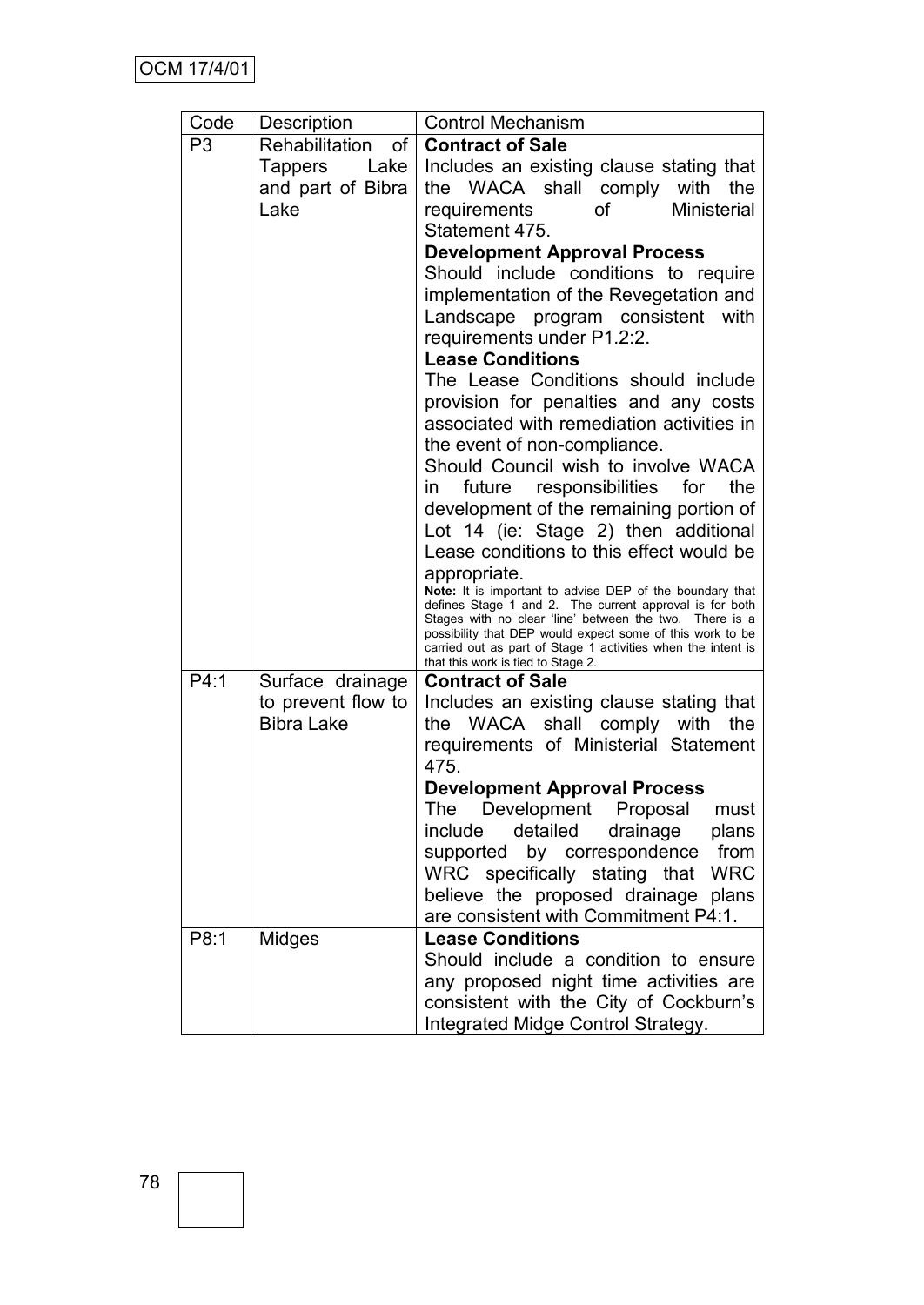| Code            | Description         | <b>Control Mechanism</b>                                                     |  |  |
|-----------------|---------------------|------------------------------------------------------------------------------|--|--|
| P8:2            | Maintenance<br>of   | <b>Lease Conditions</b>                                                      |  |  |
|                 | vegetation          | Should include a condition requiring                                         |  |  |
|                 |                     | monitoring<br>management<br>οf<br>and                                        |  |  |
|                 |                     | landscaped and revegetated<br>areas                                          |  |  |
|                 |                     | Revegetation<br>under<br>the<br>and                                          |  |  |
|                 |                     | Landscaping program are maintained in                                        |  |  |
|                 |                     | an appropriate condition.<br>Reporting                                       |  |  |
|                 |                     | would be via<br>the PCR prepared                                             |  |  |
|                 |                     | annually.                                                                    |  |  |
| P9:1            | Surface drainage    | <b>Development Approval Process</b>                                          |  |  |
|                 | to contain water    | The Development Proposal<br>must                                             |  |  |
|                 | on site             | detailed<br>drainage<br>include<br>plans                                     |  |  |
|                 |                     | including correspondence from<br><b>WRC</b>                                  |  |  |
|                 |                     | specifically stating that WRC believe                                        |  |  |
|                 |                     | proposed drainage<br>the<br>plans<br>are<br>consistent with Commitment P9:1. |  |  |
| P9:2            | Amendments          | <b>Development Approval Process</b>                                          |  |  |
|                 | in<br>swales        | Should include a condition to ensure                                         |  |  |
|                 |                     | include soils consistent with<br>swales                                      |  |  |
|                 |                     | removal of nutrients (ie: PRI >10)                                           |  |  |
| P9:3            | Plantings<br>in     | <b>Development Approval Process</b>                                          |  |  |
|                 | swales              | Should include a condition to ensure                                         |  |  |
|                 |                     | appropriate species of sedge, shrub                                          |  |  |
|                 |                     | and wetland plants are established in                                        |  |  |
|                 |                     | the swales to help remove nutrients                                          |  |  |
|                 |                     | from stormwater. The developer (in this                                      |  |  |
|                 |                     | case WACA) should be required to                                             |  |  |
|                 |                     | demonstrate the species selected are                                         |  |  |
|                 |                     | consistent with current advice from                                          |  |  |
|                 |                     | WCS. Ensure the species of plants                                            |  |  |
|                 |                     | selected are consistent with WRC                                             |  |  |
|                 |                     | publications and general advice.                                             |  |  |
| P9:4            | 0f<br>Management    | <b>Development Approval Process</b>                                          |  |  |
|                 | drainage<br>water   | Development Proposal<br>The<br>must                                          |  |  |
|                 | from<br>Adventure   | include detailed drainage plans that are                                     |  |  |
|                 | World<br>and        | consistent with correspondence from                                          |  |  |
|                 | <b>Forrest Road</b> | the City of Cockburn to the DEP dated                                        |  |  |
|                 |                     | 5 October 2000 regarding management                                          |  |  |
|                 |                     | of this drainage water.                                                      |  |  |
| P <sub>11</sub> | Provision<br>οf     | <b>Development Approval Process</b>                                          |  |  |
|                 | adequate            | Development<br>The<br>Proposal<br>must                                       |  |  |
|                 | carparking          | detailed<br>include<br>plans<br>that<br>are                                  |  |  |
|                 |                     | consistent with the site plan approved                                       |  |  |
|                 |                     | by the DEP (As per Appendix B of the                                         |  |  |
|                 |                     | Brown & Root report).                                                        |  |  |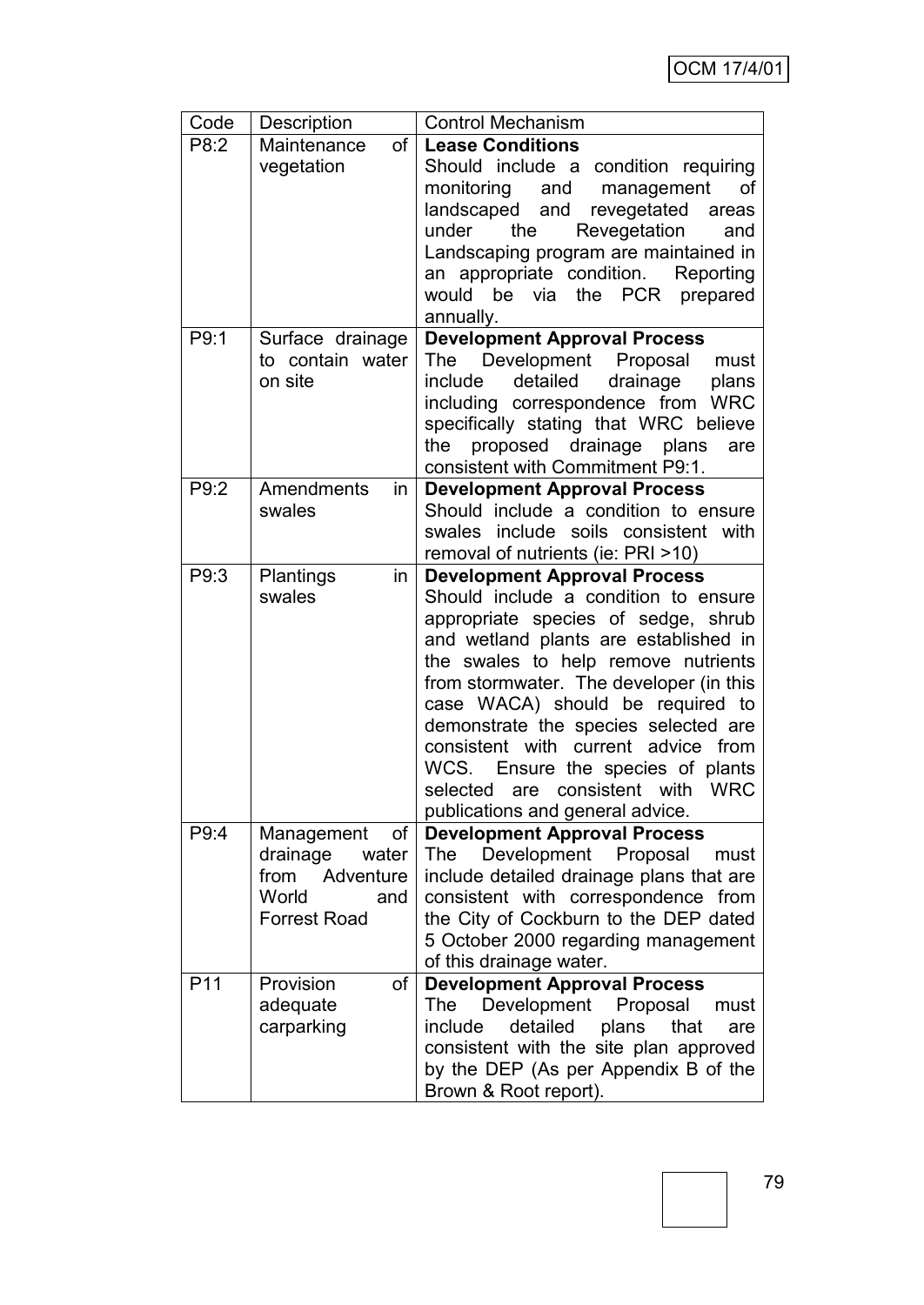| Code            | Description  | <b>Control Mechanism</b>                                                                                                                                                                                                                                                                                                                                                                |  |
|-----------------|--------------|-----------------------------------------------------------------------------------------------------------------------------------------------------------------------------------------------------------------------------------------------------------------------------------------------------------------------------------------------------------------------------------------|--|
| P <sub>13</sub> | Community    | <b>Development Approval Process</b>                                                                                                                                                                                                                                                                                                                                                     |  |
|                 | Consultation | This process should ensure adequate<br>consultation with the community when<br>the development approval is being<br>considered including:<br>Signage at the lot;<br>Advertising in the local newspaper;<br>Detailed plans being made available for<br>perusal at council offices; and<br>Availability of appropriate Council staff<br>respond to 'over the counter'<br>to<br>enquiries. |  |

*\* "Extent of works" is the area that will be disturbed during construction. The purpose of demarcating this area is to*  ensure contractors on the site are fully aware of where they are permitted to go. There should be no disturbance of *any kind beyond this area.*

The report has reviewed the community concerns and has stated that they are generally unfounded, nevertheless some minor extra expenditure is recommended. Table 5.1 depicts the additional expenditure recommended to cover such activities as "Council Inspection of Works", "Community Consultation" and "Clearance of Outstanding Conditions." There is scope within the existing project budget to fund these activities due to the budget surplus. For example, Council"s budget is \$172,450 and expenditure to date amounts to \$78,970, therefore there is sufficient surplus to cover the additional suggested expenditure of \$18,400.

The report briefly covers the legal position of the project and it makes reference to five primary legal issues regarding the project as follows:

- Proponent status and proponent responsibilities under the *Environmental protection Act (1986);*
- The ability of a proponent to transfer environmental requirements to third parties via contractual arrangements;
- Current status of the Contract of Sale of Lot 21 to the WACA;
- Implications for Council should the contract be binding and Council wish to withdraw; and
- The ability of Lease Conditions to effectively transfer financial risk associated with environmental issues to a third party.

Proponency – Council is the sole proponent, however there is a possibility that a joint proponency may exist in the future, subject to approval of the Minister.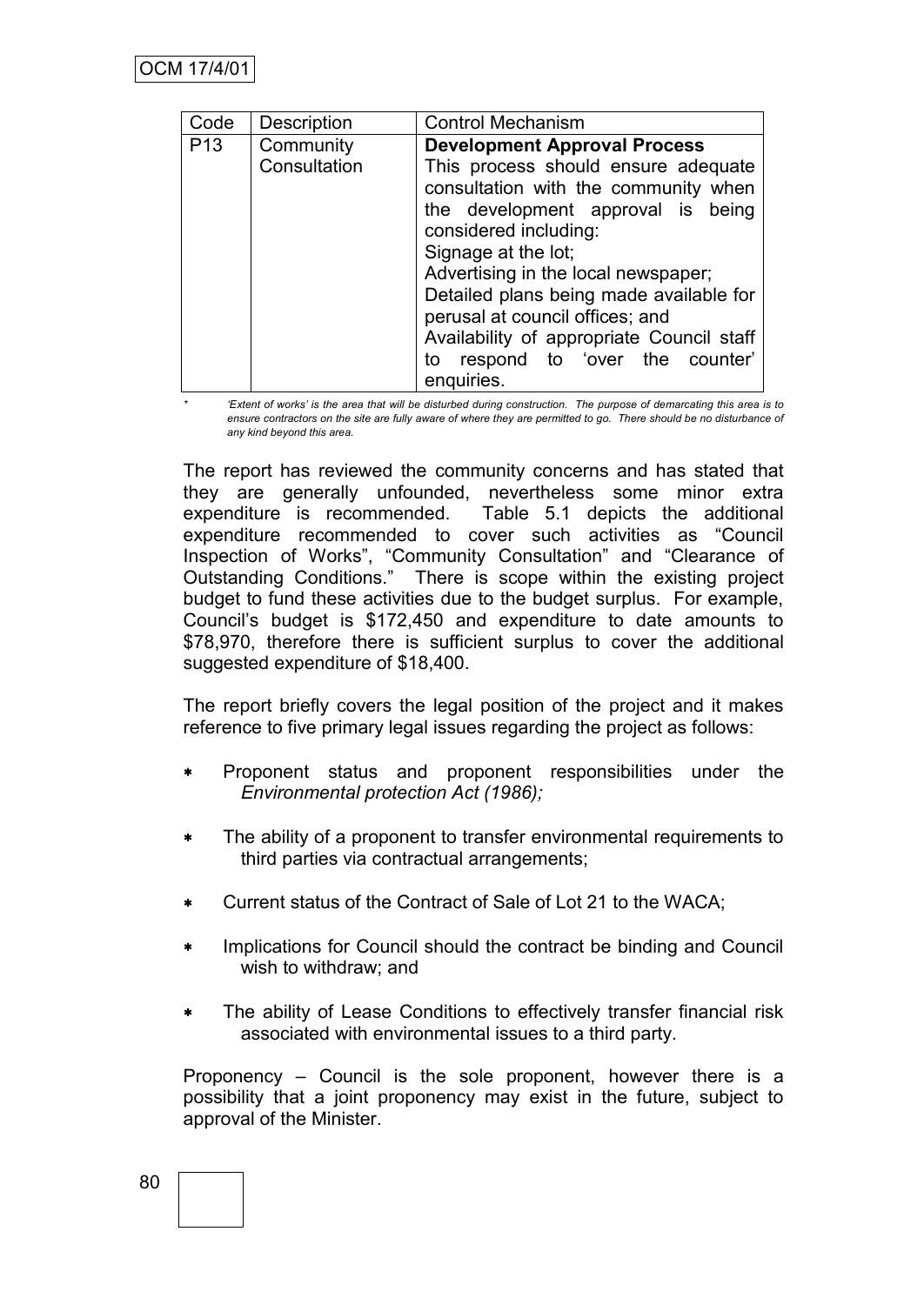Transfer of Environmental Requirements – it is possible to transfer the environmental requirements to the WA Croatian Association (Inc.) through mechanisms mentioned earlier in the report.

Contract of Sale – a legally binding Contract of Sale exists between Council and the WA Croatian Association (Inc.) and Council could be exposed to financial risk if it elects to withdraw from the contract.

Lease Conditions – it is possible to transfer financial risk associated with environmental issues related to the establishment and operation of the soccer playing facilities to the WA Croatian Association.

Turning now to the letter dated 28 March 2001, from the WA Croatian Association (Inc.), in which Council was requested to release \$70,000 of the Association"s funds. Council does not hold such an amount – details are provided below. It is true that the Association has paid to Council the amount of \$152,487.00 and this amount is made up as follows.

| Payment of Deposit – Lot 21                                                      | $$10,000.00*$ |
|----------------------------------------------------------------------------------|---------------|
| Contribution to preparation of additional<br>documents to facilitate EPA process | \$16,924.00*  |
| <b>Contribution to Works</b>                                                     | \$125,563.00  |
| <b>Total</b>                                                                     | \$152,487.00  |

**\*** These amounts are non-refundable.

## **WACA Subdivisional Works Program Costs**

|                           | Contribution | Amount       | <b>Balance</b> |
|---------------------------|--------------|--------------|----------------|
|                           | Paid         | Spent        |                |
| Electricity               | \$21,813     | 13,763<br>\$ | 8,050<br>\$    |
| Sewerage                  | 34,000<br>\$ | $$28,678*$   | 5,322<br>\$    |
| Water                     | 65,000<br>S  | 64,891<br>\$ | 109<br>\$      |
| <b>Headwork Charges</b>   | 4,000<br>\$  | 4,445<br>\$  | \$<br>(445)    |
| Drainage headwork Charges | 750<br>\$    | 3,456<br>\$  | (2,706)<br>\$  |
| <b>Legal Fees</b>         | Nil          | 1,442<br>\$  | (1, 442)<br>\$ |
| <b>Survey Costs</b>       | Nil          | 2,773<br>\$  | (2,773)<br>\$  |
|                           | \$125,563    | \$119,448    | 6.115<br>\$    |

Contained within this amount is the sum of \$27,200 being the Association"s financial commitment to the bank guarantee. Therefore, the sum of \$27,200 and the surplus of \$6,115 equals \$33,315.

#### **Strategic Plan/Policy Implications**

Key Result Area "Managing Your City" refers.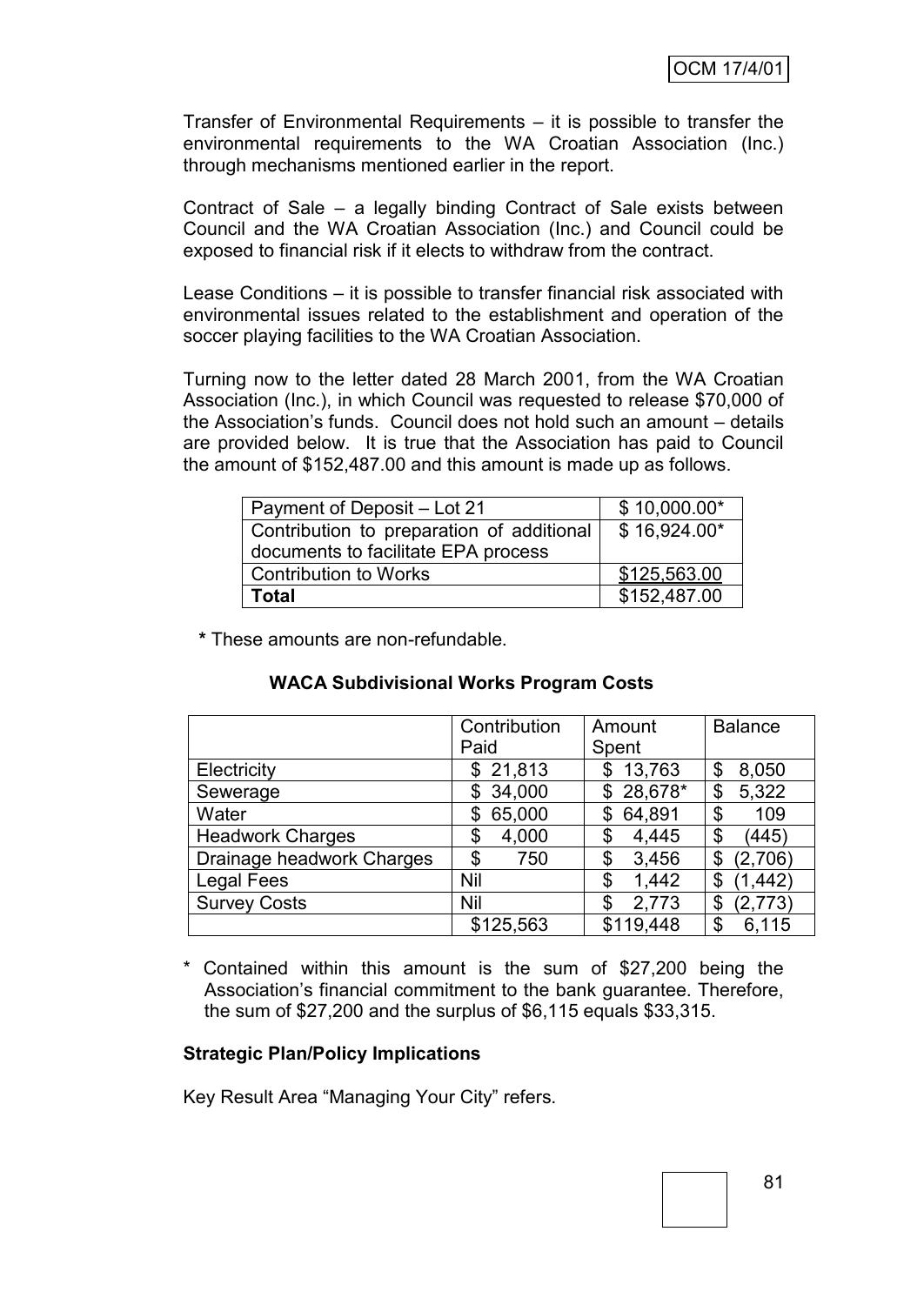# **Budget/Financial Implications**

As per the Business Plan previously adopted by Council.

# **Implications of Section 3.18(30 Local Government Act 1995**

Nil

# **1085. (AG Item 17.2) (OCM1\_4\_2001) - PROPOSED NEW SUBURB NAMES - PART OF BIBRA LAKE (1050) (DMG) (ATTACH)**

## **RECOMMENDATION**

That Council apply to the Geographic Names Committee for:-

- (1) the addition of the name "St Paul's Estate" to the addresses of property located in that part of Bibra Lake bounded by Phoenix Road, North Lake Road, Stock Road and the Roe Highway Alignment; and
- (2) the addition of the name "Bibra Lake Industrial Estate" to the addresses of property located in that part of Bibra Lake bounded by Phoenix Road, Stock Road, Barrington Street, Railway Line and North Lake Road as depicted on the attachments to the Agenda.

# **COUNCIL DECISION**

MOVED Clr Humphreys SECONDED Clr Rennie that the recommendation be adopted.

**CARRIED 10/0**

# **Background**

During the community consultation process undertaken in 1999 in relation to the review of Ward Boundaries and Councillor representation, one of the findings of the resultant research was that Council should endeavour to align its Ward and Suburb boundaries to reduce the possibility for confusion to be caused at Council elections. (Respondents to the survey were concerned that most suburbs were divided between Wards, as they existed at the time, and many were uncertain about which Ward they resided in).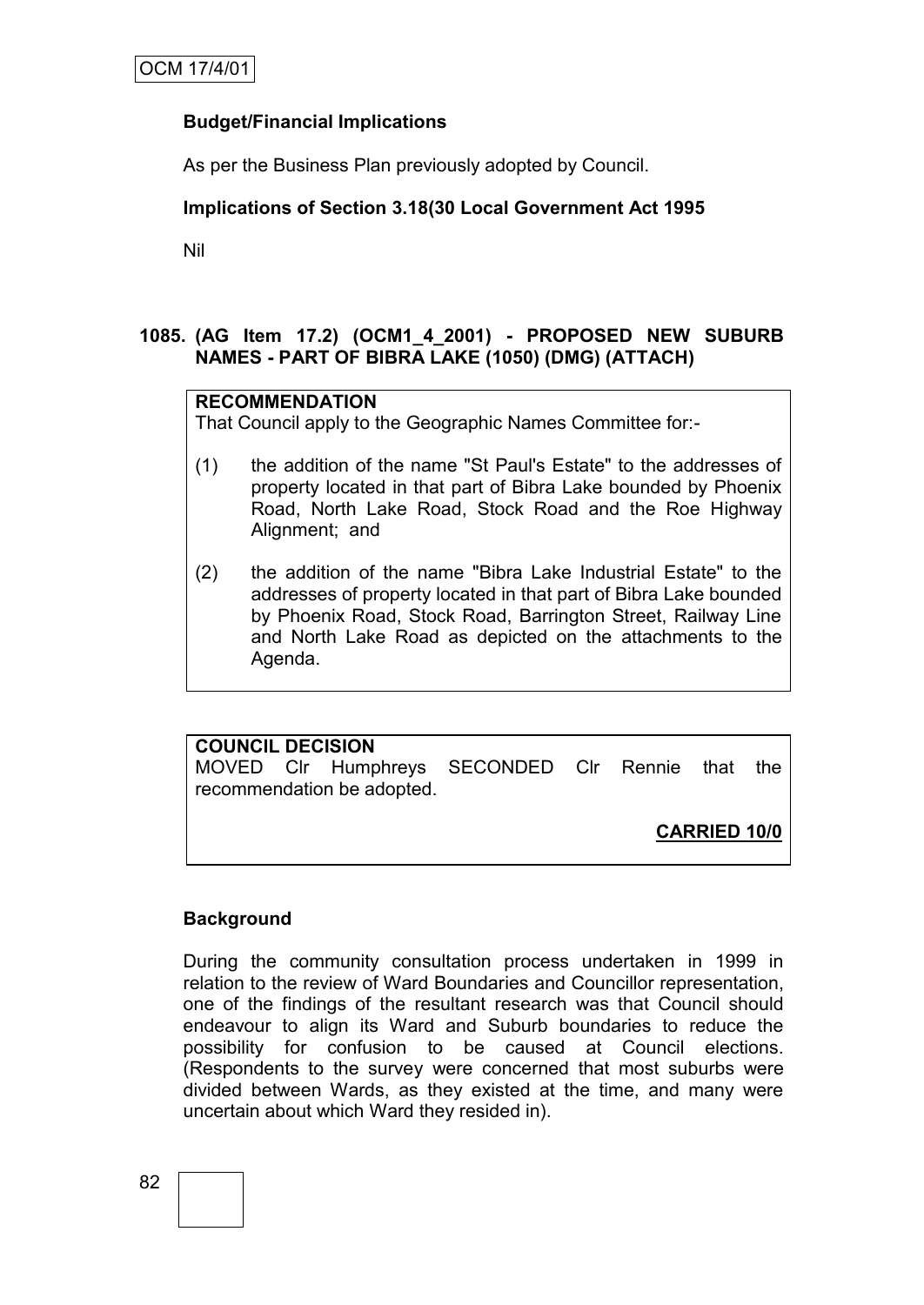As a consequence of this, Council's review of its Ward Boundaries resulted in the three new Wards created being aligned as closely as possible with current suburb boundaries. The exception was the suburb of Bibra Lake which was divided at North Lake Road into Central Ward and East Ward.

Further to this outcome, Council subsequently resolved to seek the opinions of residents, landowners and business operators in the area located between North Lake and Stock Roads on the possibility of creating a newly named suburb which would be located entirely in Central Ward.

This process involved an article in "Cockburn Soundings" and the "Half Page", Council's fortnightly advertisement in the Cockburn Herald seeking public opinion on the proposal and, if supported, suggestions for the naming of the area.

Sufficient support resulted from this process for Council to extend its consultation to include a direct mail questionnaire giving respondents a choice of preferred suburb name. However, because the original feedback indicated that residents in the area felt that the residential and industrial areas should have separate names, Council resolved that the questionnaire be tailored to include options to apply separate names to both these areas, which would have the effect of creating two new suburbs.

## **Submission**

N/A

## **Report**

The Council decision of November, 2000, had the effect of Council supporting the most favoured response from the two areas surveyed in order to identify the most preferred name(s) for the subject area(s).

The response from the residential area overwhelmingly supported the name "St Paul" or "St Pauls" to be allocated to that area. From a response rate of 42%, there were 89% in favour of this suggestion.

Interestingly, however, the response from the Industrial area was significantly different. From a response rate of 23%, the majority (60%) supported no change to the suburb name with the remainder relatively evenly divided between the three choices of name provided. Reasons cited by business operators were mainly related to increased costs in advertising and stationery which would be necessary if the suburb name changed.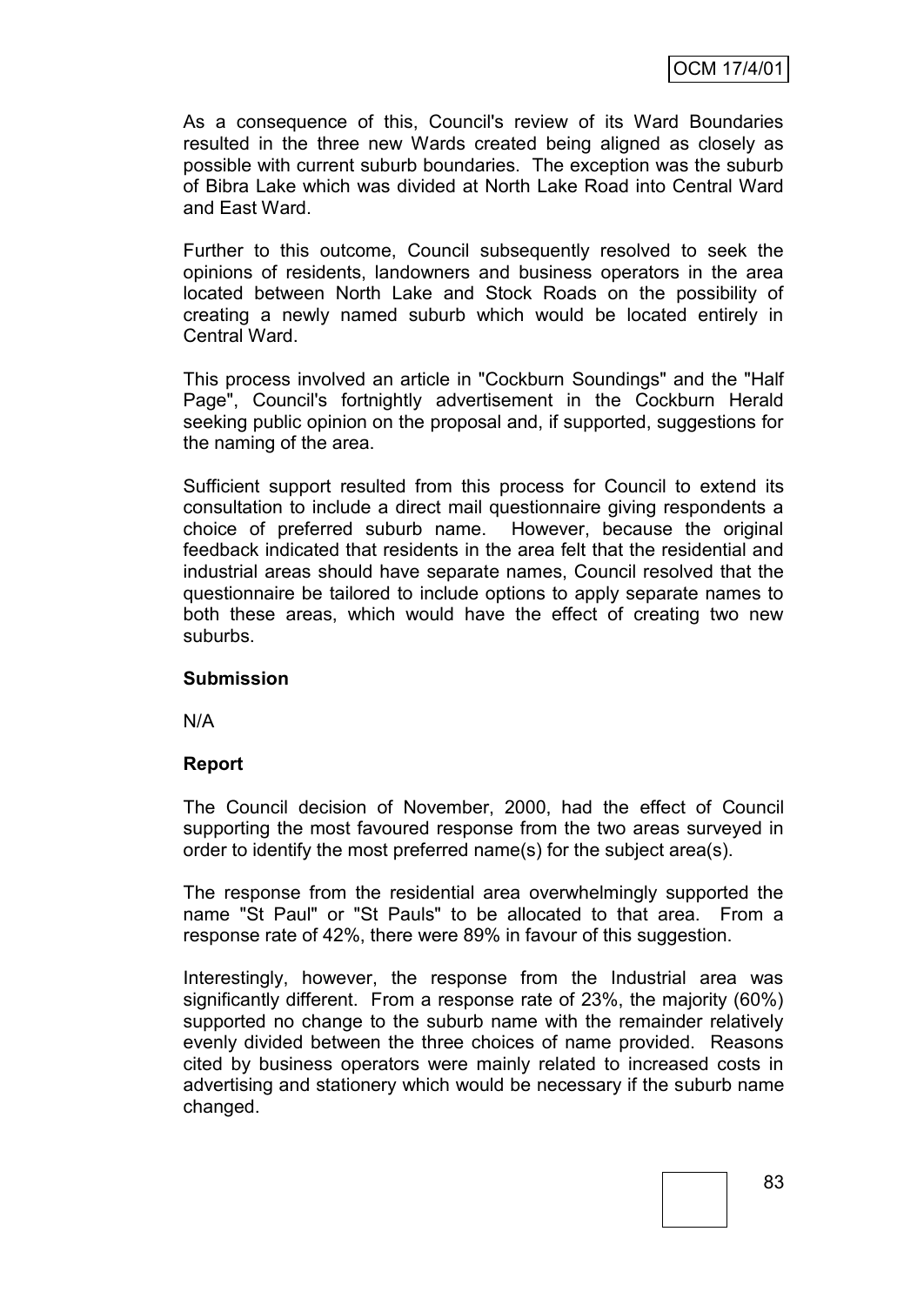Accordingly, in line with Council's direction, a submission was forwarded to the Geographic Names Committee (GNC) to have the affected residential area renamed "St Paul" or "St Pauls". However, no submission was prepared relating to the industrial area, because the majority of respondents were against any suburb name change, principally for commercial reasons.

In preparing the submission related to the "St Pauls" area, it was identified that some of the guidelines prepared by GNC could not be complied with, because the original intention of creating one new suburb had been amended, with a reviewed objective being the creation of two new suburbs. Hence, the guidelines relating to area and lot numbers were unable to be met when pursuing this revised objective. Consequently, GNC rejected Council's submission to rename part of Bibra Lake to "St Pauls".

However, it is possible to seek the approval of the GNC to include the title of "St Paul's Estate" as an addition to the official address of lots in the area viz, "St Paul's Estate, Bibra Lake 6163".

It is considered that if this approach was taken for the residential (St Pauls) area, then it would also be appropriate to apply the title "Bibra Lake Industrial Estate" to the remainder of the area under consideration.

This action would not require any additional burden on businesses, as the suburb name does not alter and, if anything, enhances its identity as a specific section of the Bibra Lake suburb, as the land is predominantly "industrial" by zoning.

By taking this course, Council's objective in aligning suburb boundaries with Ward boundaries would be addressed, in so much as those areas of Bibra Lake contained in Central Ward are clearly identifiable.

## **Strategic Plan/Policy Implications**

Key Result Area "Planning Your City" refers.

## **Budget/Financial Implications**

Nil

## **Implications of Section 3.18(3) Local Government Act, 1995**

Nil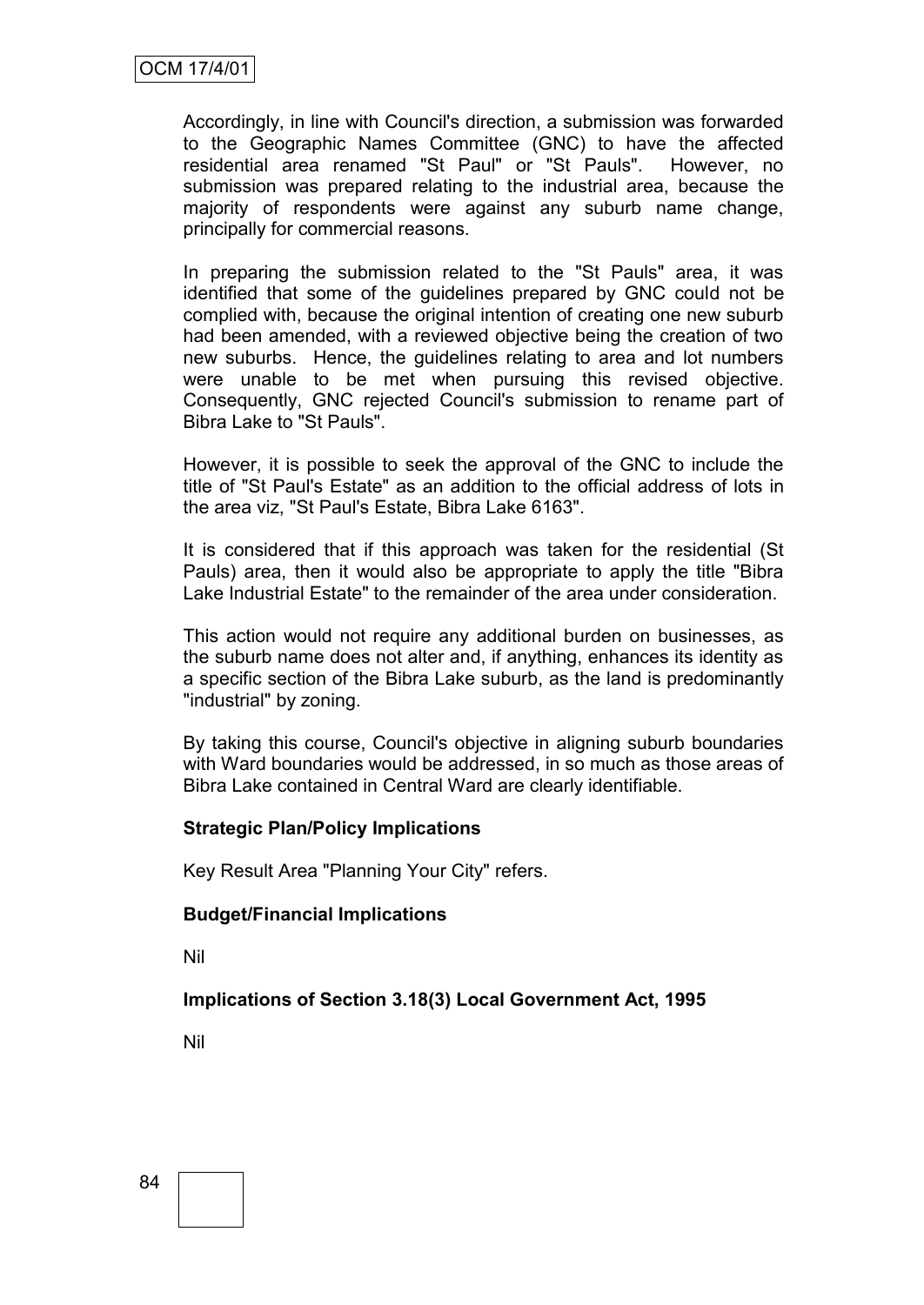## **1086. (AG Item 17.3) (OCM1\_4\_2001) - SECURITY PATROLS BEELIAR - PANORAMA GARDENS (8957) (RA) (ATTACH)**

## **RECOMMENDATION**

That Council not proceed with Security Patrols for Beeliar -Panorama Gardens as there was a less than a 50% response rate to the survey by the due date from property owners prepared to pay a service charge.

#### **COUNCIL DECISION**

MOVED Clr Reeve-Fowkes SECONDED Deputy Mayor Graham that:-

- (1) Council accept and recognise all responses to the Beeliar Panorama Gardens Security Patrols Survey received as at 10 April 2001;
- (2) Council recognise that the votes cast constitute a response rate of greater than 50% of property owners in the area in agreement to paying the service charge for a security patrol service;
- (3) Council implement the Council decision of 16 January 2001 on this basis; and
- (4) a colour copy of a map be provided to Elected Members which defines the related area.

**CARRIED 10/0**

## **Explanation**

The intent of the original decision to conduct the survey was to indicate to Council, whether there was majority support amongst residents for the establishment of a security patrol service, given that they would have to pay a service levy of \$60 in addition to their rates. It is now clear that there is majority support to establish the security patrols. It is therefore considered that Council should proceed with establishing the security patrols. It was also suggested that Council be provided with a map of the exact area to be subject to the patrols.

## **Background**

Council has had a number of resolutions related to the instigation of security patrols in the Panorama Gardens area of Beeliar.

Council decision 16<sup>th</sup> of January 2001.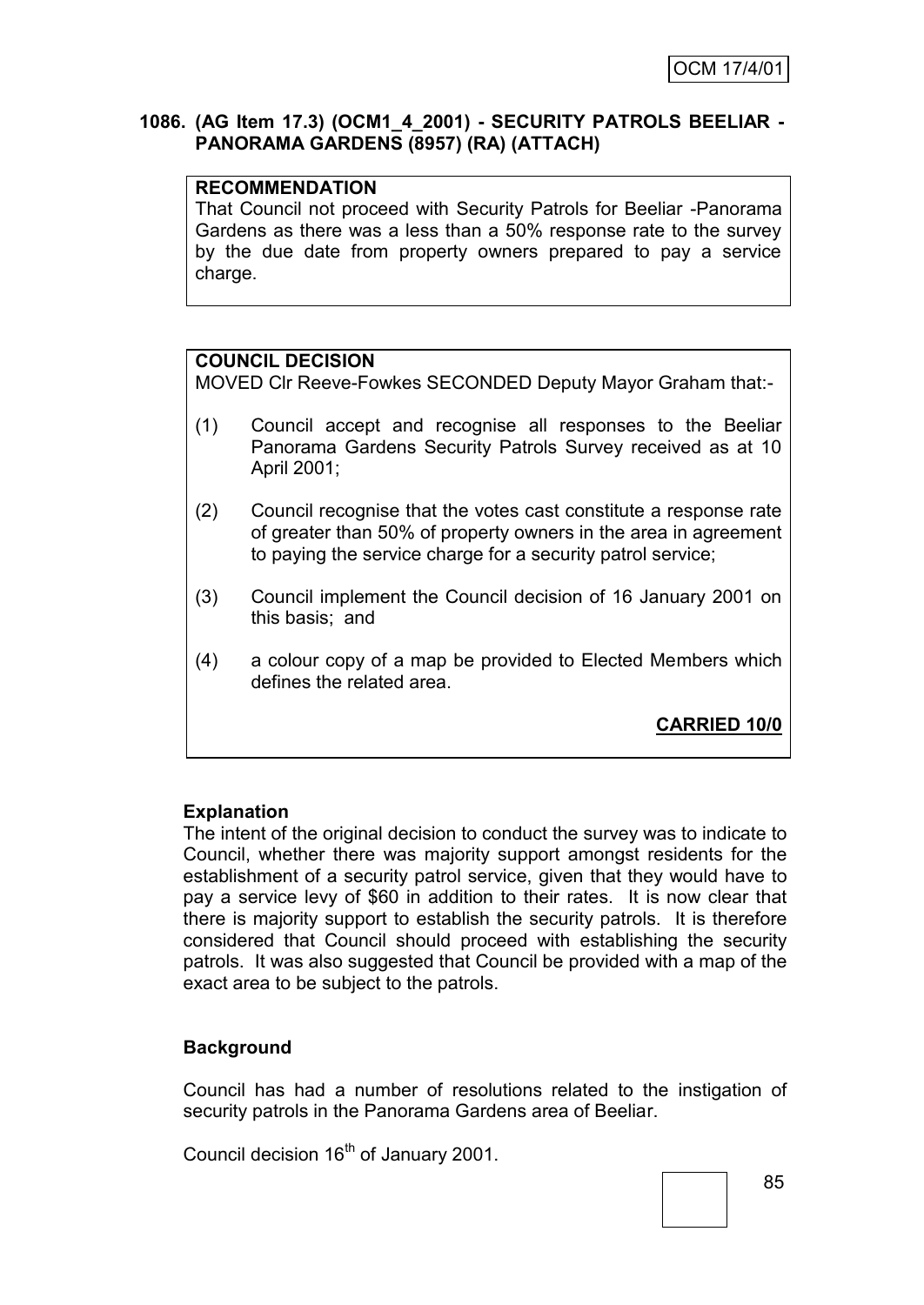- (1) call tenders for a one (1) year 35 hour per week security patrol contract for the area known as Panorama Gardens Beeliar for the period 1July 2001 to  $30<sup>th</sup>$  of June 2002;
- (2) on the identification of the preferred tenderer, advise the property owners of the calculated cost per week for the security patrols and seek the owners agreement to pay a Council rated service charge to fund the patrols;
- (3) Proceed to formalise a contract with the preferred tenderer as of the  $1<sup>st</sup>$  of July 2001 for 1 year, should the response rate in agreement to pay the service charge, be greater than 50% of property owners in the area (other than the Ministry of Housing whose property vote shall be considered as one); and
- (4) Impose a service charge on the affected landowners, equivalent to the total cost of the tender, divided equally among the landowners receiving the service, pursuant to Section 6.38 of the Local Government Act, 1995.

Council decision 20<sup>th</sup> of February 2001;

- (1) Council Advise the Beeliar Residents Acton Group (BRAG) that;
- (2) Council will distribute and collect the survey questionnaire that will determine whether the landowners of Panorama Gardens section of Beeliar are prepared to pay the service levy on their rates for Security Patrols to commence on the 1<sup>st</sup> of July 2001;
- (3) BRAG will be advised of the date on which the survey questionnaire has been provided to Australia Post for distribution; and
- (4) Council refer to the Ministry of Housing as having one vote only for the vacant land that it owns and it will have a vote for each of the developed rental properties it owns.

Council decision also of the  $20<sup>th</sup>$  of February 2001;

That the information of who the survey questionnaire are sent to and the approximate time they are distributed by Australia Post are provided to BRAG.

A copy of the proposed letter and survey form was sent to the BRAG for their consideration and approval. On viewing the proposed form and letter BRAG declined the opportunity to submit an accompanying letter to go out with the survey forms. They also declined the offer to be advised of who the survey forms were to be sent to. BRAG and Council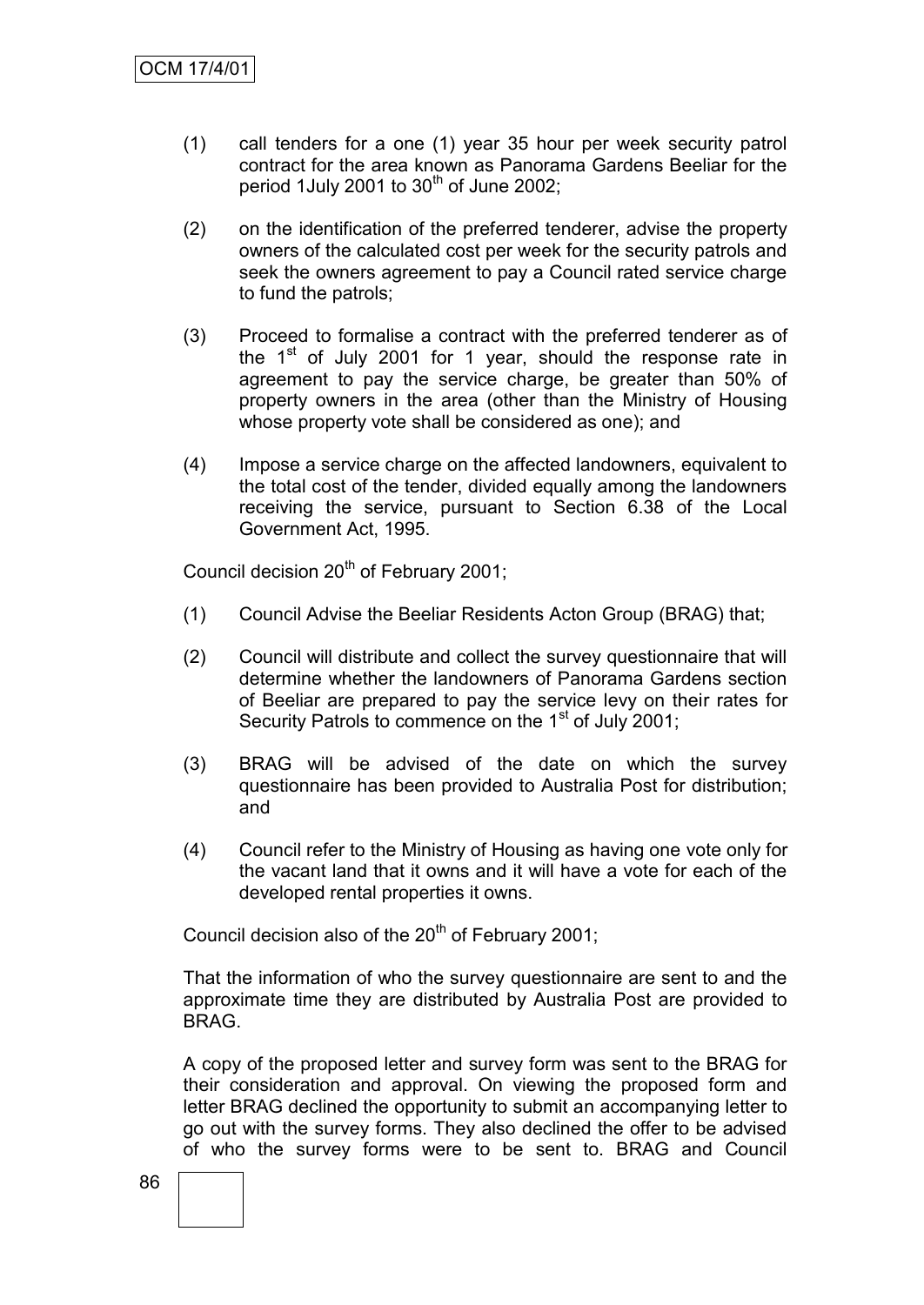administration came to an amicable agreement on the process for the survey to be carried out and the information to be sent out.

#### **Submission**

Due to the closeness of the vote, the number of late votes and several factors possibly influencing the vote the matter is referred to Council for its further consideration.

#### **Report**

The security survey was distributed to owners of properties in Panorama Gardens Beeliar by Australia Post at the end of February 2001 with the closing date being Friday the  $30<sup>th</sup>$  of March 2001. The survey forms (copies of which are attached to the agenda) where forwarded in personally addressed envelopes to owners of properties as recorded on Councils property database. Included in the envelope was a letter explaining the survey and free return post envelope for the completed forms. BRAG was advised of when the survey letters were provided to Australia Post and when they were likely to be distributed.

A total of 531 survey forms were sent out to property owners and the Ministry of Housing advised in a letter that they had 63 votes in accordance with the council decision. The total of votes then available was then 594 and hence for the patrols to proceed there would need to be 298 votes in favour of the proposal.

| The results of the survey were as follows:<br>Yes votes received by the due date<br>(Includes 63 Ministry of Housing Votes) | 270 |
|-----------------------------------------------------------------------------------------------------------------------------|-----|
| No votes received by the due date                                                                                           | 63  |
| Late votes as at the 10 <sup>th</sup> of April 2001:                                                                        |     |
| <b>Yes</b> votes                                                                                                            | 32  |
| votes                                                                                                                       |     |

There were 2 survey letters returned by Australia Post as the owners were not known at the address provided although the address used was that on the property data base. Hence at the time of preparing the report there was 231 survey forms not returned. The above results, including late votes, show that the total yes vote to be 302 or a 50.8% response rate which is 4 votes over the plus 50% required by council to proceed.

Administration established the Friday the  $30<sup>th</sup>$  of March 2001 as a convenient close of date to ensure some control over the return of survey forms. As the 50% plus was not achieved by the closing date, in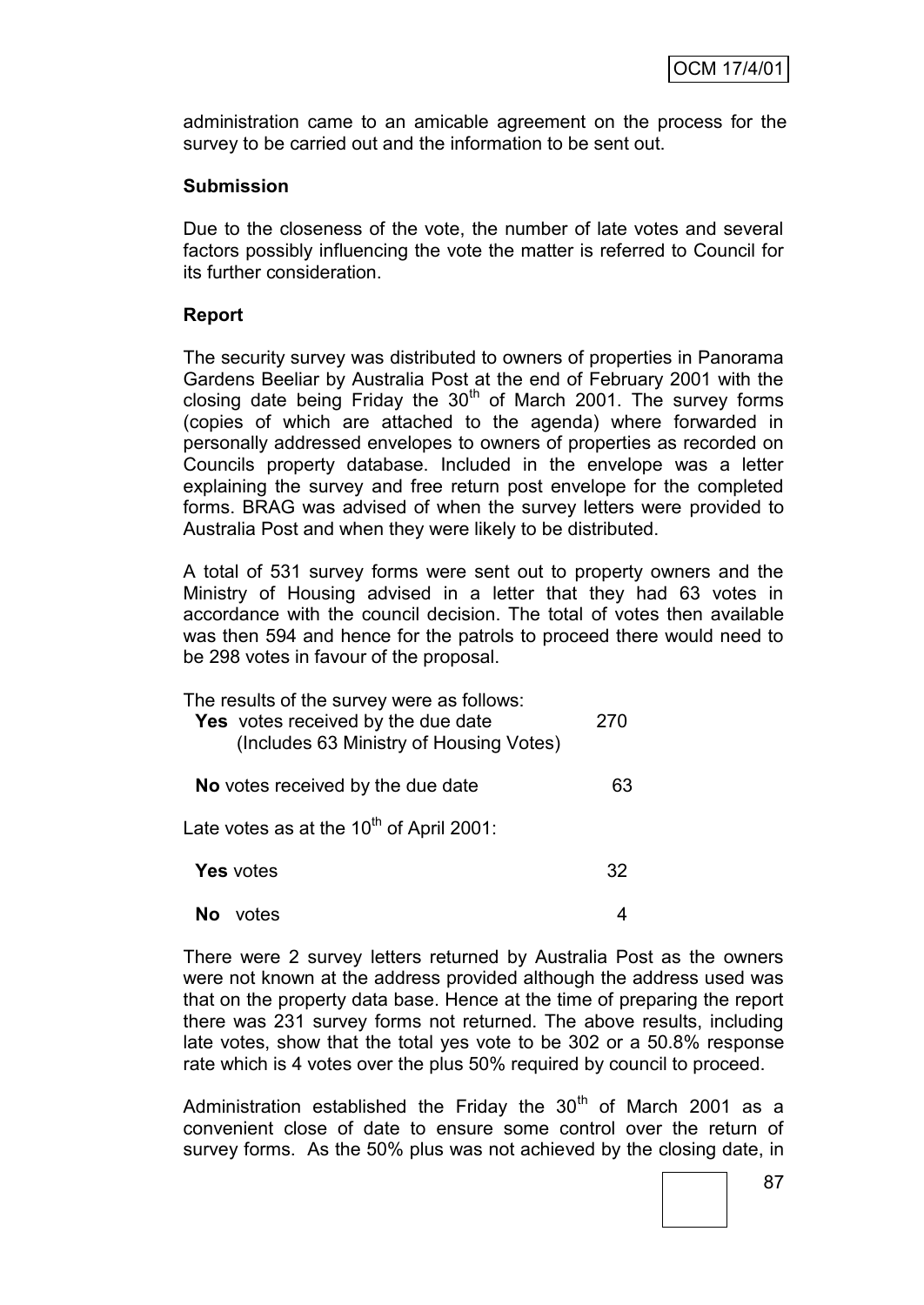accordance with Council"s decision, the recommendation is not to proceed with security patrols. It is however within Council"s power to accept late votes if it so desires.

There has been comments made by several residents that they saw themselves living in Beeliar Heights Beeliar and not Panorama Gardens as was stated on the survey which described the area as Panorama Gardens Beeliar the new name given by the joint venture partners. These residents stated that they did not fill out the survey form, as they believed it did not relate to them. This is in spite of the letter personally addressed to the owner in both the Yes and No question reading "as **an owner** of a property in Beeliar Panorama Gardens….". Never the less there may have been some owners for this reason who believed that the survey did not apply to them and did not respond or voted no as they believed others should not get the service if they could not.

## **Strategic Plan/Policy Implications**

"Managing Your City" refers.

Key Result Area "1.2 to conduct Council Business in an open public forums and to manage the Council Affairs by employing publicly accountable practises"

#### **Budget/Financial Implications**

Should the patrols proceed they will be funded through a service charge to property owners.

#### **Implications of Section 3.18(3) Local Government Act, 1995**

Nil.

# **1087. (AG Item 17.4) (OCM1\_4\_2001) - ATWELL RESERVE LIGHTS (8146) (RA)**

# **RECOMMENDATION**

That Council:

- (1) receive tenders for the lighting of Atwell Reserve (tender 15/2001) as submitted and advised in the report; and
- (2) accept the revised tender submitted by Musco Lighting Australia Pty Ltd for the sum of \$70,000.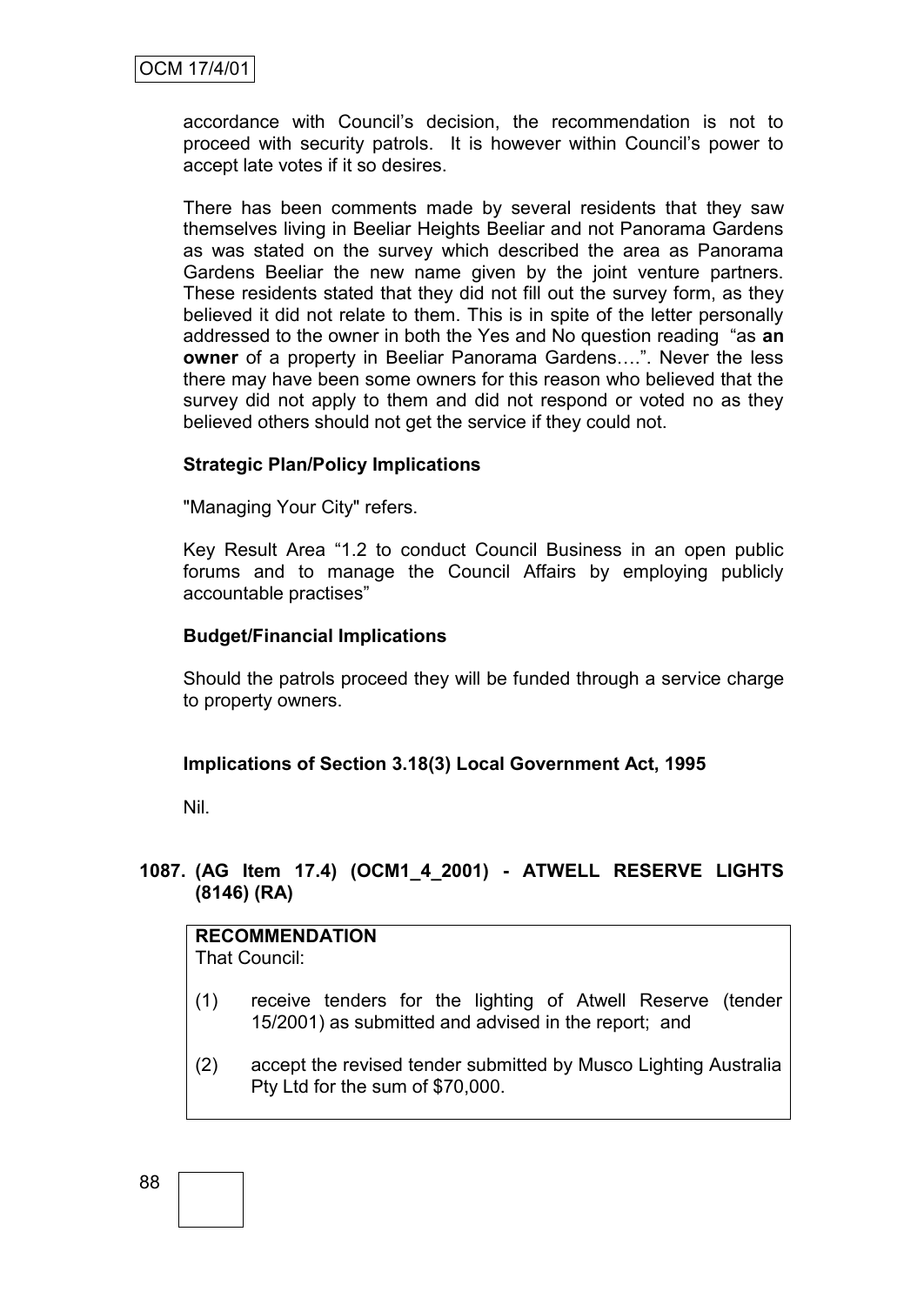## **COUNCIL DECISION** MOVED Clr Waters SECONDED Clr Allen that the recommendation be adopted.

# **CARRIED 10/0**

# **Background**

Council has allocated on its 2001/02 budget the sum of \$40,000 to provide lighting to the Atwell Reserve which combined with the previously agreed contribution from the South Fremantle Football Club of \$30,000 gives an overall budget for the lighting of the reserve of \$70,000. On the 24th of February 2001 Council tendered for the supply and installation of the lights.

In accordance with Council policy signs have been placed on the reserve notifying the public of the intention to install the lights. There had been no complaints received on the matter by the required notification date.

The tender specifications prepared by the consultants for the project Wright Mackay and Associates were developed very cognisant of the need to minimise the impact on local residents particularly in respect to light spillage and at the same time ensure illumination of the playing field was of a adequate standard.

## **Submission**

N/A

## **Report**

The following tenders were received:

| <b>TENDERER</b>                  | <b>PRICE</b>       | <b>COMMENTS</b> |
|----------------------------------|--------------------|-----------------|
| <b>Aarat Electrical Services</b> | \$48,909.00        | 20m. poles      |
| U38/123B Colin Street            |                    |                 |
| WEST PERTH WA 6005               | $$57,638.90 + GST$ | 25m. poles      |
| - &<br>Electrical Construction   | $$77,300.00 + GST$ | 25m. poles      |
| Maintenance Pty Ltd              |                    |                 |
| PO Box 1431                      |                    |                 |
| <b>CANNING VALE WA 6155</b>      |                    |                 |
| Musco Lighting Australia Pty     | $$85,500.00 + GST$ | 25m. poles      |
| Ltd                              |                    |                 |
| 14 Tepko Road                    | $$75,600.00 + GST$ | 20m. poles      |
| <b>TERREY HILLS NSW 2084</b>     |                    |                 |
| Nilsen Electric (WA) Pty Ltd     | \$91,900.00 + GST  | 25m. poles      |
| PO Box 1305                      |                    |                 |
| BIBRA LAKE WA 6965               |                    |                 |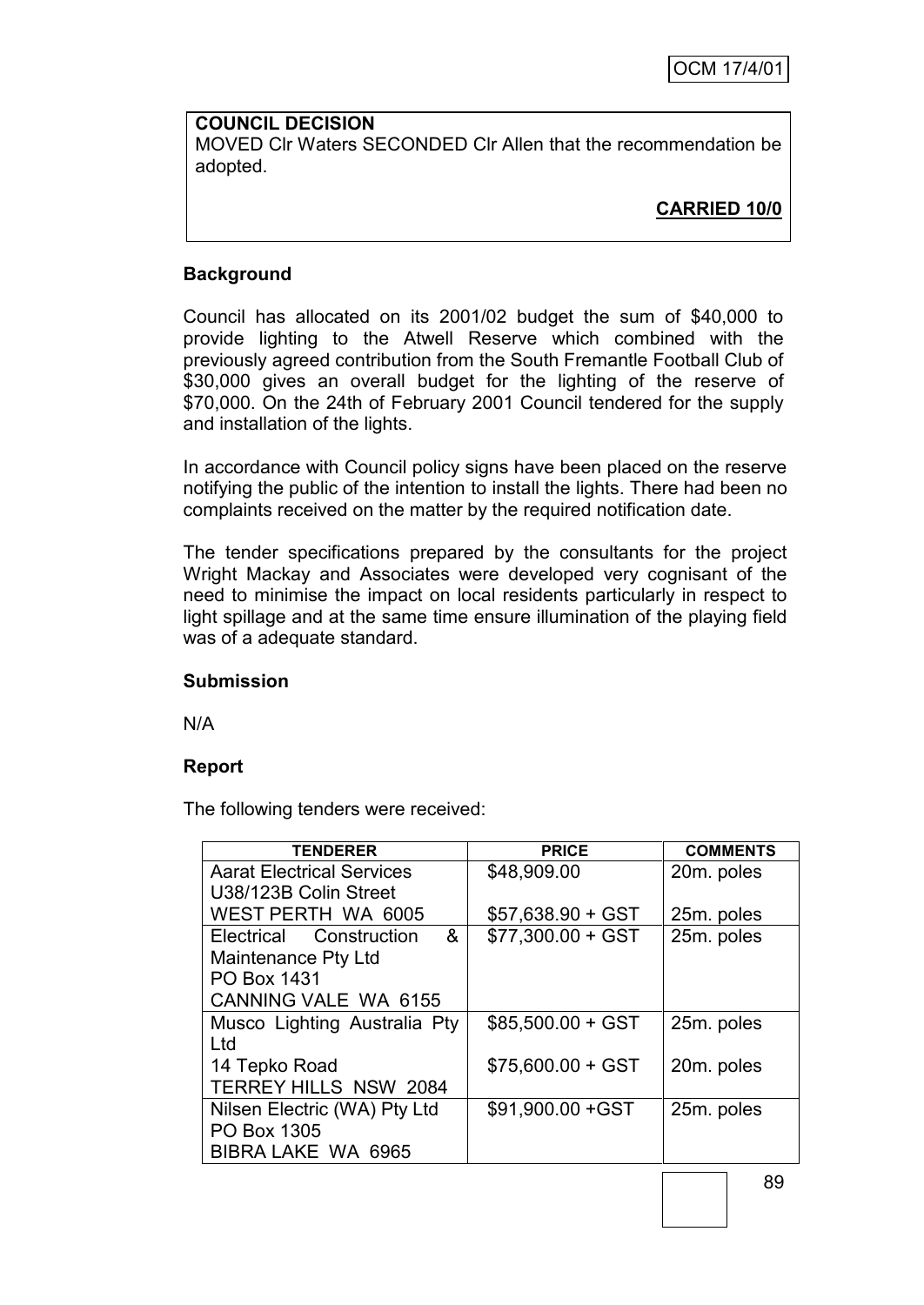| <b>Amber Electrical Services</b> | \$116,580.00         | 25m. poles |
|----------------------------------|----------------------|------------|
| 132 Orr Street                   | <b>GST INCLUSIVE</b> |            |
| MADDINGTON WA 6109               |                      |            |

The lighting consultants for the project Wright Mackay and Associates assessed the tenders and advise that the only compliant tender was that of Musco Lighting Australia Pty Ltd. All other tenderers utilised a Sylvania Lighting system which does not meet the AS 4282 for light spill. It ought to be noted that the AS4282 spill level standard is 10 lux. The Sylvania lighting system exceeds this limit by 2 lux although in the view of the consultant this can be corrected by adjustment in floodlight aiming angles so that the spill level would not be exceeded on Benchley Drive and Malloy Court. The lowest tenderer Aarat Electrical Services provided no supporting technical documentation and hence must also be considered a non-conforming tender.

Musco Lighting has provided a 2-year warranty on the luminaries and a 7-year warranty on the poles and fittings. The next lowest tenderer providing technical documentation using the Sylvania Lighting system was Electrical Construction and Maintenance Pty Ltd who gave a 1-year warranty on the luminaries, poles and fittings.

The tender specifications called for prices for both 20m and 25m poles and a 100-lux illumination over the playing field. The South Fremantle Football Club contributors to the project and Councils Recreation Services advise that a 60 lux level over the playing surface is quite adequate for training purposes. The 25m pole is considered most desirable as it provides for a more even illumination of the playing surface and less light spillage. It is strongly recommended that the 25m pole option be followed.

The total budget for the project excluding GST is \$70,000, which is below the lowest conforming tender price from Musco of \$85,500. In accordance with section 20(1) of the Local Government (Functions and General) Regulations 1996 administration through the consultants negotiated with Musco Lighting to seek to achieve a revised price to come closer to or achieve the budget figure.

Musco Lighting Australia Pty Ltd has submitted a revised tender price of \$70,000 with the following conditions:-

- That the lights used are those that were previously used for a week during the Olympic Games and that the pole steps be removed.
- The reduction in cost from an initial tender price of \$85,500 for the 25m poles to \$70,000 for the same poles is quite significant.

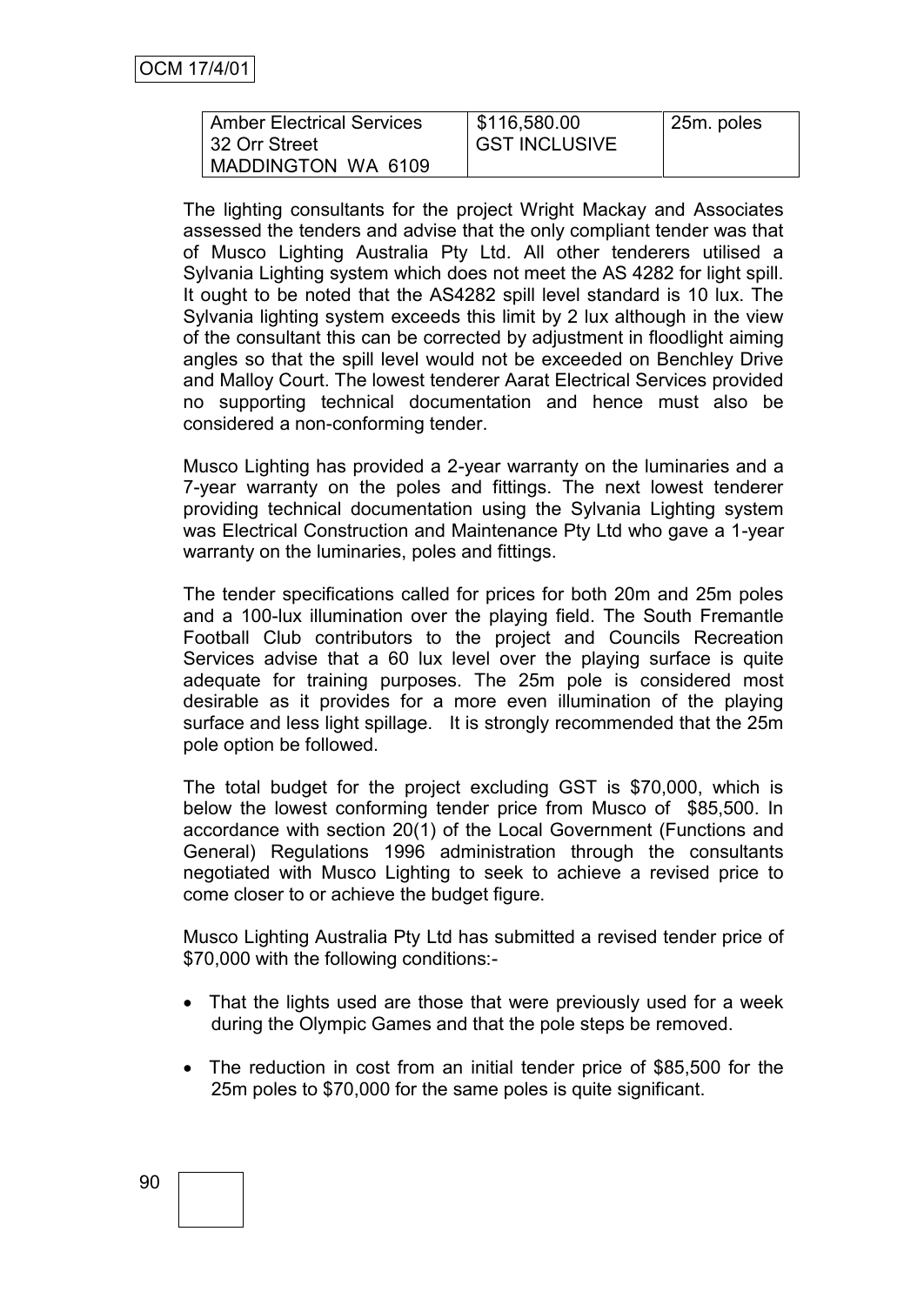- The proposal to utilise second hand lights is acceptable as besides their apparent limited usage, the two(2) year warranty on the lights still stands.
- The pole steps were in the specifications but due to the height of the poles and the need to have two hands free to change the globes is necessary, it is likely a 'cherry picker' would be required even if there were pole steps available.

# **Strategic Plan/Policy Implications**

Facilitating the Needs of Your Community "To facilitate and provide an optimum range of community services"

## **Budget/Financial Implications**

Funds available (\$70,000) within Council"s current Budget.

## **Implications of Section 3.18(3) Local Government Act, 1995**

N/A

## **1088. (AG Item 22.1) (OCM1\_4\_2001) - MATTERS TO BE NOTED FOR INVESTIGATION WITHOUT DEBATE**

- (1) Deputy Mayor Graham requested a brief report on traffic calming in the City of Cockburn. Specifically, the following should be included:
	- a) background on:
		- the process of identifying the need for traffic calming;
		- the current traffic calming devices and methods used.
	- b) alternative options to speed bumps/plateaus and chicanes;
	- c) an examination of traffic calming methods used in other districts.
- (2) Mayor Lee requested that Council investigate the purchase of a community speed monitoring device.
- (3) Clr Humphreys requested a report be made to Council advising Councillors of current charges being levied for Council halls as there seems to be some confusion as to the hire charges and